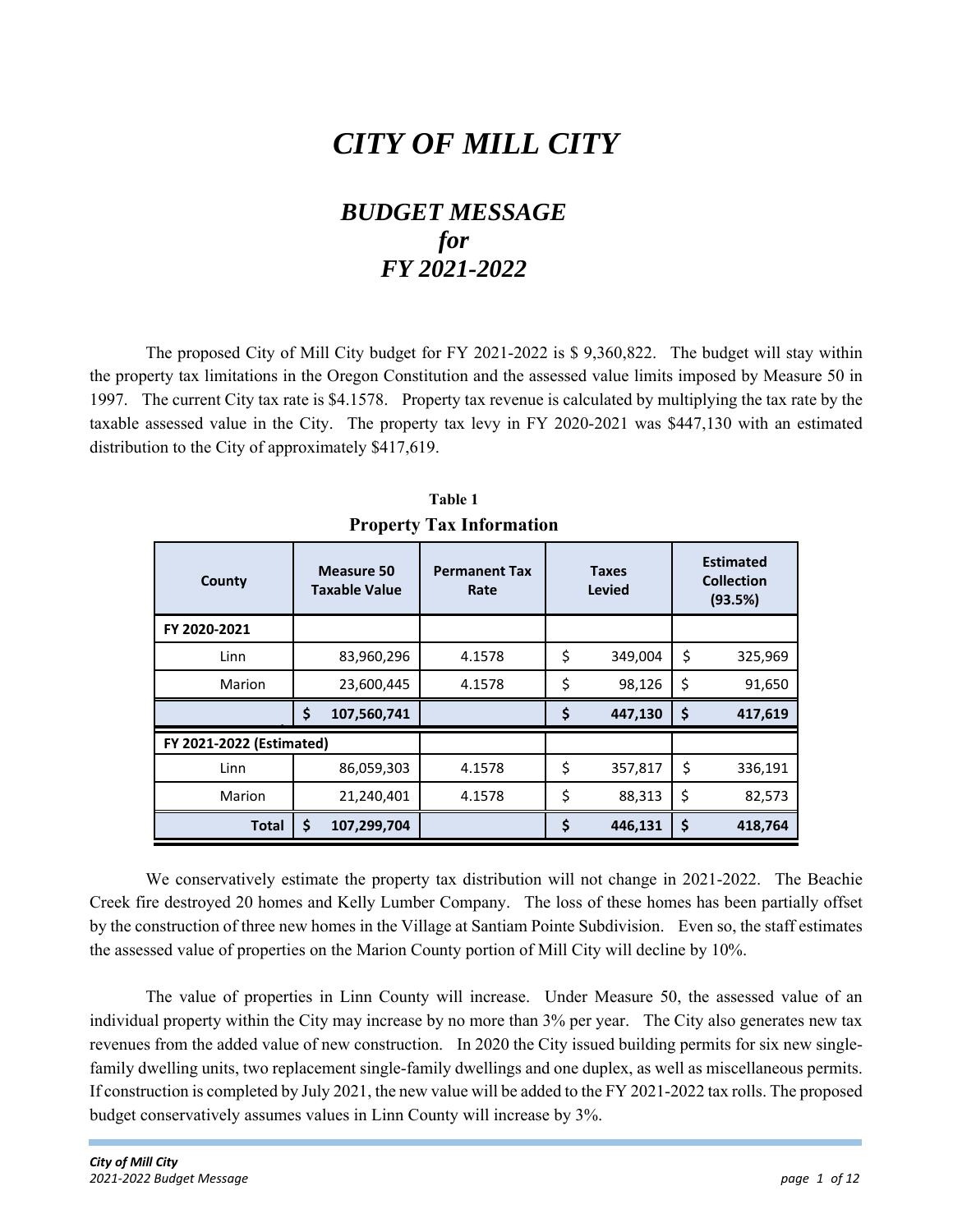The construction of the new Santiam Jr/Sr High campus and the expansion at the Santiam Elementary School highlighted building activity in 2020 and 2021. As public buildings, the value of the new construction does not enhance the City's taxable valuation. Residential and commercial building permit activity is expected to continue at a steady pace as new homes are constructed and several of the fire destroyed homes are replaced. Building permit revenues in FY 2021-2022 are expected to be slightly lower than in the past two years.

Under Measure 50 the Budget Committee is required to set a property tax rate to be imposed on real property within the City. The City's permanent rate is \$4.1578. This rate is recommended for FY 2021-2022.

## **General Fund**

The financial position of the *General Fund* is solid. The unrestricted General Fund beginning fund balance will be approximately \$400,000. In addition, an \$875,000 insurance payment for the Beachie Creek wildfire losses to the Reid House, Cedar Creek Bridge and miscellaneous other public facilities has been received by the City and will be allocated to other funds in this budget.

Table 2 shows the *General Fund* ending fund balance has steadily increased since its low of \$145,927 on June 30, 2015. The July 1, 2020 beginning fund balance was \$346,940. We estimate the June 30, 2021 unrestricted balance will be \$396,482. This past year has demonstrated major disasters and emergencies can affect any City. I strongly recommend the City keep a \$300,000+ reserve in the General Fund. The proposed budget increases the total set aside for contingencies and unappropriated working capital from \$160,000 to \$220,000 to handle emergencies and provide a 4-5-month cash reserve to pay for operating expenses from July to November, before property taxes are received.

| <b>Fiscal Year</b> | <b>Beginning</b><br><b>General Fund</b><br><b>Balance</b> |         |    | <b>Ending</b><br><b>General Fund</b><br><b>Balance</b> | Annual<br><b>Increase</b><br>(Decrease) |           |  |
|--------------------|-----------------------------------------------------------|---------|----|--------------------------------------------------------|-----------------------------------------|-----------|--|
| 2012-13            | \$                                                        | 202,444 | \$ | 186,044                                                | \$                                      | (16, 400) |  |
| 2013-14            | \$                                                        | 186,044 | \$ | 186,846                                                | \$                                      | 802       |  |
| 2014-15            | \$                                                        | 186,846 | \$ | 145,927                                                | \$                                      | (40, 919) |  |
| 2015-16            | \$                                                        | 145,927 | \$ | 157,897                                                | \$                                      | 11,970    |  |
| 2016-17            | \$                                                        | 157,897 | \$ | 195,573                                                | \$                                      | 37,676    |  |
| 2017-18            | \$                                                        | 195,573 | \$ | 232,649                                                | \$                                      | 37,076    |  |
| 2018-19            | \$                                                        | 232,649 | \$ | 276,803                                                | \$                                      | 44,154    |  |
| 2019-20            | \$                                                        | 276,803 | \$ | 346,490                                                | \$                                      | 70,137    |  |
| 2020-21 (estimate) | \$                                                        | 346,490 | \$ | 396,482                                                | \$                                      | 49,992    |  |

## Table 2 **General Fund Ending Fund Balance**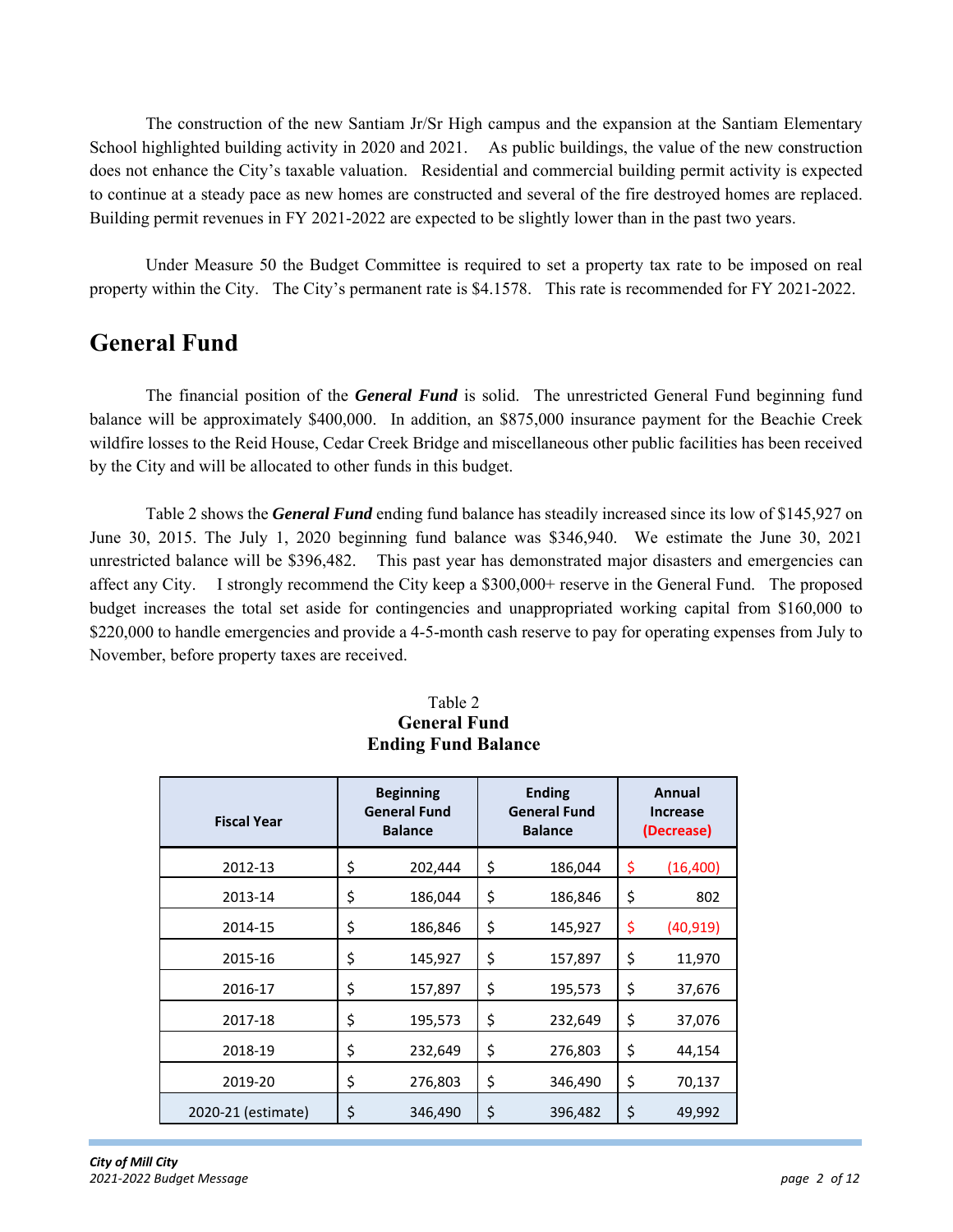## **Utility Funds**

Table 3 tracks the beginning fund balance in the City's three utility funds: *Street Fund* (Fund 20), *Water Fund* (Fund 30) and *Sewer Fund* (Fund 40).

| #  | <b>Fund</b>        | <b>Balance</b><br>July 1,<br>2015 | <b>Balance</b><br>July 1,<br>2016 | <b>Balance</b><br>July 1,<br>2017 | <b>Balance</b><br>July $1,$<br>2018 | <b>Balance</b><br>July 1<br>2019 | <b>Balance</b><br>July 1<br>2020 | <b>Balance</b><br>July 1<br>2021<br><b>Estimate</b> | <b>Notes On</b><br>2021<br><b>Fund Balances</b>                     |
|----|--------------------|-----------------------------------|-----------------------------------|-----------------------------------|-------------------------------------|----------------------------------|----------------------------------|-----------------------------------------------------|---------------------------------------------------------------------|
| 20 | <b>Street Fund</b> | 176.487                           | 176.391                           | 190.871                           | 184,561                             | 207,299                          | 115,380                          | 82,187                                              | $Declining -$<br>SW Cedar &<br>School projects                      |
| 30 | Water Fund         | 96,083                            | 88,152                            | 132,305                           | 136,545                             | 129,767                          | 188,454                          | 150,268                                             | Stable. Down<br>due to timing of<br><b>SDWRLF</b><br>reimbursements |
| 40 | Sewer Fund         | 101,081                           | 67,140                            | 85,980                            | 107,485                             | 165,701                          | 143,527                          | 122,116                                             | Pre-Design<br>Report $&$<br><b>WWTF Upgrade</b><br>Needed           |

 Table 3 **Utility Funds 7-Year History -- Fund Balances** 

## *STREET FUND*

The *Street Fund* is used to pay for personnel, routine operations and maintenance costs to maintain the City-owned streets and rights-of-way. The *Street Fund* balance has declined over the past two years because the Budget Committee and City Council agreed to transfer \$237,000 to the *Street Reserve Fund* to pay for street improvement projects. The completion of these transfers and construction of the street and drainage improvements near the Santiam Canyon Schools is reflected in the \$82,000+ fund balance.

During the past five years, the City has transferred almost \$281,000 to the *Street Reserve Fund* for street improvement projects, \$198,500 to the *Railroad Bridge Maintenance & Restoration Fund* for the Railroad Bridge restoration and \$55,000 to the *Equipment Reserve Fund* for vehicle replacements and public works equipment. The proposed budget recommends transfers of \$40,000 to the *Street Reserve Fund* and \$15,000 to the *Equipment Reserve Fund*.

### *WATER FUND*

The City uses water revenues to pay for personnel, water system operations and debt service. The City completed a water rate study in 2018-19 and adopted rate increases; a 4% rate increase per year for five years. As a result, annual revenues have increased and the *Water Fund* balance has stabilized. In 2021, customers will be able to make on-line credit card, debit card and direct withdrawal payments for utility bills. A transaction fee will be added to cover the City's actual costs for offering this service.

In December, Business Oregon awarded Mill City a \$2.5 million grant and loan package from its Safe Drinking Water Revolving Loan Fund to build 7,000 lineal feet of new water lines and install radio read water meters. Public Works Supervisor Russ Foltz will spend additional time working with the City Engineer on the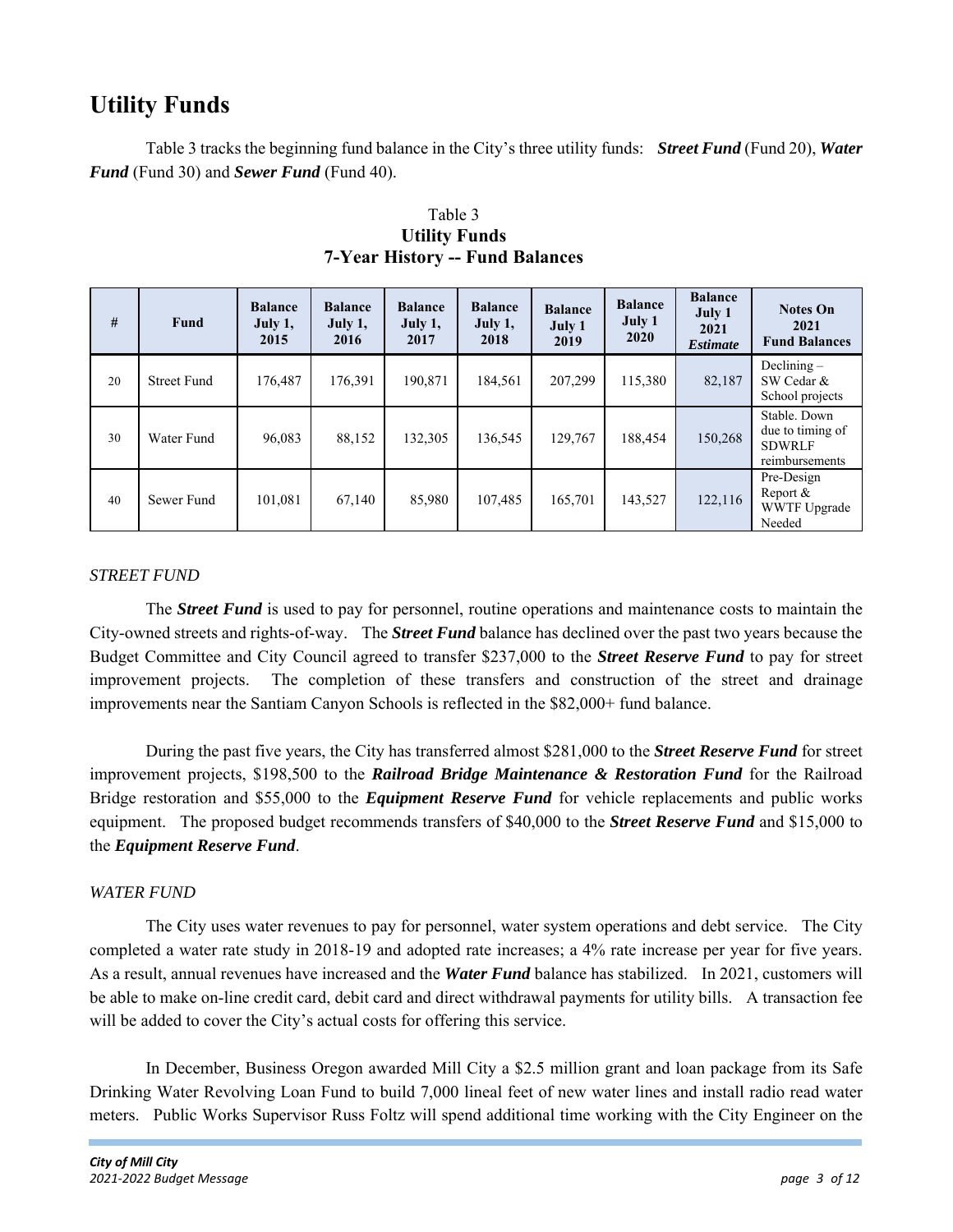design of the project and inspecting construction. A larger share of his salary and benefits will come from the water fund in the next two budget years.

The proposed Water Fund budget includes a \$50,000 transfer to the *Water System Reserve Fund* and a \$10,000 transfer to the *Equipment Reserve Fund*.

## *SEWER FUND*

The *Sewer Fund* balance is expected to decline from \$143,527 to \$122,000+/- by June 30, 2021. The City uses sewer revenues to pay for personnel, wastewater system operations and debt service. Removal of sludge from the wastewater treatment facility (WWTF) and interceptor tanks on private properties is largest annual expense in the Sewer Fund. Regular pumping of residential and commercial r interceptor tanks (every 7-10 years) is a high priority. The City is catching up and now pumps 80+/- interceptor tanks each year. In 2021 Carl's Septic pumped out the large sludge collection tank at the WWTF; this is scheduled once every 4-6 years.

 The proposed *Sewer Fund* budget continues to fund routine system maintenance and residential & commercial interceptor tank pumping. The proposed budget includes a \$10,000 transfer to *Equipment Reserve Fund* to replace vehicles and equipment and a \$163,000 transfer to the *Bonded Debt Fund* to make its annual debt service payment. No transfer is planned to the *Sewer Reserve Fund*.

The City has not set aside reserves to pay for major repairs or capital improvements to the WWTF. As part of the North Santiam Sewer Authority's feasibility study for a regional sewer system, engineers at Keller Associates will complete a review of the WWTF capacity by the end of April 2021. Their initial findings conclude the wastewater plant on Remine Rd. is at 95% capacity. Keller estimates the system can accommodate 40-60 additional connections before summer flows into the treatment plant exceed hydraulic loading capacity.

*The City has started working with Keller Associates, Marion County and DEQ to plan for repairs and short-term improvements to expand the capacity of the WWTF and accommodate growth from 2021 to 2030. The budget includes funds to pay for a Pre-Design Report, as required by DEQ and funding agencies.* After completion of the Pre-Design report, the City will need to prepare an updated Sewer Rate Study and adopt rate increases. The sewer rate study is required to ensure the City can pay for annual operations, pay for debt service and set aside funds for equipment replacement and capital improvements.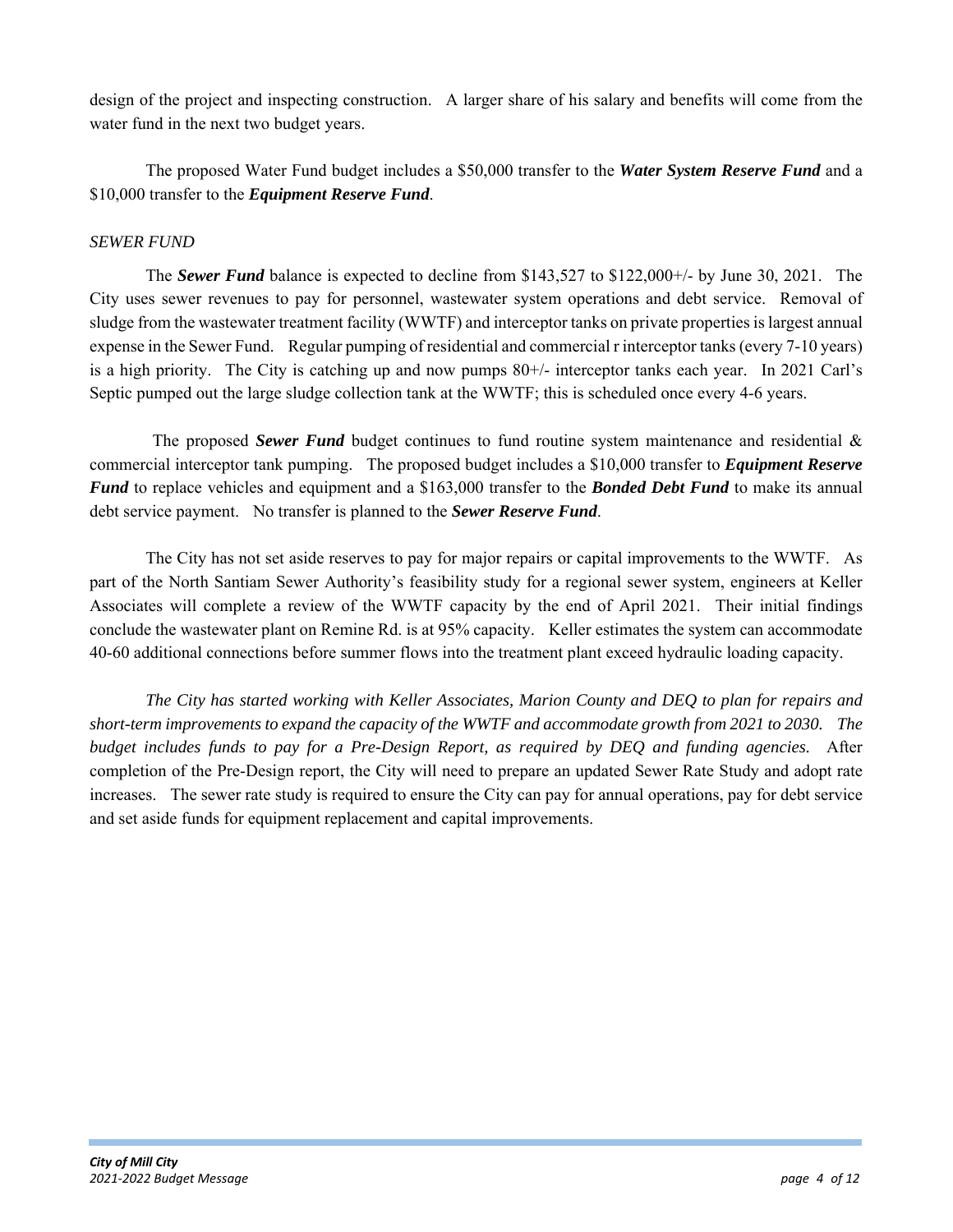## **Special Purpose Funds**

The funds listed in Table 4 are Special Purpose Funds. Each fund was created to set-aside money for a special project or to accumulate reserves for future capital improvements. The Reserve Funds have been consolidated into one overall Fund 70 and are differentiated by their specific category numbers (71-75).

| #     | <b>Fund</b>           | <b>Balance</b><br>July 1,<br>2015 | <b>Balance</b><br>July 1,<br>2016 | <b>Balance</b><br>July 1,<br>2017 | <b>Balance</b><br>July 1,<br>2018 | <b>Balance</b><br>July 1<br>2019 | <b>Balance</b><br>July 1<br>2020 | <b>Balance</b><br>July 1<br>2021<br><b>Estimate</b> | <b>Notes On</b><br>2021 Fund Balances       |
|-------|-----------------------|-----------------------------------|-----------------------------------|-----------------------------------|-----------------------------------|----------------------------------|----------------------------------|-----------------------------------------------------|---------------------------------------------|
| 50    | RR Bridge             |                                   | 166,893                           | 259,180                           | 290,322                           | 328,167                          | 353,888                          | 383,913                                             | \$400,000<br><b>TIGER Grant Match</b>       |
| 55    | Skate Park            |                                   | 0                                 | 50,479                            | 50,059                            | 42,249                           | 42,307                           | 42,626                                              |                                             |
| 60    | Canyon<br>Journeys    | 115,273                           | 47,828                            | 53,757                            | 54,632                            | 56,188                           | 57,597                           | 11,093                                              | Mill City Falls Park<br>parking lot in 2020 |
| 65    | Housing Rehab         | 101,220                           | 150,723                           | 112,851                           | 130,025                           | 176,418                          | 236,183                          | 63,182                                              | \$200,000 Loan to<br>Storm Drainage Fund    |
| 70-71 | Gen'l Facilities      | 80,858                            | 596,735                           | 541,078                           | 515,542                           | 500,389                          | 156,493                          | 212,307                                             | Reid Endowment                              |
| 70-72 | <b>Water Reserve</b>  | 196,640                           | 216 747                           | 251,698                           | 288,408                           | 313,634                          | 433,928                          | 343,863                                             | SDWRLF Loan in 2021                         |
| 70-73 | <b>Street Reserve</b> | 129,130                           | 145,502                           | 208,177                           | 271,454                           | 366,598                          | 224,785                          | 239.657                                             | SW 2 <sup>nd</sup> in 2021                  |
| 70-74 | Sewer Reserve         | 71,610                            | 79,615                            | 132,216                           | 145,901                           | 185,135                          | 176,240                          | 141,204                                             |                                             |
| 70-75 | <b>Equip Reserve</b>  | 94,579                            | 89,402                            | 87,022                            | 88,465                            | 107,316                          | 156,723                          | 149,550                                             | 2 Pickups in 2020-21                        |
| 70-76 | <b>Storm Reserve</b>  |                                   |                                   |                                   |                                   |                                  |                                  | 50,387                                              | <b>School Storm Sewers</b>                  |
| 80    | <b>Bonded Debt</b>    | 113,565                           | 113,893                           | 115,144                           | 134,792                           | 135,030                          | 135,392                          | 127,050                                             |                                             |

Table 4 **Other Funds 7-Year History -- Fund Balances** 

Balances in the Special Purpose funds generally increased from 2015-2020, as the Budget Committee and City Council set aside \$\$ for special projects. In the past two years, the City has constructed several projects. The City built a new Public Works Shop, partnered with Pacific Power and the Erdmans to construct a new parking lot at Mill City Falls Park, constructed street and storm drainage improvements in partnership with the Santiam Canyon School District and started renovations on the Reid House before it was destroyed by the Beachie Creek wildfire.

## *RAILROAD BRIDGE FUND (FUND 50)*

The *Railroad Bridge Fund* will be used in 2020 and 2021 to provide the City's \$400,000 match for the U. S. Department of Transportation TIGER grant and the restoration of the historic railroad bridge (pedestrian trail), the 1<sup>st</sup> Avenue vehicle bridge and the reconstruction of the SW Broadway Avenue. The exact amount of the City's match to the project will be determined after construction is completed. Any unspent funds can be retained to pay for annual maintenance and repairs to the bridge, pedestrian trail, interpretive signs and lighting.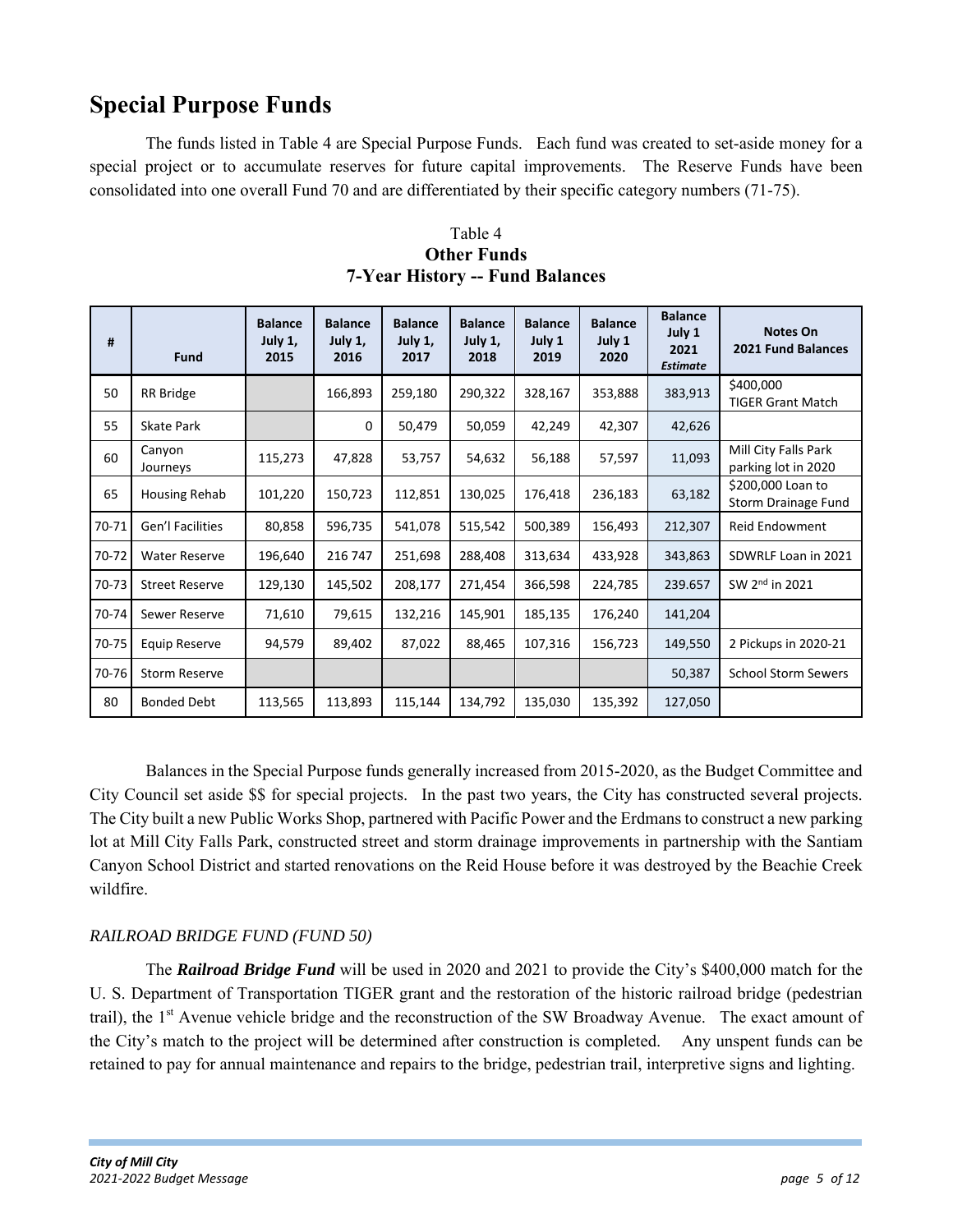## *CANYON JOURNEYS TRAIL FUND (FUND 60)*

The City will transfer \$140,000 from the CCIS Beachie Creek fire insurance settlement into the Canyon Journeys Trail fund to pay for the design and replacement of the Cedar Creek pedestrian bridge at the east end of the Recreational Trail along the North Santiam River. The bridge design will be consistent with the prior bridge design.

## *GENERAL FACILITIES RESERVE FUND (FUND 70-71)*

The *General Facilities Fund* has been used to pay for the Reid House restoration and maintenance as and for the construction of a new Public Works shop building at the City's SE Kingwood Avenue well site.

At the beginning of the year, the City will have a balance of \$182,000 remaining from Reid Endowment distributions. Another \$90,000 to \$95,000 will be received in July, 2021. In addition, the proposed budget shows a \$715,000 transfer from the CCIS Beachie Creek fire insurance settlement into this fund to cover the Reid House fire loss. The City Council proposes both the fire insurance funds and OCF endowment distributions be used consistent with the wishes of Josephine Reid for the benefit of Mill City's residents, including improvements to the community's parks and public facilities. The proposed budget allocates \$250,000 of endowment funds for land acquisition and park improvements and sets aside \$723,899 for future projects. The fund can be used to provide matching funds for park improvement grants.

## *WATER RESERVE FUND (FUND 70-72)*

The *Water Reserve Fund* is used to finance major water system repairs and improvements. The \$2.6 million Safe Drinking Water project will be tracked here, over 3 budget years. In addition, we propose Water SDC funds be used to reimburse the developer for the installation of a 12" water main on SE Kingwood Avenue from the well site to SE  $6<sup>th</sup>$  Avenue, to replace old, undersized water lines on the south side of the street. This project is listed as a "qualified public improvement" in the City's Water SDC report, with the City funding 100% of the water line replacement.

In the Spring 2020, the City completed the construction of a new public works shop building at the City's SE Kingwood Avenue well site. The City still has a generator electrical connection, landscaping, fencing and trees to complete before that project is closed out. The final work will be paid for out of the *Water Reserve Fund.*

## *STREET RESERVE FUND (FUND 70-73)*

The *Street Reserve Fund* is used to pay for street reconstruction and overlay projects. During the past year, the Santiam Canyon School District reconstructed 4<sup>th</sup> Avenue and SW Cedar Street adjacent to the school sites. The City obtained a \$100,000 Small Cities Allotment (SCA) grant from the Oregon Department of Transportation to repair and overlay SW 2<sup>nd</sup> Street from SW Broadway to Evergreen Street. The project budget is \$180,000. Work will be completed in Summer or Fall 2021.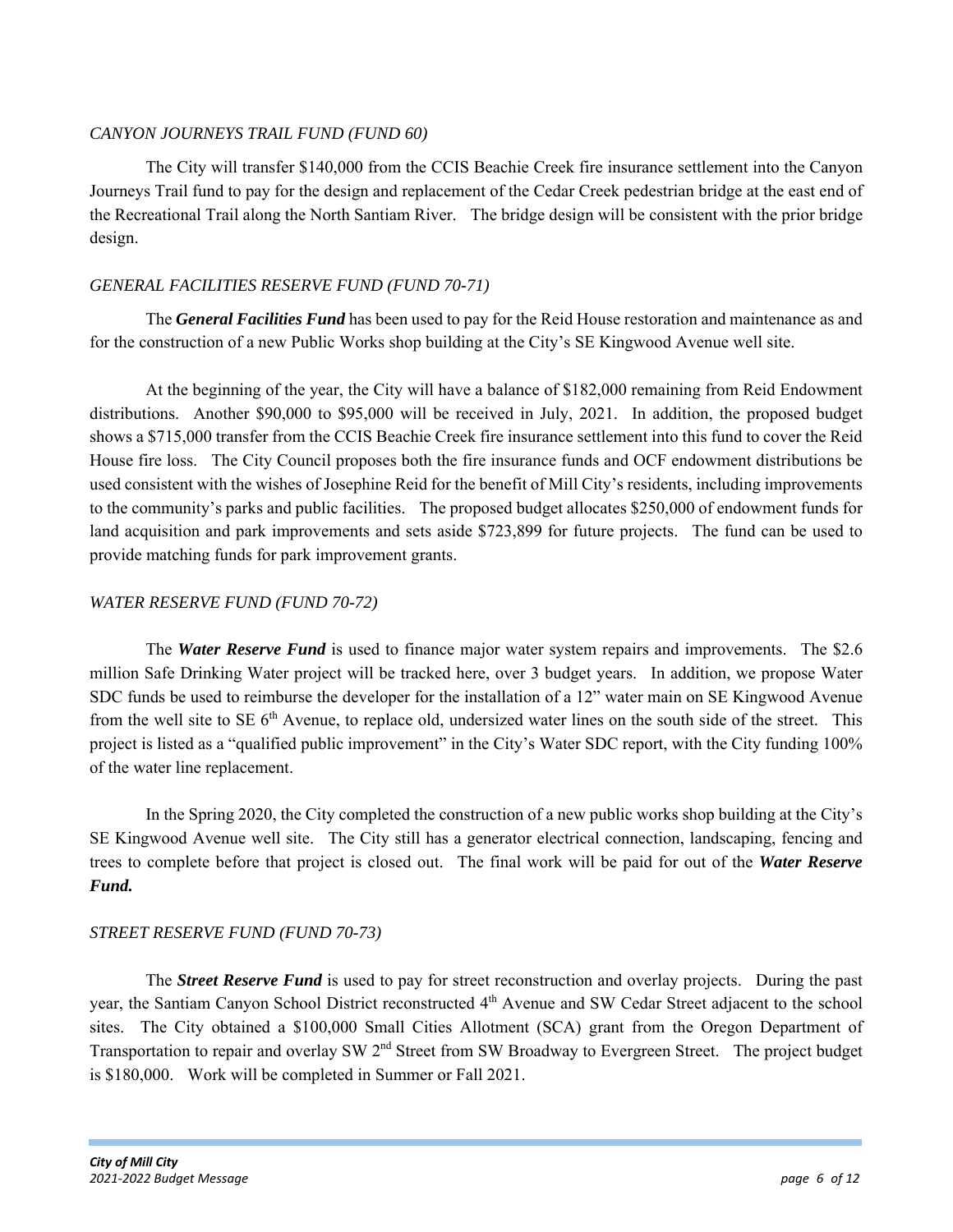The City will apply for another \$100,000 SCA grant this summer. Streets being considered are SW Evergreen ( $1<sup>st</sup>$  Avenue to  $4<sup>th</sup>$  Avenue), SW  $4<sup>th</sup>$  (Broadway to Cedar), SW Ivy ( $1<sup>st</sup>$  to SW Hall) and SW Cedar ( $1<sup>st</sup>$ - $2<sup>nd</sup>$ ). Funds reserved will be used to supplement any SCA grant received.

## *SEWER RESERVE FUND (FUND 70-74)*

The *Sewer Reserve Fund* is used for debt service and to make repair/improvements to the City's wastewater treatment plant, collection system and sewer pump stations. SDC revenues have been tracked and allocated to make debt service payments. An \$80,000 transfer from the *General Fund* is proposed to pay for a Pre-Design Report and prepare grant/loan applications to state and federal agencies for needed WWTF improvements. \$90,000 is budgeted repair at the City's pump stations or at the wastewater treatment plant, but this amount is insufficient for a significant construction project. Funds may also be used as a grant match for improvements to the WWTF.

### *EQUIPMENT RESERVE FUND (FUND 70-75)*

The *Equipment Reserve Fund* balance remained at \$150,000+/-. The City replaced two pickup trucks this year. The balance of the fund is reserved for a purchase of a street sweeper, backhoe/mini-excavator, dump truck, pickup trucks and mowers in future years. No purchases are planned in 2021-2022, but the public works staff will keep its eye out for quality used equipment. The staff encourages the Budget Committee to continue the annual transfers from the Water, Sewer and Street Funds to build the *Equipment Reserve Fund* balance up.

The City Council may want to consider a mid-year work session as a part of an overall strategic planning process to discuss public works vehicle and equipment needs and anticipated capital investments that will be needed in the next five years. The City staff has been asked to prepare a Vehicle & Equipment Replacement Schedule to help with budget planning.

## **CHALLENGES**

The City is able to pay for a basic level of general government services and provide water, sewer, streets, storm drainage facilities and parks for City residents. The City has reversed the negative revenue trends in most funds, with the exception of the *Sewer Fund.*

We recommend the Budget Committee and City Council discuss the following issues during the budget meetings:

- Maintain a minimum \$300,000+ ending fund balance in the *General Fund* every year.
- Review *General Fund* revenue sources and adjust fees and charges as needed.
- Annually transfer \$45,000 to the *Equipment Reserve Fund* from the three public works funds and the *General Fund* for vehicles and equipment replacement.
- Use the *Water Reserve Fund* for the Safe Drinking Water improvements. Construct 7,000 lineal feet of new water mains and purchase and install 350-400 radio read water meters by January 1, 2023.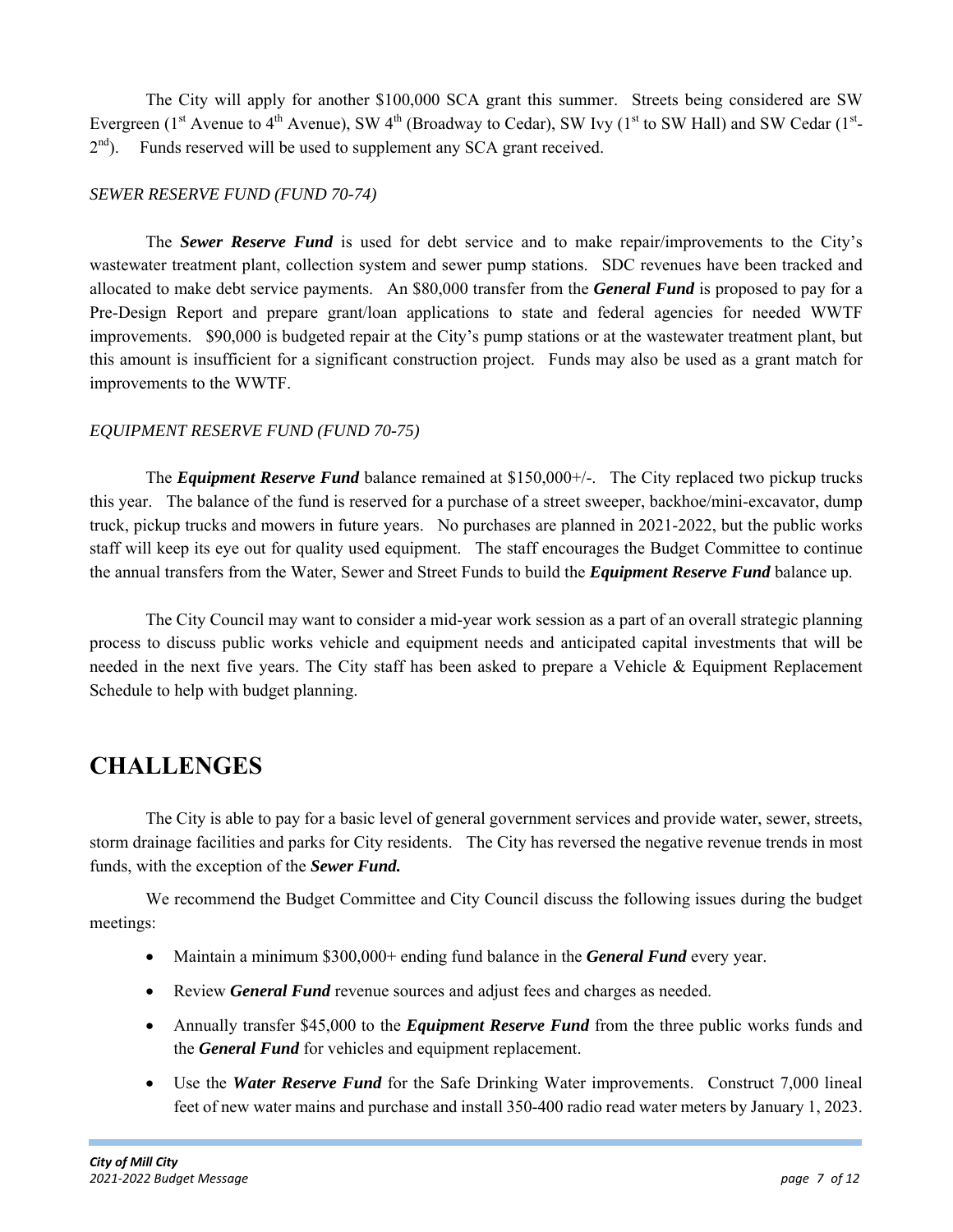- Complete a *"Sewer Pre-Design Report"* and secure federal/state financing for wastewater collection and treatment plant improvements by July 1, 2022.
- Continue to work with the Linn County Roads Department and the SAVE OUR BRIDGE committee to complete the Railroad Bridge restoration and SW Broadway Avenue reconstruction projects using the TIGER Grant.
- Plan for *"Community Improvement"* projects for use of the Reid House endowment funds and fire insurance settlement \$\$\$.

## **ROLE OF BUDGET COMMITTEE MEMBERS**

The role of the Budget Committee member is to ensure that public funds are spent prudently. We encourage you to review existing expenditures and analyze all proposed expenditures and ask questions. The approved budget will guide the City throughout the next year. Prior to the second budget committee meeting please review the proposed budget, identify your community priorities and prepare questions for the staff. The Budget Committee will recommend a budget to the City Council by early May 2020.

### **ROLE OF CITY STAFF**

The City staff is available to provide information to the Budget Committee. During the first budget meeting staff will present the proposed budget. Between meetings staff will gather information to answer questions you may have about the proposed budget and current expenditures.

We invite all citizens of the community to review the budget carefully to ensure public funds are spent wisely. The City Hall staff looks forward to the opportunity of working with each member of the Budget Committee in order to build a better community.

Respectfully submitted,

STACIE COOK, MMC Budget Officer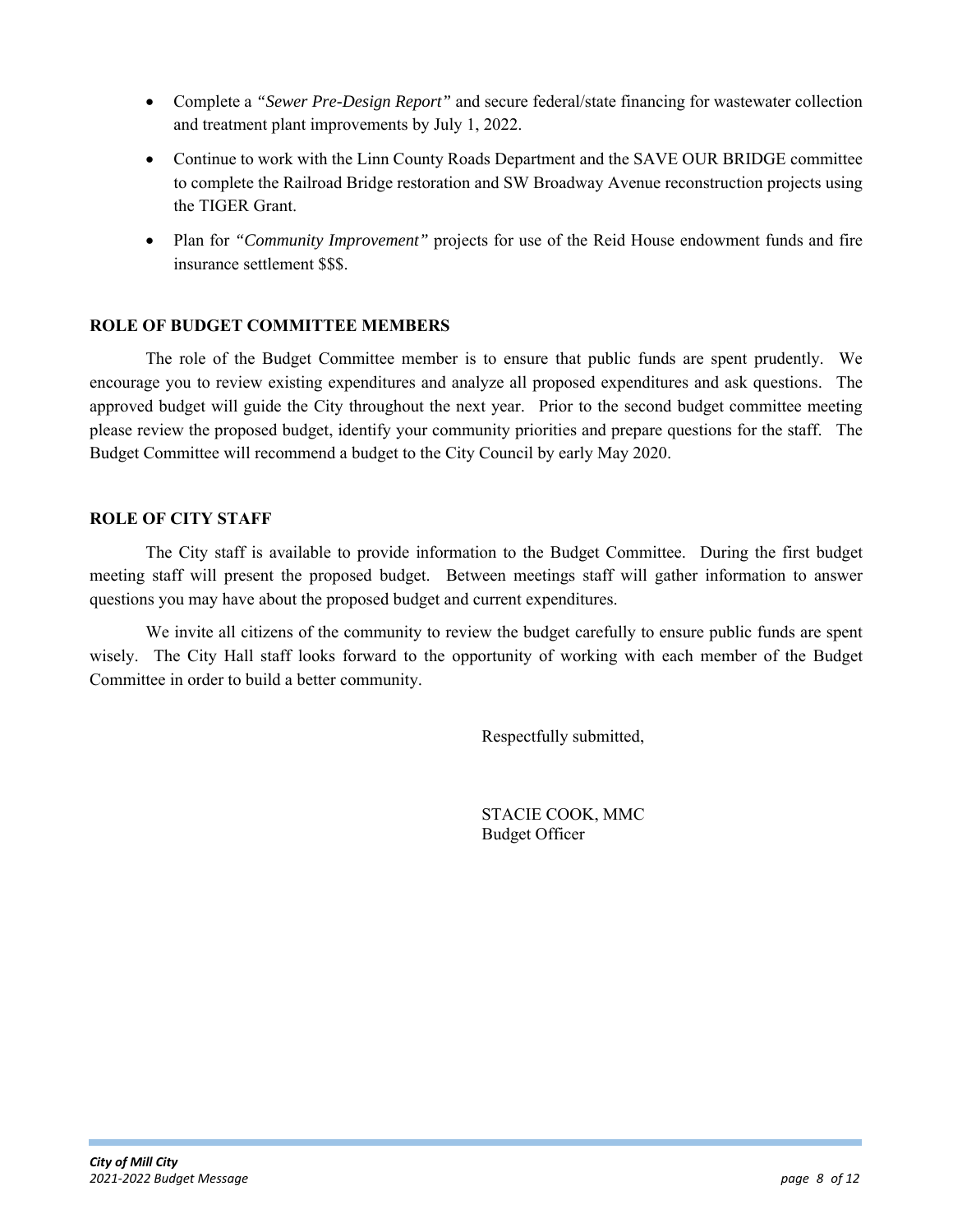## *OVERVIEW OF CITY SERVICES*

### *ADMINISTRATION*

City Hall employees provide support services to the City Council, Planning Commission and Budget Committee in addition to their regular administrative and finance duties. The proposed budget includes four (4) positions in City Hall and three (3) positions in public works:

- City Recorder
- Finance Clerk
- Utility Billing Clerk / Court Clerk
- City Clerk
- Public Works Supervisor
- Utility Maintenance Worker II
- Utility Maintenance Worker I

 The last year has been a challenge for us all. COVID 19, the Beachie Creek wildfire, FEMA and RV Park temporary housing, the TIGER grant construction projects, the closure of streets and bridges, school construction, street construction and planning for future water and sewer projects have spread elected officials and staff very thin.

 The staff hopes things will settle down in 2021 and 2022. Finance Clerk Lacy Classen and I would like to work with the City Council on several financial analysis issues:

- Review **General Fund** fees and service charges.
- Review of franchise fees, particularly enter into a new franchise agreement with Ziply Fiber.
- After completion of the "Sewer Pre-Design Report":
	- o prepare an updated "*Sewer Rate Study"* and implement recommended rate changes.
	- o update the Sewer SDC study to add projects and adjust sewer SDC charges.
- Evaluate benefits of adding a monthly storm drainage maintenance fee.
- Discuss SDC's for parks, storm sewer and streets.
- Develop an "*Equipment and Vehicle Replacement Schedule*" and budget recommendations.

The budget anticipates the City will continue to contract for professional services including:

|           | • City Attorney and general legal services | Jim McGehee, Attorney at Law            |
|-----------|--------------------------------------------|-----------------------------------------|
|           | • City Engineer and engineering services   | John Ashley, Ashley Engineering         |
|           | Auditor                                    | Glen O. Kearns, Accuity LLC, CPA        |
| $\bullet$ | Insurance Agent of Record                  | Bo Lindemann, Madison-Davis Ins.        |
|           | • Planning Consultant                      | David Kinney, Community Dev. Consultant |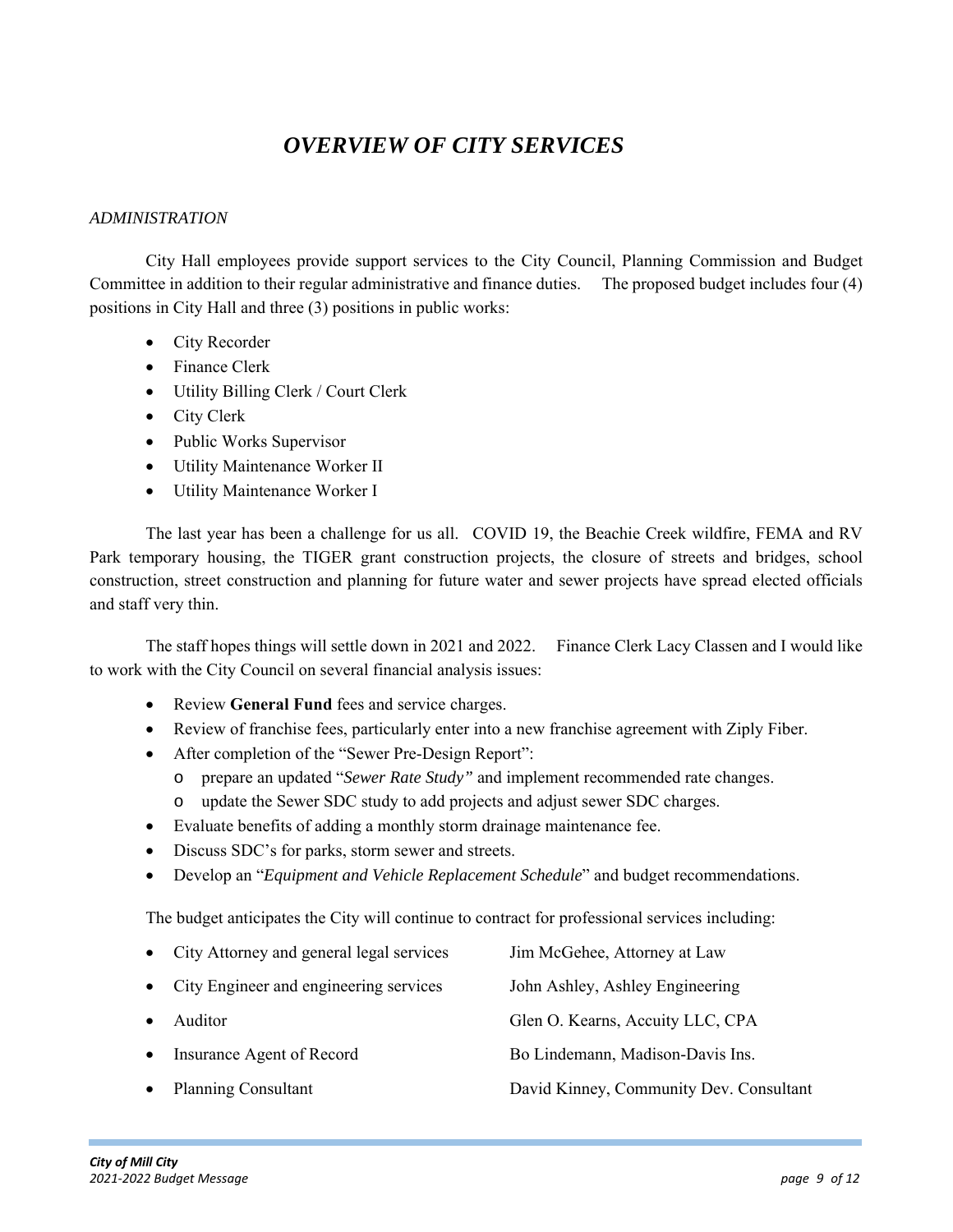### *PLANNING SERVICES*

The City reviewed 11 land use applications in 2020. The Santiam Canyon School District's new school facilities at the Santiam Jr./Sr. High School and Santiam Elementary School campuses are nearing completion. In 2019, the City approved the 15-lot Freeman Meadows Subdivision; final engineering is proceeding and the City staff expects construction will occur in summer 2021. The budget includes funds for the City Engineer and Planning Commission consultant to complete the engineering review and construction management of these two projects. Several other smaller projects are being planned and the Marion County Housing Authority is seeking funding for a large project in Mill City.

### *LAW ENFORCEMENT*

Linn County will continue to provide law enforcement services out of the Mill City substation at City Hall. In FY 2021-2022, the Linn County Sheriff will provide services for Linn County's small cities at a standard hourly rate of \$75.51 per hour. Mill City contracts for 301 hours of service per month. The City's law enforcement cost will increase from \$263,640 to \$272,742 in FY 2021-2022. Court Clerk Kimberly Johnson handles code enforcement activities and municipal court clerk duties.

## *PARKS AND COMMUNITY FACILITIES*

The *General Fund* includes \$26,000 this year for park and city building maintenance to pay for supplies, tools, routine parks and restroom maintenance and repairs at Hammond Park, Mill City Falls Park, Memorial Wayside Park and Kimmel Park. The City should budget \$25,000+ per year for park maintenance to keep equipment and buildings in good shape.

Capital outlay for park improvements is found in several funds. The *General Fund* includes up to \$20,000 for replacement of the Mill City entry sign destroyed by the Beachie Creek wildfire. The *Canyon Journey Trails Fund* includes \$147,388 for design and replacement of the Cedar Creek Bridge and adjacent trail/landscaping improvements, also destroyed by the wildfire.

Matching funds are set aside for future grants. There is \$37,500 in the *Skate Park Fund* for a future skate park. The *General Facilities Reserve Fund* includes \$30,000 for Mill City Parks design and budget planning, \$10,000 for administrative and legal expenses and \$250,000 for possible land acquisition and matching funds for park improvements. In order to fully finance the Mill City Falls park projects, the City must receive grants from private foundations and/or the Oregon Parks and Recreation Department to fund park improvement projects.

### *PUBLIC WORKS*

The City faces significant infrastructure costs to upgrade streets, drainage, water and sewer systems over the next 5-10 years. In order to finance these improvements, the City will need to minimize operational expenses and set aside reserves annually.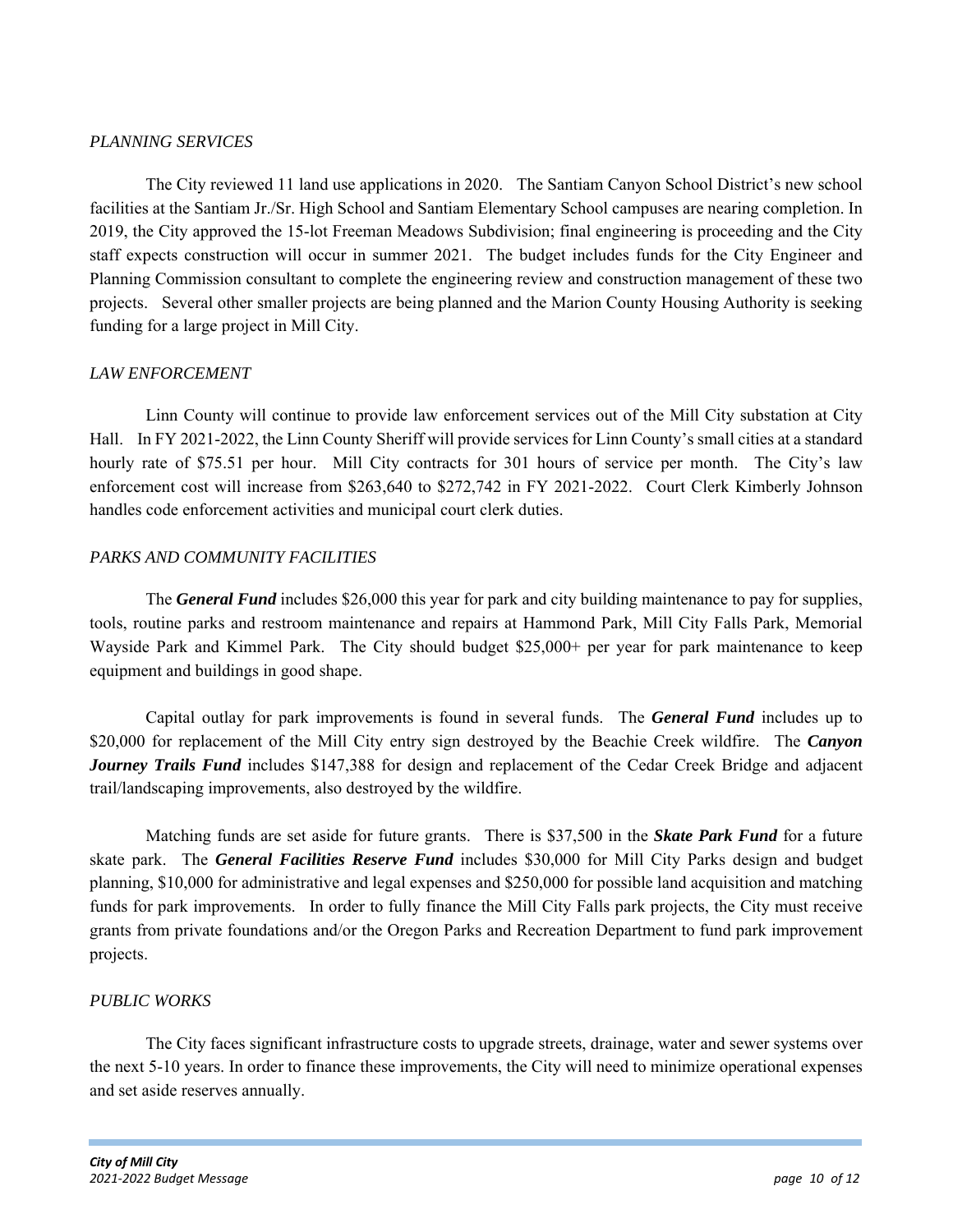### TRANSFERS

 The proposed budget includes the following transfers to support equipment and infrastructure improvements:

From:

| General Fund       | to | <b>Equipment Reserve</b>          | \$ | 10,000  | Parks share vehicles & equipment         |
|--------------------|----|-----------------------------------|----|---------|------------------------------------------|
| <b>Street Fund</b> | to | Equipment Reserve                 | \$ | 15,000  | PW vehicles and equipment                |
| Water Fund         | to | Equipment Reserve                 | \$ | 10,000  | PW vehicles and equipment                |
| Sewer Fund         | to | Equipment Reserve                 | \$ | 10,000  | PW vehicles and equipment                |
|                    |    |                                   |    |         |                                          |
| General Fund to    |    | Canyon Journeys Trail             | \$ | 140,000 | Cedar Creek Bridge Fire Insurance \$\$\$ |
| General Fund to    |    | <b>General Facilities Reserve</b> | S. | 715,000 | Reid House Fire Insurance \$\$\$         |
| General Fund to    |    | Sewer Reserve Fund                | \$ | 80,000  | for Sewer Pre-Design Report              |
| General Fund to    |    | <b>Storm Drainage Reserve</b>     | \$ | 20,000  | for Storm Sewer Oversizing               |
|                    |    |                                   |    |         |                                          |
| <b>Street Fund</b> | to | <b>Street Reserve</b>             | \$ | 40,000  | Street overlays/reconstruction           |
|                    |    |                                   |    |         |                                          |
| Water Fund         | to | <b>Water Reserve</b>              | \$ | 50,000  | Water System Improvements                |
|                    |    |                                   |    |         |                                          |
| Water Fund         | to | <b>Bonded Debt</b>                | \$ | 155,000 | Annual Debt Payments - Water Loans       |
| Sewer fund         | to | <b>Bonded Debt</b>                | S  | 163,000 | Annual Debt Payments – Sewer Loans       |

These amounts enable the City to make annual investments in equipment and capital facilities, and pay annual debt service on prior projects. The City will need to leverage these amounts with grants and loans from federal and state agencies and will likely need to increase the transfers in future years.

The following annual transfers are recommended, but are not included in the proposed budget for FY 2021-2022:

| From:           |                                                                     |              |        |                                                                                                                                          |
|-----------------|---------------------------------------------------------------------|--------------|--------|------------------------------------------------------------------------------------------------------------------------------------------|
| General Fund to | <b>Equipment Reserve</b><br>Street Fund<br>Water Fund<br>Sewer Fund | <sup>S</sup> | 5,000  | A total of \$20,000 annual from four funds<br>Share of long-term PW Shops/City Hall,<br>building, HVAC, equipment & capital<br>upgrades. |
| From:           |                                                                     |              |        |                                                                                                                                          |
| Sewer Fund      | to Sewer Reserve                                                    |              | 50,000 | The City does not have adequate revenues in<br>the Sewer Fund to make an annual transfer.                                                |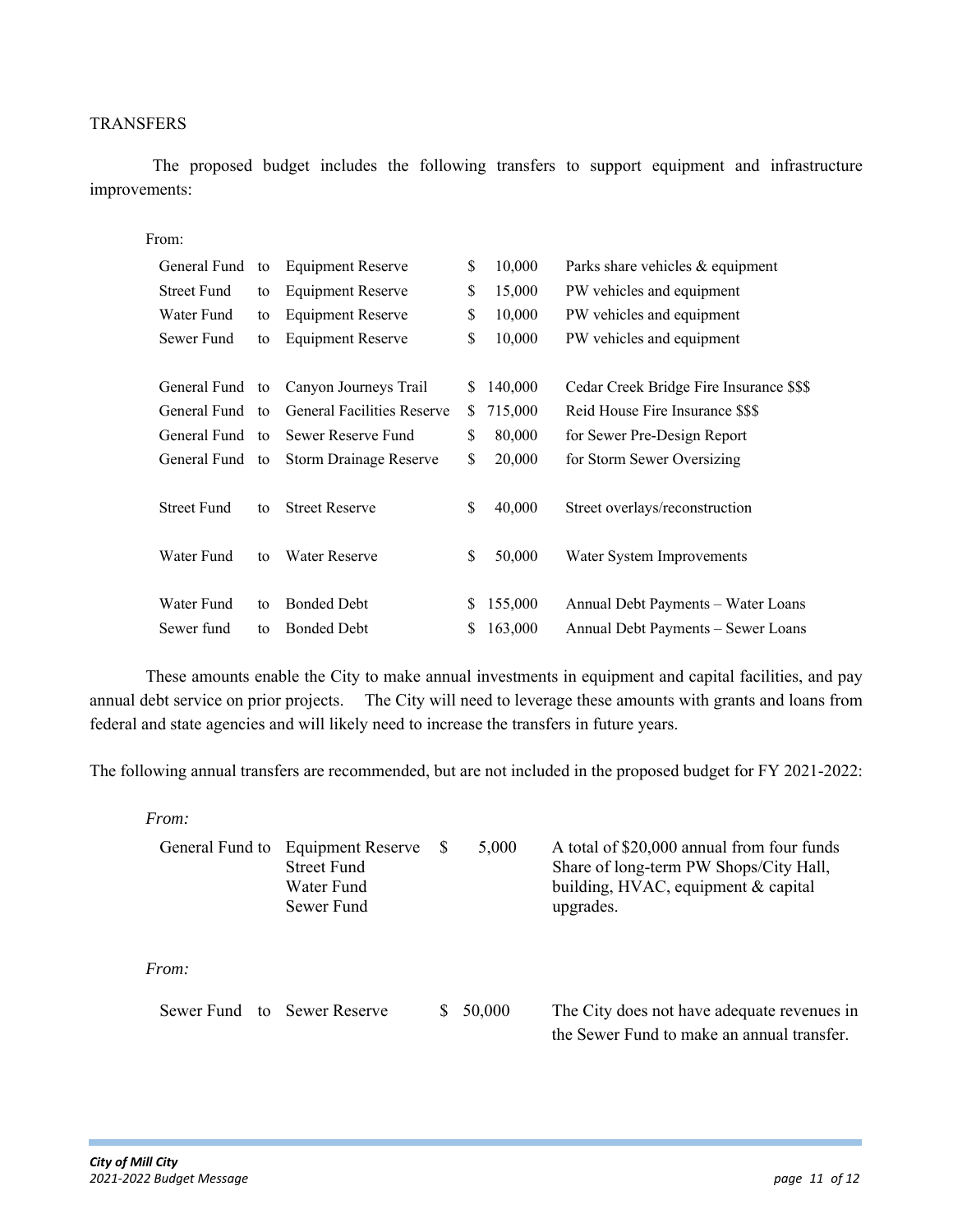## *STAFF & VOLUNTEERS*

The City has dedicated employees and volunteers who serve on the Planning Commission, City Council and Budget Committee and deserve thanks for their contributions.

- 1. Salary Adjustments for Current Employees: The proposed budget includes funds in all personnel categories to allow for a 2% salary increase effective July 1, 2021. The Pacific Division (West) CPI(U) for all urban consumers increased by 1.5% from January 2020 to January 2021. Before salary changes take effect, the City Council must approve the cost-of-living increases.
- 2. PERS: PERS rates will increase to 25.32% (Tier 2) and 22.88% (OPSRP) of employee salaries for FY 2021-2022. The rate increases were imposed by the PERS Board to address legal decisions and the unfunded retirement liabilities of most member agencies.
- 3. Health Insurance: The City has not verified the 2021-2022 health insurance premiums with the City/County Insurance Services staff. The budget assumes health insurance premium costs will increase 6.0% in 2021-2022. The proposed budget is based continuing the current 90/10 City and employee split for health insurance premiums. The employee share of the monthly premium for family coverage will be approximately \$240 per month.
- 4. Staff Training: City employees, committee members and councilors are encouraged to attend training sessions and classes.

 PW Supervisor Russ Foltz will continue to take classes for sewer certification in 2021-2022 as well as attend trainings as required to obtain CEU credits for his water certification. In addition, the budget anticipates conference attendance for other public works employees. The budget also includes funds to continue Oregon Association of Water Utilities (OAWU) assistance with the water system.

 The *General Fund* includes funds to pay for professional dues and enable staff and elected officials to attend training and conference. Annual sessions and conferences are offered by the Oregon Department of Revenue (Budget), League of Oregon Cities, Oregon Mayor's Association, Oregon Association of Court Administrators (OACA), the Oregon Municipal Finance Officers Association (OMFOA), the Oregon Association of Municipal Recorders (OAMR), the City County Managers Association (CCMA) and the International Institute of Municipal Clerks (IIMC) and Accela software training classes.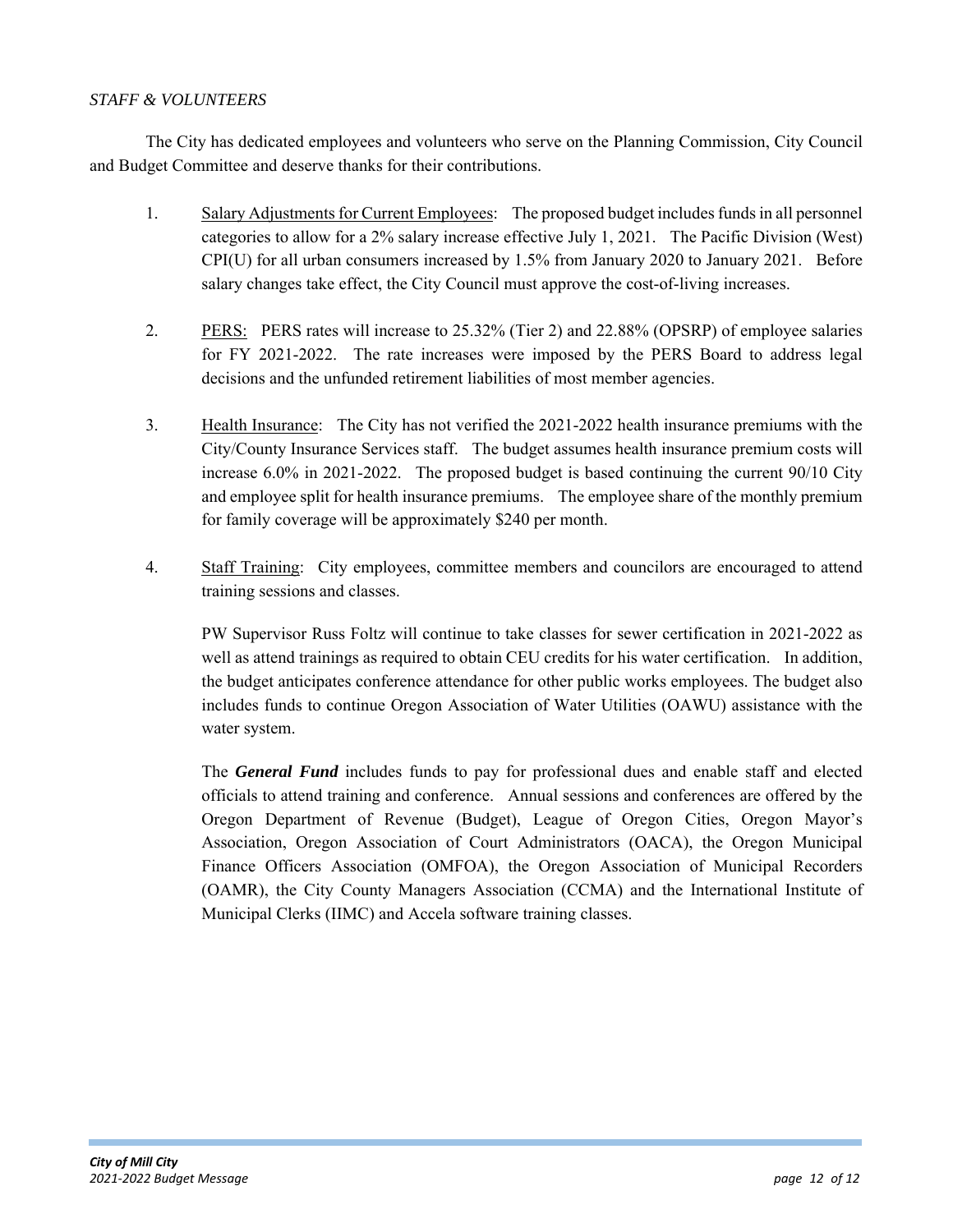# **City of Mill City** FY 2021-2022 Budget

| Fund      | Page      |
|-----------|-----------|
| 10        | $1 - 10$  |
| 20        | $11 - 15$ |
| 30        | $16 - 21$ |
| 40        | $22 - 29$ |
| 50        | $30 - 32$ |
| 55        | $33 - 34$ |
| 60        | $35 - 36$ |
| 65        | 37-39     |
| $70 - 71$ | $40 - 42$ |
| 70-72     | 43-46     |
| $70 - 73$ | 47-49     |
| 70-74     | $50 - 53$ |
| 70-75     | 54-56     |
| $70 - 76$ | 57-58     |
| 80        | 59-61     |
|           | 62        |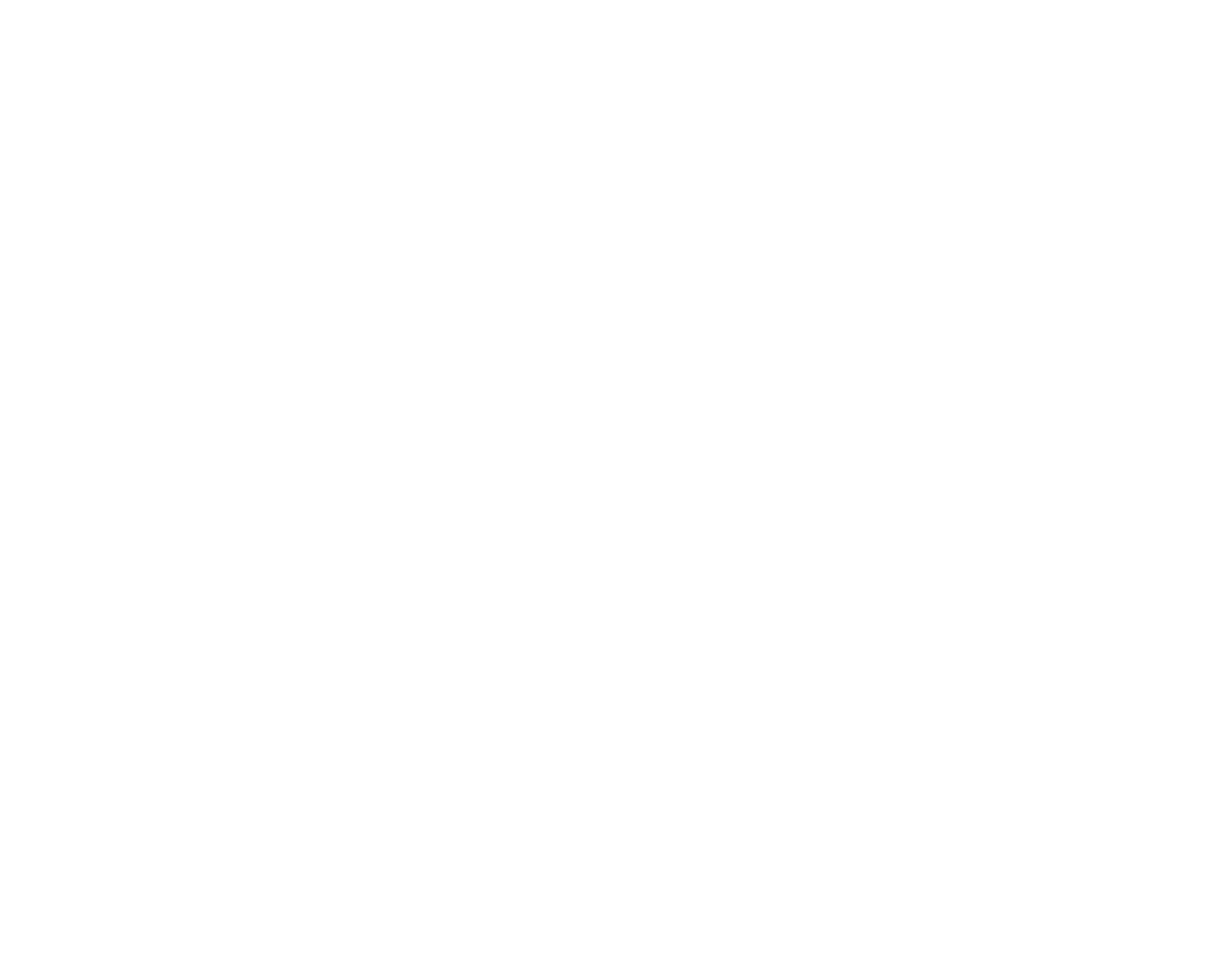## **GENERAL FUND (Fund 10) Revenues**

## **Fund Balance**:

The *General Fund* began the current year with a balance of \$ 346,490, which was \$70,137 higher than the prior year's total. We anticipate the unrestricted beginning fund balance will be \$396,482 on July 1, 2021, not including \$875,471 from the City/County Insurance Services settlement payment for the Beachie Creek wildfire losses.

### **Recommended Fund Balance:**

A prudent goal is to maintain a *General Fund* cash reserve in contingencies and unappropriated balances to cover operating expenses for 4-5 months, avoid short-term borrowing and assure funds are available to handle emergencies. In the past year the average expenses in the *General Fund* were approximately \$60,000 per month. Therefore, a beginning cash reserve of \$300,000 in the *General Fund* is recommended, with \$218,505 allocated to contingencies and the unappropriated balance.

miscellaneous plumbing, mechanical and remodel permits.

## **Revenue Assumptions:**

| <b>Beginning Balance</b> |    | 396,482<br>875,471<br>\$1,271,953 | Estimated balance, not including CCIS settlement |    |        | CCIS Fire Insurance Settlement for Beachie Creek wildfire losses                                                                                                                                                                                                                                                                                                                               |
|--------------------------|----|-----------------------------------|--------------------------------------------------|----|--------|------------------------------------------------------------------------------------------------------------------------------------------------------------------------------------------------------------------------------------------------------------------------------------------------------------------------------------------------------------------------------------------------|
| Grant Income             | \$ | $\overline{0}$                    | No grants are pending or anticipated.            |    |        |                                                                                                                                                                                                                                                                                                                                                                                                |
| Previously Levied Taxes  | S. | 6,725                             | Linn County                                      |    | 5,400  |                                                                                                                                                                                                                                                                                                                                                                                                |
|                          |    |                                   | Marion County                                    |    | 1,325  |                                                                                                                                                                                                                                                                                                                                                                                                |
| Licenses & Permits       |    | 60,500                            | <b>Building Permits</b>                          | S. | 60,000 |                                                                                                                                                                                                                                                                                                                                                                                                |
|                          |    |                                   | <b>Business Licenses</b>                         |    | 500    |                                                                                                                                                                                                                                                                                                                                                                                                |
|                          |    |                                   |                                                  |    |        | Building Permit revenue is unpredictable. Revenues were \$60,000 (FY 2017), \$42,000 (FY 2018),<br>\$50,000 (FY 2019), \$95,000 (FY 2020) and are estimated to be \$78,000+ by June 20, 2021. The<br>spike the last two years was due to the Santiam School District projects. The \$60,000 estimate<br>assumes a 5-10 new homes, replacement home permits, one or two commercial projects and |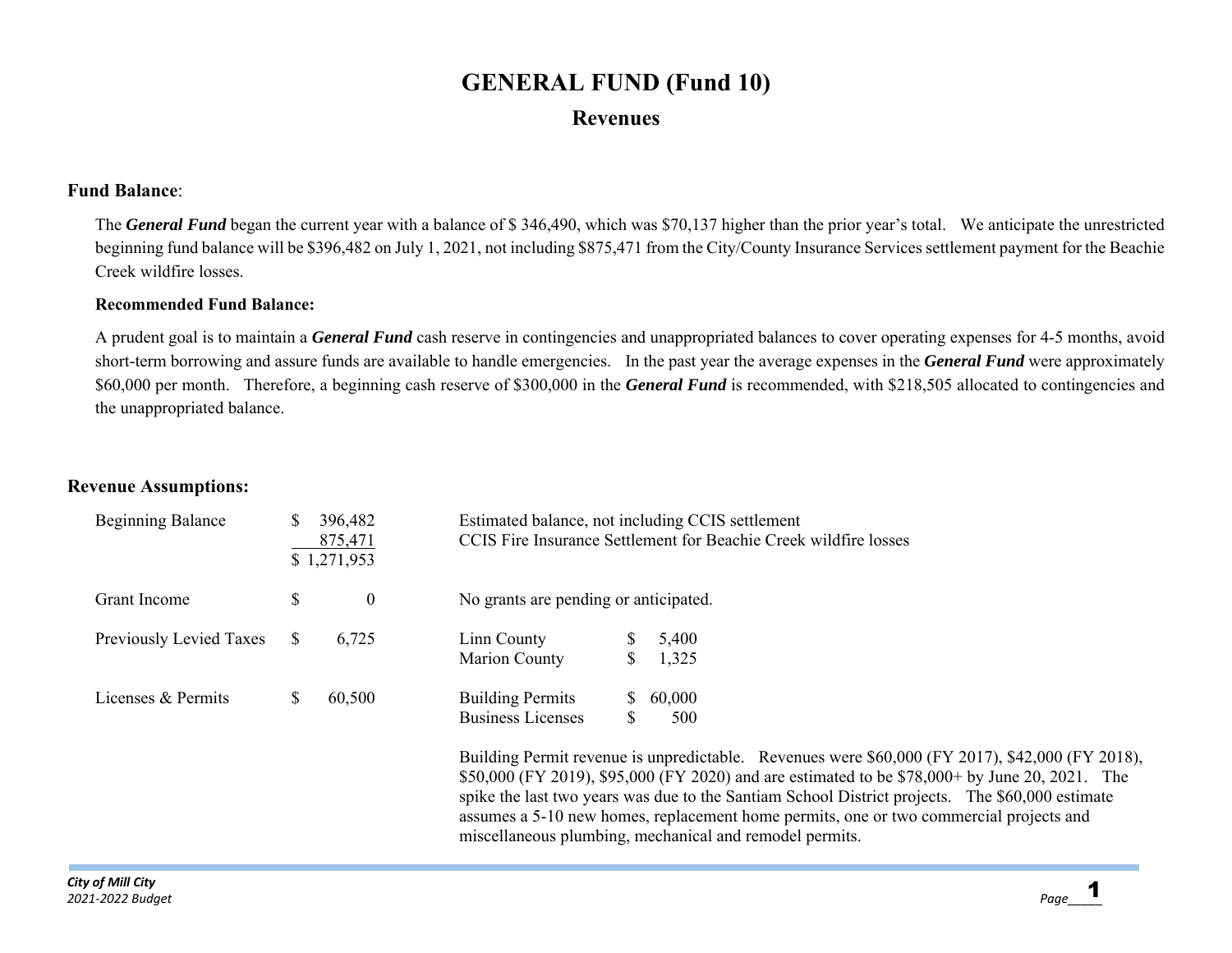## **GENERAL FUND (Fund 10) Revenues**

## **Revenue Assumptions: (continued)**

| <b>Franchise Fees</b>        | \$           | 41,000            | The proposed budget estimates franchise revenues will increase slightly $\omega$ \$41,000.                                                                                                                                                                                                                                                 |  |  |  |  |
|------------------------------|--------------|-------------------|--------------------------------------------------------------------------------------------------------------------------------------------------------------------------------------------------------------------------------------------------------------------------------------------------------------------------------------------|--|--|--|--|
| <b>Municipal Court Fines</b> | $\mathbb{S}$ | 23,000            | Court fine income has fluctuated from \$22,000 to \$30,000 over the past 5 years. Based on recent<br>traffic and citation activity, \$23,000 seems to be a conservative projection.                                                                                                                                                        |  |  |  |  |
| Charges for Services         | \$           | 16,500            | Land Use Fees<br>15,000<br>S.<br>Lien Search Fees<br>1,500<br><sup>\$</sup>                                                                                                                                                                                                                                                                |  |  |  |  |
|                              |              |                   | In 2020, the City processed 11 land use applications. We anticipate a similar number of small project<br>applications in 2021. Revenues include \$10,000 in land use fees $+$ \$5,000 for engineering reviews of<br>construction plans for the Freeman Meadows subdivision and smaller projects.                                           |  |  |  |  |
| Liquor/Cigarette Tax         | $\mathbb{S}$ | 36,902            | Liquor tax revenues are estimated at \$19.27 per capita, based on Oregon Department of Revenue<br>projections provided by the League of Oregon Cities and a city population of 1915 residents.                                                                                                                                             |  |  |  |  |
| <b>State Revenue Sharing</b> | \$           | 21,000            | Expected to be similar to past years. Average $$21,000+/-$ over past 5 years.                                                                                                                                                                                                                                                              |  |  |  |  |
| Miscellaneous                | $\mathbb{S}$ | 37,640            | Miscellaneous<br>\$<br>5,000<br><b>RV</b> Park Rent<br>Hwy 22 RV Park (General Fund share - \$150/mo. per unit)<br>\$<br>8,640<br>\$<br>\$2,000 monthly lease at WWTF site.<br>FEMA Lease<br>24,000                                                                                                                                        |  |  |  |  |
| <b>Property Taxes</b>        | \$<br>\$     | 336,191<br>82,573 | Reflects a 3.0% increase in 2021-2022.<br>Linn County<br>Reflects a -10% decrease in 2021-2022, due to wildfire losses.<br>Marion County                                                                                                                                                                                                   |  |  |  |  |
| Transfer IN $-$ Fund 70-71   | <sup>S</sup> | 10,000            | Transfer from General Facilities Fund to pay for city project management, finance, audit and insurance<br>costs associated with the Reid House Endowment. This is down from \$35,000 in FY 2020-2021,<br>because the endowment had provided funds to pay $\frac{1}{2}$ the cost of a city clerk to manage the Reid House<br>events center. |  |  |  |  |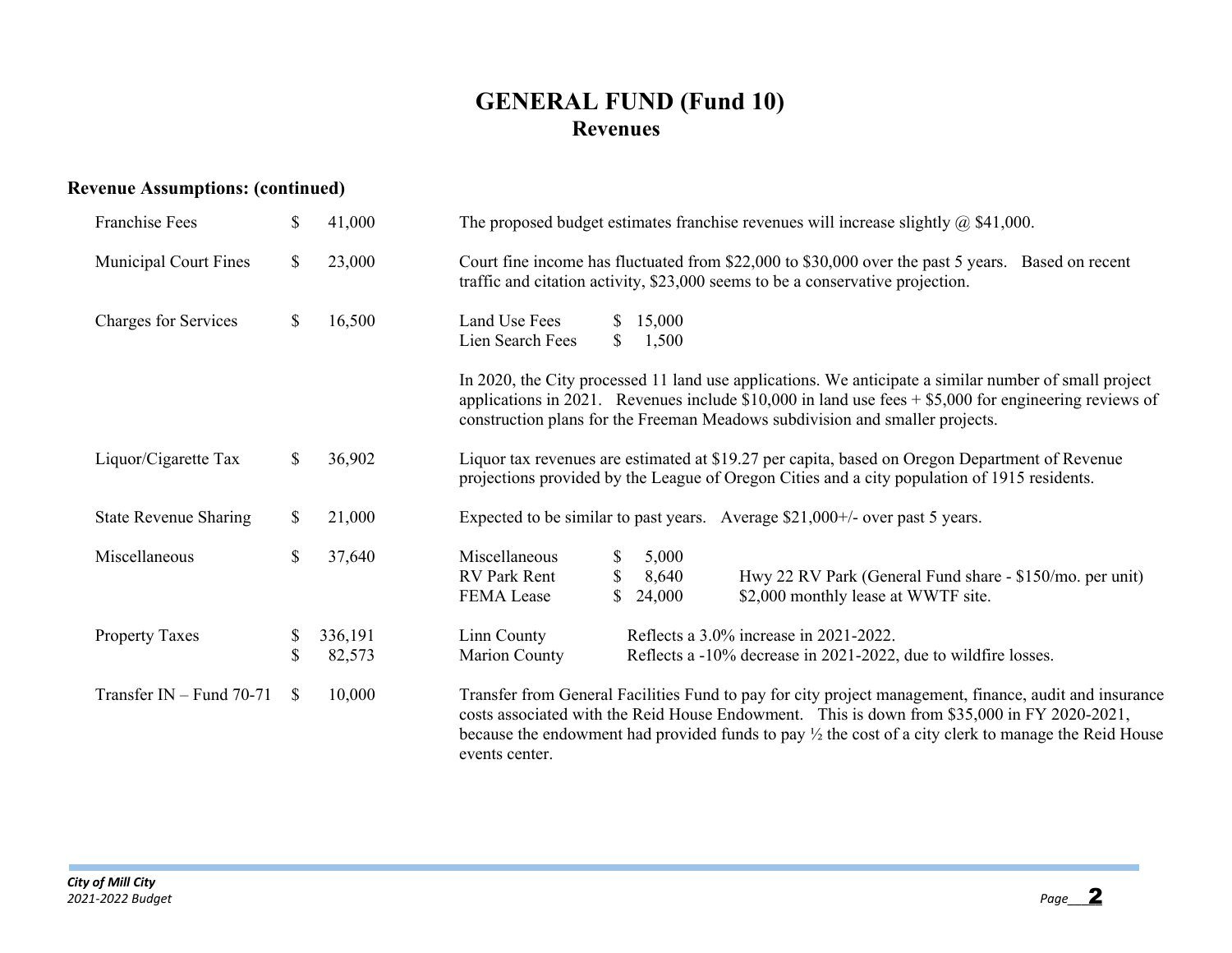**LB‐20 FORM**

## **RESOURCES**

## **GENERAL FUND (10)**

### **CITY OF MILL CITY**

|                         |                                                     | <b>Historical Data</b>                   |                                                      |                |                                                   |                                      | Budget for Next Year 2021-2022         |                              |                 |
|-------------------------|-----------------------------------------------------|------------------------------------------|------------------------------------------------------|----------------|---------------------------------------------------|--------------------------------------|----------------------------------------|------------------------------|-----------------|
|                         | Actual<br><b>Second Preceding</b><br>Year 2018-2019 | <b>First Preceding</b><br>Year 2019-2020 | <b>Adopted Budget</b><br>This Year<br>Year 2020-2021 |                | <b>RESOURCE DESCRIPTION</b>                       | Proposed By<br><b>Budget Officer</b> | Approved By<br><b>Budget Committee</b> | Adopted By<br>Governing Body |                 |
|                         |                                                     |                                          |                                                      |                |                                                   |                                      |                                        |                              |                 |
| $\mathbf{1}$            | 232,649                                             | 276,803                                  | 225,256                                              | 1              | Available cash on hand* (cash basis)              | 1,271,953                            |                                        |                              | 1               |
| $\overline{2}$          |                                                     | 31,000                                   | 15,000                                               | $\overline{2}$ | Grant income                                      |                                      |                                        |                              | $\overline{2}$  |
| $\mathbf{3}$            |                                                     |                                          | 10,700                                               | 3              | Previously levied taxes estimated to be received- | 6,725                                |                                        |                              | $\overline{3}$  |
| $\overline{4}$          | 4,056                                               | 5,344                                    | 1,689                                                | 4              | Interest                                          | 9,500                                |                                        |                              | $\overline{4}$  |
| $\overline{\mathbf{5}}$ |                                                     | 35,000                                   | 35,000                                               | 5              | TRANSFERS IN from -- 70-71 GENERAL FACILITIES     | 10,000                               |                                        |                              | 5               |
| 6                       |                                                     |                                          |                                                      | 6              | <b>OTHER RESOURCES</b>                            |                                      |                                        |                              | 6               |
| $\overline{7}$          | 50,227                                              | 96,406                                   | 45,400                                               | 7              | <b>LICENSE &amp; PERMITS</b>                      | 60,500                               |                                        |                              | $\overline{7}$  |
| 8                       | 35,122                                              | 40,875                                   | 37,500                                               | 8              | <b>FRANCHISE FEES</b>                             | 41,000                               |                                        |                              | 8               |
| 9                       | 24,579                                              | 18,025                                   | 23,000                                               | 9              | MUNICIPAL COURT FEES AND FINES                    | 23,000                               |                                        |                              | 9               |
| 10                      | 23,273                                              | 17,598                                   | 26,000                                               | 10             | <b>CHARGES FOR SERVICES</b>                       | 16,500                               |                                        |                              | 10              |
| 11                      | 34,904                                              | 32,193                                   | 39,330                                               | 11             | <b>LIQUOR &amp; CIG TAXES</b>                     | 36,902                               |                                        |                              | 11              |
| 12                      | 20,597                                              | 22,039                                   | 20,500                                               | 12             | <b>STATE REVENUE SHARING</b>                      | 21,000                               |                                        |                              | 12              |
| 13                      | 2,173                                               | 9,007                                    | 2,000                                                | 13             | MISCELLANEOUS                                     | 37,640                               |                                        |                              | 13              |
| 14                      |                                                     |                                          |                                                      | 14             |                                                   |                                      | $\sim$                                 |                              | 14              |
| 15                      |                                                     |                                          |                                                      | 15             |                                                   |                                      |                                        |                              | 15              |
| 16                      |                                                     |                                          |                                                      | 16             |                                                   |                                      |                                        |                              | 16              |
| 17                      |                                                     |                                          |                                                      | 17             |                                                   |                                      |                                        |                              | 17              |
| 18                      |                                                     |                                          |                                                      | 18             |                                                   |                                      |                                        |                              | 18              |
| 19                      |                                                     |                                          |                                                      | 19             |                                                   |                                      |                                        |                              | 19              |
| 20                      |                                                     |                                          |                                                      | 20             |                                                   |                                      |                                        |                              | $\overline{20}$ |
| 21                      |                                                     |                                          |                                                      | 21             |                                                   |                                      |                                        |                              | 21              |
| 22                      |                                                     |                                          |                                                      | 22             |                                                   |                                      |                                        |                              | 22              |
| 23                      |                                                     |                                          |                                                      | 23             |                                                   |                                      |                                        |                              | 23              |
| 24                      |                                                     |                                          |                                                      | 24             |                                                   |                                      |                                        |                              | 24              |
| 25                      |                                                     |                                          |                                                      | 25             |                                                   |                                      |                                        |                              | 25              |
| 26                      |                                                     |                                          |                                                      | 26             |                                                   |                                      |                                        |                              | 26              |
| 27                      |                                                     |                                          |                                                      | 27             |                                                   |                                      |                                        |                              | 27              |
| 28                      |                                                     |                                          |                                                      | 28             |                                                   |                                      |                                        |                              | 28              |
| 29                      | 427,580                                             | 584,290                                  | 481,375                                              | 29             | Total resources, except taxes to be levied        | 1,534,720                            | $\sim$                                 | $\sim$                       | 29              |
| 30                      |                                                     |                                          | 409,316                                              | 30             | Taxes estimated to be received                    | 418,764                              | $\sim$                                 |                              | 30              |
| 31                      | 406,293                                             | 411,736                                  |                                                      | 31             | Taxes collected in year levied                    |                                      |                                        |                              | 31              |
| 32                      | 833,873                                             | 996,026                                  | 890,691                                              | 32             | <b>TOTAL RESOURCES</b>                            | 1,953,484                            |                                        |                              | 32              |

150‐504‐020 (rev 10‐16) \*The balance of cash, cash equivalents and investments in the fund at the beginning of the budget year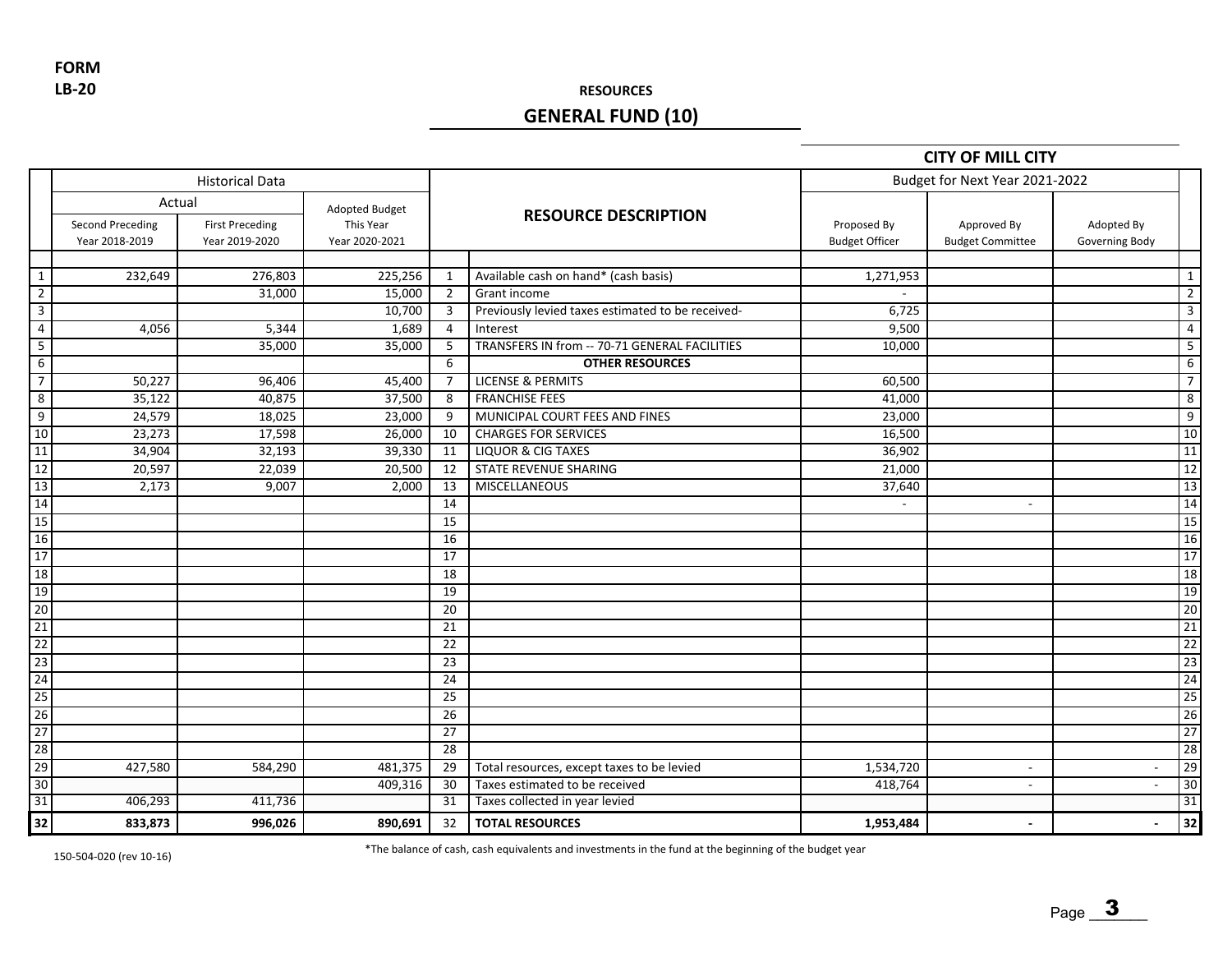## **GENERAL FUND (Fund 10) Expenditures**

## **Expenditures:**

### **ADMINISTRATION & FINANCE: Personal Services:**

| Salaries & Benefits | S. | 204,350 | Personal Services includes:                                          |                                                                                                                                                                                                           |
|---------------------|----|---------|----------------------------------------------------------------------|-----------------------------------------------------------------------------------------------------------------------------------------------------------------------------------------------------------|
|                     |    |         | <b>Salaries</b>                                                      | \$118,350                                                                                                                                                                                                 |
|                     |    |         | $\circ$ Payroll Costs & Benefits                                     | \$86,000                                                                                                                                                                                                  |
|                     |    |         | public works staff for meetings, weekends and after-hours call outs. | Includes 2% COLA, PERS rates, a 6% insurance increase and merit raise projected on the employee's<br>anniversary date. The budgeted salary amounts also anticipate overtime for the City Recorder and the |

### **ADMINISTRATION & FINANCE: Materials and Services:**

| <b>Contracted Services</b> | \$<br>21,250 | Contracted services include:                                                                                                                                                                                                                                                                                                                                                        |
|----------------------------|--------------|-------------------------------------------------------------------------------------------------------------------------------------------------------------------------------------------------------------------------------------------------------------------------------------------------------------------------------------------------------------------------------------|
|                            |              | Audit – single federal audit<br>Due to water project.<br>10,000<br>S.<br>$\circ$<br>Legal – City Attorney<br>11,250<br>$\mathbb{S}$<br>$\circ$                                                                                                                                                                                                                                      |
|                            |              | City Attorney Retainer, projects and special Legal counsel for Franchise Agreement reviews.                                                                                                                                                                                                                                                                                         |
| Insurance                  | \$<br>16,000 | City-County Insurance Services: General Liability, Fire, Elected Officials and Volunteer Coverages                                                                                                                                                                                                                                                                                  |
| Memberships & Training     | \$<br>6,500  | Memberships, dues and training includes:                                                                                                                                                                                                                                                                                                                                            |
|                            |              | LOC, OMFOA, OAMR, CCMA & IIMC<br>Memberships<br>\$<br>4,000<br>$\circ$<br>Schools & Training<br>2,500<br>$\circ$                                                                                                                                                                                                                                                                    |
|                            |              | Training, registration & lodging at conferences. Finance (LOC, Dept. of Revenue e & OMFOA),<br>City Recorder (OAMR, CCMA & IIMC), Court Clerk (OACA, Accela, Code Enforcement).                                                                                                                                                                                                     |
| Miscellaneous              | \$<br>15,700 | Miscellaneous expenses include:                                                                                                                                                                                                                                                                                                                                                     |
|                            |              | \$<br>1,000<br>Donations<br>N. Santiam Hist. Society - Museum<br>$\circ$<br>\$<br>Special Election Expenses<br>Elections<br>$\theta$<br>$\circ$<br>$\mathbb{S}$<br>City Cleanup Day – Not planned<br>Events<br>$\theta$<br>$\circ$<br>Expenses not categorized elsewhere<br>Miscellaneous<br>12,500<br>$\circ$<br>2,200<br>Linn County GIS – Aerial Photos<br>Planning Expense<br>O |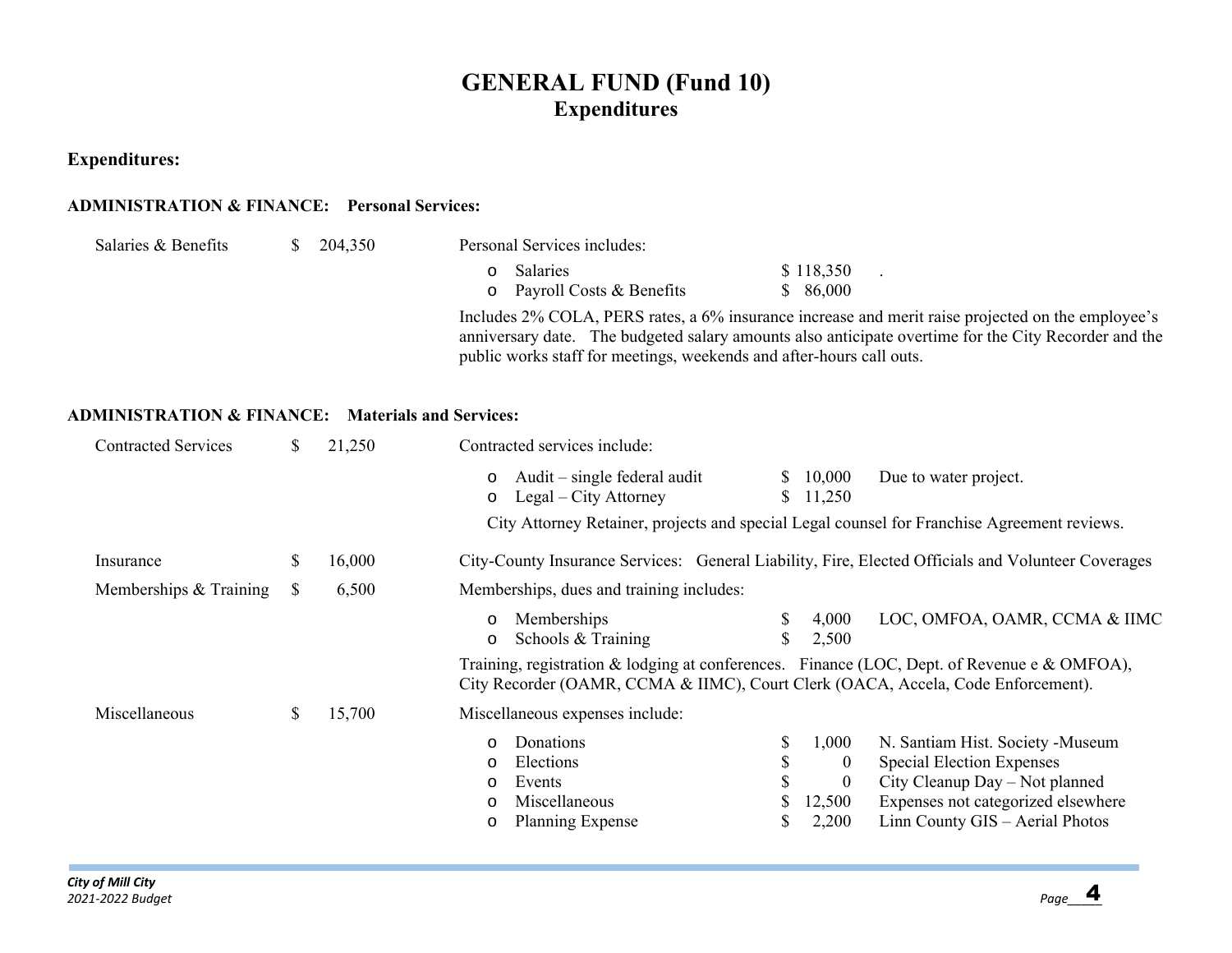## **GENERAL FUND (Fund 10) Expenditures**

**Expenditures:**

| <b>ADMINISTRATION &amp; FINANCE:</b> Materials and Services (continued) |  |  |
|-------------------------------------------------------------------------|--|--|
|                                                                         |  |  |

| Office Expenses                                     | \$<br>21,500 | Office Expenses include                                                                                                                                                                                                                                 |
|-----------------------------------------------------|--------------|---------------------------------------------------------------------------------------------------------------------------------------------------------------------------------------------------------------------------------------------------------|
|                                                     |              | Computer & software maintenance<br>8,500<br>Finance & UB Software Maintenance<br>\$<br>$\circ$<br>\$<br>Copier operation & maintenance<br>3,000<br>$\circ$<br>\$<br>Office Supplies<br>3,500<br>$\circ$<br>\$<br>Postage & Printing<br>6,500<br>$\circ$ |
|                                                     |              | Annual GL & UB Maintenance Fee. An electronic payment system will to be integrated with<br>new software to allow for on-line payments and credit/debit card payments. Computer<br>maintenance services provided by the North Santiam School District.   |
| Permits: Building Permits \$                        | 54,000       | Linn County Building Dept. -- Budgeted at 90% of building permit revenue.                                                                                                                                                                               |
| Planning & Engineering                              | \$<br>45,500 | Consultant services for land use planning and general engineering services for city projects and parks:                                                                                                                                                 |
|                                                     |              | Planning (Kinney)<br>24,000<br>$\circ$<br>Engineering (Ashley Engineering)<br>\$<br>17,500<br>$\circ$<br>Other Consultants<br>\$<br>4,000<br>$\circ$<br>City engineering services including development/subdivision reviews, surveys for MC Falls Park  |
| Utilities, Phones &                                 |              | site, miscellaneous designs and final inspections for projects.                                                                                                                                                                                         |
| <b>Building Maintenance</b>                         | \$<br>19,500 | Several line items were consolidated together into one budget category:                                                                                                                                                                                 |
|                                                     |              | <b>Building Maintenance</b><br>16,000<br>$\circ$<br>Phones<br>\$<br>3,500<br>$\circ$                                                                                                                                                                    |
|                                                     |              | Building Maintenance includes NWNG, Pacific Power, maintenance supplies, and any contracted<br>maintenance service on the City Hall.                                                                                                                    |
| <b>ADMINISTRATION &amp; FINANCE:</b> Capital Outlay |              |                                                                                                                                                                                                                                                         |
| Miscellaneous                                       | \$<br>20,000 | Replace Welcome to Mill City sign on Hwy22 w/ Insurance \$\$\$ (\$15,000+/-).                                                                                                                                                                           |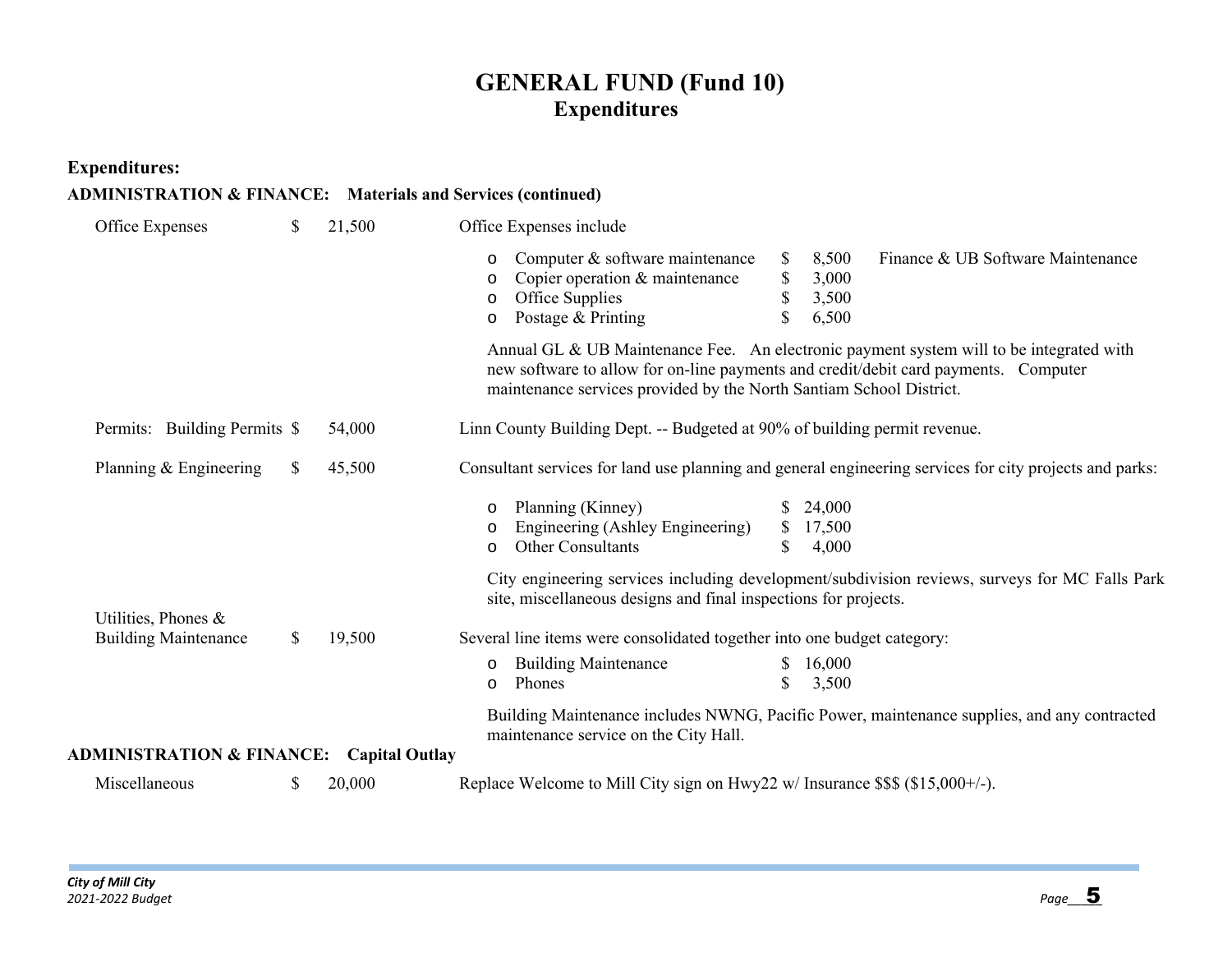**FORMLB‐30**

#### **ALLOCATED** TO AN ORGANIZATIONAL UNIT OR PROGRAM & ACTIVITY

### **GENERAL FUND 10**

#### (name of fund)

|                 |                  | <b>Historical Data</b> |                |                          |                                                      | Budget For Next Year 2021-2022 |                         |                |                 |
|-----------------|------------------|------------------------|----------------|--------------------------|------------------------------------------------------|--------------------------------|-------------------------|----------------|-----------------|
|                 | Actual           |                        | Adopted Budget | <b>REQUIREMENTS FOR:</b> |                                                      |                                |                         |                |                 |
|                 | Second Preceding | <b>First Preceding</b> | This Year      |                          | <b>ADMINISTRATION AND FINANCE</b>                    | Proposed By                    | Approved By             | Adopted By     |                 |
|                 | Year 2018-2019   | Year 2019-2020         | 2020-2021      |                          |                                                      | <b>Budget Officer</b>          | <b>Budget Committee</b> | Governing Body |                 |
| 1               |                  |                        |                | $\mathbf{1}$             | PERSONNEL SERVICES                                   |                                |                         |                | $\mathbf{1}$    |
| 2               | 38,772           | 50,248                 | 72,100         |                          | 2 SALARIES                                           | 71,350                         |                         |                | $\overline{2}$  |
| 3               | 20,063           | 34,710                 | 45,812         | 3                        | <b>BENEFITS</b>                                      | 51,847                         |                         |                | 3               |
| 4               |                  |                        |                | $\overline{4}$           |                                                      |                                |                         |                | 4               |
| 5               |                  |                        |                | 5                        |                                                      |                                |                         |                | 5               |
| 6               |                  |                        |                | 6                        |                                                      |                                |                         |                | 6               |
| 7               |                  |                        |                | 7                        |                                                      |                                |                         |                | 7               |
| 8               |                  |                        |                | 8                        |                                                      |                                |                         |                | 8               |
| 9               |                  |                        |                | 9                        |                                                      |                                |                         |                | 9               |
| 10              |                  |                        |                | 10                       |                                                      |                                |                         |                | 10              |
| 11              |                  |                        |                | 11                       |                                                      |                                |                         |                | 11              |
| $\overline{12}$ |                  |                        |                | 12                       |                                                      |                                |                         |                | 12              |
| 13              |                  |                        |                | 13                       |                                                      |                                |                         |                | 13              |
| 14              |                  |                        |                | 14                       |                                                      |                                |                         |                | 14              |
| 15              |                  |                        |                | 15                       |                                                      |                                |                         |                | 15              |
| 16              | 58,835           | 84,958                 | 117,912        |                          | <b>16 TOTAL PERSONNEL SERVICES</b>                   | 123,197                        | 0                       | $\mathbf{0}$   | 16              |
| 17              |                  |                        |                |                          | 17 Total Full-Time Equivalent (FTE)                  |                                |                         |                | 17              |
| 18              |                  |                        |                | 18                       | <b>MATERIALS AND SERVICES</b>                        |                                |                         |                | 18              |
| 19              | 15,357           | 13,415                 | 16,500         |                          | 19 CONTRACTED SERVICES (LEGAL, AUDIT)                | 21,250                         |                         |                | 19              |
| $\overline{20}$ | 8,167            | 10,397                 | 12,000         |                          | 20 INSURANCE BONDS                                   | 16,000                         |                         |                | $\overline{20}$ |
| 21              | 2,884            | 3,865                  | 6,500          |                          | 21 MEMBERSHIPS/TRAINING                              | 6,500                          |                         |                | 21              |
| $\overline{22}$ | 13,511           | 3,744                  | 11,700         |                          | 22 MISCELLANEOUS                                     | 15,700                         |                         |                | 22              |
| $\overline{23}$ | 15,631           | 13,710                 | 14,400         |                          | 23 OFFICE SUPPLIES/POSTAGE/PRINT&PUB/COPIER/COMPUTER | 21,500                         |                         |                | $\overline{23}$ |
| 24              | 45,756           | 65,682                 | 39,375         |                          | 24 PERMITS                                           | 54,000                         |                         |                | 24              |
| $\overline{25}$ | 28,632           | 43,423                 | 50,000         |                          | 25 PLANNING / ENGINEERING CONSULTANTS                | 45,500                         |                         |                | 25              |
| 26              | 11,414           | 8,363                  | 9,300          | 26                       | UTILITIES, PHONES & FACILITIES MAINTENANCE           | 19,500                         |                         |                | 26              |
| 27              |                  |                        |                | 27                       |                                                      |                                |                         |                | 27              |
| 31              |                  |                        |                | 28                       |                                                      |                                |                         |                | 28              |
| 32              |                  |                        |                | 29                       |                                                      |                                |                         |                | 29              |
| 33              |                  |                        |                | 30                       |                                                      |                                |                         |                | 30              |
| 34              | 141,350          | 162,599                | 159,775        |                          | 31 TOTAL MATERIALS AND SERVICES                      | 199,950                        | 0                       | 0              | 31              |
| 35              |                  |                        |                | 32                       | <b>CAPITAL OUTLAY</b>                                |                                |                         |                | 32              |
| 36              |                  | 226                    | 5,000          |                          | 33 C/O MISCELLANEOUS                                 | 20,000                         |                         |                | 33              |
| 37              | 1,000            |                        | 8,000          |                          | 34 C/O COMPUTER                                      | $\mathbf 0$                    |                         |                | 34              |
| $\overline{38}$ |                  |                        | $\overline{0}$ |                          | 35 C/O CITY HALL                                     |                                |                         |                | 35              |
| 39              |                  |                        |                | 36                       |                                                      |                                |                         |                | 36              |
| 40              |                  |                        |                | 37                       |                                                      |                                |                         |                | $\overline{37}$ |
| 41              |                  |                        |                | 38                       |                                                      |                                |                         |                | 38              |
| 42              | 1,000            | 226                    | 13,000         |                          | <b>39 TOTAL CAPITAL OUTLAY</b>                       | 20,000                         | 0                       | 0              | 39              |
| 43              | 201,185          | 247,783                | 290,687        |                          | 40 ORGANIZATIONAL UNIT / ACTIVITY TOTAL              | 343,147                        | 0                       | $\mathbf{0}$   | 40              |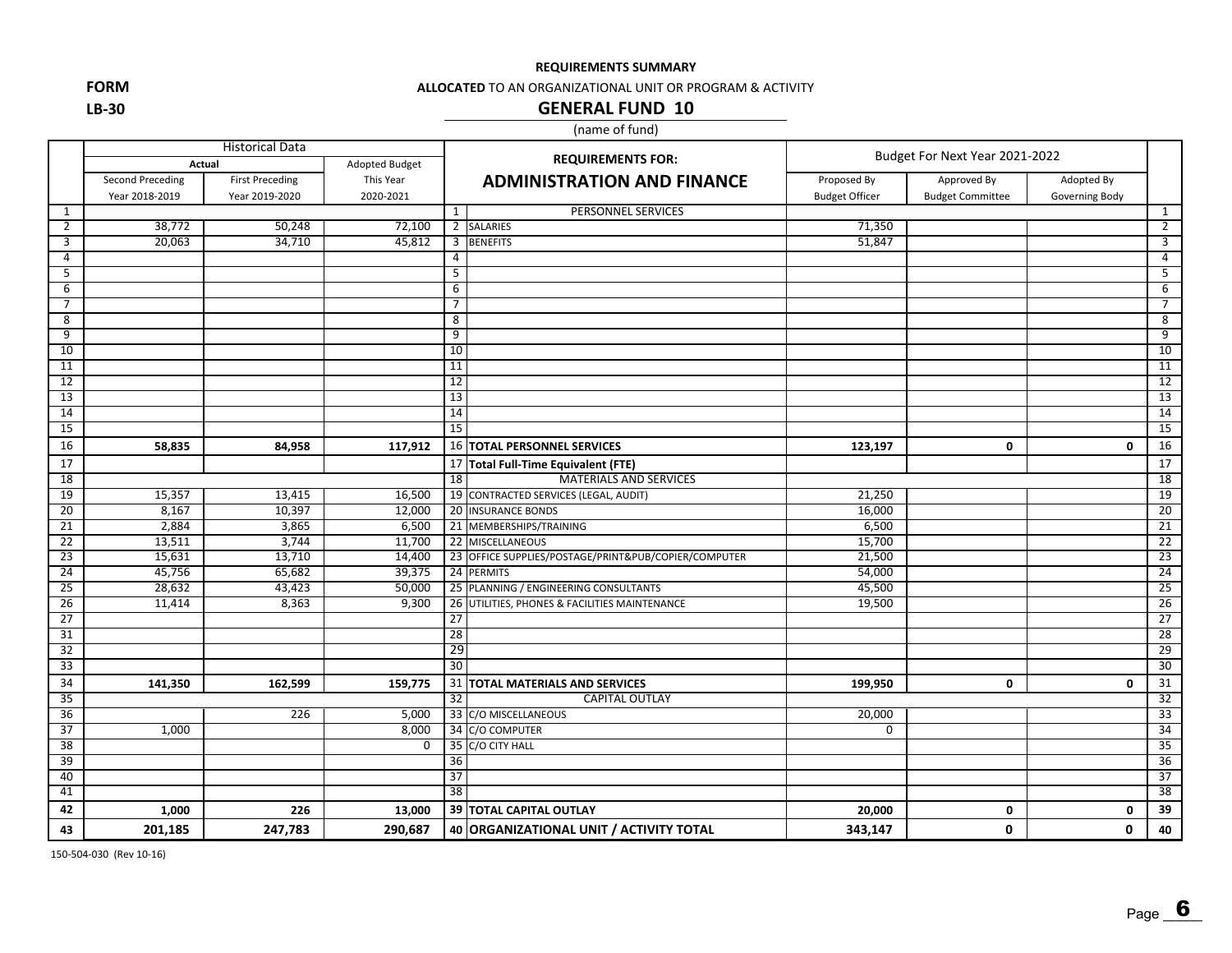## **GENERAL FUND (Fund 10) Expenditures**

| <b>PUBLIC SAFETY:</b>           |              | <b>Materials and Services</b> |                                                                                                                                                                       |  |  |  |  |
|---------------------------------|--------------|-------------------------------|-----------------------------------------------------------------------------------------------------------------------------------------------------------------------|--|--|--|--|
| <b>Contracted Services</b>      | \$           | 283,992                       | Contracted services include:                                                                                                                                          |  |  |  |  |
|                                 |              |                               | <b>LCSO Law Enforcement Contract</b><br>\$272.742<br>301 hours @ \$75.51 hour x 12 months.<br>$\circ$<br>Legal – City Attorney Muni Court<br>\$11,250<br>O            |  |  |  |  |
| Court Expense                   | \$           | 12,000                        | Fine and Court Disbursement to the State of Oregon                                                                                                                    |  |  |  |  |
| <b>PARKS AND FACILTIES:</b>     |              | <b>Materials and Services</b> |                                                                                                                                                                       |  |  |  |  |
| Parks & Facility<br>Maintenance | \$           | 28,000                        | Buildings, parks and restroom maintenance, supplies, plants, shrubs and repairs in City Parks. The<br>increase reflects consolidation of several line items together. |  |  |  |  |
| <b>NOT ALLOCATED:</b>           |              | <b>Transfers:</b>             |                                                                                                                                                                       |  |  |  |  |
| To Canyon Journeys Trail        | <sup>S</sup> | 140,000                       | CCIS - Cedar Creek Bridge Insurance \$\$\$ for replacement                                                                                                            |  |  |  |  |
| To General Facilities           |              | 715,000                       | CCIS - Reid House Insurance \$\$\$ for future "Community Improvements" and parks                                                                                      |  |  |  |  |
| To Sewer Reserve                | \$           | 80,000                        | Pre-Design Report for Sewer Improvements.                                                                                                                             |  |  |  |  |
| To Storm Drainage Reserve \$    |              | 20,000                        | <b>Storm Drainage Improvements</b>                                                                                                                                    |  |  |  |  |
| To Equipment Reserve            | \$           | 10,000                        | For Parks share of mowers and pickup trucks.                                                                                                                          |  |  |  |  |
| <b>NOT ALLOCATED:</b>           |              |                               | <b>Contingencies &amp; Unappropriated Balance:</b>                                                                                                                    |  |  |  |  |
| Contingencies                   |              | 118,505                       | Contingencies                                                                                                                                                         |  |  |  |  |
| Reserved for Future             | \$           | 100,000                       | Unappropriated reserve for emergencies / cash flow management.                                                                                                        |  |  |  |  |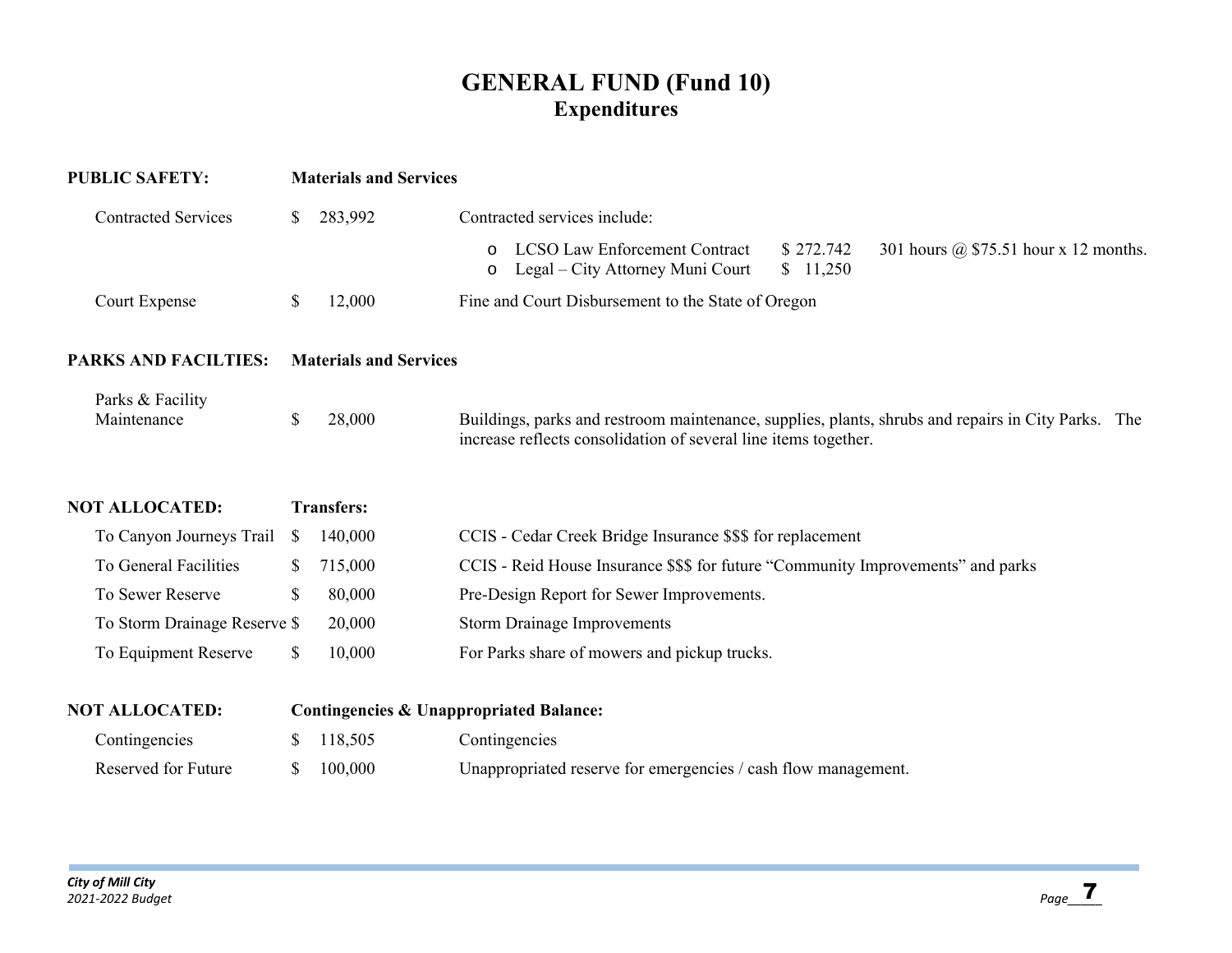**FORM LB‐30**

#### **ALLOCATED** TO AN ORGANIZATIONAL UNIT OR PROGRAM & ACTIVITY

## **GENERAL FUND (10)**

|                 | <b>Historical Data</b>  |                        |                     |                          |                                         | Budget For Next Year 2021-2022 |                         |                |                 |
|-----------------|-------------------------|------------------------|---------------------|--------------------------|-----------------------------------------|--------------------------------|-------------------------|----------------|-----------------|
|                 |                         | Actual                 |                     | <b>REQUIREMENTS FOR:</b> |                                         |                                |                         |                |                 |
|                 | <b>Second Preceding</b> | <b>First Preceding</b> | Adopted Budget      |                          | <b>PUBLIC SAFETY</b>                    | Proposed By                    | Approved By             | Adopted By     |                 |
|                 | Year 2018-2019          | Year 2019-2020         | This Year 2020-2021 |                          |                                         | <b>Budget Officer</b>          | <b>Budget Committee</b> | Governing Body |                 |
| $\mathbf{1}$    |                         |                        |                     | $\mathbf{1}$             | <b>PERSONNEL SERVICES</b>               |                                |                         |                | $\mathbf{1}$    |
| $\overline{2}$  | 12,153                  | 19,319                 | 14,900              |                          | 2 SALARIES                              | 14,900                         |                         |                | $\overline{2}$  |
| 3               | 6,289                   | 13,346                 | 9,467               | 3                        | <b>BENEFITS</b>                         | 10,827                         |                         |                | 3               |
| $\overline{4}$  |                         |                        |                     | 4                        |                                         |                                |                         |                | $\overline{4}$  |
| 5               |                         |                        |                     | 5                        |                                         |                                |                         |                | $\overline{5}$  |
| 6               |                         |                        |                     | 6                        |                                         |                                |                         |                | 6               |
| 7               |                         |                        |                     | $\overline{7}$           |                                         |                                |                         |                | 7               |
| 8               |                         |                        |                     | 8                        |                                         |                                |                         |                | $\infty$        |
| 9               |                         |                        |                     | 9                        |                                         |                                |                         |                | 9               |
| 10              |                         |                        |                     | 10                       |                                         |                                |                         |                | 10              |
| 11              |                         |                        |                     | 11                       |                                         |                                |                         |                | 11              |
| 12              |                         |                        |                     | 12                       |                                         |                                |                         |                | 12              |
| $\overline{13}$ |                         |                        |                     | 13                       |                                         |                                |                         |                | 13              |
| 14              |                         |                        |                     | 14                       |                                         |                                |                         |                | 14              |
| 15              | 18,442                  | 32,665                 | 24,367              |                          | 15 TOTAL PERSONNEL SERVICES             | 25,727                         | 0                       | 0              | 15              |
| 16              |                         |                        |                     |                          | 16 Total Full-Time Equivalent (FTE)     |                                |                         |                | 16              |
| 17              |                         |                        |                     | 17                       | <b>MATERIALS AND SERVICES</b>           |                                |                         |                | 17              |
| $\overline{18}$ | 234,780                 | 255,910                | 263,640             |                          | 18 LCSO CONTRACT                        | 272,742                        |                         |                | $\overline{18}$ |
| 19              | 9,472                   | 8,165                  | 9,000               |                          | 19 LEGAL                                | 11,250                         |                         |                | 19              |
| 20              | 11,065                  | 9,377                  | 12,500              |                          | 20 FINE DISPURSEMENT/COURT              | 12,000                         |                         |                | 20              |
| 21              |                         |                        |                     | 21                       |                                         |                                |                         |                | $\overline{21}$ |
| $\overline{22}$ |                         |                        |                     | 22                       |                                         |                                |                         |                | 22              |
| 23              |                         |                        |                     | 23                       |                                         |                                |                         |                | 23              |
| $\overline{24}$ |                         |                        |                     | 24                       |                                         |                                |                         |                | 24              |
| $\overline{25}$ |                         |                        |                     | 25                       |                                         |                                |                         |                | 25              |
| 26              |                         |                        |                     | 26                       |                                         |                                |                         |                | 26              |
| 27              |                         |                        |                     | 27                       |                                         |                                |                         |                | 27              |
| $\overline{28}$ |                         |                        |                     | 28                       |                                         |                                |                         |                | 28              |
| 29              |                         |                        |                     | 29                       |                                         |                                |                         |                | 29              |
| 30              |                         |                        |                     | 30                       |                                         |                                |                         |                | 30              |
| 31              | 255,317                 | 273,452                | 285,140             | 31                       | <b>TOTAL MATERIALS AND SERVICES</b>     | 295,992                        | 0                       | $\mathbf 0$    | 31              |
| 32              |                         |                        |                     | 32                       | <b>CAPITAL OUTLAY</b>                   |                                |                         |                | 32              |
| 33              |                         |                        |                     | 33                       |                                         |                                |                         |                | 33              |
| 34              |                         |                        |                     | 34                       |                                         |                                |                         |                | 34              |
| 35              |                         |                        |                     | 35                       |                                         |                                |                         |                | 35              |
| 36              |                         |                        |                     | 36                       |                                         |                                |                         |                | 36              |
| 37              |                         |                        |                     | 37                       |                                         |                                |                         |                | 37              |
| 38              |                         |                        |                     | 38                       |                                         |                                |                         |                | 38              |
| 39              | $\mathbf 0$             | 0                      | 0                   |                          | 39 TOTAL CAPITAL OUTLAY                 | 0                              | 0                       | 0              | 39              |
| 40              | 273,759                 | 306,117                | 309,507             |                          | 40 ORGANIZATIONAL UNIT / ACTIVITY TOTAL | 321,719                        | $\mathbf 0$             | 0              | 40              |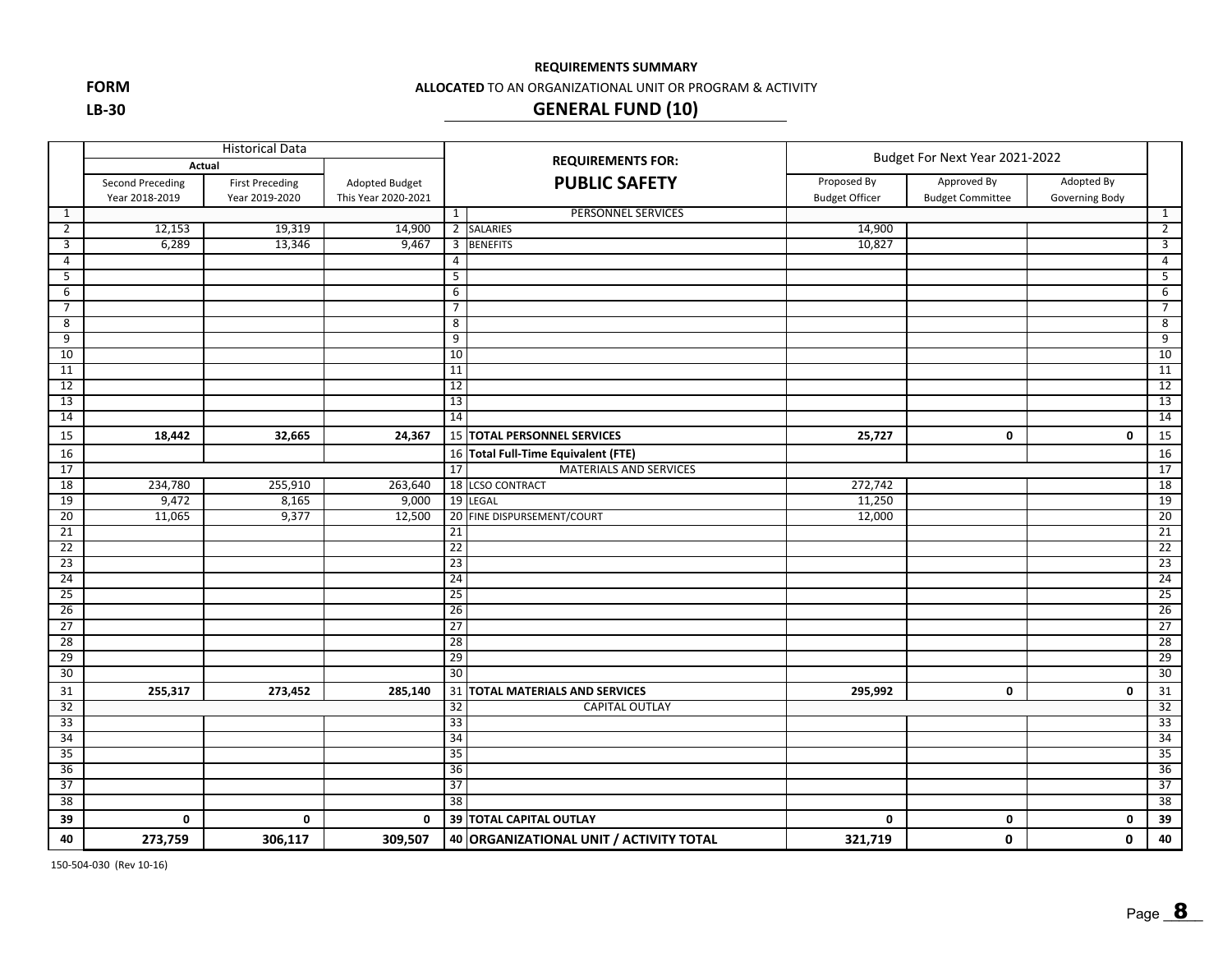**FORM**

**LB‐30**

#### **ALLOCATED** TO AN ORGANIZATIONAL UNIT OR PROGRAM & ACTIVITY

## **GENERAL FUND (10)**

|                 |                         | <b>Historical Data</b> |                |                 |                                         | Budget For Next Year 2021-2022 |                         |                |                 |
|-----------------|-------------------------|------------------------|----------------|-----------------|-----------------------------------------|--------------------------------|-------------------------|----------------|-----------------|
|                 | Actual                  |                        | Adopted Budget |                 | <b>REQUIREMENTS FOR:</b>                |                                |                         |                |                 |
|                 | <b>Second Preceding</b> | <b>First Preceding</b> | This Year      |                 | <b>PARKS &amp; FACILITIES</b>           | Proposed By                    | Approved By             | Adopted By     |                 |
|                 | Year 2018-2019          | Year 2019-2020         | 2020-2021      |                 |                                         | <b>Budget Officer</b>          | <b>Budget Committee</b> | Governing Body |                 |
| $\mathbf{1}$    |                         |                        |                | $\mathbf{1}$    | PERSONNEL SERVICES                      |                                |                         |                | $\mathbf{1}$    |
| $\overline{2}$  | 24,673                  | 32,015                 | 30,250         |                 | 2 SALARIES                              | 32,100                         |                         |                | $\overline{2}$  |
| 3               | 12,767                  | 22,116                 | 19,221         | 3               | <b>BENEFITS</b>                         | 23,326                         |                         |                | 3               |
| 4               |                         |                        |                | 4               |                                         |                                |                         |                | $\overline{4}$  |
| 5               |                         |                        |                | -5              |                                         |                                |                         |                | 5               |
| 6               |                         |                        |                | 6               |                                         |                                |                         |                | 6               |
| $\overline{7}$  |                         |                        |                | $\overline{7}$  |                                         |                                |                         |                | $\overline{7}$  |
| 8               |                         |                        |                | 8               |                                         |                                |                         |                | 8               |
| 9               |                         |                        |                | 9               |                                         |                                |                         |                | $\overline{9}$  |
| 10              |                         |                        |                | 10              |                                         |                                |                         |                | 10              |
| 11              |                         |                        |                | 11              |                                         |                                |                         |                | 11              |
| 12              |                         |                        |                | 12              |                                         |                                |                         |                | 12              |
| 13              |                         |                        |                | 13              |                                         |                                |                         |                | 13              |
| 14              |                         |                        |                | 14              |                                         |                                |                         |                | 14              |
| 15              | 37,440                  | 54,131                 | 49,471         |                 | 15 TOTAL PERSONNEL SERVICES             | 55,426                         | 0                       | $\mathbf 0$    | 15              |
| 16              |                         |                        |                |                 | 16 Total Full-Time Equivalent (FTE)     |                                |                         |                | 16              |
| 17              |                         |                        |                | 17              | MATERIALS AND SERVICES                  |                                |                         |                | 17              |
| $\overline{18}$ | 6,037                   | 7,437                  | 14,000         |                 | 18 PARKS & FACILITY MAINTENANCE         | 26,000                         |                         |                | 18              |
| 19              | $\overline{0}$          | 1,383                  | 1,800          |                 | 19 FUEL                                 | 2,000                          |                         |                | 19              |
| 20              |                         |                        |                | $\overline{20}$ |                                         |                                |                         |                | $\overline{20}$ |
| $\overline{21}$ |                         |                        |                | 21              |                                         |                                |                         |                | 21              |
| 22              |                         |                        |                | 22              |                                         |                                |                         |                | 22              |
| 23              |                         |                        |                | 23              |                                         |                                |                         |                | 23              |
| $\overline{24}$ |                         |                        |                | $\overline{24}$ |                                         |                                |                         |                | $\overline{24}$ |
| 25              |                         |                        |                | $\overline{25}$ |                                         |                                |                         |                | 25              |
| 26              |                         |                        |                | 26              |                                         |                                |                         |                | 26              |
| 27              |                         |                        |                | 27              |                                         |                                |                         |                | 27              |
| 28              |                         |                        |                | 28              |                                         |                                |                         |                | 28              |
| 29              |                         |                        |                | 29              |                                         |                                |                         |                | $\overline{29}$ |
| 30              |                         |                        |                | 30              |                                         |                                |                         |                | 30              |
| 31              |                         |                        |                | 31              |                                         |                                |                         |                | 31              |
| 32              | 6,037                   | 8,820                  | 15,800         |                 | 32 TOTAL MATERIALS AND SERVICES         | 28,000                         | 0                       | $\mathbf 0$    | 32              |
| 33              |                         |                        |                | 33              | <b>CAPITAL OUTLAY</b>                   |                                |                         |                | 33              |
| 34              | 10,986                  | 6,123                  | 5,000          |                 | 34 C/O PARKS                            | 0                              |                         |                | 34              |
| 35              |                         |                        | 50,000         |                 | 35 C/O LAND ACQUISTION                  | $\overline{0}$                 |                         |                | 35              |
| 36              |                         |                        |                | 36              |                                         |                                |                         |                | 36              |
| 37              |                         |                        |                | 37              |                                         |                                |                         |                | 37              |
| 38              |                         |                        |                | 38              |                                         |                                |                         |                | 38              |
| 39              | 10,986                  | 6,123                  | 55,000         |                 | 39 TOTAL CAPITAL OUTLAY                 | $\mathbf 0$                    | 0                       | 0              | 39              |
| 40              | 54,463                  | 69,074                 | 120,271        |                 | 40 ORGANIZATIONAL UNIT / ACTIVITY TOTAL | 83,426                         | 0                       | $\mathbf{0}$   | 40              |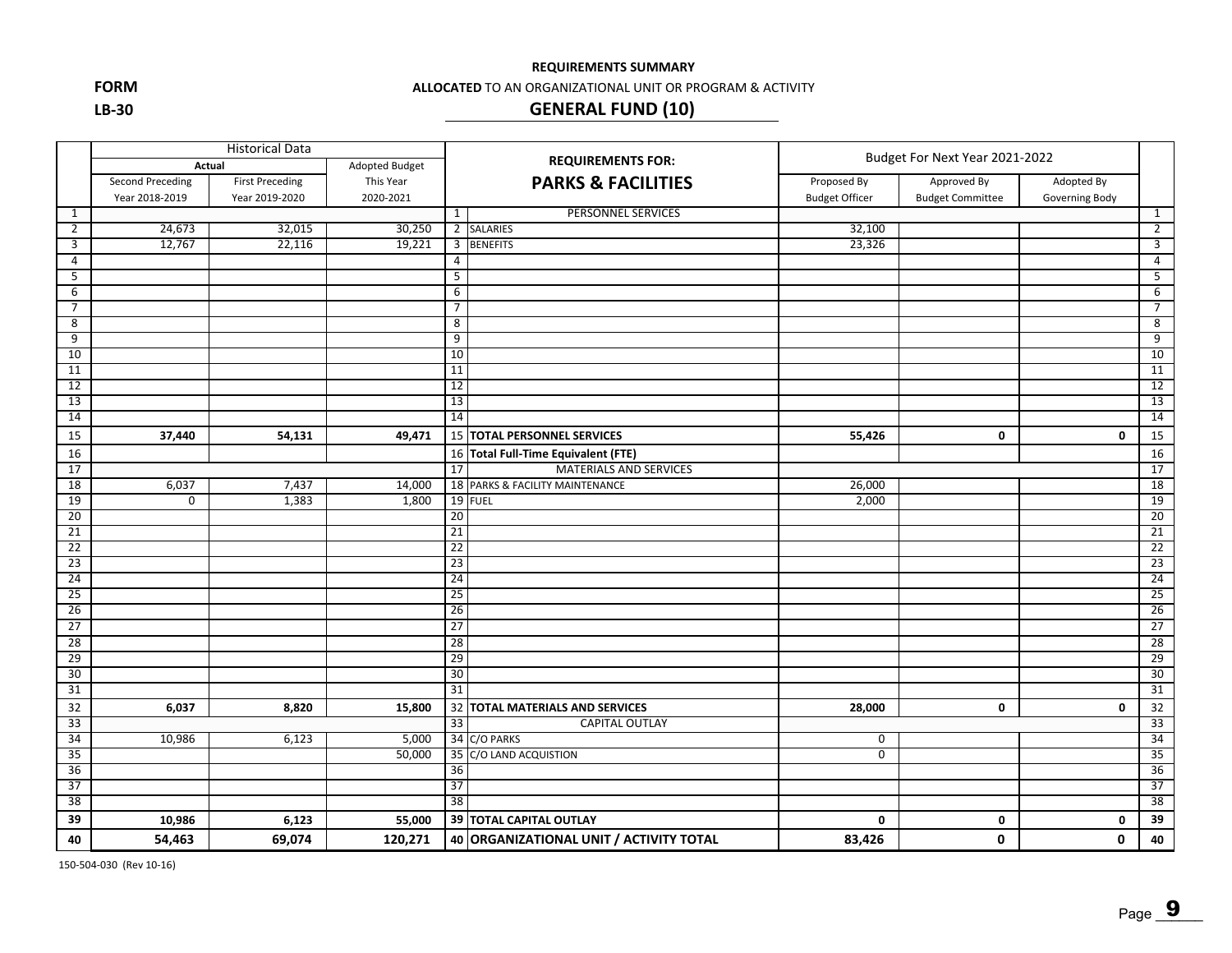**FORMLB‐30**

#### **NOT ALLOCATED** TO AN ORGANIZATIONAL UNIT OR PROGRAM

#### **GENERAL FUND (10)**

|                |                                    | <b>Historical Data</b>                   |                        |                |                                                              | Budget For Next Year 2021-2022       |                                        |                              |                         |
|----------------|------------------------------------|------------------------------------------|------------------------|----------------|--------------------------------------------------------------|--------------------------------------|----------------------------------------|------------------------------|-------------------------|
|                | Actual                             |                                          | Adopted Budget         |                | <b>REQUIREMENTS DESCRIPTION</b>                              |                                      |                                        |                              |                         |
|                | Second Preceding<br>Year 2018-2019 | <b>First Preceding</b><br>Year 2019-2020 | This Year<br>2020-2021 |                | <b>ADMINISTRATION</b>                                        | Proposed By<br><b>Budget Officer</b> | Approved By<br><b>Budget Committee</b> | Adopted By<br>Governing Body |                         |
| $\mathbf{1}$   |                                    |                                          |                        | $\mathbf 1$    | PERSONNEL SERVICES NOT ALLOCATED                             |                                      |                                        |                              | $\mathbf{1}$            |
| $\overline{2}$ |                                    |                                          |                        | $\overline{2}$ |                                                              |                                      |                                        |                              | $\overline{2}$          |
| $\overline{3}$ |                                    |                                          |                        | $\overline{3}$ |                                                              |                                      |                                        |                              | $\overline{3}$          |
| 4              | $\mathbf 0$                        | $\mathbf 0$                              | $\mathbf 0$            | $\overline{4}$ | <b>TOTAL PERSONNEL SERVICES</b>                              | 0                                    | $\mathbf 0$                            | $\mathbf{0}$                 | $\overline{\mathbf{4}}$ |
| 5              |                                    |                                          |                        | 5              | Total Full-Time Equivalent (FTE)                             |                                      |                                        |                              | 5                       |
| 6              |                                    |                                          |                        | 6              | MATERIALS AND SERVICES NOT ALLOCATED                         |                                      |                                        |                              | 6                       |
| $\overline{7}$ |                                    |                                          |                        | $\overline{7}$ |                                                              |                                      |                                        |                              | $\overline{7}$          |
| 8              |                                    |                                          |                        | 8              |                                                              |                                      |                                        |                              | 8                       |
| 9              | $\mathbf 0$                        | $\mathbf 0$                              | $\mathbf 0$            | 9              | <b>TOTAL MATERIALS AND SERVICES</b>                          | $\mathbf 0$                          | $\mathbf 0$                            | $\mathbf 0$                  | 9                       |
| 10             |                                    |                                          |                        | 10             | CAPITAL OUTLAY NOT ALLOCATED                                 |                                      |                                        |                              | 10                      |
| 11             |                                    |                                          |                        | 11             |                                                              |                                      |                                        |                              | 11                      |
| 12             |                                    |                                          |                        | 12             |                                                              |                                      |                                        |                              | 12                      |
| 13             | $\mathbf{0}$                       | $\mathbf{0}$                             | $\mathbf{0}$           |                | <b>13 TOTAL CAPITAL OUTLAY</b>                               | $\mathbf{0}$                         | 0                                      | $\mathbf{0}$                 | 13                      |
| 14             |                                    |                                          |                        | 14             | <b>DEBT SERVICE</b>                                          |                                      |                                        |                              | 14                      |
| 15             | 16,563                             | 16,563                                   | $\mathbf 0$            | 15             | INTERFUND LOAN PMT (RES XXX)                                 | 21,687                               | 0                                      | $\pmb{0}$                    | 15                      |
| 16             |                                    |                                          |                        | 16             |                                                              |                                      |                                        |                              | 16                      |
| 17             | 16,563                             | 16,563                                   | $\mathbf 0$            |                | 17 TOTAL DEBT SERVICE                                        | 21,687                               | $\mathbf 0$                            | $\mathbf 0$                  | 17                      |
| 18             |                                    |                                          |                        | 18             | SPECIAL PAYMENTS                                             |                                      |                                        |                              | 18                      |
| 19             |                                    |                                          |                        | 19             |                                                              |                                      |                                        |                              | 19                      |
| 20             |                                    |                                          |                        | 20             |                                                              |                                      |                                        |                              | 20                      |
| 21             | $\mathbf{0}$                       | 0                                        | 0                      |                | 21 TOTAL SPECIAL PAYMENTS                                    | 0                                    | 0                                      | 0                            | 21                      |
| 22             |                                    |                                          |                        | 22             | <b>INTERFUND TRANSFERS</b>                                   |                                      |                                        |                              | 22                      |
| 23             | 10,000                             | 10,000                                   | 10,000                 |                | 23 GF TRANSFER TO CANYON JOURNEYS TRAILS FUND -- 60          | 140,000                              | $\mathbf 0$                            | 0                            | 23                      |
| 24             | $\mathbf 0$                        | $\mathbf 0$                              | $\mathbf 0$            |                | 24 GF TRANSFER TO GENERAL FACILITIES RESERVE FUND -- 70-7    | 715,000                              | $\mathbf 0$                            | $\mathbf 0$                  | 24                      |
| 25             | $\mathbf 0$                        | $\mathsf{O}$                             | $\mathbf 0$            |                | 25 GF TRANSFER TO SEWER RESERVE FUND -- 70-74                | 80,000                               |                                        |                              | 25                      |
| 26             | $\mathbf 0$                        | $\mathbf 0$                              | $\mathbf 0$            |                | 26 GF TRANSFER TO EQUIPMENT RESERVE FUND -- 70-75            | 10,000                               |                                        |                              | 26                      |
| 27             | $\mathsf 0$                        | $\mathsf 0$                              | $\mathsf 0$            |                | 27 GF TRANSFER TO STORM DRAINAGE RESERVE FUND 70-76          | 20,000                               |                                        |                              | 27                      |
| 28             | $\mathbf 0$                        | $\mathbf 0$                              | $\mathbf 0$            | 28             |                                                              |                                      |                                        |                              | 28                      |
| 29             | 10,000                             | 10,000                                   | 10,000                 |                | 29 TOTAL INTERFUND TRANSFERS                                 | 965,000                              | $\mathbf 0$                            | $\mathbf 0$                  | 29                      |
| 30             |                                    |                                          | 80,226                 |                | <b>30 OPERATING CONTINGENCY</b>                              | 118,505                              | 0                                      | 0                            | 30                      |
| 31             | 26,563                             | 26,563                                   | 90,226                 |                | 31 Total Requirements NOT ALLOCATED                          | 1,105,192                            | $\mathbf 0$                            | 0                            | 31                      |
| 32             | 529,407                            | 622,974                                  | 720,465                |                | 32 Total Requirements for ALL Org. Units/Progams within fund | 748,292                              |                                        |                              | 32                      |
| 33             |                                    |                                          |                        |                | 33 Reserved for future expenditure                           | $\mathbf 0$                          |                                        |                              | 33                      |
| 34             | 276,803                            | 346,490                                  |                        |                | 34 Ending balance (prior years)                              |                                      |                                        |                              | 34                      |
| 35             |                                    |                                          | 80,000                 |                | 35 UNAPPROPRIATED ENDING FUND BALANCE                        | 100,000                              | $\mathbf 0$                            | $\mathbf 0$                  | 35                      |
| 36             | 832,773                            | 996,027                                  | 890,691                |                | <b>36 TOTAL REQUIREMENTS</b>                                 | 1,953,484                            | 0                                      | $\mathbf 0$                  | 36                      |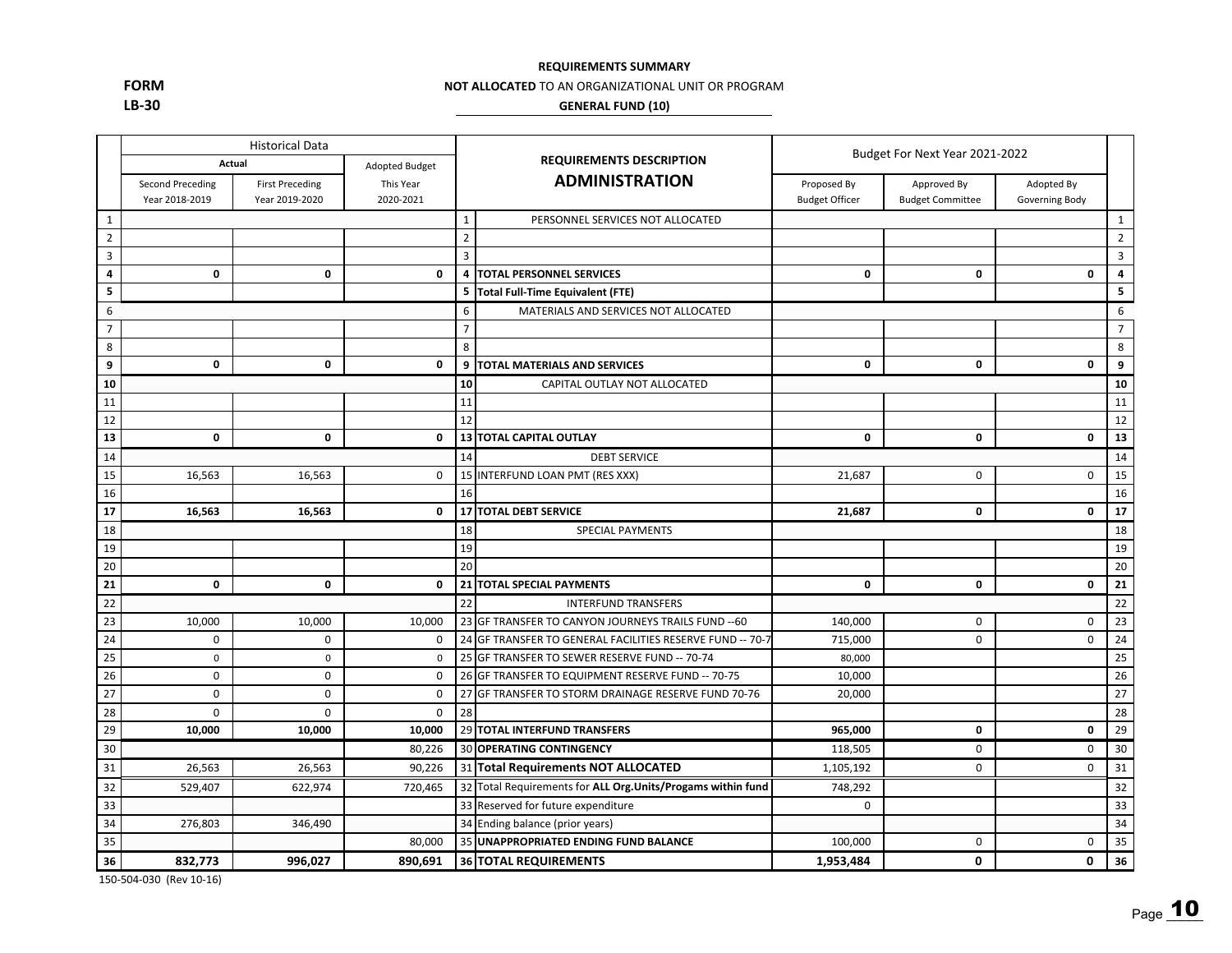## **STREET FUND (Fund 20) Revenues and Expenditures**

## **Purpose of Fund:**

The **Street Fund** enables the City to track receipts of gas tax revenues and PacifiCorp's franchise fee payments. Under the Oregon Constitution gas tax revenues are dedicated for construction and maintenance of public streets, right-of-way, transportation systems, sidewalks and trail networks. At least 1% of gas tax receipts must be spent on sidewalks and trails.

## **Revenue Assumptions:**

| <b>Beginning Balance</b> | 82,187  |                                                                                                                                                                                                                                                                                                                                                                            |
|--------------------------|---------|----------------------------------------------------------------------------------------------------------------------------------------------------------------------------------------------------------------------------------------------------------------------------------------------------------------------------------------------------------------------------|
| PacifiCorp Franchise     | 56,000  | PacifiCorp franchise fees have remained steady at \$60,000 since 2017. Due to fire losses and energy<br>improvements at the schools, the City anticipates a drop in franchise fees. PacifiCorp fees are 5% of a<br>power bill. The City can charge up to 7%. The City uses PPL franchise fees to pay for street light<br>costs and maintenance in the public right-of-way. |
| <b>State Hwy Taxes</b>   | 130,710 | Gas tax revenues are projected by ODOT/League of Oregon Cities. New 2021 estimate is \$75.84 per<br>capita, but LOC has issued a warning to City that gas tax revenues may be less than estimated due to<br>COVID reduced highway travel. Reduced to \$130,170 (90% of estimate.)                                                                                          |

**Expenditure Projections:** Street fund expenses are expected to continue as routine street maintenance expenses with a couple of exceptions.

### **Personal Services:**

| Salaries & Benefits | 62.200 | Personal Services includes:                    |                       |
|---------------------|--------|------------------------------------------------|-----------------------|
|                     |        | o Salaries<br>$\circ$ Payroll Costs & Benefits | \$ 36,700<br>\$25,500 |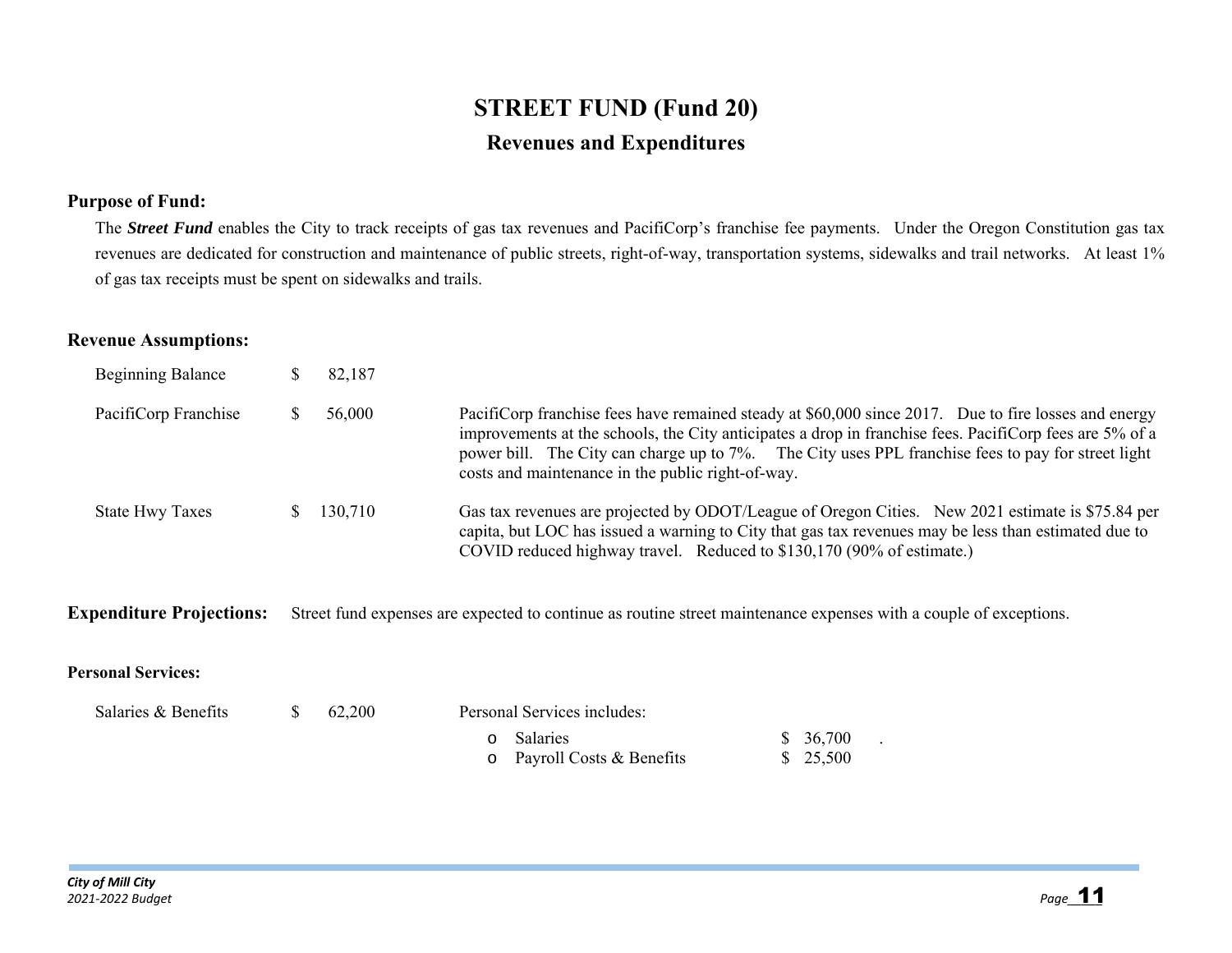## **STREET FUND (Fund 20) Expenditures**

### **Materials & Services:**

| Insurance                      | \$       | 3,000            |                                                                                                                                                                                                                                                                                     |
|--------------------------------|----------|------------------|-------------------------------------------------------------------------------------------------------------------------------------------------------------------------------------------------------------------------------------------------------------------------------------|
| Miscellaneous                  | \$       | 1,100            | Miscellaneous expenses $(\$1,000)$ and Uniforms $(\$100)$                                                                                                                                                                                                                           |
| Planning / Engineering         | \$       | 10,500           | Consultation with the City engineer and planning consultant including preparation of grant<br>applications, design, specifications and coordination for street or drainage projects. Planning<br>Consultant also works on budget preparation. SCA grant application in summer 2021. |
|                                |          |                  | Engineering<br>7,500<br>$\circ$<br>Planning/Budget/Other Consultants<br>$\mathbb{S}$<br>3,000<br>$\circ$                                                                                                                                                                            |
| <b>Street Lights</b>           | \$       | 35,000           | Monthly charges for street lights provided by Pacific Power                                                                                                                                                                                                                         |
| Street & SW Maintenance        | <b>S</b> | 18,500           | The maintenance line item includes all street and sign maintenance activities. The City needs to<br>continue to replace stop signs and traffic directional signs that do not meet reflectivity standards.<br>The City will replace $10^{+/}$ - signs per year for the next 5 years. |
|                                |          |                  | <b>Street Maintenance</b><br>17,000<br>S.<br>$\Omega$<br>Sidewalk/Trail Maintenance<br>\$<br>1,500<br>$\circ$                                                                                                                                                                       |
| Vehicle/Equip Operation        | \$       | 1,500            | Vehicle expenses and fuel                                                                                                                                                                                                                                                           |
| <b>Capital Outlay:</b>         |          |                  |                                                                                                                                                                                                                                                                                     |
| C/O Miscellaneous              | \$       | $\boldsymbol{0}$ | All Street capital projects are in the Street Reserve Fund.                                                                                                                                                                                                                         |
| <b>Transfers:</b>              |          |                  |                                                                                                                                                                                                                                                                                     |
| Xfer to Equip Reserve          | \$       | 15,000           | For replacement of PW vehicles and equipment.                                                                                                                                                                                                                                       |
| <b>Xfer to Streets Reserve</b> | \$       | 40,000           | Street Reconstruction and Overlays.                                                                                                                                                                                                                                                 |
|                                |          |                  |                                                                                                                                                                                                                                                                                     |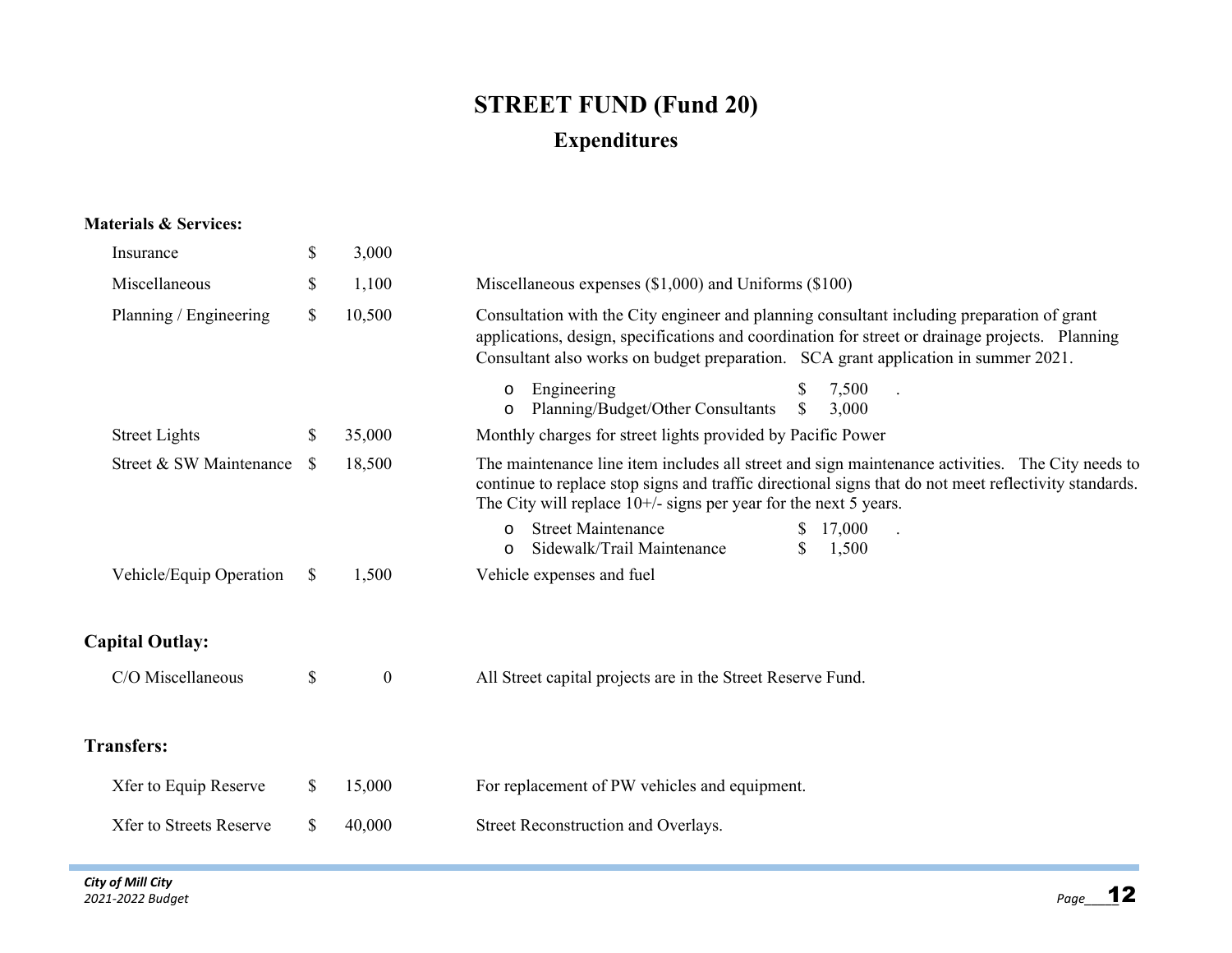**LB‐20 FORM**

## **RESOURCES STREET FUND (20)**

### **CITY OF MILL CITY**

|                 |                                           | <b>Historical Data</b>                             |                                               |                 |                                                   | Budget for Next Year 2021-2022       |                                        |                              |                 |
|-----------------|-------------------------------------------|----------------------------------------------------|-----------------------------------------------|-----------------|---------------------------------------------------|--------------------------------------|----------------------------------------|------------------------------|-----------------|
|                 | <b>Second Preceding</b><br>Year 2018-2019 | Actual<br><b>First Preceding</b><br>Year 2019-2020 | Adopted Budget<br>This Year<br>Year 2020-2021 |                 | <b>RESOURCE DESCRIPTION</b>                       | Proposed By<br><b>Budget Officer</b> | Approved By<br><b>Budget Committee</b> | Adopted By<br>Governing Body |                 |
|                 |                                           |                                                    |                                               |                 |                                                   |                                      |                                        |                              |                 |
| $\mathbf{1}$    | 207,299                                   | 123,430                                            | 103,138                                       | 1               | Available cash on hand* (cash basis)              | 87,644                               |                                        |                              | $\mathbf{1}$    |
| $\overline{2}$  |                                           |                                                    |                                               | $\overline{2}$  |                                                   | $\overline{\phantom{a}}$             |                                        |                              | $\overline{2}$  |
| $\overline{3}$  |                                           |                                                    |                                               | 3               | Previously levied taxes estimated to be received- | $\overline{\phantom{a}}$             |                                        |                              | $\overline{3}$  |
| $\overline{4}$  | 4,898                                     | 2,603                                              | 774                                           | $\overline{a}$  | Interest/STREETS                                  | 657                                  |                                        |                              | $\overline{4}$  |
| $5\overline{)}$ | 135,640                                   | 132,596                                            | 126,146                                       | 5               | STATE HIGHWAY TAX                                 | 130,710                              |                                        |                              | 5               |
| $6\overline{6}$ |                                           |                                                    |                                               | 6               | <b>OTHER RESOURCES</b>                            | $\blacksquare$                       |                                        |                              | 6               |
| $\overline{7}$  |                                           |                                                    |                                               | $\overline{7}$  | TRANSFER FROM GENERAL FUND                        | $\sim$                               |                                        |                              | $\overline{7}$  |
| $\overline{8}$  | 58,053                                    | 56,026                                             | 60,000                                        | 8               | PPL FRANCHISE TAX                                 | 56,000                               |                                        |                              | $\overline{8}$  |
| 9               | 7,011                                     | $\sim$                                             | $\sim$                                        | 9               | <b>MISCELLANEOUS</b>                              | $\sim$                               |                                        |                              | 9               |
| $10$            |                                           |                                                    | $\sim$                                        | 10              | <b>GRANT INCOME</b>                               | $\overline{\phantom{a}}$             |                                        |                              | 10              |
| 11              |                                           |                                                    | $\sim$                                        | 11              | <b>STREET LIDS</b>                                | $\sim$                               |                                        |                              | 11              |
| 12              |                                           |                                                    |                                               | 12              |                                                   |                                      |                                        |                              | 12              |
| 13              |                                           |                                                    |                                               | 13              |                                                   |                                      |                                        |                              | 13              |
| 14              |                                           |                                                    |                                               | $\overline{14}$ |                                                   |                                      |                                        |                              | 14              |
| 15              |                                           |                                                    |                                               | 15              |                                                   |                                      |                                        |                              | 15              |
| 16              |                                           |                                                    |                                               | 16              |                                                   |                                      |                                        |                              | 16              |
| 17              |                                           |                                                    |                                               | 17              |                                                   |                                      |                                        |                              | $\overline{17}$ |
| 18              |                                           |                                                    |                                               | 18              |                                                   |                                      |                                        |                              | 18              |
| 19              |                                           |                                                    |                                               | 19              |                                                   |                                      |                                        |                              | 19              |
| 20              |                                           |                                                    |                                               | 20              |                                                   |                                      |                                        |                              | 20              |
| 21              |                                           |                                                    |                                               | 21              |                                                   |                                      |                                        |                              | 21              |
| $\overline{22}$ |                                           |                                                    |                                               | 22              |                                                   |                                      |                                        |                              | 22              |
| 23              |                                           |                                                    |                                               | 23              |                                                   |                                      |                                        |                              | $\overline{23}$ |
| 24              |                                           |                                                    |                                               | 24              |                                                   |                                      |                                        |                              | 24              |
| 25              |                                           |                                                    |                                               | 25              |                                                   |                                      |                                        |                              | $\overline{25}$ |
| 26              |                                           |                                                    |                                               | 26              |                                                   |                                      |                                        |                              | 26              |
| 27              |                                           |                                                    |                                               | 27              |                                                   |                                      |                                        |                              | 27              |
| 28              |                                           |                                                    |                                               | $\overline{28}$ |                                                   |                                      |                                        |                              | 28              |
| 29              | 412,901                                   | 314,655                                            | 290,058                                       | 29              | Total resources, except taxes to be levied        | 275,011                              | $\blacksquare$                         |                              | $\overline{29}$ |
| 30              |                                           |                                                    |                                               | $\overline{30}$ | Taxes estimated to be received                    |                                      |                                        |                              | 30              |
| 31              |                                           |                                                    |                                               | 31              | Taxes collected in year levied                    |                                      |                                        |                              | 31              |
| 32              | 412,901                                   | 314,655                                            | 290,058                                       | 32              | <b>TOTAL RESOURCES</b>                            | 275,011                              | $\overline{\phantom{a}}$               | $\overline{\phantom{a}}$     | 32              |

150‐504‐020 (rev 10‐16) \*The balance of cash, cash equivalents and investments in the fund at the beginning of the budget year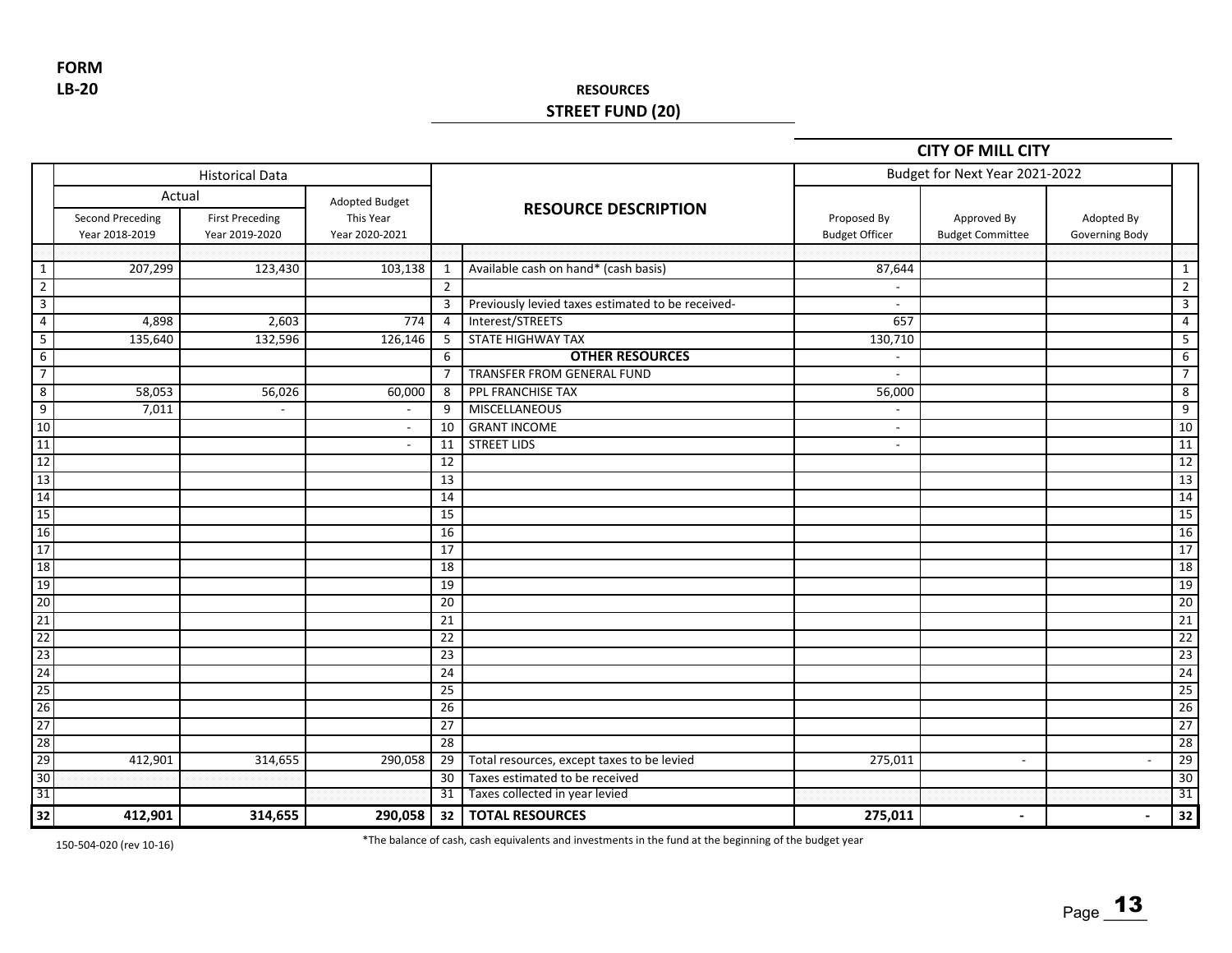**FORM**

#### **LB‐30**

#### **ALLOCATED** TO AN ORGANIZATIONAL UNIT OR PROGRAM & ACTIVITY

## **STREET FUND (20)**

|                                         |                         | <b>Historical Data</b> |                       |                 | <b>REQUIREMENTS FOR</b>                   | Budget For Next Year 2021-2022 |                         |                |                 |  |
|-----------------------------------------|-------------------------|------------------------|-----------------------|-----------------|-------------------------------------------|--------------------------------|-------------------------|----------------|-----------------|--|
|                                         |                         | Actual                 | <b>Adopted Budget</b> |                 |                                           |                                |                         |                |                 |  |
|                                         | <b>Second Preceding</b> | <b>First Preceding</b> | This Year             |                 | <b>STREETS - PUBLIC WORKS</b>             |                                | Approved By             | Adopted By     |                 |  |
|                                         | Year 2018-2019          | Year 2019-2020         | 2020-2021             |                 |                                           | <b>Budget Officer</b>          | <b>Budget Committee</b> | Governing Body |                 |  |
| $\overline{1}$                          |                         |                        |                       | 1               | <b>PERSONNEL SERVICES</b>                 |                                |                         |                | 1               |  |
| $\overline{2}$                          | 33,501                  | 37,945                 | 38,100                |                 | 2 SALARIES                                | 36,700                         |                         |                | $\overline{2}$  |  |
| $\overline{\mathbf{3}}$                 | 18,620                  | 25,874                 | 32,250                | 3               | <b>BENEFITS</b>                           | 25,500                         |                         |                | 3               |  |
| $\overline{4}$                          |                         |                        |                       | 4               |                                           |                                |                         |                | 4               |  |
| 5                                       |                         |                        |                       | 5               |                                           |                                |                         |                | 5               |  |
| 6                                       |                         |                        |                       | 6               |                                           |                                |                         |                | 6               |  |
| $\overline{7}$                          |                         |                        |                       | $\overline{7}$  |                                           |                                |                         |                | $\overline{7}$  |  |
| 8                                       | 52,121                  | 63,819                 | 70,350                |                 | 8  TOTAL PERSONNEL SERVICES               | 62,200                         | $\mathbf 0$             | 0              | 8               |  |
| 9                                       |                         |                        |                       | 9               | Total Full-Time Equivalent (FTE)          |                                |                         |                | 9               |  |
| $\frac{10}{11}$                         |                         |                        |                       | 10              | MATERIALS AND SERVICES                    |                                |                         |                | 10              |  |
|                                         | 1,602                   | 2,275                  | 3,000                 |                 | 11 INSURANCE                              | 3,000                          |                         |                | 11              |  |
| $\frac{12}{13}$                         | 312                     | 271                    | 1,100                 |                 | 12 MISCELLANEOUS                          | 1,100                          |                         |                | 12              |  |
|                                         |                         | 703                    | 1,250                 |                 | 13 OFFICE EXPENSES: SUPPLIES/COMPUTER     | 1,250                          |                         |                | 13              |  |
| 14                                      | 30,882                  | 4,785                  | 7,500                 |                 | 14 PLANNING / ENGINEERING CONSULTANTS     | 10,500                         |                         |                | 14              |  |
| 15                                      | 29,553                  | 29,015                 | 30,000                |                 | 15 STREET LIGHTS                          | 35,000                         |                         |                | 15              |  |
| $\frac{16}{17}$                         | 15,722                  | 13,081                 | 18,500                |                 | 16 STREET & SIDEWALK MAINTENANCE & REPAIR | 18,500                         |                         |                | 16              |  |
|                                         | 704                     | 1,122                  | 1,500                 |                 | 17 VEHICLES & EQUIPMENT OPERATION & FUEL  | 1,500                          |                         |                | 17              |  |
| 18                                      |                         |                        |                       | 18              |                                           |                                |                         |                | 18              |  |
| $\frac{19}{20}$                         |                         |                        |                       | 19              |                                           |                                |                         |                | 19              |  |
|                                         |                         |                        |                       | 20              |                                           |                                |                         |                | 20              |  |
| $\overline{21}$                         |                         |                        |                       | 21              |                                           |                                |                         |                | $\overline{21}$ |  |
| $\overline{22}$                         |                         |                        |                       | 22              |                                           |                                |                         |                | 22              |  |
|                                         |                         |                        |                       | 23              |                                           |                                |                         |                | 23              |  |
|                                         |                         |                        |                       | 24              |                                           |                                |                         |                | 24              |  |
| $\frac{23}{24}$<br>$\frac{25}{26}$      |                         |                        |                       | 25              |                                           |                                |                         |                | $\overline{25}$ |  |
|                                         |                         |                        |                       | $\overline{26}$ |                                           |                                |                         |                | 26              |  |
| $\begin{array}{c} 27 \\ 28 \end{array}$ | 78,775                  | 51,252                 | 62,850                |                 | 27 TOTAL MATERIALS AND SERVICES           | 70,850                         | 0                       | 0              | 27              |  |
|                                         |                         |                        |                       | 28              | <b>CAPITAL OUTLAY</b>                     |                                |                         |                | 28              |  |
| 29                                      | 3,832                   | $\mathbf 0$            | $\mathbf 0$           |                 | 29 C/O COMPUTERS                          | 0                              |                         |                | 29              |  |
| 30                                      | $\Omega$                | 703                    | 0                     |                 | 30 C/O MISCELLANEOUS                      | 0                              |                         |                | 30              |  |
| $\frac{31}{32}$                         | 1,243                   | 0                      | 0                     |                 | 31 C/O STORM AND DRAINAGE IMPROVEMENTS    | 0                              |                         |                | $\overline{31}$ |  |
|                                         | $\mathbf 0$             | 0                      | $\mathbf 0$           |                 | 32 C/O STREET IMPROVEMENTS                | 0                              |                         |                | 32              |  |
| 33                                      |                         |                        |                       | $\overline{33}$ |                                           |                                |                         |                | 33              |  |
| 34                                      |                         |                        |                       | $\overline{34}$ |                                           |                                |                         |                | 34              |  |
| 35                                      | 5,075                   | 703                    | $\mathbf{0}$          |                 | <b>35 TOTAL CAPITAL OUTLAY</b>            | 0                              | 0                       | 0              | 35              |  |
| 36                                      | 135,971                 | 115,774                | 133,200               |                 | 36 ORGANIZATIONAL UNIT / ACTIVITY TOTAL   | 133,050                        | 0                       | 0              | 36              |  |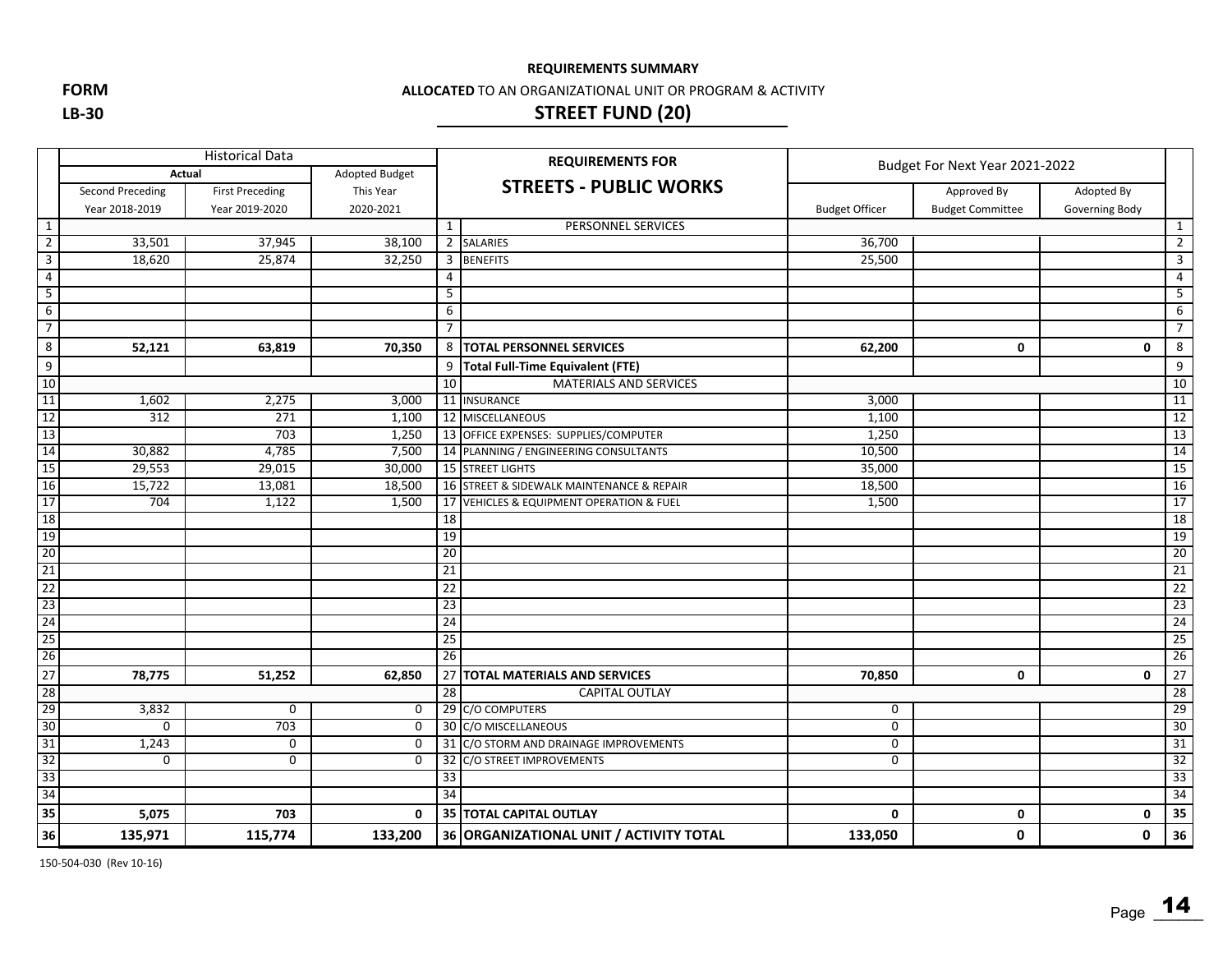**FORM LB‐30**

#### **NOT ALLOCATED** TO AN ORGANIZATIONAL UNIT OR PROGRAM

## **STREET FUND (20)**

### (name of fund)

|                 |                                    | <b>Historical Data</b>                   |                        |                |                                                              | Budget For Next Year 2021-2022       |                                        |                              |                         |
|-----------------|------------------------------------|------------------------------------------|------------------------|----------------|--------------------------------------------------------------|--------------------------------------|----------------------------------------|------------------------------|-------------------------|
|                 | Actual                             |                                          | Adopted Budget         |                | <b>REQUIREMENTS DESCRIPTION</b>                              |                                      |                                        |                              |                         |
|                 | Second Preceding<br>Year 2018-2019 | <b>First Preceding</b><br>Year 2019-2020 | This Year<br>2020-2021 |                | <b>STREETS - PUBLIC WORKS</b>                                | Proposed By<br><b>Budget Officer</b> | Approved By<br><b>Budget Committee</b> | Adopted By<br>Governing Body |                         |
| $\mathbf{1}$    |                                    |                                          |                        | $\mathbf{1}$   | PERSONNEL SERVICES NOT ALLOCATED                             |                                      |                                        |                              | $\mathbf 1$             |
| $\overline{2}$  |                                    |                                          |                        | $\sqrt{2}$     |                                                              |                                      |                                        |                              | $\overline{2}$          |
| 3               |                                    |                                          |                        | $\overline{3}$ |                                                              |                                      |                                        |                              | $\mathbf{3}$            |
| 4               | $\mathbf 0$                        | 0                                        | $\mathbf 0$            | 4              | <b>TOTAL PERSONNEL SERVICES</b>                              |                                      | $\mathbf 0$                            | $\mathbf 0$                  | $\overline{\mathbf{4}}$ |
| 5               |                                    |                                          |                        | 5              | <b>Total Full-Time Equivalent (FTE)</b>                      |                                      |                                        |                              | 5                       |
| 6               |                                    |                                          |                        | 6              | MATERIALS AND SERVICES NOT ALLOCATED                         |                                      |                                        |                              | 6                       |
| $\overline{7}$  |                                    |                                          |                        | $\overline{7}$ |                                                              |                                      |                                        |                              | $\overline{7}$          |
| 8               |                                    |                                          |                        | 8              |                                                              |                                      |                                        |                              | 8                       |
| 9               | $\mathbf 0$                        | 0                                        | $\mathbf 0$            | 9              | TOTAL MATERIALS AND SERVICES                                 | $\mathbf 0$                          | $\mathbf 0$                            | $\mathbf 0$                  | 9                       |
| 10              |                                    |                                          |                        | 10             | CAPITAL OUTLAY NOT ALLOCATED                                 |                                      |                                        |                              | 10                      |
| 11              |                                    |                                          |                        | 11             |                                                              |                                      |                                        |                              | 11                      |
| 12              |                                    |                                          |                        | 12             |                                                              |                                      |                                        |                              | 12                      |
| 13              | $\mathbf{0}$                       | 0                                        | $\mathbf{0}$           | 13             | TOTAL CAPITAL OUTLAY                                         | $\mathbf{0}$                         | $\mathbf{0}$                           | 0                            | $\overline{13}$         |
| 14              |                                    |                                          |                        | 14             | <b>DEBT SERVICE</b>                                          |                                      |                                        |                              | 14                      |
| 15              |                                    |                                          |                        | 15             |                                                              |                                      |                                        |                              | 15                      |
| 16              |                                    |                                          |                        | 16             |                                                              |                                      |                                        |                              | 16                      |
| 17              | $\mathbf{0}$                       | 0                                        | $\mathbf{0}$           | 17             | <b>TOTAL DEBT SERVICE</b>                                    | $\mathbf{0}$                         | $\mathbf 0$                            | $\mathbf 0$                  | 17                      |
| 18              |                                    |                                          |                        | 18             | <b>SPECIAL PAYMENTS</b>                                      |                                      |                                        |                              | 18                      |
| 19              |                                    |                                          |                        | 19             |                                                              |                                      |                                        |                              | 19                      |
| 20              |                                    |                                          |                        | 20             |                                                              |                                      |                                        |                              | 20                      |
| 21              | $\mathbf 0$                        | $\mathbf 0$                              | $\mathbf{0}$           | 21             | <b>TOTAL SPECIAL PAYMENTS</b>                                | $\mathbf{0}$                         | 0                                      | $\mathbf 0$                  | 21                      |
| 22              |                                    |                                          |                        | 22             | <b>INTERFUND TRANSFERS</b>                                   |                                      |                                        |                              | 22                      |
| 23              | 33,500                             | 33,500                                   | 33,500                 | 23             | STF XFER TO RAILROAD BRIDGE FUND                             | $\mathbf 0$                          |                                        |                              | 23                      |
| 24              | 100,000                            | 30,000                                   | 30,000                 | 24             | <b>STF XFER TO STREET RESERVE</b>                            | 40,000                               |                                        |                              | 24                      |
| 25              | 20,000                             | 20,000                                   | 15,000                 | 26             | STF XFER TO EQUIPMENT RESERVE                                | 15,000                               |                                        |                              | 25                      |
| 26              |                                    |                                          |                        | 26             |                                                              |                                      |                                        |                              | 26                      |
| $\overline{27}$ |                                    |                                          |                        | 27             |                                                              |                                      |                                        |                              | 27                      |
| 28              | 153,500                            | 83,500                                   | 78,500                 | 28             | <b>TOTAL INTERFUND TRANSFERS</b>                             | 55,000                               | $\mathbf 0$                            | $\mathbf 0$                  | 28                      |
| 29              |                                    |                                          | 38,358                 |                | 29 OPERATING CONTINGENCY                                     | 46,961                               | 0                                      | 0                            | 29                      |
| 30              | 153,500                            | 83,500                                   | 116,858                |                | 30 Total Requirements NOT ALLOCATED                          | 101,961                              | $\mathbf 0$                            | 0                            | 30                      |
| 31              | 135,971                            | 115,774                                  | 133,200                |                | 31 Total Requirements for ALL Org. Units/Progams within fund | 133,050                              |                                        |                              | 31                      |
| 32              |                                    |                                          |                        | 32             | Reserved for future expenditure                              |                                      |                                        |                              | 32                      |
| 33              | 123,430                            | 115,380                                  |                        |                | 33 Ending balance (prior years)                              |                                      |                                        |                              | 33                      |
| 34              |                                    |                                          | 40,000                 | 34             | UNAPPROPRIATED ENDING FUND BALANCE                           | 40,000                               | $\mathbf 0$                            | 0                            | 34                      |
| 35              | 412,901                            | 314,654                                  | 290,058                |                | 35 TOTAL REQUIREMENTS                                        | 275,011                              | 0                                      | 0                            | 35                      |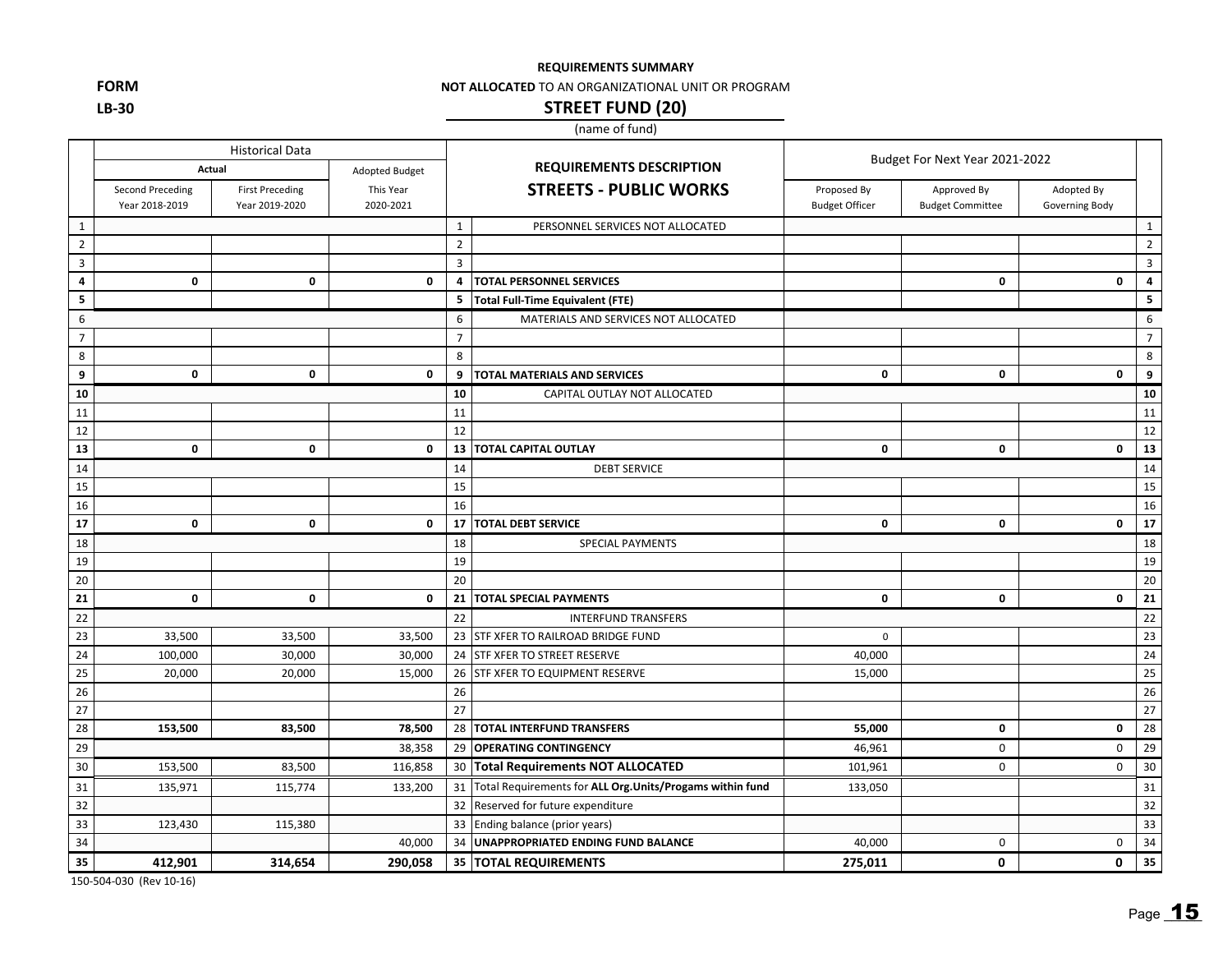## **WATER FUND (Fund 30) Revenues & Expenditures**

The *Water Enterprise Fund* provides funding to pay for annual costs of operating the water system. As of December 2020, the City provided water service to approximately 790 residential and 73 non-residential customers (commercial/public) in Mill City. This includes 65 customers outside the City.

### **Trends and Budget Concerns:**

Several trends over the past 10 years raised concerns about the financial stability of the Water Fund and the City's ability to handle routine operation and maintenance costs and an unforeseen emergency expense in the near future. These concerns have been addressed by the Budget Committee & City Council.

- 1. **Ending Fund Balance:** The ending fund balance (EFB) in the *Water Fund* has stabilized due to the adoption of a 5-year schedule of rate increases. The June 30, 2021 *Water Fund* EFB is estimated to be \$150,268.
- 2. **Transfers to Water Reserve Fund:** The City transferred \$65,000 (FY 2020-2021) from the *Water Fund* to the *Water Reserve Fund*.

Under terms of the new Safe Drinking Water Revolving Loan Fund (SDWRLF) agreement with Business Oregon's Infrastructure Finance Authority (IFA), City of Mill City has adopted rates that are high enough to enable the City to annually transfer enough funding into the *Water Reserve Fund* to pay for long-term capital replacement of the existing water supply, pumps, distribution and reservoir storage systems. As part of the loan approved in December, the City prepared a 5-year revenue/expense forecast demonstrating the City will have sufficient funds to repay the new loan, existing loans and set aside money for future water improvements. The proposed budget includes a \$50,000 transfer to the *Water Reserve Fund.*

## **Water Enterprise Fund:**

Water user charges generate 96% of the annual operating revenues. As an enterprise fund, user charges paid by customers must cover all costs for the City of Mill City water treatment, transmission, storage and distribution system including personnel, materials and services, capital outlay, debt service and set-aside funds for future capital replacement.

Under terms of the Safe Drinking Water Fund (SDWF) loan agreement, the City must charge water utility rates that guarantee repayment of the SDWF loan and on-going maintenance and operation of the system. The monthly residential water rate is \$53.19 per month for a customer who uses 10 units of water per month (7,500 gallons). The City Council adopted Resolution 855 "Water Rates" in July 2020.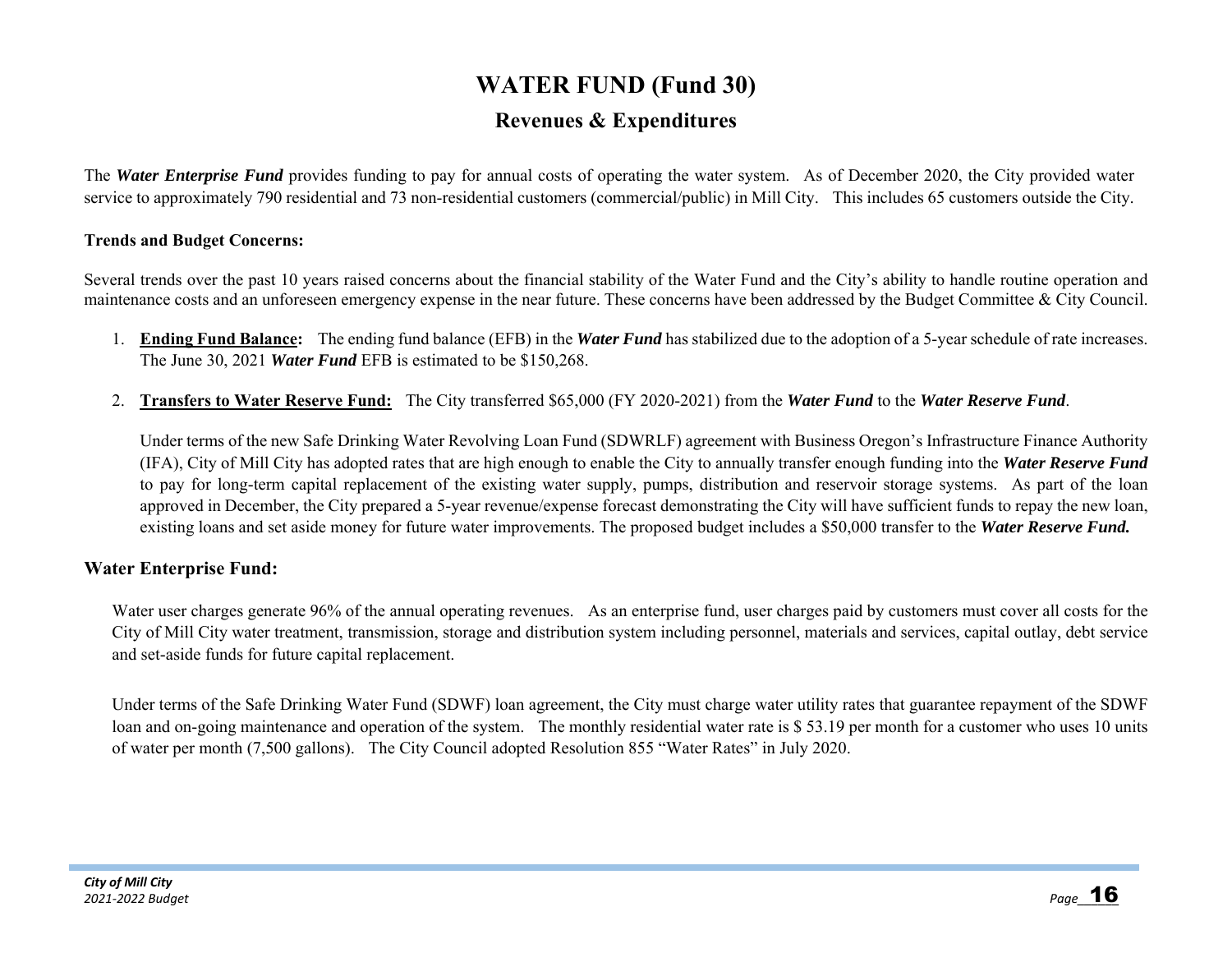## **WATER FUND (Fund 30) Revenues & Expenditures**

## **Revenue Assumptions:**

| <b>Beginning Balance</b>        | S  | 150,268 | The beginning fund balance is projected to be \$150,268.                                                                                                                                                                                                                                                                        |
|---------------------------------|----|---------|---------------------------------------------------------------------------------------------------------------------------------------------------------------------------------------------------------------------------------------------------------------------------------------------------------------------------------|
| <b>Water Charges</b>            | \$ | 484,518 | Assumes no change in consumption and water collections. Water charges include \$469,394 in<br>monthly water charges plus late fees. Beginning in Spring 2021, the City will be able to receive<br>on-line payments, credit and debit charge payments for utility bills. A service charge will be<br>added for each transaction. |
|                                 |    |         | Monthly Water Charges & Late Fees \$472,518<br>$\circ$<br>On-line payment/credit card charges<br>\$12,000<br>$\circ$                                                                                                                                                                                                            |
| <b>Expenditure Projections:</b> |    |         |                                                                                                                                                                                                                                                                                                                                 |
| <b>Personal Services:</b>       |    |         |                                                                                                                                                                                                                                                                                                                                 |
| Salaries & Benefits             | S. | 217,750 | Personal Services includes:<br>Salaries<br>\$124,500<br>$\circ$<br>Payroll Costs & Benefits<br>\$93,250<br>$\circ$                                                                                                                                                                                                              |
| <b>Materials and Services:</b>  |    |         |                                                                                                                                                                                                                                                                                                                                 |
| <b>Contract Services</b>        | \$ | 17,500  | Contracted services include:                                                                                                                                                                                                                                                                                                    |
|                                 |    |         | Audit – Single federal audit<br>12,500<br>Due to water project.<br>$\circ$<br>\$<br>4,000<br>Water quality lab tests<br>$\circ$<br>\$<br>1,000<br>Legal<br>$\circ$                                                                                                                                                              |
|                                 |    |         | Lab tests for water quality testing for compliance with Oregon Health Division requirements.<br>Audit costs will be \$5,000 to \$7,500 higher in 2022 due to federal audit requirements.                                                                                                                                        |
| Insurance                       | \$ | 6,500   |                                                                                                                                                                                                                                                                                                                                 |
| Office Expenses                 | \$ | 22,250  | Office Expenses include                                                                                                                                                                                                                                                                                                         |
|                                 |    |         | On-line payment / credit card charges \$<br>12,000<br>O<br>Computer & software maintenance<br>3,000<br>\$<br>O<br>\$<br>Copier operation & maintenance<br>2,500<br>O<br>Office Supplies<br>\$<br>1,000<br>O<br>\$<br>Postage & Printing<br>3,750<br>O                                                                           |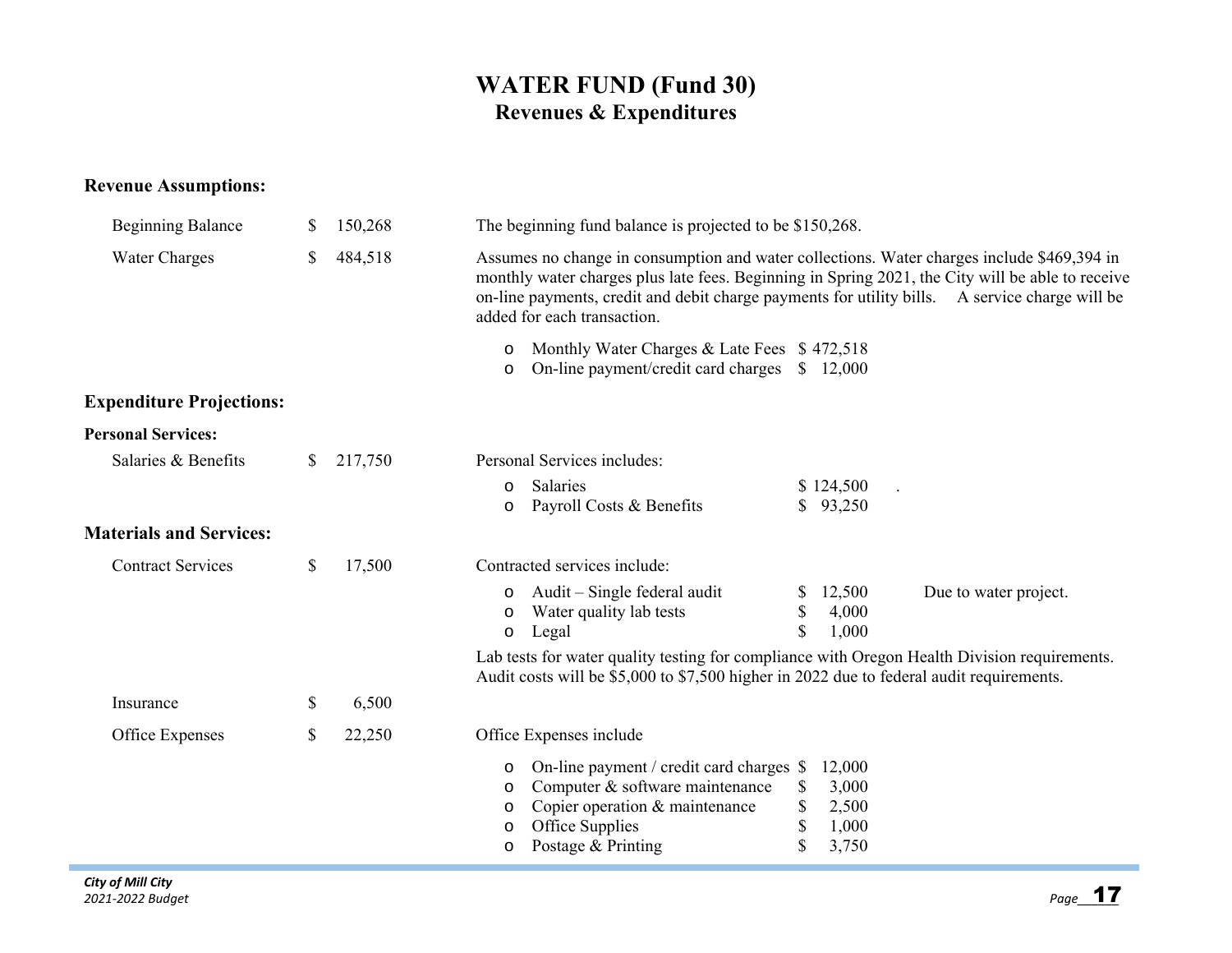## **WATER FUND (Fund 30)**

## **Revenues & Expenditures**

## **Materials and Services:** (continued)

| Miscellaneous                | \$ | 4,800   | Miscellaneous expenses, refunds and uniforms                                                                                                                                                                                                                                                                                                                                                                                                                                                            |  |  |  |  |  |  |
|------------------------------|----|---------|---------------------------------------------------------------------------------------------------------------------------------------------------------------------------------------------------------------------------------------------------------------------------------------------------------------------------------------------------------------------------------------------------------------------------------------------------------------------------------------------------------|--|--|--|--|--|--|
| Planning/Engr Consultants \$ |    | 11,500  | Consultants services include:                                                                                                                                                                                                                                                                                                                                                                                                                                                                           |  |  |  |  |  |  |
|                              |    |         | <b>OAWU</b><br>6,000<br>Monthly consultation<br>\$<br>$\circ$<br>3,000<br>Engineering (Ashley)<br>\$<br>$\circ$<br>Planning/Budgeting (Kinney)<br>2,500<br>$\circ$                                                                                                                                                                                                                                                                                                                                      |  |  |  |  |  |  |
|                              |    |         | The Oregon Association of Water Utilities (OAWU) provides monthly advice and consultation on<br>water system operations, testing and compliance.                                                                                                                                                                                                                                                                                                                                                        |  |  |  |  |  |  |
| Schools & Training           | \$ | 2,000   | Classes, including OAWU trainings for PW Supervisor Russ Foltz, and maintenance workers.                                                                                                                                                                                                                                                                                                                                                                                                                |  |  |  |  |  |  |
| Utilities & Phones           | \$ | 18,250  | Increased utility costs for all buildings including the new public works shop facility.                                                                                                                                                                                                                                                                                                                                                                                                                 |  |  |  |  |  |  |
| Water System Maintenance \$  |    | 28,250  | Water system maintenance includes multiple line items:                                                                                                                                                                                                                                                                                                                                                                                                                                                  |  |  |  |  |  |  |
|                              |    |         | Chemicals<br>Chlorine for water disinfection<br>\$<br>3,500<br>$\circ$<br>Fuel<br>\$<br>1,750<br>Generator and Vehicle Fuel<br>$\circ$<br>\$<br>1,000<br><b>Water Connection Expenses</b><br>Parts and contract services<br>$\circ$<br>\$<br>8,000<br>Materials and contract services<br>Maintenance & Repair<br>$\circ$<br>\$<br>2,000<br>Tools<br>$\circ$<br>\$<br>Water Line Paving (Patching)<br>2,000<br>$\circ$<br>\$<br>10,000<br>Water System Supplies<br>Parts, meters, fittings, valves.<br>O |  |  |  |  |  |  |
| <b>Capital Outlay:</b>       |    |         |                                                                                                                                                                                                                                                                                                                                                                                                                                                                                                         |  |  |  |  |  |  |
| C/O Hydrants                 | \$ | 5,000   | Hydrant Replacement (1-2 per year)                                                                                                                                                                                                                                                                                                                                                                                                                                                                      |  |  |  |  |  |  |
| <b>Transfers:</b>            |    |         |                                                                                                                                                                                                                                                                                                                                                                                                                                                                                                         |  |  |  |  |  |  |
| <b>Xfer to Water Reserve</b> | \$ | 50,000  | For future water system improvements. Recommend minimum \$25,000 to \$75,000 annually.                                                                                                                                                                                                                                                                                                                                                                                                                  |  |  |  |  |  |  |
| Xfer to Equipment Reserve \$ |    | 10,000  | Replacement of PW vehicles and equipment. Recommend minimum of \$10,000 annually.                                                                                                                                                                                                                                                                                                                                                                                                                       |  |  |  |  |  |  |
| Xfer to Bonded Debt          | S. | 155,000 | Annual \$154,992 payment to IFA on Safe Drinking Water Loan $\omega$ 1% interest through FY 2036.<br>Add \$77,500 payment to IFA on new SDWRLF loan beginning in 2022-2023.                                                                                                                                                                                                                                                                                                                             |  |  |  |  |  |  |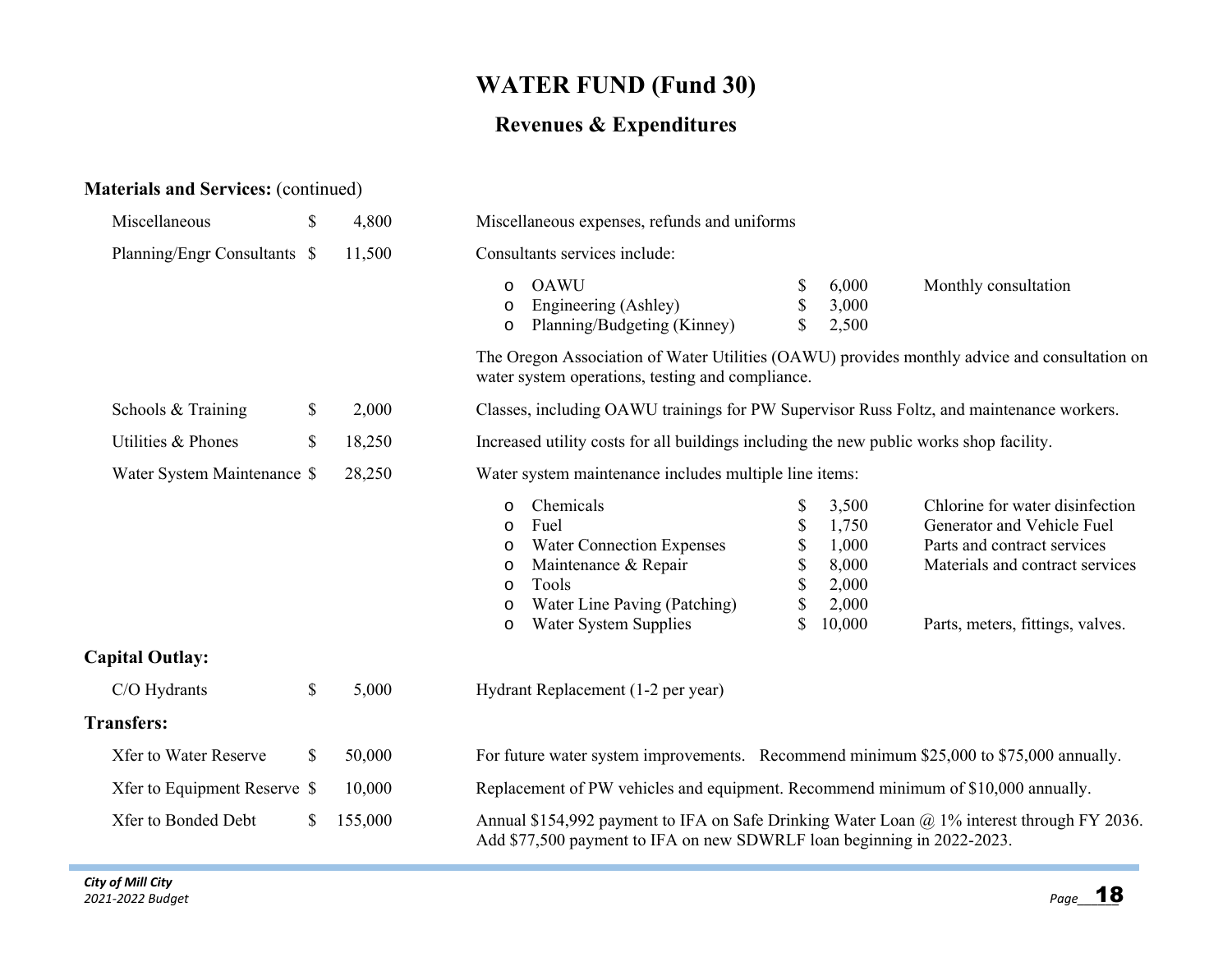**LB‐20 FORM**

#### **RESOURCES**

## **WATER FUND (30)**

### **CITY OF MILL CITY**

|                |                                              | <b>Historical Data</b>                   |                                               |                 |                                                            | Budget for Next Year 2021-2022       |                                        |                              |                 |
|----------------|----------------------------------------------|------------------------------------------|-----------------------------------------------|-----------------|------------------------------------------------------------|--------------------------------------|----------------------------------------|------------------------------|-----------------|
|                | Actual<br>Second Preceding<br>Year 2018-2019 | <b>First Preceding</b><br>Year 2019-2020 | Adopted Budget<br>This Year<br>Year 2020-2021 |                 | <b>RESOURCE DESCRIPTION</b><br><b>WATER - PUBLIC WORKS</b> | Proposed By<br><b>Budget Officer</b> | Approved By<br><b>Budget Committee</b> | Adopted By<br>Governing Body |                 |
|                |                                              |                                          |                                               |                 |                                                            |                                      |                                        |                              |                 |
| $\mathbf{1}$   | 129,767                                      | 188,454                                  | 161,371                                       | 1               | Available cash on hand* (cash basis)                       | 150,268                              |                                        |                              | $\mathbf{1}$    |
| $\overline{2}$ | 409,925                                      | 442,020                                  | 450,625                                       | $\overline{2}$  | <b>WATER MONTHLY CHARGES</b>                               | 484,518                              |                                        |                              | $\overline{2}$  |
| $\overline{3}$ | 2,373                                        | 9,767                                    | 3,500                                         | $\mathbf{3}$    | <b>WATER CONNECTIONS</b>                                   | 3,500                                |                                        |                              | 3               |
| $\overline{4}$ | 4,304                                        | 4,136                                    | 1,210                                         | $\overline{4}$  | <b>INTEREST</b>                                            | 1,127                                |                                        |                              | $\overline{4}$  |
| 5              | 6,645                                        |                                          | 1,000                                         | 5               | MISCELLANEOUS                                              | 1,000                                |                                        |                              | 5               |
| $6\overline{}$ |                                              |                                          |                                               | 6               | <b>OTHER RESOURCES</b>                                     |                                      |                                        |                              | 6               |
| $\overline{7}$ | 2,700                                        | 6,035                                    | 4,000                                         | $\overline{7}$  | <b>WATER DEPOSITS</b>                                      | 4,000                                |                                        |                              | $\overline{7}$  |
| 8              | 14,625                                       | 5,370                                    | $\sim$                                        |                 | 8 BUS OREGON IFA INFRASTRUCTURE LOAN                       | $\overline{\phantom{a}}$             |                                        |                              | 8               |
| $\overline{9}$ | $\blacksquare$                               | $\sim$                                   | $\mathcal{L}_{\mathcal{A}}$                   | 9               | <b>TRANSFERS IN</b>                                        | $\blacksquare$                       | $\blacksquare$                         | $\overline{\phantom{a}}$     | 9               |
| 10             |                                              |                                          |                                               | 10              |                                                            | $\overline{\phantom{a}}$             | $\overline{\phantom{a}}$               |                              | 10              |
| 11             |                                              |                                          |                                               | 11              |                                                            |                                      |                                        |                              | 11              |
| 12             |                                              |                                          |                                               | 12              |                                                            |                                      |                                        |                              | 12              |
| 13             |                                              |                                          |                                               | 13              |                                                            |                                      |                                        |                              | 13              |
| 14             |                                              |                                          |                                               | 14              |                                                            |                                      |                                        |                              | 14              |
| 15             |                                              |                                          |                                               | 15              |                                                            |                                      |                                        |                              | 15              |
| 16             |                                              |                                          |                                               | 16              |                                                            |                                      |                                        |                              | 16              |
| 17             |                                              |                                          |                                               | 17              |                                                            |                                      |                                        |                              | 17              |
| 18             |                                              |                                          |                                               | 18              |                                                            |                                      |                                        |                              | $\overline{18}$ |
| 19             |                                              |                                          |                                               | 19              |                                                            |                                      |                                        |                              | 19              |
| 20             |                                              |                                          |                                               | $\overline{20}$ |                                                            |                                      |                                        |                              | 20              |
| 21             |                                              |                                          |                                               | 21              |                                                            |                                      |                                        |                              | 21              |
| 22             |                                              |                                          |                                               | $\overline{22}$ |                                                            |                                      |                                        |                              | $\overline{22}$ |
| 23             |                                              |                                          |                                               | 23              |                                                            |                                      |                                        |                              | 23              |
| 24             |                                              |                                          |                                               | $\overline{24}$ |                                                            |                                      |                                        |                              | $\overline{24}$ |
| 25             |                                              |                                          |                                               | 25              |                                                            |                                      |                                        |                              | 25              |
| 26             |                                              |                                          |                                               | 26              |                                                            |                                      |                                        |                              | 26              |
| 27             |                                              |                                          |                                               | 27              |                                                            |                                      |                                        |                              | $\overline{27}$ |
| 28             |                                              |                                          |                                               | $\overline{28}$ |                                                            |                                      |                                        |                              | 28              |
| 29             | 570,339                                      | 655,782                                  | 621,706                                       | 29              | Total resources, except taxes to be levied                 | 644,413                              | $\sim$                                 | $\sim$                       | 29              |
| 30             |                                              |                                          |                                               | 30              | Taxes estimated to be received                             |                                      |                                        |                              | 30              |
| 31             |                                              |                                          |                                               | 31              | Taxes collected in year levied                             |                                      |                                        |                              | 31              |
| 32             | 570,339                                      | 655,782                                  |                                               |                 | 621,706 32   TOTAL RESOURCES                               | 644,413                              | $\overline{\phantom{a}}$               | $\blacksquare$               | 32              |

150‐504‐020 (rev 10‐16) \*The balance of cash, cash equivalents and investments in the fund at the beginning of the budget year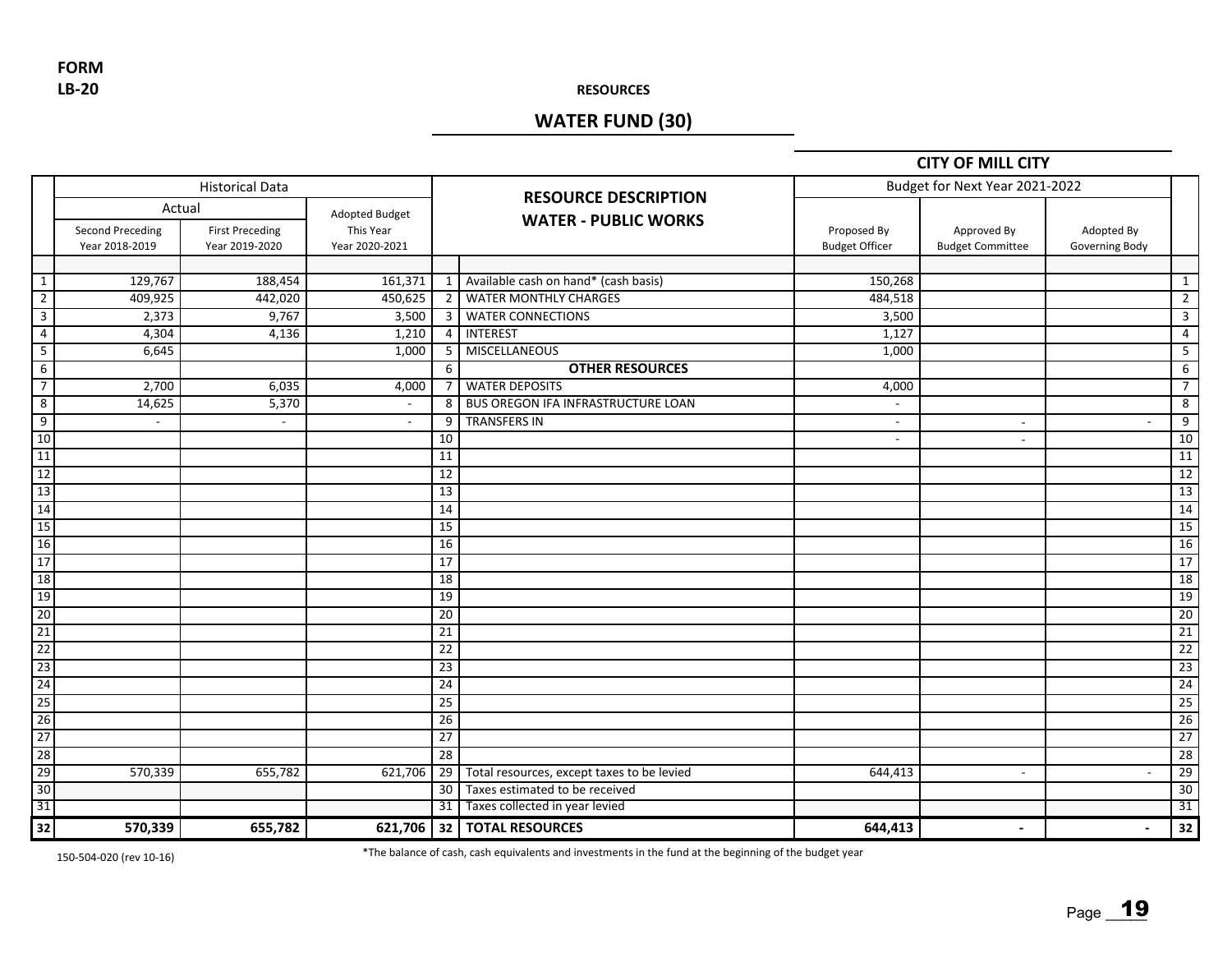**FORM**

**LB‐30**

#### **ALLOCATED** TO AN ORGANIZATIONAL UNIT OR PROGRAM & ACTIVITY

## **WATER FUND (30)**

|                         |                  | <b>Historical Data</b> |                | <b>REQUIREMENTS FOR</b> |                                                      |                               |                         |                |                 |  |
|-------------------------|------------------|------------------------|----------------|-------------------------|------------------------------------------------------|-------------------------------|-------------------------|----------------|-----------------|--|
|                         | Actual           |                        | Adopted Budget |                         | <b>WATER - PUBLIC WORKS</b>                          | Budget For Next Year2021-2022 |                         |                |                 |  |
|                         | Second Preceding | <b>First Preceding</b> | This Year      |                         |                                                      | Proposed By                   | Approved By             | Adopted By     |                 |  |
|                         | Year 2018-2019   | Year 2019-2020         | 2020-2021      |                         |                                                      | <b>Budget Officer</b>         | <b>Budget Committee</b> | Governing Body |                 |  |
| $\mathbf{1}$            |                  |                        |                | 1                       | PERSONNEL SERVICES                                   |                               |                         |                | 1               |  |
| $\overline{2}$          | 77,017           | 99,792                 | 114,500        |                         | 2 SALARIES                                           | 124,500                       |                         |                | $\overline{2}$  |  |
| $\overline{\mathbf{3}}$ | 46,352           | 69,495                 | 81,500         |                         | 3 BENEFITS                                           | 93,250                        |                         |                | 3               |  |
| $\overline{4}$          |                  |                        |                | $\overline{4}$          |                                                      |                               |                         |                | $\overline{4}$  |  |
| $\overline{5}$          |                  |                        |                | 5                       |                                                      |                               |                         |                | 5               |  |
| 6                       |                  |                        |                | 6                       |                                                      |                               |                         |                | 6               |  |
| $\overline{7}$          |                  |                        |                | $\overline{7}$          |                                                      |                               |                         |                | $\overline{7}$  |  |
| 8                       | 123,369          | 169,287                | 196,000        | 8                       | <b>TOTAL PERSONNEL SERVICES</b>                      | 217,750                       | 0                       | 0              | $\bf 8$         |  |
| 9                       |                  |                        |                | 9                       | Total Full-Time Equivalent (FTE)                     |                               |                         |                | 9               |  |
| 10                      |                  |                        |                | 10                      | <b>MATERIALS AND SERVICES</b>                        |                               |                         |                | 10              |  |
| 11                      | 10,208           | 6,248                  | 12,250         |                         | 11 CONTRACTED SERVICES: AUDIT, LAB TESTS & LEGAL     | 17,500                        |                         |                | 11              |  |
| 12                      | 5,596            | 4,306                  | 5,000          |                         | 12 INSURANCE                                         | 6,500                         |                         |                | 12              |  |
| 13                      | 847              | 692                    | 3,100          |                         | 13 MISCELLANEOUS                                     | 4,800                         |                         |                | 13              |  |
| $\overline{14}$         | 8,361            | 9,817                  | 11,150         |                         | 14 OFFICE SUPPLIES/POSTAGE/PRINT/COPIER/COMPUTER     | 22,250                        |                         |                | 14              |  |
| 15                      | 25,469           | 10,796                 | 14,000         |                         | 15 PLANNING/ENGINEERING/OAWU & CONSULTANTS           | 11,500                        |                         |                | 15              |  |
| 16                      | 1,709            | 974                    | 2,000          |                         | 16 SCHOOL & TRAINING                                 | 2,000                         |                         |                | 16              |  |
| 17                      | 13,484           | 15,748                 | 20,500         |                         | 17 UTILITIES & PHONES                                | 18,250                        |                         |                | 17              |  |
| 18                      | 17,666           | 16,343                 | 25,250         | 18                      | WATER SYSTEM MAINTENANCE, CHEMICALS, FUEL & SUPPLIES | 28,250                        |                         |                | 18              |  |
| 19                      |                  |                        |                | 19                      |                                                      |                               |                         |                | 19              |  |
| 20                      |                  |                        |                | 20                      |                                                      |                               |                         |                | 20              |  |
| 21                      |                  |                        |                | 21                      |                                                      |                               |                         |                | 21              |  |
| 22                      |                  |                        |                | 22                      |                                                      |                               |                         |                | 22              |  |
| $\overline{23}$         |                  |                        |                | 23                      |                                                      |                               |                         |                | $\overline{23}$ |  |
| 24                      |                  |                        |                | $\overline{24}$         |                                                      |                               |                         |                | 24              |  |
| $\overline{25}$         |                  |                        |                | $\overline{25}$         |                                                      |                               |                         |                | $\overline{25}$ |  |
| 26                      |                  |                        |                | $\overline{26}$         |                                                      |                               |                         |                | 26              |  |
| 27                      | 83,340           | 64,924                 | 93,250         | 27                      | <b>TOTAL MATERIALS AND SERVICES</b>                  | 111,050                       | $\mathbf 0$             | 0              | 27              |  |
| 28                      |                  |                        |                | 28                      | <b>CAPITAL OUTLAY</b>                                |                               |                         |                | 28              |  |
| 29                      | 7,175            | 0                      | $\Omega$       |                         | 29 C/O COMPUTERS                                     | $\Omega$                      |                         |                | 29              |  |
| 30                      | 3,000            | 0                      | 5,000          |                         | 30 C/O HYDRANT                                       | 5,000                         |                         |                | 30              |  |
| 31                      | 0                | 0                      | 5,000          | 31                      | C/O WATER SYSTEM                                     | 0                             |                         |                | 31              |  |
| 32                      |                  |                        |                | 32                      |                                                      |                               |                         |                | 32              |  |
| 33                      |                  |                        |                | 33                      |                                                      |                               |                         |                | 33              |  |
| 34                      |                  |                        |                | $\overline{34}$         |                                                      |                               |                         |                | 34              |  |
| 35                      | 10,175           | 0                      | 10,000         |                         | <b>35   TOTAL CAPITAL OUTLAY</b>                     | 5,000                         | 0                       | 0              | 35              |  |
| 36                      | 216,884          | 234,211                | 299,250        |                         | 36 ORGANIZATIONAL UNIT / ACTIVITY TOTAL              | 333,800                       | 0                       | 0              | 36              |  |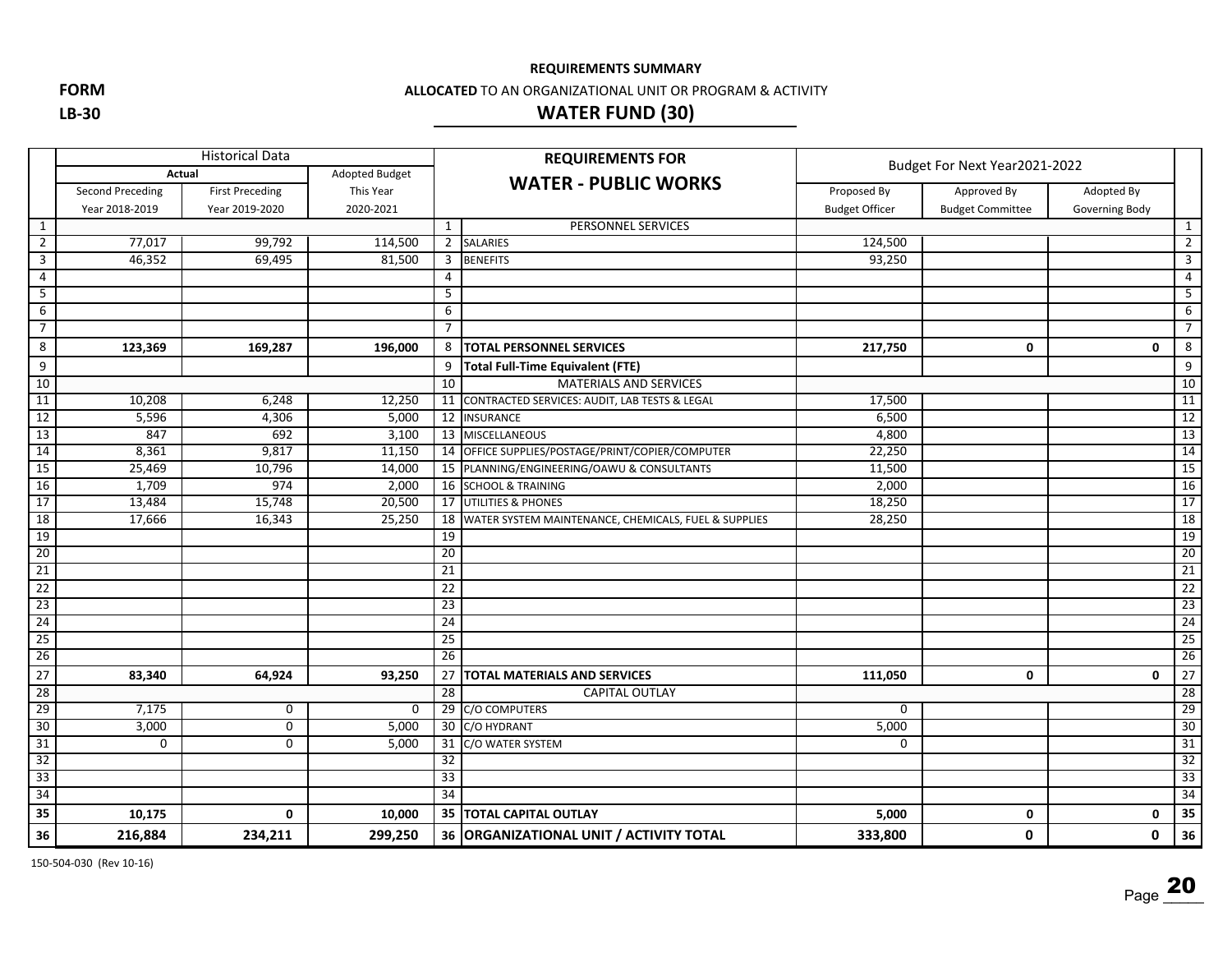**FORM LB‐30**

#### **NOT ALLOCATED** TO AN ORGANIZATIONAL UNIT OR PROGRAM

## **WATER FUND (30)**

(name of fund)

|                 | <b>Historical Data</b>             |                                          |                        |                |                                                           | Budget For Next Year 2021-2022       |                                        |                              |                         |
|-----------------|------------------------------------|------------------------------------------|------------------------|----------------|-----------------------------------------------------------|--------------------------------------|----------------------------------------|------------------------------|-------------------------|
|                 | Actual                             |                                          | Adopted Budget         |                | <b>REQUIREMENTS DESCRIPTION</b>                           |                                      |                                        |                              |                         |
|                 | Second Preceding<br>Year 2018-2019 | <b>First Preceding</b><br>Year 2019-2020 | This Year<br>2020-2021 |                | <b>WATER - PUBLIC WORKS</b>                               | Proposed By<br><b>Budget Officer</b> | Approved By<br><b>Budget Committee</b> | Adopted By<br>Governing Body |                         |
| 1               |                                    |                                          |                        | $\mathbf{1}$   | PERSONNEL SERVICES NOT ALLOCATED                          |                                      |                                        |                              | $\mathbf{1}$            |
| $\overline{2}$  |                                    |                                          |                        | $\overline{2}$ |                                                           |                                      |                                        |                              | $\overline{2}$          |
| $\overline{3}$  |                                    |                                          |                        | 3              |                                                           |                                      |                                        |                              | $\overline{3}$          |
| 4               | 0                                  | 0                                        | $\mathbf 0$            | $\overline{a}$ | <b>TOTAL PERSONNEL SERVICES</b>                           | 0                                    | 0                                      | 0                            | $\overline{\mathbf{4}}$ |
| 5               |                                    |                                          |                        | 5              | <b>Total Full-Time Equivalent (FTE)</b>                   |                                      |                                        |                              | 5                       |
| 6               |                                    |                                          |                        | 6              | MATERIALS AND SERVICES NOT ALLOCATED                      |                                      |                                        |                              | 6                       |
| $\overline{7}$  |                                    |                                          |                        | $\overline{7}$ |                                                           |                                      |                                        |                              | $\overline{7}$          |
| 8               |                                    |                                          |                        | 8              |                                                           |                                      |                                        |                              | 8                       |
| 9               | 0                                  | $\mathbf 0$                              | $\mathbf 0$            | 9              | TOTAL MATERIALS AND SERVICES                              | 0                                    | $\mathbf 0$                            | $\mathbf 0$                  | 9                       |
| 10              |                                    |                                          |                        | 10             | CAPITAL OUTLAY NOT ALLOCATED                              |                                      |                                        |                              | 10                      |
| 11              |                                    |                                          |                        | 11             |                                                           |                                      |                                        |                              | 11                      |
| 12              |                                    |                                          |                        | 12             |                                                           |                                      |                                        |                              | 12                      |
| $\overline{13}$ | 0                                  | 0                                        | $\mathbf 0$            | 13             | <b>TOTAL CAPITAL OUTLAY</b>                               | $\mathbf 0$                          | $\mathbf 0$                            | $\mathbf 0$                  | 13                      |
| 14              |                                    |                                          |                        | 14             | <b>DEBT SERVICE</b>                                       |                                      |                                        |                              | 14                      |
| 15              |                                    |                                          |                        | 15             |                                                           |                                      |                                        |                              | 15                      |
| 16              |                                    |                                          |                        | 16             |                                                           |                                      |                                        |                              | 16                      |
| 17              | 0                                  | 0                                        | 0                      | 17             | <b>TOTAL DEBT SERVICE</b>                                 | 0                                    | $\mathbf 0$                            | $\mathbf 0$                  | 17                      |
| 18              |                                    |                                          |                        | 18             | <b>SPECIAL PAYMENTS</b>                                   |                                      |                                        |                              | 18                      |
| 19              |                                    |                                          |                        | 19             |                                                           |                                      |                                        |                              | 19                      |
| 20              |                                    |                                          |                        | 20             |                                                           |                                      |                                        |                              | 20                      |
| 21              | 0                                  | 0                                        | $\mathbf 0$            | 21             | <b>TOTAL SPECIAL PAYMENTS</b>                             | 0                                    | $\mathbf{0}$                           | $\mathbf 0$                  | 21                      |
| 22              |                                    |                                          |                        | 22             | <b>INTERFUND TRANSFERS</b>                                |                                      |                                        |                              | $22$                    |
| $\overline{23}$ | $\Omega$                           | 68,000                                   | 65,000                 |                | 23 XFER TO WATER RESERVE                                  | 50,000                               |                                        |                              | 23                      |
| 24              | 10,000                             | 10,000                                   | 10,000                 | 24             | XFER TO EQUIPMENT RESERVE                                 | 10,000                               |                                        |                              | 24                      |
| 25              | 155000                             | 155,000                                  | 155,000                | 25             | XFER TO BONDED DEBT                                       | 155,000                              |                                        |                              | $\overline{25}$         |
| $26\,$          | 0                                  | $\mathbf 0$                              | 0                      | 26             |                                                           | 0                                    |                                        |                              | 26                      |
| 27              | 165,000                            | 233,000                                  | 230,000                |                | 27 TOTAL INTERFUND TRANSFERS                              | 215,000                              | $\mathbf 0$                            | $\mathbf 0$                  | 27                      |
| 28              |                                    |                                          | 50,000                 |                | 28 OPERATING CONTINGENCY                                  | 45,613                               | 0                                      | 0                            | $\overline{28}$         |
| 29              | 165,000                            | 233,000                                  | 280,000                |                | 29 Total Requirements NOT ALLOCATED                       | 260,613                              | $\mathbf 0$                            | $\mathbf 0$                  | $\overline{29}$         |
| 30              | 216,884                            | 234,211                                  | 299,250                | 30             | Total Requirements for ALL Org. Units/Progams within fund | 333,800                              | 0                                      | $\mathsf 0$                  | 30                      |
| 31              |                                    |                                          |                        | 31             | Reserved for future expenditure                           |                                      |                                        |                              | 31                      |
| 32              | 188,455                            | 188,571                                  |                        |                | 32 Ending balance (prior years)                           |                                      |                                        |                              | 32                      |
| 33              |                                    |                                          | 42,456                 |                | 33 UNAPPROPRIATED ENDING FUND BALANCE                     | 50,000                               | $\mathbf 0$                            | $\mathbf 0$                  | 33                      |
| 34              | 570,339                            | 655,782                                  | 621,706                |                | 34 TOTAL REQUIREMENTS                                     | 644,413                              | $\mathbf 0$                            | 0                            | 34                      |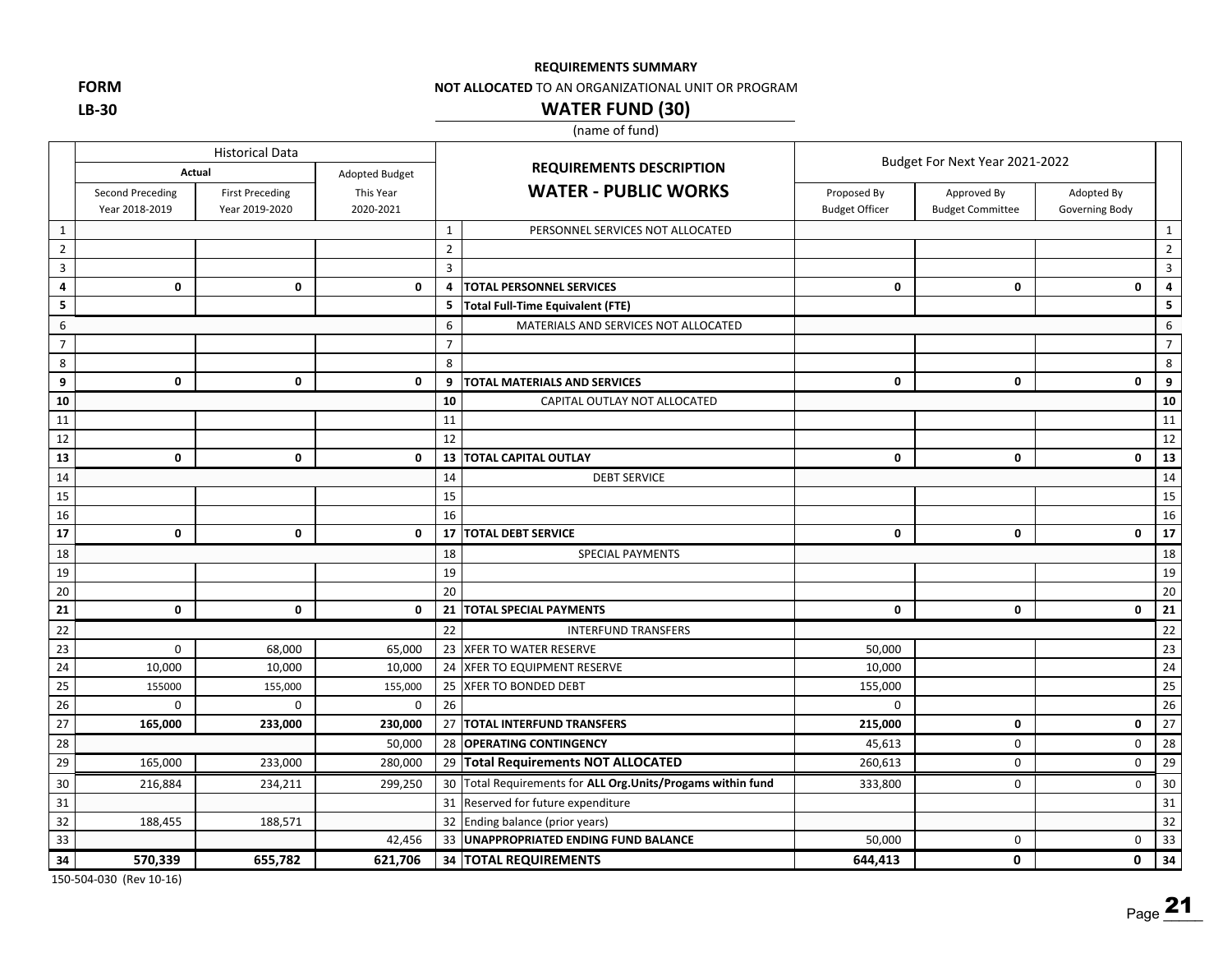## **SEWER FUND (Fund 40)**

The *Sewer Enterprise Fund* provides funding to collect, pump and treat sewerage from 802 residential and commercial customers in Mill City. Mill City's wastewater collection system is a Septic Tank Effluent Pump (STEP) system. Sewage flows to a community-wide wastewater treatment facility located at the east end of the City on SE Fairview Street and SE Remine Rd.

### **Wastewater Treatment**:

Mill City's Wastewater Treatment Plant (WWTP) was built in 1994 and updated in 2010. The WWTP consists of influent metering, a recirculation/equalization tank (with two compartments), a recirculating gravel filter and disposal drain fields. After passing through the influent Parshall flume, wastewater passes through static screens into the recirculation/equalization tank. The screens are cleaned manually. Filter feed pumps transport the wastewater from the recirculation/equalization tank to the gravel filter. Microbial organisms grow on the gravel filter to treat the wastewater. After passing through the gravel filter, approximately 80% of the filtrate water is recirculated to the recirculation/equalization tank. The remaining 20% is routed, using manual slide gates to control the flow, to the effluent pumps. The effluent pumps are used to dispose of the treated wastewater in the drain fields just east of Kimmel Park. Public works supervisor Russ Foltz has identified problems with the actuator valves that control the flow of the treated wastewater to the drain fields but has concluded it is cost prohibitive to do an incremental repair or replacement of the actuators now. Keller Associates will provide the City a list of needed improvements and costs estimates in April 2021.

### **Sewage Collection System (STEP System)**:

Each customer has an individual or shared interceptor/septic tank unit at the customer's property. Sewage flows from the home or business to the interceptor tank. Solids are retained in the interceptor tanks. Liquid sewage effluent is either pumped from the interceptor tanks to a gravity main or flows directly to one of the City's three sewage pump stations (River Road, Spring Street, or First Street). At the pump stations, the liquid effluent is pumped and transported to the wastewater treatment plant (WWTP). The pump stations were rebuilt in 2009 and each includes a diesel generator with transfer switch in the event of power loss. The piping network is constructed of 4", 6", and 8-inch PVC pipe.

The City is responsible for the on-going pumping and maintenance of the interceptor tanks that are located on the customer's property. Every 7 to 10 years, the City's contractor (Ace Septic) inspects and pumps the accumulated solids and transports the solids to a disposal facility outside the City. Interceptor tanks for commercial uses are inspected and pumped more frequently.

The proposed FY 2021-2022 budget includes \$25,000 for sludge pumping from 75-90 interceptor tanks. Pumping 75-80 tanks each year enables the City to inspect and/or pump all interceptor tanks every 10 years. Every 5-7 years, the City pumps the large sludge holding tank at the Wastewater Treatment Plant; the next cleaning is scheduled for 2026 or 2027.

.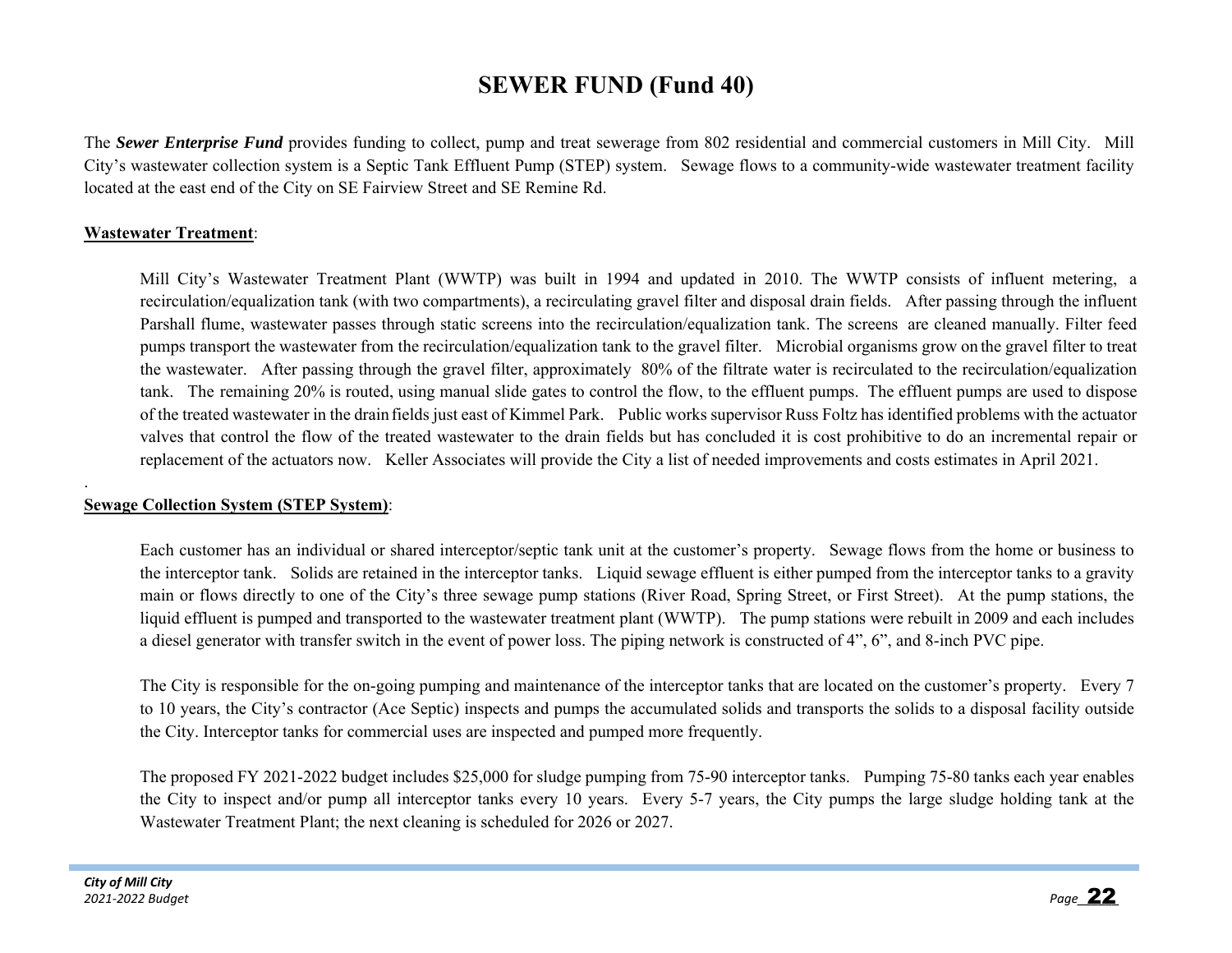# **SEWER FUND (Fund 40) Trends**

#### **SEWER FUND Trends:**

In May, 2017 the City Council adopted a 9% sewer rate increase. This increased annual revenues from \$370,000 to \$420,000+/- in FY2020-2021. Unfortunately, revenues have not kept pace with the increased costs to operate the sewer collection and wastewater treatment systems. The hiring of a  $3<sup>rd</sup>$ public works employee and clerk, PERS/Health benefit costs and the pumping of 80 interceptor tanks annually have all contributed to the decline in the *Sewer Fund* balance.

Keller Associates will complete a capacity analysis of Mill City's wastewater treatment facility in April 2021. The preliminary results show the facility dry-weather inflow into the plant is at 94% of the design capacity. Based on hydraulic flows, there is room for new flow from 40-60 homes. The City will need to upgrade the plant to handle additional growth over the next 5-10 years.

- 1. **Ending Fund Balance:** On June 30, 2021, the *Sewer Fund* EFB will be \$122.000+/-.
- 2. **Lack of Transfers to** *Sewer Reserve Fund***:** Due to the minimal fund balance, no funds will be transferred to the *Sewer Reserve Fund* this year.

The Infrastructure Finance Authority (IFA) and Department of Environmental Quality (DEQ) recommend cities adopt rates that are high enough so the City can annually transfer enough funding into the *Sewer Reserve Fund* to pay for long-term capital replacement of the existing sewer collection and treatment system. Transfer of funds into the *Sewer Reserve Fund* is one of the conditions attached to the funding of the sewer project completed in 2010. Based on a 30-year capital depreciation schedule of the Sewer Treatment and Collection System valued at \$6,000,000, a \$150,000 annual transfer is recommended.

3. **Minimal Reserves for Major Repairs or Emergency Expenses:** In combination, the *Sewer Fund* EFB and the unobligated portion of the *Sewer Reserve Fund* means the City has limited reserves to cover the cost of a major pump station rehabilitation or a moderate-sized wastewater treatment facility repair. As the City plans for an upgrade to the WWTF, the City must seek grants/loans to finance needed improvements.

#### **Revenue Assumptions:**

Sewer user charges generate 97% of the annual operating revenues. *A sewer rate increase is needed.* As an enterprise fund, user charges paid by customers must cover all costs for the City of Mill City wastewater collection, treatment and biosolids disposal system including personnel, materials and services, capital outlay, debt service and set-aside funds for future capital replacement. Staff recommends the City increase rates 4% to 6% by January 1, 2022.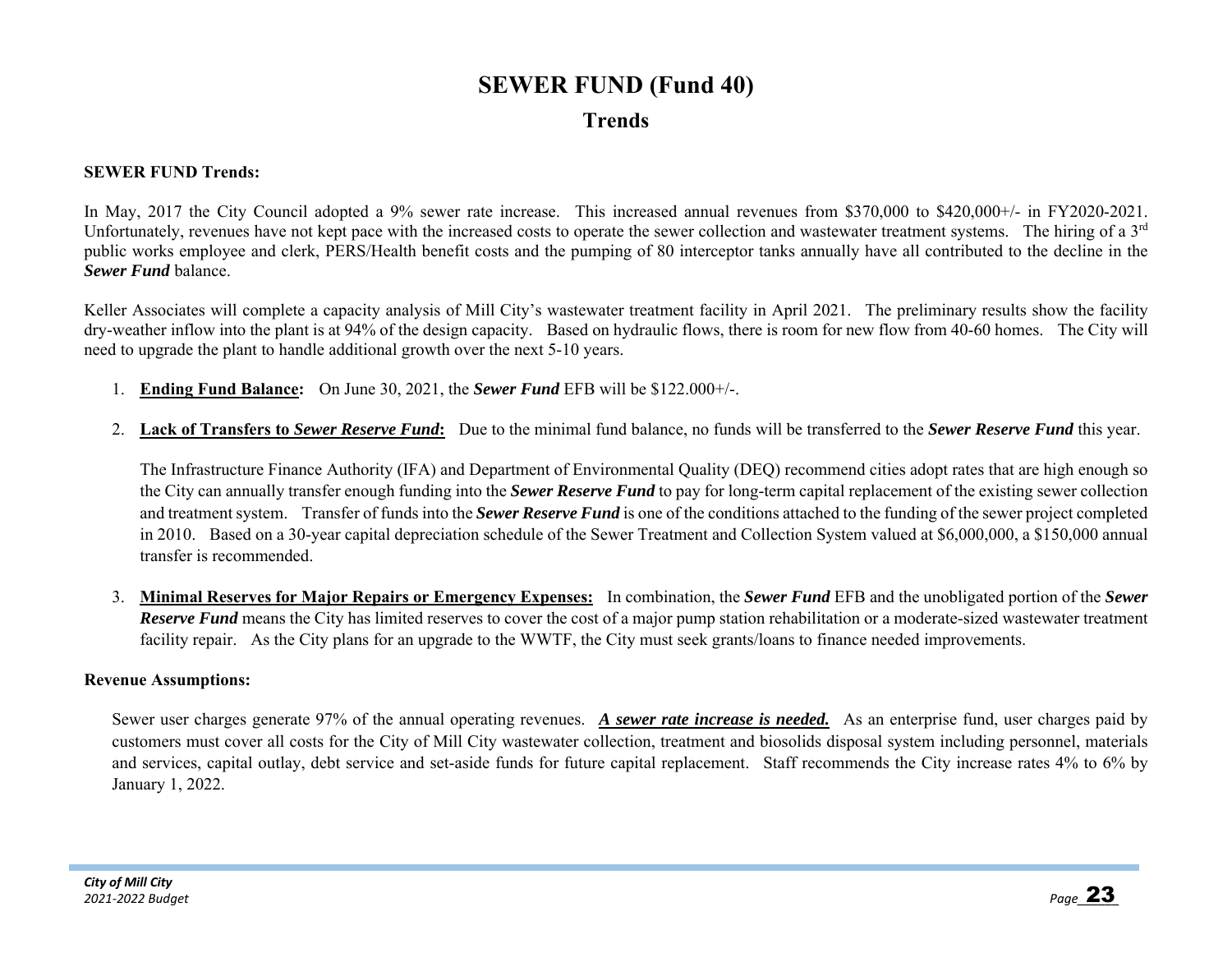# **SEWER FUND (Fund 40) Revenues & Expenditures**

Under terms of the 2017 loan agreement, which consolidated City's outstanding sewer debt into one loan, the City must guarantee repayment of the City's sewer debt. As an enterprise fund, this must be done via wastewater utility rates. We must also continue to fund on-going maintenance and operation of the system as well as work toward setting aside annual transfers into the *Sewer Reserve Fund* to be able to cover unexpected costs and system upgrades.

The City Council adopted the current sewer rates in May 2017. The monthly residential sewer rate is \$ 42.00 per month. A 5% rate increase to \$44.10 is recommended to take effect by January 2022. A 5% rate increase will generate \$20,000 per year.

#### **Revenue Assumptions:**

| <b>Beginning Balance</b>                                               | S. | 122,116 |                    | The June 30, 2020 Sewer Fund balance is estimated to be \$13,000 higher than June 30, 2020.                                                              |                       |                       |
|------------------------------------------------------------------------|----|---------|--------------------|----------------------------------------------------------------------------------------------------------------------------------------------------------|-----------------------|-----------------------|
| <b>Sewer Charges</b>                                                   | \$ | 440,400 |                    | Revenue based on no rate increase. If a 5% rate increase is approved, it will generate an additional<br>\$20,000 per year. Sewer charges include:        |                       |                       |
|                                                                        |    |         | $\circ$<br>$\circ$ | Monthly Sewer Charges & Late Fees \$428,400<br>On-line payment/credit card charges \$12,000                                                              |                       |                       |
| <b>Expenditure Projections:</b>                                        |    |         |                    |                                                                                                                                                          |                       |                       |
| <b>Personal Services:</b>                                              |    |         |                    |                                                                                                                                                          |                       |                       |
| Salaries & Benefits                                                    | S. | 184,500 |                    | Personal Services includes:                                                                                                                              |                       |                       |
|                                                                        |    |         | $\circ$<br>$\circ$ | <b>Salaries</b><br>Payroll Costs & Benefits                                                                                                              | \$102,000<br>\$82,500 |                       |
| <b>Materials and Services:</b>                                         |    |         |                    |                                                                                                                                                          |                       |                       |
| <b>Contract Services</b>                                               | S. | 19,500  |                    | Contracted services include:                                                                                                                             |                       |                       |
|                                                                        |    |         | $\circ$<br>$\circ$ | Audit $-$ single federal audit<br>WWTF lab tests                                                                                                         | 7,500<br>12,000       | Due to water project. |
|                                                                        |    |         |                    | Lab tests of wastewater effluent and monitoring wells for compliance with Oregon DEQ<br>requirements. Per NPDES Permit lab tests are required quarterly. |                       |                       |
| Fees: DEQ & Regulatory \$                                              |    | 1,000   |                    | Annual DEQ regulatory fee WWTF National Pollution Elimination Discharge Permit (NPDES)                                                                   |                       |                       |
| $\mathcal{L}^{(1)}, \ldots, \mathcal{L}^{(n)}$ and $\mathcal{L}^{(n)}$ |    |         |                    |                                                                                                                                                          |                       |                       |

**College**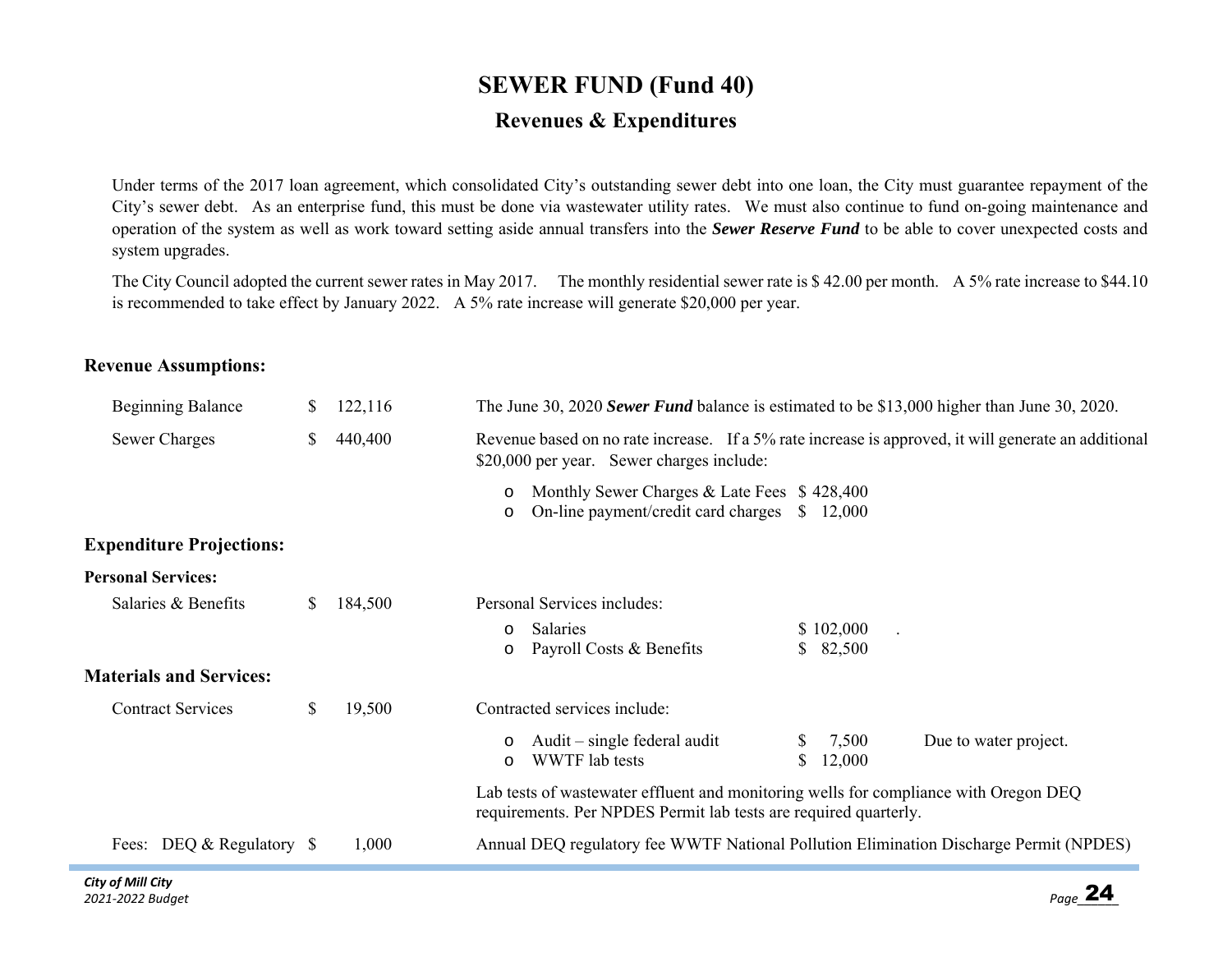## **SEWER FUND (Fund 40) Expenditures**

## **Materials and Services:** (continued)

| Insurance                    | \$<br>6,000  | City Council Insurance Services Premiums: Liability & Vehicles                                                                                                                                                                                                                                                                                                                                                  |  |  |  |  |
|------------------------------|--------------|-----------------------------------------------------------------------------------------------------------------------------------------------------------------------------------------------------------------------------------------------------------------------------------------------------------------------------------------------------------------------------------------------------------------|--|--|--|--|
| Miscellaneous                | \$<br>2,100  | Miscellaneous Expenses include                                                                                                                                                                                                                                                                                                                                                                                  |  |  |  |  |
|                              |              | 500<br>Miscellaneous – uncategorized<br>\$<br>\$<br>1,500<br>Refunds<br>O<br>\$<br>Uniforms<br>100<br>O                                                                                                                                                                                                                                                                                                         |  |  |  |  |
| Office Expenses              | \$<br>21,800 | Office Expenses include                                                                                                                                                                                                                                                                                                                                                                                         |  |  |  |  |
|                              |              | 12,000<br>On-line payment / credit card charges \$<br>O<br>Computer & software maintenance<br>2,500<br>S<br>O<br>\$<br>Copier operation & maintenance<br>2,000<br>O<br>\$<br>1,500<br>Office Supplies<br>O<br>\$<br>3,800<br>Postage & Printing<br>O                                                                                                                                                            |  |  |  |  |
| Planning/Engr Consultants \$ | 3,500        | Consultants services include:                                                                                                                                                                                                                                                                                                                                                                                   |  |  |  |  |
|                              |              | 2,500<br>Planning Consultant / Other<br>O<br>\$<br>1,000<br>Engineering (Ashley)<br>O                                                                                                                                                                                                                                                                                                                           |  |  |  |  |
| Schools & Training           | \$<br>1,500  | Classes, including WW Certification trainings for PW Supervisor Russ Foltz.                                                                                                                                                                                                                                                                                                                                     |  |  |  |  |
| Sewer System Maintenance \$  | 25,250       | Sewer system maintenance includes multiple line items:                                                                                                                                                                                                                                                                                                                                                          |  |  |  |  |
|                              |              | <b>Equipment Maintenance</b><br>2,500<br>O<br>Facility / Pump Station Maintenance<br>7,500<br>\$<br>O<br>\$<br>Fuel<br>2,000<br>Generator / Vehicle Fuel<br>O<br><b>Sewer Connection Expenses</b><br>750<br>Materials and contract services<br>O<br>Sewer System Maintenance & Repair \$<br>10,000<br>Collection System & WWTF<br>O<br>2,500<br>Parts, fittings, chemicals.<br>Sewer System Supplies<br>S.<br>O |  |  |  |  |
| Sludge Management            | \$<br>25,000 | Pumping of Residential and Commercial Interceptor Tanks.                                                                                                                                                                                                                                                                                                                                                        |  |  |  |  |
| Utilities & Phones           | \$<br>16,500 | Utility costs for WWTF, pump stations, & public works shop facility.                                                                                                                                                                                                                                                                                                                                            |  |  |  |  |
|                              |              |                                                                                                                                                                                                                                                                                                                                                                                                                 |  |  |  |  |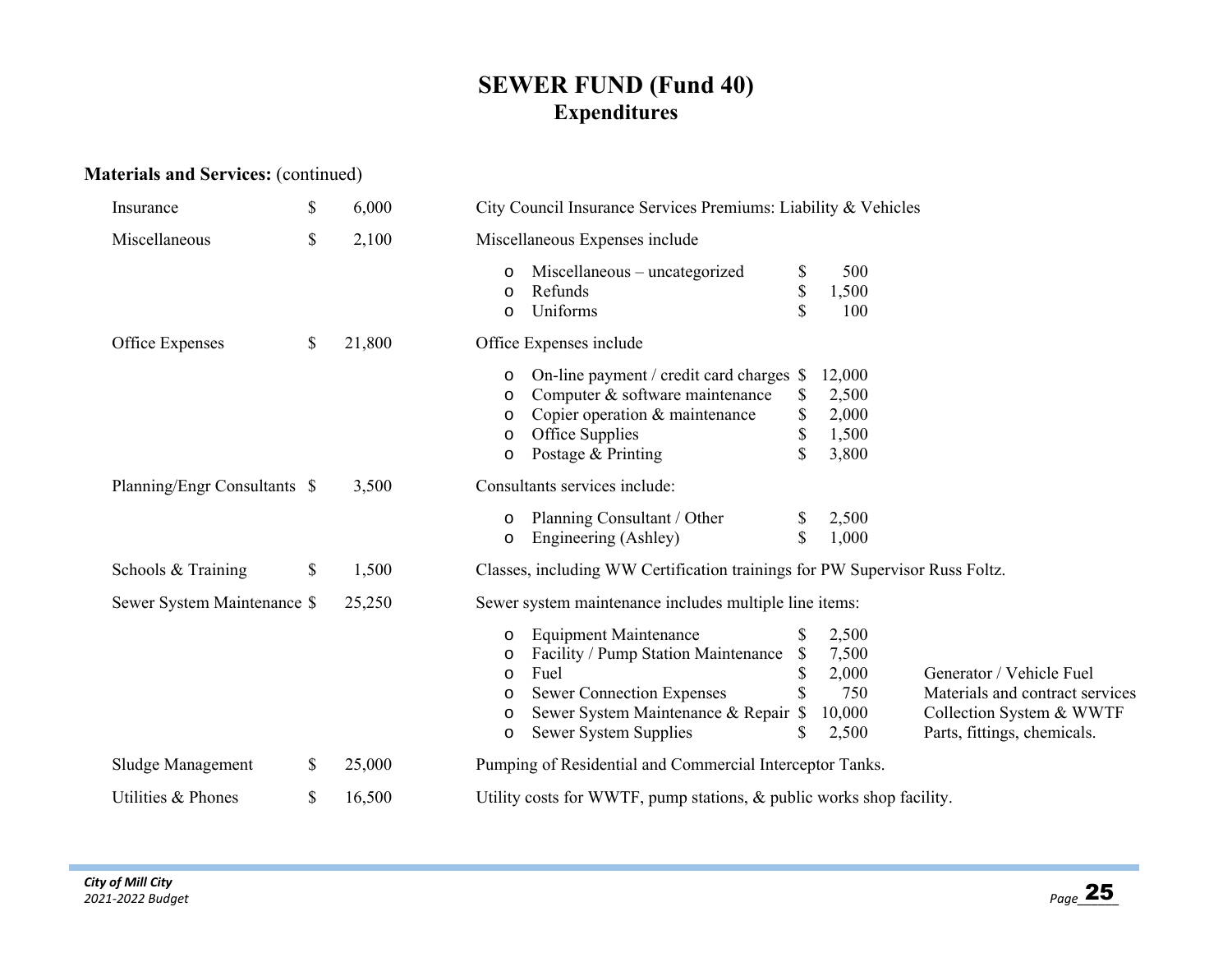## **SEWER FUND (Fund 40) Expenditures**

### **Expense Projections (continued):**

#### **Capital Outlay:**

No capital outlay projects are planned for the *Sewer Fund* in 2021-2022. The budget includes a token amount of \$5,000 for capital improvements. This money is budgeted to cover unanticipated expenses.

| WWTF & Buildings | 5,000 | No projects identified. Available for emergency capital expenses. The Sewer Reserve Fund is    |  |
|------------------|-------|------------------------------------------------------------------------------------------------|--|
|                  |       | used for large capital projects for the wastewater plant, pump stations and collection system. |  |

#### **Transfers:**

| Xfer to Equip Reserve | 10,000  | Replacement of PW vehicles and equipment.                                                                                                                                |
|-----------------------|---------|--------------------------------------------------------------------------------------------------------------------------------------------------------------------------|
| Xfer To Bonded Debt   | 163,000 | Annual \$163,077 Sewer Refinancing debt service payment. [Sewer SDC funds may be used for<br>debt service – See explanation in the <i>Sewer Reserve Fund</i> narrative.] |
| Xfer to Sewer Reserve |         | No transfer is planned for FY 2021-2022.                                                                                                                                 |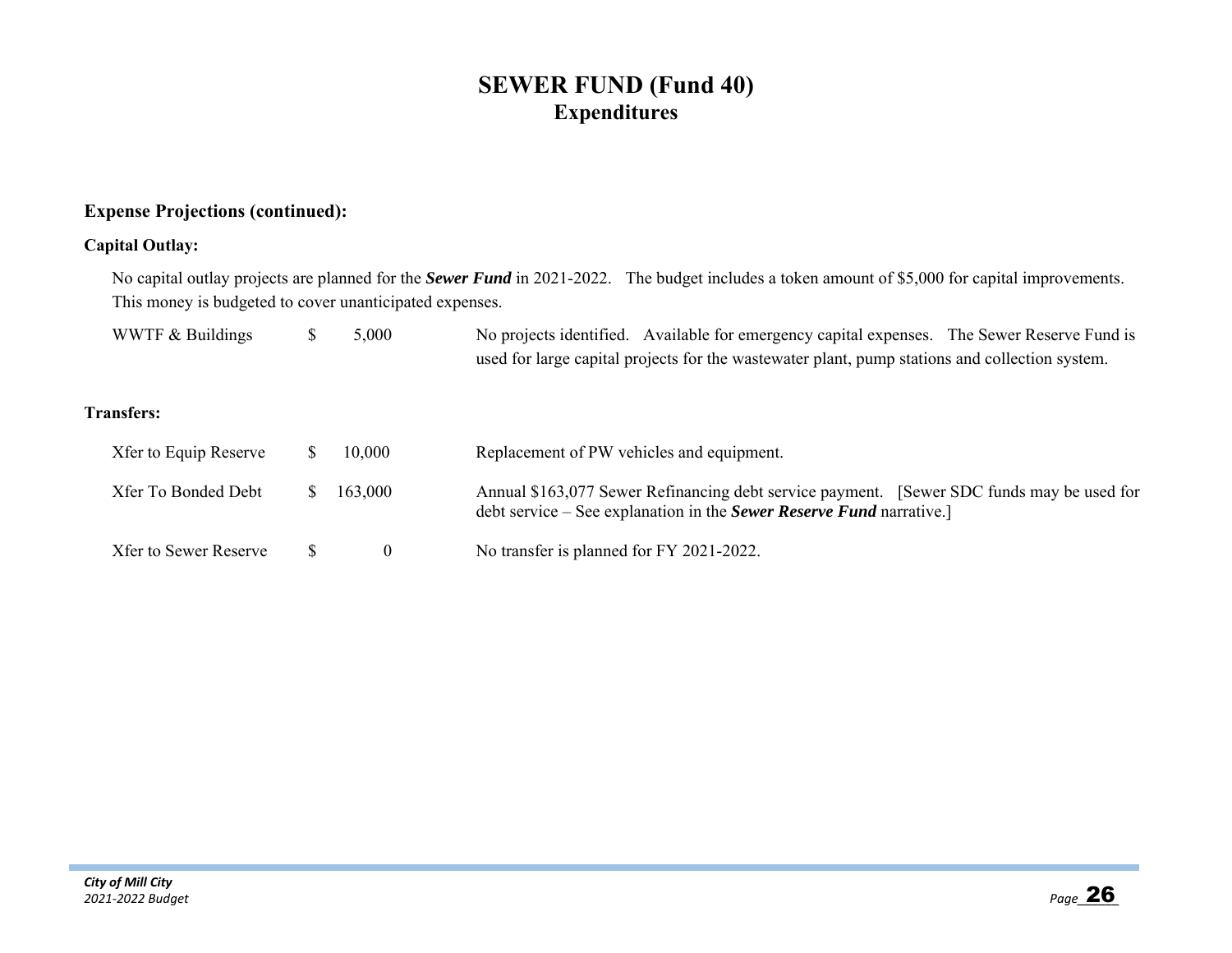**FORM LB‐20**

## **RESOURCES SEWER FUND (40)**

#### **CITY OF MILL CITY**

|                 |                                                     | <b>Historical Data</b>                   |                                               |                 | <b>REQUIREMENTS FOR</b>                    |                                      | Budget for Next Year 2021-2022         |                              |                 |
|-----------------|-----------------------------------------------------|------------------------------------------|-----------------------------------------------|-----------------|--------------------------------------------|--------------------------------------|----------------------------------------|------------------------------|-----------------|
|                 | Actual<br><b>Second Preceding</b><br>Year 2018-2019 | <b>First Preceding</b><br>Year 2019-2020 | Adopted Budget<br>This Year<br>Year 2020-2021 |                 | <b>SEWER - PUBLIC WORKS</b>                | Proposed By<br><b>Budget Officer</b> | Approved By<br><b>Budget Committee</b> | Adopted By<br>Governing Body |                 |
|                 |                                                     |                                          |                                               |                 |                                            |                                      |                                        |                              |                 |
| $\mathbf{1}$    | 165,701                                             | 143,526                                  | 111,145                                       | 1               | Available cash on hand* (cash basis)       | 122,116                              |                                        |                              | $\mathbf{1}$    |
| $\overline{2}$  | 414,157                                             | 405,019                                  | 433,243                                       | $\overline{2}$  | <b>SEWER MONTHLY CHARGES</b>               | 440,400                              |                                        |                              | $\overline{2}$  |
| 3               | $\sim$                                              |                                          |                                               | $\overline{3}$  | SEWER HOOK UPS                             | $\mathbf 0$                          |                                        |                              | 3               |
| $\overline{4}$  | 2,097                                               | 3,297                                    | 834                                           | $\overline{4}$  | Interest/SEWER                             | 916                                  |                                        |                              | $\pmb{4}$       |
| 5               | 312                                                 | 1,850                                    | 500                                           | -5              | <b>MISCELLANEOUS</b>                       | 500                                  |                                        |                              | 5               |
| 6               |                                                     |                                          |                                               | 6               | <b>OTHER RESOURCES</b>                     | $\mathbf 0$                          |                                        |                              | 6               |
| $\overline{7}$  | 1,850                                               | 3,586                                    | 3,000                                         | 7               | <b>SEWER DEPOSITS</b>                      | 3,000                                |                                        |                              | $\overline{7}$  |
| 8               | $\sim$                                              | 0                                        | $\sim$                                        | 8               | <b>TRANSFERS IN</b>                        | $\Omega$                             |                                        |                              | 8               |
| 9               |                                                     |                                          |                                               | 9               |                                            | $\mathbf 0$                          |                                        |                              | 9               |
| 10              |                                                     |                                          |                                               | 10              |                                            |                                      |                                        |                              | 10              |
| 11              |                                                     |                                          |                                               | 11              |                                            |                                      |                                        |                              | 11              |
| 12              |                                                     |                                          |                                               | 12              |                                            |                                      |                                        |                              | 12              |
| 13              |                                                     |                                          |                                               | 13              |                                            |                                      |                                        |                              | 13              |
| 14              |                                                     |                                          |                                               | 14              |                                            |                                      |                                        |                              | $\overline{14}$ |
| 15              |                                                     |                                          |                                               | 15              |                                            |                                      |                                        |                              | $\overline{15}$ |
| 16              |                                                     |                                          |                                               | 16              |                                            |                                      |                                        |                              | 16              |
| 17              |                                                     |                                          |                                               | 17              |                                            |                                      |                                        |                              | 17              |
| 18              |                                                     |                                          |                                               | 18              |                                            |                                      |                                        |                              | 18              |
| 19              |                                                     |                                          |                                               | 19              |                                            |                                      |                                        |                              | 19              |
| 20              |                                                     |                                          |                                               | 20              |                                            |                                      |                                        |                              | 20              |
| $\overline{21}$ |                                                     |                                          |                                               | 21              |                                            |                                      |                                        |                              | 21              |
| 22              |                                                     |                                          |                                               | 22              |                                            |                                      |                                        |                              | 22              |
| 23              |                                                     |                                          |                                               | $\overline{23}$ |                                            |                                      |                                        |                              | 23              |
| 24              |                                                     |                                          |                                               | $\overline{24}$ |                                            |                                      |                                        |                              | $\overline{24}$ |
| 25              |                                                     |                                          |                                               | 25              |                                            |                                      |                                        |                              | $\overline{25}$ |
| $\overline{26}$ |                                                     |                                          |                                               | $\overline{26}$ |                                            |                                      |                                        |                              | $\overline{26}$ |
| 27              |                                                     |                                          |                                               | $\overline{27}$ |                                            |                                      |                                        |                              | 27              |
| 28              |                                                     |                                          |                                               | 28              |                                            |                                      |                                        |                              | 28              |
| 29              | 584,117                                             | 557,278                                  | 548,722                                       | 29              | Total resources, except taxes to be levied | 566,932                              | $\sim$                                 |                              | 29              |
| 30              |                                                     |                                          |                                               | 30              | Taxes estimated to be received             |                                      |                                        |                              | 30              |
| 31              |                                                     |                                          |                                               | 31              | Taxes collected in year levied             |                                      |                                        |                              | 31              |
| 32              | 584,117                                             | 557,278                                  |                                               |                 | 548,722 32 TOTAL RESOURCES                 | 566,932                              | $\overline{\phantom{a}}$               | $\blacksquare$               | 32              |

150‐504‐020 (rev 10‐16)

\*The balance of cash, cash equivalents and investments in the fund at the beginning of the budget year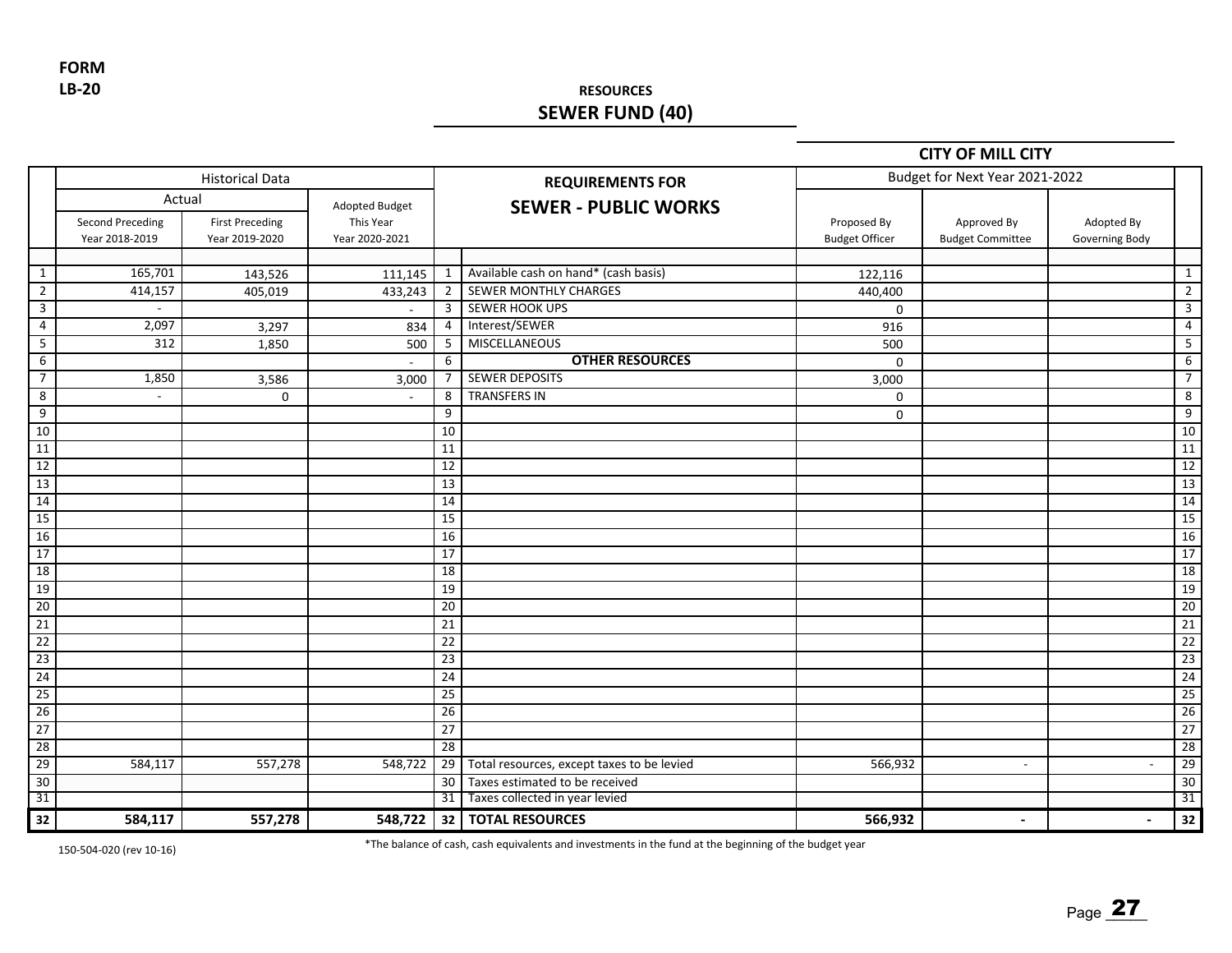**REQUIREMENTS SUMMARY**

**FORM**

**LB‐30**

#### **ALLOCATED** TO AN ORGANIZATIONAL UNIT OR PROGRAM & ACTIVITY

## **SEWER FUND (40)**

|                         |                  |                        |                |                 |                                                  |                       | <b>CITY OF MILL CITY</b>       |                |                 |  |
|-------------------------|------------------|------------------------|----------------|-----------------|--------------------------------------------------|-----------------------|--------------------------------|----------------|-----------------|--|
|                         |                  | <b>Historical Data</b> |                |                 | <b>REQUIREMENTS FOR</b>                          |                       | Budget For Next Year 2021-2022 |                |                 |  |
|                         |                  | Actual                 | Adopted Budget |                 | <b>SEWER - PUBLIC WORKS</b>                      |                       |                                |                |                 |  |
|                         | Second Preceding | <b>First Preceding</b> | This Year      |                 |                                                  | Proposed By           | Approved By                    | Adopted By     |                 |  |
|                         | Year 2018-2019   | Year 2019-2020         | 2020-2021      |                 |                                                  | <b>Budget Officer</b> | <b>Budget Committee</b>        | Governing Body |                 |  |
| 1                       |                  |                        |                | 1               | PERSONNEL SERVICES                               |                       |                                |                | 1               |  |
| $\overline{2}$          | 90,912           | 100,601                | 104,750        | $\overline{2}$  | <b>SALARIES</b>                                  | 102,000               |                                |                | $\overline{2}$  |  |
| $\overline{\mathbf{3}}$ | 54,592           | 67,911                 | 80,750         | 3               | <b>BENEFITS</b>                                  | 82,500                |                                |                | $\mathbf{3}$    |  |
| $\overline{4}$          |                  |                        |                | $\overline{4}$  |                                                  |                       |                                |                | $\overline{4}$  |  |
| $\overline{5}$          |                  |                        |                | 5               |                                                  |                       |                                |                | 5               |  |
| $\overline{6}$          |                  |                        |                | 6               |                                                  |                       |                                |                | 6               |  |
| $\overline{7}$          |                  |                        |                | $\overline{7}$  |                                                  |                       |                                |                | $\overline{7}$  |  |
| $\bf 8$                 | 145,504          | 168,512                | 185,500        | 8               | <b>TOTAL PERSONNEL SERVICES</b>                  | 184,500               | 0                              | 0              | 8               |  |
| 9                       |                  |                        |                | 9               | <b>Total Full-Time Equivalent (FTE)</b>          |                       |                                |                | 9               |  |
| 10                      |                  |                        |                | 10              | <b>MATERIALS AND SERVICES</b>                    |                       |                                |                | 10              |  |
| $\overline{11}$         | 11,918           | 10,658                 | 14,000         | 11              | CONTRACTED SERVICES: AUDIT, LAB TESTS & LEGAL    | 19,500                |                                |                | 11              |  |
| 12                      | 853              | 913                    | 1,750          |                 | 12 FEES: DEQ & OTHER REGULATORY FEES             | 1,000                 |                                |                | 12              |  |
| 13                      | 6,153            | 4,306                  | 4,750          |                 | 13 INSURANCE                                     | 6,000                 |                                |                | 13              |  |
| 14                      | 461              | 327                    | 1,350          |                 | 14 MISCELLANEOUS                                 | 2,100                 |                                |                | $\overline{14}$ |  |
| 15                      | 8,630            | 9,840                  | 10,600         |                 | 15 OFFICE SUPPLIES/POSTAGE/PRINT/COPIER/COMPUTER | 21,800                |                                |                | 15              |  |
| 16                      | 8,653            | 1,851                  | 3,500          |                 | 16 PLANNING/ENGINEERING/OAWU & CONSULTANTS       | 3,500                 |                                |                | 16              |  |
| $\overline{17}$         | 1,469            | 969                    | 1,500          |                 | 17 SCHOOL & TRAINING                             | 1,500                 |                                |                | 17              |  |
| 18                      | 21,670           | 11,896                 | 18,025         |                 | 18 SEWER SYSTEM MAINTENANCE, FUEL & SUPPLIES     | 25,250                |                                |                | 18              |  |
| 19                      | 24,269           | 22,471                 | 58,000         |                 | 19 SLUDGE MANAGEMENT                             | 25,000                |                                |                | 19              |  |
| $\overline{20}$         | 13,835           | 14,566                 | 19,500         | 20              | <b>UTILITIES &amp; PHONES</b>                    | 16,500                |                                |                | 20              |  |
| 21                      |                  |                        |                | 21              |                                                  |                       |                                |                | $\overline{21}$ |  |
| 22                      |                  |                        |                | 22              |                                                  |                       |                                |                | 22              |  |
| 23<br>24                |                  |                        |                | 23              |                                                  |                       |                                |                | 23              |  |
|                         |                  |                        |                | 24              |                                                  |                       |                                |                | 24              |  |
| 25                      |                  |                        |                | 25              |                                                  |                       |                                |                | 25              |  |
| $\overline{26}$         |                  |                        |                | 26              |                                                  |                       |                                |                | 26              |  |
| 27                      | 97,911           | 77,797                 | 132,975        | 27              | <b>TOTAL MATERIALS AND SERVICES</b>              | 122,150               | $\mathbf 0$                    | 0              | 27              |  |
| 28                      |                  |                        |                | 28              | <b>CAPITAL OUTLAY</b>                            |                       |                                |                | 28              |  |
| 29                      | 7,175            | 0                      | 0              |                 | 29 C/O COMPUTERS                                 | 0                     | 0                              | 0              | 29              |  |
| $\overline{30}$         | 0                | $\mathbf 0$            | $\mathbf{0}$   | 30              | C/O MISCELLANEOUS SEWER                          | $\Omega$              | 0                              | 0              | 30              |  |
| 31                      | 0                | 0                      | 5,000          | 31              | C/O SEWER PLANT                                  | 5,000                 | 0                              | 0              | 31              |  |
| $\overline{32}$         |                  |                        |                | 32              |                                                  |                       | $\mathbf 0$                    | $\mathbf 0$    | $\overline{32}$ |  |
| 33                      |                  |                        |                | $\overline{33}$ |                                                  |                       | 0                              | $\mathbf 0$    | 33              |  |
| 34                      |                  |                        |                | 34              |                                                  |                       |                                |                | 34              |  |
| 35                      | 7,175            | 0                      | 5,000          |                 | <b>35   TOTAL CAPITAL OUTLAY</b>                 | 5,000                 | 0                              | 0              | 35              |  |
| 36                      | 250,590          | 246,309                | 323,475        |                 | 36   ORGANIZATIONAL UNIT / ACTIVITY TOTAL        | 311,650               | 0                              | 0              | 36              |  |

150‐504‐030 (Rev 10‐16)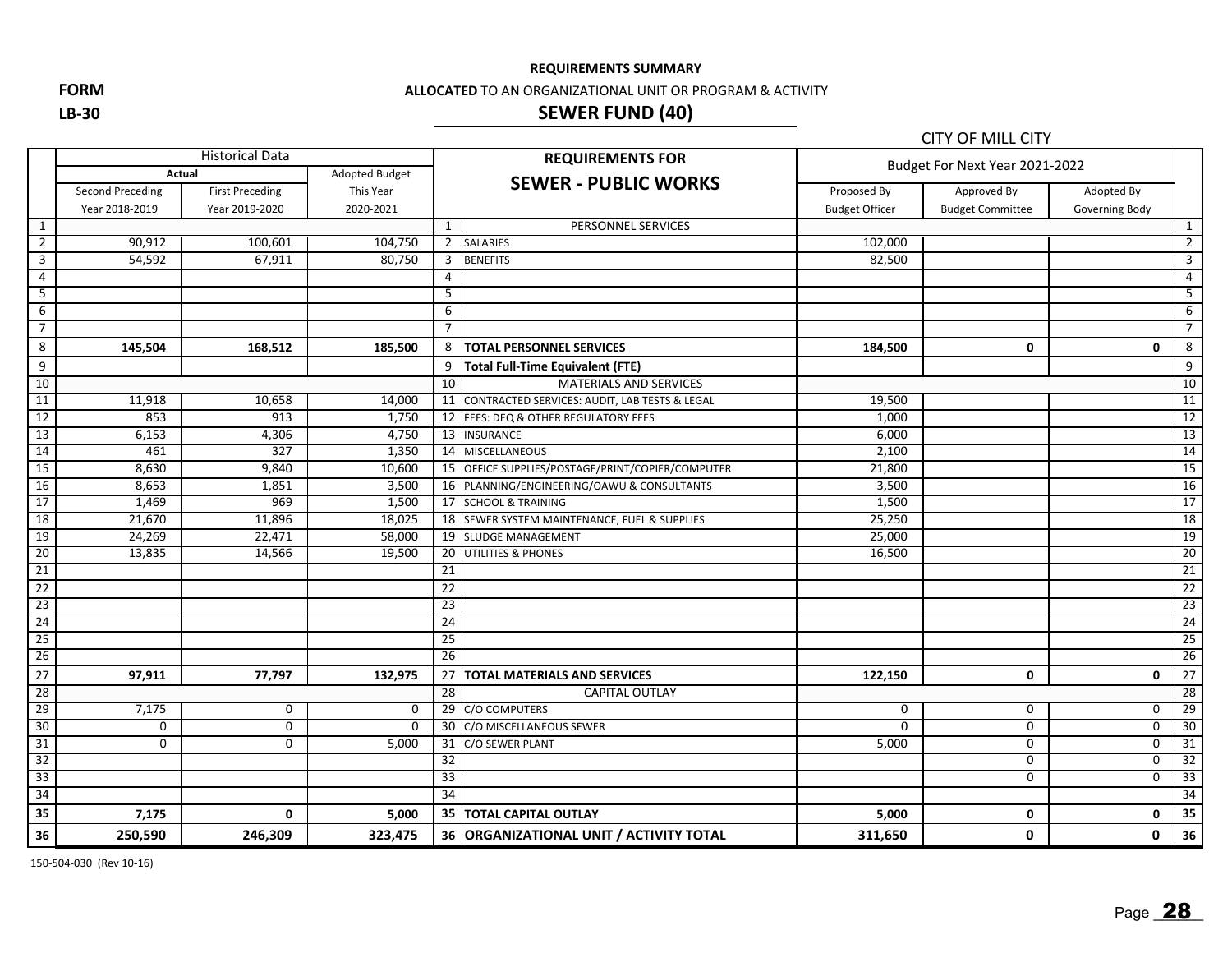**REQUIREMENTS SUMMARY**

**FORM LB‐30**

#### NOT ALLOCATED TO AN ORGANIZATIONAL UNIT OR PROGRAM

#### **SEWER FUND (40)**

#### (name of fund)

|                         |                                           |                                         |                        |                | (name of fund)                                               | CITY OF MILL CITY                    |                                        |                              |                         |
|-------------------------|-------------------------------------------|-----------------------------------------|------------------------|----------------|--------------------------------------------------------------|--------------------------------------|----------------------------------------|------------------------------|-------------------------|
|                         |                                           | <b>Historical Data</b>                  |                        |                |                                                              | Budget For Next Year 2021-2022       |                                        |                              |                         |
|                         | Actual                                    |                                         | Adopted Budget         |                | <b>REQUIREMENTS DESCRIPTION</b>                              |                                      |                                        |                              |                         |
|                         | <b>Second Preceding</b><br>Year 2018-2019 | <b>First Preceding</b><br>Year2019-2020 | This Year<br>2020-2021 |                | <b>SEWER - PUBLIC WORKS</b>                                  | Proposed By<br><b>Budget Officer</b> | Approved By<br><b>Budget Committee</b> | Adopted By<br>Governing Body |                         |
| $\mathbf{1}$            |                                           |                                         |                        | $\mathbf{1}$   | PERSONNEL SERVICES NOT ALLOCATED                             |                                      |                                        |                              | 1                       |
| $\overline{2}$          |                                           |                                         |                        | $\overline{2}$ |                                                              |                                      |                                        |                              | $\overline{2}$          |
| $\mathbf{3}$            |                                           |                                         |                        | $\overline{3}$ |                                                              |                                      |                                        |                              | $\mathbf{3}$            |
| 4                       | $\mathbf 0$                               | $\mathbf 0$                             | 0                      | 4              | <b>TOTAL PERSONNEL SERVICES</b>                              | $\mathbf 0$                          | $\mathbf 0$                            | 0                            | $\pmb{4}$               |
| $\overline{\mathbf{5}}$ |                                           |                                         |                        | 5              | <b>Total Full-Time Equivalent (FTE)</b>                      |                                      |                                        |                              | $\overline{\mathbf{5}}$ |
| 6                       |                                           |                                         |                        | 6              | MATERIALS AND SERVICES NOT ALLOCATED                         |                                      |                                        |                              | 6                       |
| $\overline{7}$          |                                           |                                         |                        | $\overline{7}$ |                                                              |                                      |                                        |                              | $\overline{7}$          |
| 8                       |                                           |                                         |                        | 8              |                                                              |                                      |                                        |                              | $\,8\,$                 |
| 9                       | 0                                         | 0                                       | 0                      | 9              | <b>TOTAL MATERIALS AND SERVICES</b>                          | $\mathbf 0$                          | 0                                      | 0                            | $\boldsymbol{9}$        |
| 10                      |                                           |                                         |                        | 10             | CAPITAL OUTLAY NOT ALLOCATED                                 |                                      |                                        |                              | 10                      |
| 11                      |                                           |                                         |                        | 11             |                                                              |                                      |                                        |                              | 11                      |
| 12                      |                                           |                                         |                        | 12             |                                                              |                                      |                                        |                              | 12                      |
| 13                      | $\mathbf 0$                               | 0                                       | $\mathbf 0$            |                | <b>13   TOTAL CAPITAL OUTLAY</b>                             | $\mathbf 0$                          | $\mathbf{0}$                           | $\mathbf 0$                  | 13                      |
| 14                      |                                           |                                         |                        | 14             | <b>DEBT SERVICE</b>                                          |                                      |                                        |                              | 14                      |
| 15                      |                                           |                                         |                        | 15             |                                                              |                                      |                                        |                              | 15                      |
| 16                      |                                           |                                         |                        | 16             |                                                              |                                      |                                        |                              | 16                      |
| 17                      | 0                                         | $\mathbf 0$                             | 0                      | 17             | <b>TOTAL DEBT SERVICE</b>                                    | 0                                    | $\mathbf{0}$                           | 0                            | $\overline{17}$         |
| 18                      |                                           |                                         |                        | 18             | <b>SPECIAL PAYMENTS</b>                                      |                                      |                                        |                              | 18                      |
| 19                      |                                           |                                         |                        | 19             |                                                              |                                      |                                        |                              | 19                      |
| 20                      |                                           |                                         |                        | 20             |                                                              |                                      |                                        |                              | 20                      |
| $\overline{21}$         | $\mathbf 0$                               | 0                                       | $\mathbf 0$            | 21             | <b>TOTAL SPECIAL PAYMENTS</b>                                | 0                                    | 0                                      | 0                            | $\overline{21}$         |
| 22                      |                                           |                                         |                        | 22             | <b>INTERFUND TRANSFERS</b>                                   |                                      |                                        |                              | 22                      |
| 23                      | 20,000                                    | $\mathbf 0$                             | 50,000                 |                | 23 XFER TO SEWER RESERVE                                     | $\mathbf 0$                          |                                        |                              | 23                      |
| $\overline{24}$         | 10,000                                    | 10,000                                  | 10,000                 |                | 24 XFER TO EQUIPMENT RESERVE                                 | 10,000                               |                                        |                              | 24                      |
| $\overline{25}$         | 160000                                    | 160,000                                 | 95,000                 | 25             | <b>XFER TO BONDED DEBT</b>                                   | 163,000                              |                                        |                              | $\overline{25}$         |
| 26                      |                                           |                                         |                        | 26             |                                                              |                                      |                                        |                              | 26                      |
| 27                      |                                           |                                         |                        | 27             |                                                              |                                      |                                        |                              | 27                      |
| $\overline{28}$         | 190,000                                   | 170,000                                 | 155,000                |                | 28 TOTAL INTERFUND TRANSFERS                                 | 173,000                              | 0                                      | 0                            | 28                      |
| 29                      |                                           |                                         | 30,247                 |                | 29 OPERATING CONTINGENCY                                     | 32,282                               |                                        |                              | 29                      |
| 30                      | 190,000                                   | 170,000                                 | 185,247                |                | 30 Total Requirements NOT ALLOCATED                          | 205,282                              | $\mathbf 0$                            | 0                            | 30                      |
| 31                      | 250,590                                   | 246,309                                 | 323,475                |                | 31 Total Requirements for ALL Org. Units/Progams within fund | 311,650                              |                                        |                              | 31                      |
| $\overline{32}$         |                                           |                                         |                        |                | 32 Reserved for future expenditure                           |                                      |                                        |                              | 32                      |
| 33                      | 143,527                                   | 140,969                                 |                        |                | 33 Ending balance (prior years)                              |                                      |                                        |                              | 33                      |
| 34                      |                                           |                                         | 40,000                 |                | 34 UNAPPROPRIATED ENDING FUND BALANCE                        | 50,000                               | $\mathbf 0$                            | 0                            | 34                      |
| 35                      | 584,117                                   | 557,278                                 | 548,722                |                | 35 TOTAL REQUIREMENTS                                        | 566,932                              | 0                                      | 0                            | 35                      |

150‐504‐030 (Rev 10‐16)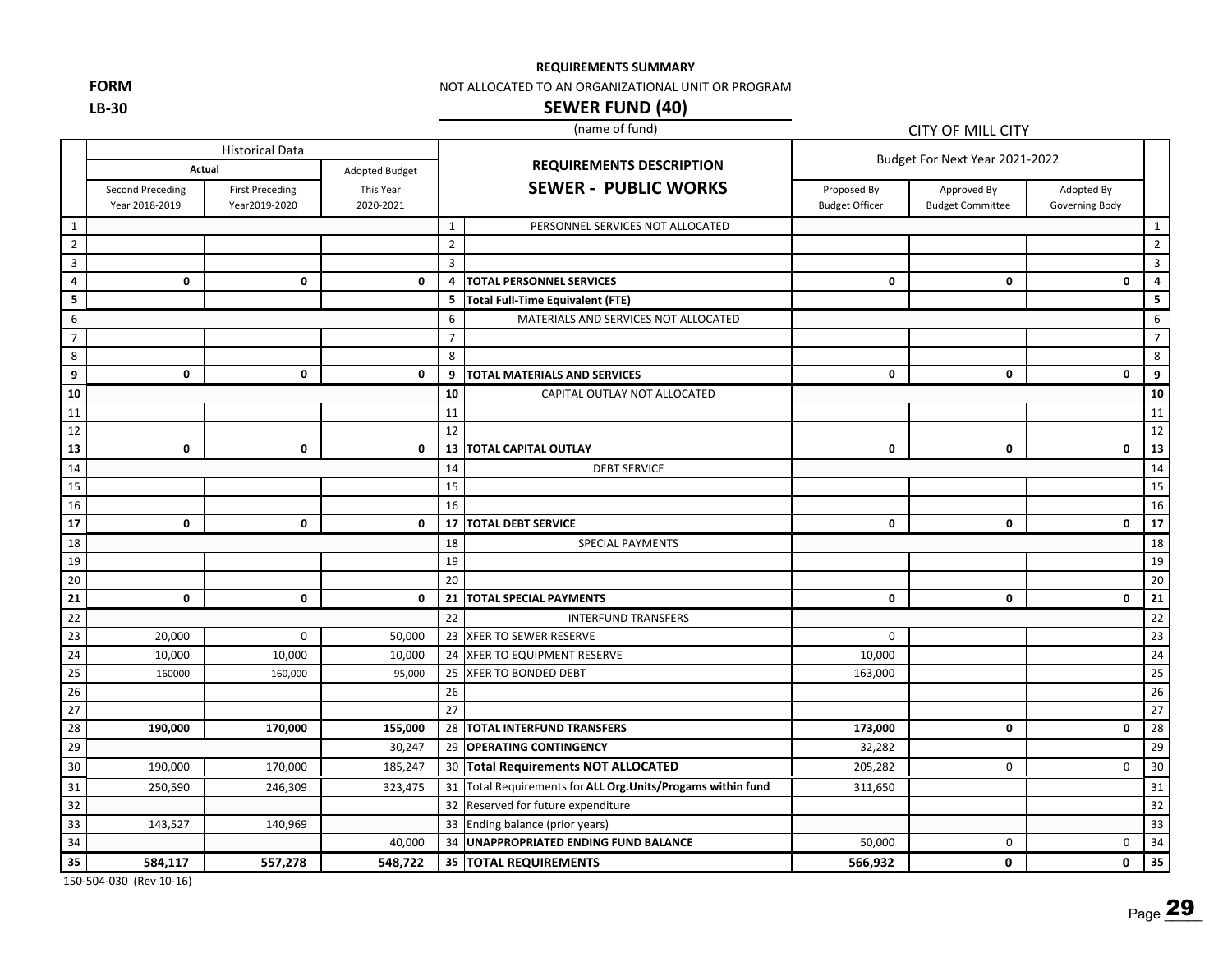# **RAILROAD BRIDGE MAINTENANCE & RESTORATION (Fund 50) Revenues and Expenditures**

#### **Purpose of Fund**:

The *Railroad Bridge Maintenance & Restoration Fund* was established in 2015 to manage revenues and expenditures related to the restoration of Mill City's historic railroad bridge. The Save Our Bridge Committee (SOB) has been charged with fundraising, planning, design and reconstruction of the Phoenix Truss railroad bridge and refurbishing the recreation trail over the bridge. The SOB group has finalized the time line for the project:

| 2014-2017 | Ausland Preliminary Assessment. Hamilton Construction prepared detailed project budget.<br>Local Fundraising and Community Outreach.<br>Worked with Marion County and Linn County to file a US Dept. of Transportation TIGER grant application.                                                                                               |
|-----------|-----------------------------------------------------------------------------------------------------------------------------------------------------------------------------------------------------------------------------------------------------------------------------------------------------------------------------------------------|
| 2018      | \$8.0 million TIGER Grant Awarded for RR Bridge, 1 <sup>st</sup> Avenue Bridge & West Broadway Improvements                                                                                                                                                                                                                                   |
| 2019-2020 | Final TIGER Grant Agreement signed with Linn County (April 2019).<br>Execute ODOT-FHWA Vehicle Bridge Transfer Agreement and Grant Management Agreement w/ Linn County.<br>FHWA approval of Linn County's Final Design and Environmental Reviews by June 1, 2020.<br>Project Bids Opened and Contract Awarded to Farline Bridge Construction. |
| 2021      | Project Construction to be completed by October 2021.                                                                                                                                                                                                                                                                                         |

The TIGER Grant requires a \$400,000 local match for the RR Bridge portion of the project. The City Council has committed \$340,000+/- in cash and \$60,000 in in-kind support services to the project. All required transfers have been made from the *Street Fund.* If needed, a \$15,000 transfer from the *Street Reserve Fund* is budgeted to provide the final amount needed for the City's grant match. The TIGER grant is not included in the proposed budget. The Linn County Roads Department is the recipient of the grant and acts as the fiscal sponsor for this grant. Therefore, all financials, except for the City match requirement, will be handled by Linn County in the County budget.

#### **Revenue Assumptions:**

| <b>Beginning Balance</b>                                 | 383,913 | From the City of Mill City and SOB fundraising.                                                                                                                               |
|----------------------------------------------------------|---------|-------------------------------------------------------------------------------------------------------------------------------------------------------------------------------|
| <b>SOB Revenues</b>                                      |         | No donor gifts and fundraising revenues are anticipated.                                                                                                                      |
| Xfer from Street Fund<br><b>Xfer from Street Reserve</b> | 15,000  | No additional transfers are needed to provide the required \$400,000 TIGER grant match.<br>Transfer from Street Reserve Fund (only if needed to cover unanticipated expenses) |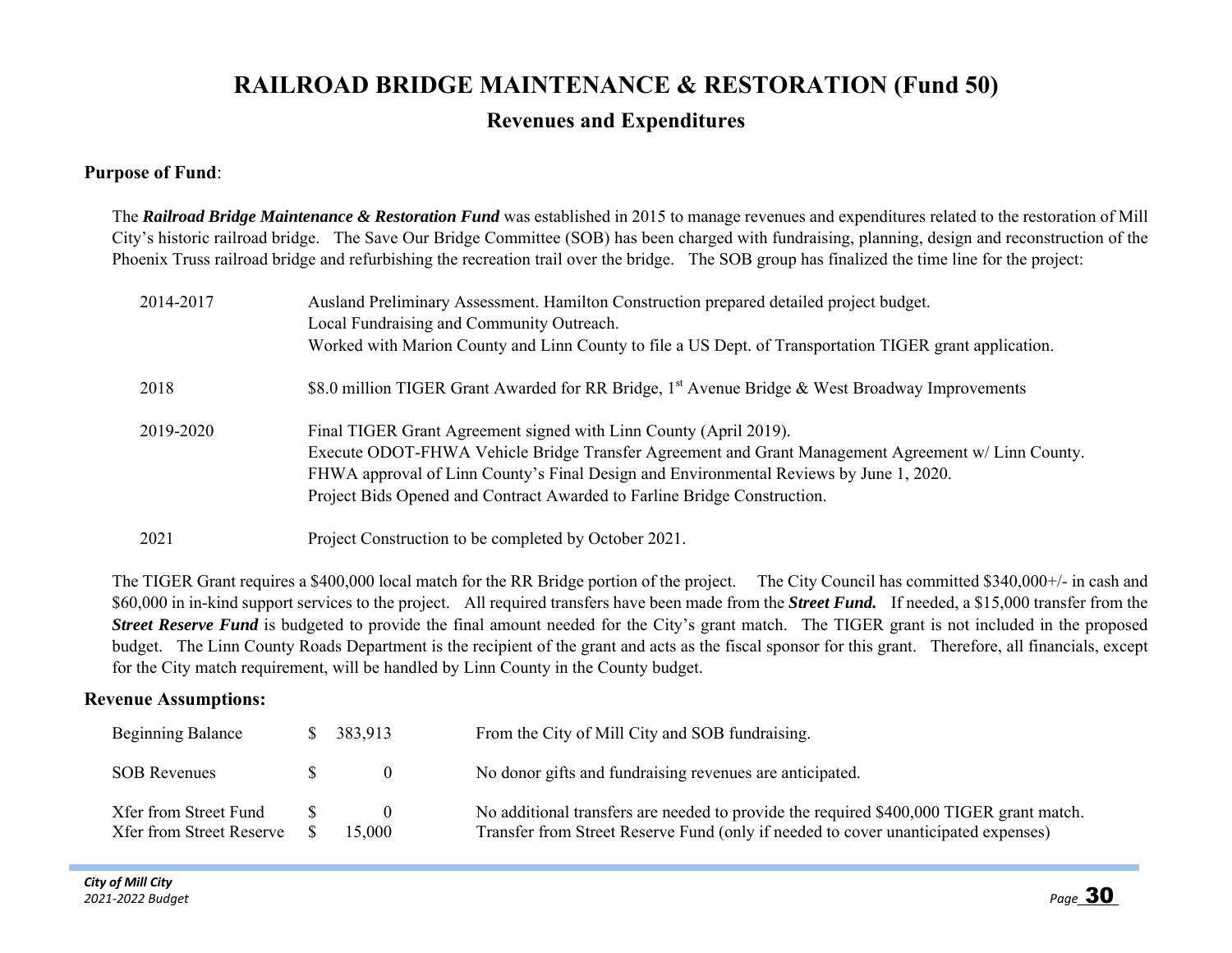# **RAILROAD BRIDGE MAINTENANCE & RESTORATION (Fund 50)**

## **Revenues and Expenditures (continued)**

### **Expenditure Projections:**

#### **Materials and Services:**

| Administration         | D | 6,352   | Consultant services and miscellaneous costs during construction phase of the project.                                                                                                                                                                                                                                                                                                |  |  |  |
|------------------------|---|---------|--------------------------------------------------------------------------------------------------------------------------------------------------------------------------------------------------------------------------------------------------------------------------------------------------------------------------------------------------------------------------------------|--|--|--|
| Engineering            | P | 4,000   | Consultation with City Engineer on issues that arise during construction.                                                                                                                                                                                                                                                                                                            |  |  |  |
| <b>SOB</b> Expenses    | D | 5,000   | SOB expenses for committee including public relations / outreach.                                                                                                                                                                                                                                                                                                                    |  |  |  |
|                        |   |         |                                                                                                                                                                                                                                                                                                                                                                                      |  |  |  |
| <b>Capital Outlay:</b> |   |         |                                                                                                                                                                                                                                                                                                                                                                                      |  |  |  |
| C/O Miscellaneous      |   | 20,000  | Miscellaneous capital expenses. If City match is less than \$400,000, purchase holiday lighting<br>for installation on the bridge or add more interpretive display boards at the bridge or park.                                                                                                                                                                                     |  |  |  |
| C/O Bridge Restoration |   | 366,000 | TIGER grant match. The City will track staff time and in-kind services. The actual amount<br>of the cash contribution will depend on the City's in-kind contributions and actual project costs.<br>The City will provide Linn County with financial reports for inclusion in their grant reports to<br>the U.S. Department of Transportation, Federal Highway Administration (FHWA). |  |  |  |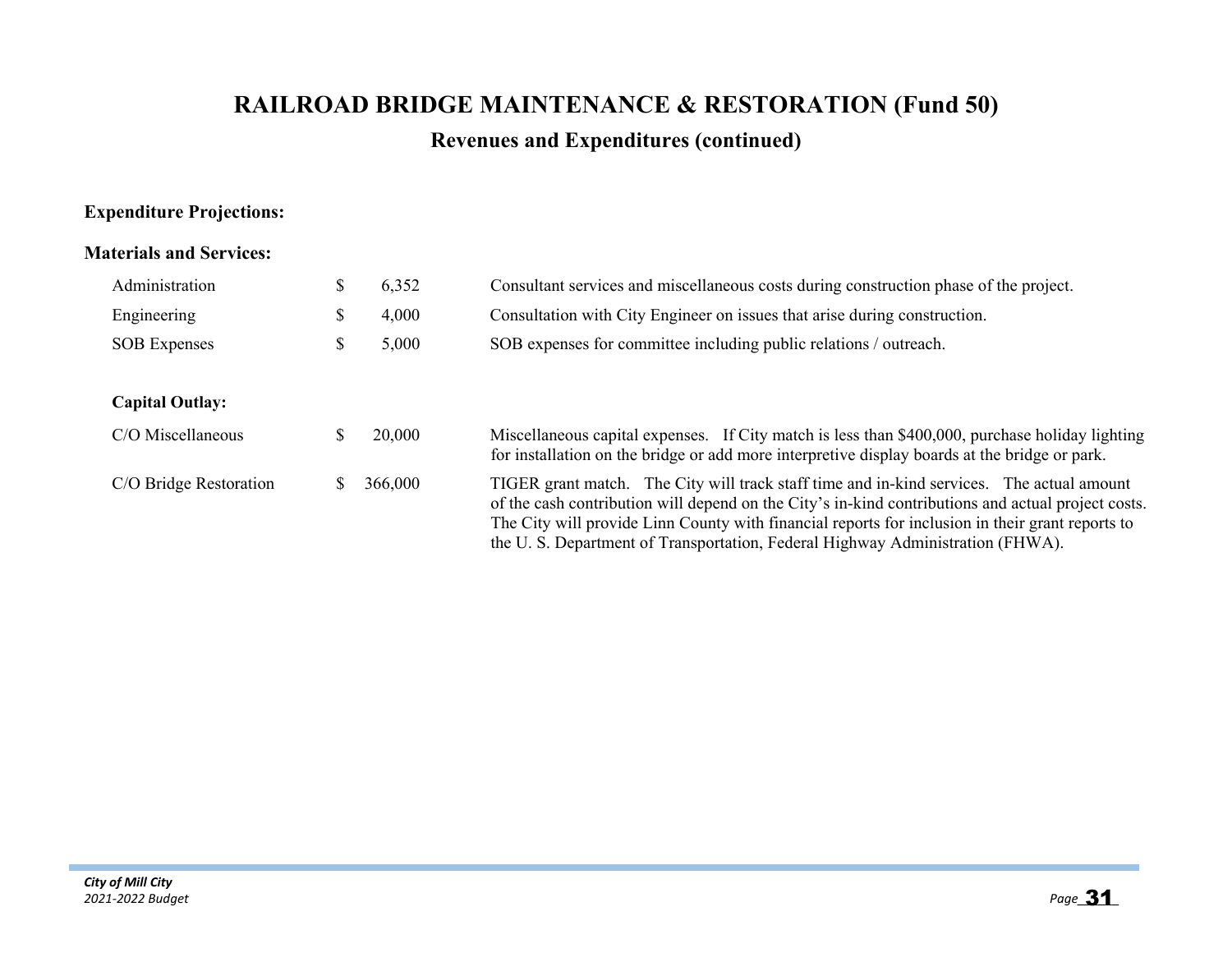#### **FORM LB-11**

This fund is authorized and established by resolution / ordinance number

#### on (date) \_\_\_\_\_\_\_\_\_\_\_\_\_ for the following specified purpose:

#### **RESERVE FUND**  RESOURCES AND REQUIREMENTS **RAILROAD BRIDGE MAINTENANCE AND RESTORATION FUND (50)**

#### Year this reserve fund will be reviewed to be continued or abolished.

Date can not be more than 10 years after establishment.

.

Review Year: May 1, 2025

CITY OF MILL CITY

(Name of Municipal Corporation)

|                 |                                    | <b>Historical Data</b>                   |                                        |                 |                                  |                                            |                             | Budget for Next Year 2021-2022       |                                        |                              |                 |
|-----------------|------------------------------------|------------------------------------------|----------------------------------------|-----------------|----------------------------------|--------------------------------------------|-----------------------------|--------------------------------------|----------------------------------------|------------------------------|-----------------|
|                 |                                    | Actual                                   |                                        |                 | <b>DESCRIPTION</b>               |                                            |                             |                                      |                                        |                              |                 |
|                 | Second Preceding<br>Year 2018-2019 | <b>First Preceding</b><br>Year 2019-2020 | <b>Adopted Budget</b><br>Year2020-2021 |                 |                                  | <b>RESOURCES AND REQUIREMENTS</b>          |                             | Proposed By<br><b>Budget Officer</b> | Approved By<br><b>Budget Committee</b> | Adopted By<br>Governing Body |                 |
| $\mathbf{1}$    |                                    |                                          |                                        | 1               |                                  | <b>RESOURCES</b>                           |                             |                                      |                                        |                              | $\mathbf{1}$    |
| $\overline{2}$  | 290,322                            | 328,167                                  | 355,492                                | $\overline{2}$  | Cash on hand                     |                                            |                             | 383,912                              |                                        |                              | $\overline{2}$  |
| $\overline{3}$  | 7,087                              | 3,795                                    | 1,333                                  | $\overline{3}$  | Interest                         |                                            |                             | 1,440                                |                                        |                              | $\overline{3}$  |
| $\overline{4}$  |                                    | 1,020                                    | $\sim$                                 | $\overline{4}$  | Miscellaneous                    |                                            |                             |                                      |                                        |                              | $\overline{4}$  |
| 5               |                                    |                                          | $\sim$                                 | 5               | <b>SOB Revenue</b>               |                                            |                             |                                      |                                        |                              | 5 <sup>5</sup>  |
| 6               | $\overline{\phantom{a}}$           |                                          | $\sim$                                 | 6               | Grants                           |                                            |                             | $\overline{\phantom{a}}$             |                                        |                              | 6               |
| $\overline{7}$  |                                    |                                          | $\sim$                                 |                 |                                  |                                            |                             |                                      |                                        |                              | $7\overline{ }$ |
| 8               | 33,500                             | 33,500                                   | 33,500                                 | 8               | Transferred IN, from STREET FUND |                                            |                             |                                      |                                        |                              | 8               |
| 9               |                                    |                                          | 15,000                                 | 9               | Transferred IN, from other funds |                                            |                             | 15,000                               |                                        |                              | 9               |
| 10              | 330,909                            | 366,482                                  | 405,325                                | 10              |                                  | Total Resources, except taxes to be levied |                             | 400,352                              |                                        |                              | 10              |
| 11              |                                    |                                          |                                        | 11              |                                  |                                            |                             |                                      |                                        |                              | 11              |
| 12              |                                    |                                          |                                        | 12              |                                  |                                            |                             |                                      |                                        |                              | 12              |
| 13              | 330,909                            | 366,482                                  | 405,325                                | 13              |                                  | <b>TOTAL RESOURCES</b>                     |                             | 400,352                              |                                        |                              | $13\,$          |
| 14              |                                    |                                          |                                        | 14              |                                  | <b>REQUIREMENTS **</b>                     |                             |                                      |                                        |                              | 14              |
| 15              |                                    |                                          |                                        | 15              | Org. Unit or<br>Prog. & Activity | <b>Object Classification</b>               | Detail                      |                                      |                                        |                              | 15              |
| 16              |                                    |                                          |                                        | 16              | <b>PUBLIC WORKS - PARKS</b>      |                                            |                             |                                      |                                        |                              | 16              |
| 17              |                                    |                                          | $\overline{\phantom{a}}$               | 17              |                                  | M&S                                        |                             | $\blacksquare$                       |                                        |                              | 17              |
| 18              | 2,692                              | 6,468                                    | 12,500                                 | 18              |                                  |                                            | Administration              | 6,352                                |                                        |                              | 18              |
| 19              |                                    | 1,530                                    |                                        | 19              |                                  |                                            | Engineering                 | 4,000                                |                                        |                              | 19              |
| 20              | 50                                 | 4,596                                    | 2,825                                  | 20              |                                  |                                            | Miscellaneous - SOB Expense | 5,000                                |                                        |                              | 20              |
| 21              |                                    |                                          |                                        | 21              |                                  | <b>CAP OUTLAY</b>                          |                             |                                      |                                        |                              | 21              |
| 22              |                                    |                                          |                                        | 22              |                                  |                                            | C/O MISCELLANEOUS           | 20,000                               |                                        |                              | 22              |
| $\overline{23}$ |                                    |                                          | 390,000                                | 23              |                                  |                                            | C/O RAILROAD BRIDGE         | 365,000                              |                                        |                              | 23              |
| 24              |                                    |                                          |                                        | 24              |                                  |                                            |                             |                                      |                                        |                              | 24              |
| 25              |                                    |                                          |                                        | 25              |                                  |                                            |                             |                                      |                                        |                              | 25              |
| 26              |                                    |                                          |                                        | 26              |                                  |                                            |                             |                                      |                                        |                              | 26              |
| 27              |                                    |                                          |                                        | 27              |                                  |                                            |                             |                                      |                                        |                              | 27              |
| 28              |                                    |                                          |                                        | 28              |                                  |                                            |                             |                                      |                                        |                              | 28              |
| 29              | 328,167                            | 353,888                                  | $\overline{a}$                         | 29              | Ending balance (prior years)     |                                            |                             |                                      |                                        |                              | 29              |
| $\overline{30}$ |                                    |                                          |                                        | $\overline{30}$ |                                  | <b>UNAPPROPRIATED ENDING FUND BALANCE</b>  |                             | $\overline{\phantom{a}}$             | $\sim$                                 | $\sim$                       | 30              |
| 31              | 330,909                            | 366,482                                  | $405,325$ 31                           |                 |                                  | <b>TOTAL REQUIREMENTS</b>                  |                             | 400,352                              |                                        |                              | 31              |

\*The balance of cash, cash equivalents and investments in the fund at the beginning of the budget year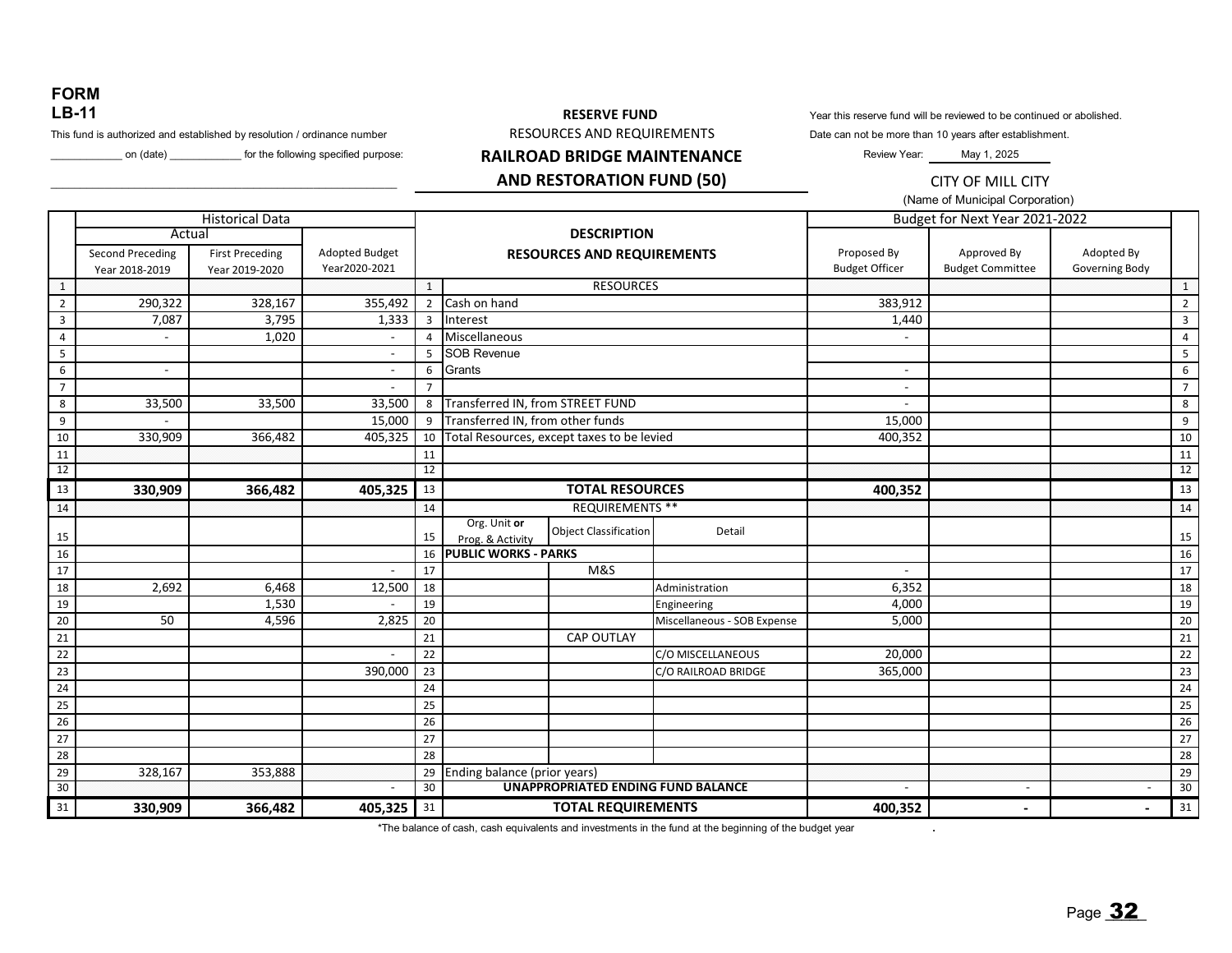## **SKATE PARK FUND (Fund 55)**

## **Revenues and Expenditures**

Reaffirmed June 14, 2016 – Next 2025

#### **Purpose of Fund**:

The *Skate Park Fund* was established in 2016 to create a fund to manage revenues and expenditures for a new skate park and site improvements. The fund includes money raised by skate park volunteers. In addition, in 2016, the City Council transferred \$42,488 from the *General Facilities Reserve Fund* to the *Skate Park Fund* to provide seed money for a project. The City and SKATE will need to pursue OPRD local government parks grants and other donations and foundation grants in order to the fund the development of a permanent skate park facility.

The City Council has approved the location for the Skate Park – SW 2<sup>nd</sup> and SW Cedar Street. SKATE has completed design plans for the Skate Park. The City Council approved the location and the conceptual design. The City Council and SKATE must finalize a plan for financing and construction of the project. As of March 2020, a firm financing plan for the project has not been prepared. The City has authorized the Santiam Canyon School District to use the site as a construction office and storage area for the school's improvement projects in 2020 & 2021.

#### **Revenue Assumptions:**

| <b>Beginning Balance</b> | \$42,626 |
|--------------------------|----------|
| <b>SKATE Revenue</b>     |          |

#### **Expenditure Projections:**

| <b>Materials and Services:</b>        |       |                                                                                                                                                                                                                                                               |
|---------------------------------------|-------|---------------------------------------------------------------------------------------------------------------------------------------------------------------------------------------------------------------------------------------------------------------|
| Engineering                           | 5,000 | Final architectural/engineering for preparation of detailed construction plans, specifications, cost<br>estimates and bid specifications for a Skate Park and street frontage improvements at the corner<br>of SW Cedar Street and SW 2 <sup>nd</sup> Street. |
| <b>Capital Outlay:</b>                |       |                                                                                                                                                                                                                                                               |
| C/O Skate Park Construction $$37,500$ |       | Phase 1 Construction. Additional funds will need to be raised to pay for the Skate Park<br>construction. A final project budget has not been prepared.                                                                                                        |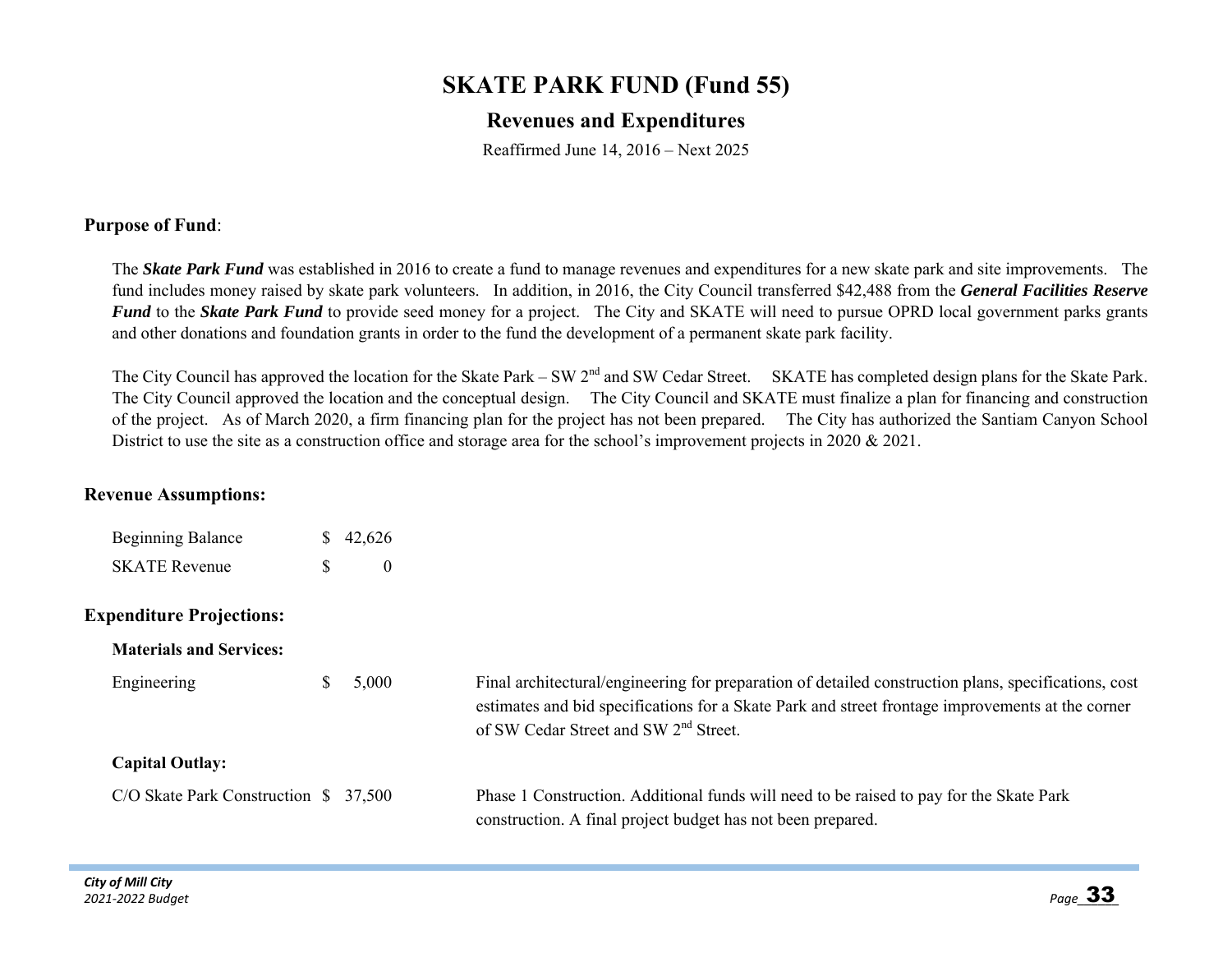#### **SPECIAL FUND**

#### RESOURCES AND REQUIREMENTS

**LB‐10**

**FORM**

#### **SKATE PARK FUND (55)**

**CITY OF MILL CITY**

|                |                                    |                                          |                                         |                |                                   | (Fund)                                           |                    |                                      | (Name of Municipal Corporation)        |                              |                |
|----------------|------------------------------------|------------------------------------------|-----------------------------------------|----------------|-----------------------------------|--------------------------------------------------|--------------------|--------------------------------------|----------------------------------------|------------------------------|----------------|
|                |                                    | <b>Historical Data</b>                   |                                         |                |                                   |                                                  |                    |                                      | Budget for Next Year 2021-2022         |                              |                |
|                | Actual                             |                                          |                                         |                |                                   | <b>DESCRIPTION</b>                               |                    |                                      |                                        |                              |                |
|                | Second Preceding<br>Year 2018-2019 | <b>First Preceding</b><br>Year 2019-2020 | <b>Adopted Budget</b><br>Year 2020-2021 |                |                                   | <b>RESOURCES AND REQUIREMENTS</b>                |                    | Proposed By<br><b>Budget Officer</b> | Approved By<br><b>Budget Committee</b> | Adopted By<br>Governing Body |                |
| 1              |                                    |                                          |                                         | $\mathbf{1}$   |                                   | <b>RESOURCES</b>                                 |                    |                                      |                                        |                              | $\mathbf{1}$   |
| $\overline{2}$ | 50,059                             | 42,249                                   | 42,919                                  |                | 2 Cash on hand * (cash basis)     |                                                  |                    | 42,626                               |                                        |                              | $\overline{2}$ |
| $\overline{4}$ |                                    |                                          |                                         | 4              |                                   | Previously levied taxes estimated to be received |                    |                                      |                                        |                              | $\overline{4}$ |
| 5 <sub>1</sub> | 1,302                              | 1,068                                    | 322                                     |                | 5 Interest                        |                                                  |                    | 320                                  |                                        |                              | 5              |
| 6              |                                    |                                          |                                         | 6              | <b>SKATE REVENUE</b>              |                                                  |                    | $\overline{\phantom{0}}$             |                                        |                              | 6              |
| $\overline{7}$ |                                    |                                          | $\overline{\phantom{a}}$                | $\overline{7}$ |                                   |                                                  |                    |                                      |                                        |                              | $\overline{7}$ |
| 8              | ÷,                                 |                                          |                                         | 8              |                                   | Transferred IN. from GENERAL FACILITIES          |                    |                                      |                                        |                              | 8              |
| 9              |                                    |                                          |                                         | 9              |                                   | Transferred IN, from GENERAL FUND                |                    |                                      |                                        |                              | 9              |
| 10             | 51,361                             | 43,317                                   | 43,241                                  |                |                                   | 10 Total Resources, except taxes to be levied    |                    |                                      | $\overline{\phantom{a}}$               |                              | 10             |
| 11             |                                    |                                          |                                         | 11             | Taxes estimated to be received    |                                                  |                    |                                      |                                        |                              | 11             |
| 12             |                                    |                                          |                                         |                | 12 Taxes collected in year levied |                                                  |                    |                                      |                                        |                              | 12             |
| 13             | 51,361                             | 43,317                                   | 43,241                                  | 13             |                                   | <b>TOTAL RESOURCES</b>                           |                    | 42,946                               | $\overline{\phantom{a}}$               |                              | 13             |
| 14             |                                    |                                          |                                         | 14             |                                   | <b>REQUIREMENTS **</b>                           |                    |                                      |                                        |                              | 14             |
| 15             |                                    |                                          |                                         | 15             | Org Unit or<br>Prog & Activity    | <b>Object Classification</b>                     | Detail             |                                      |                                        |                              | 15             |
| 16             |                                    |                                          |                                         |                | 16 PUBLIC WORKS - PARKS           |                                                  |                    |                                      |                                        |                              | 16             |
| 17             | 113                                | 670                                      | 741                                     | 17             |                                   | <b>M&amp;S</b>                                   | Administration     | 446                                  |                                        |                              | 17             |
| 18             | 9,000                              | 340                                      | 5,000                                   | 18             |                                   |                                                  | Engineering        | 5,000                                |                                        |                              | 18             |
| 19             |                                    |                                          |                                         | 19             |                                   |                                                  | Miscellaneous      |                                      |                                        |                              | 19             |
| 20             |                                    |                                          | 37,500                                  | 20             |                                   | Cap Outlay                                       | Parks - Skate Park | 37,500                               |                                        |                              | 20             |
| 21             |                                    |                                          |                                         | 21             |                                   |                                                  |                    |                                      |                                        |                              | 21             |
| 22             |                                    |                                          |                                         | 22             |                                   |                                                  |                    |                                      |                                        |                              | 22             |
| 23             |                                    |                                          |                                         | 23             |                                   |                                                  |                    |                                      |                                        |                              | 23             |
| 24             |                                    |                                          |                                         | 24             |                                   |                                                  |                    |                                      |                                        |                              | 24             |
| 25             |                                    |                                          |                                         | 25             |                                   |                                                  |                    |                                      |                                        |                              | 25             |
| 26             |                                    |                                          |                                         | 26             |                                   |                                                  |                    |                                      |                                        |                              | 26             |
| 27             | 42,248                             |                                          |                                         | 27             |                                   | Ending balance (prior years)                     |                    |                                      |                                        |                              | 27             |
| 28             |                                    |                                          |                                         | 28             |                                   | <b>RESERVED FOR FUTURE EXPENDITURES</b>          |                    |                                      |                                        |                              | 28             |
| 29             | 51,361                             | 1,010                                    | 43,241                                  | 29             |                                   | <b>TOTAL REQUIREMENTS</b>                        |                    |                                      |                                        |                              | 29             |

\*The balance of cash, cash equivalents and investments in the fund at the beginning of the budget year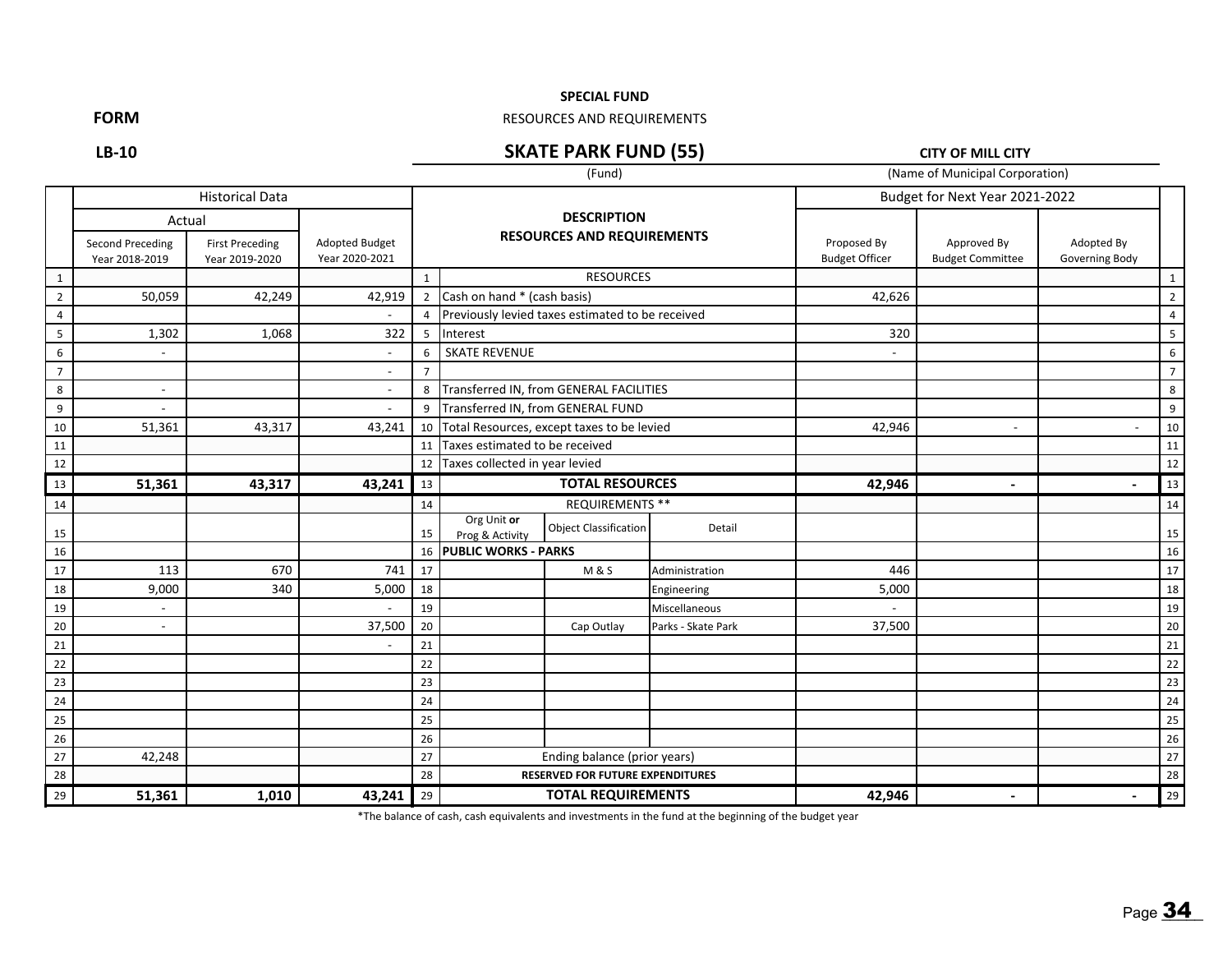# **CANYON JOURNEYS TRAIL / MILL CITY FALLS PARK FUND (Fund 60) Revenues & Expenditures**

#### **Purpose:**

The *Canyon Journeys Trail / Mill City Falls Park Fund* was established in 2010 to set aside money for improvements to the bicycle/pedestrian trail and to make improvements to Hammond Park and Mill City Falls Park. If the City receives grant funds from the Oregon Parks and Recreation Department or from any foundation for improvements to these public spaces, the City can track revenues and expenditures in Fund 60.

The City, Pacificorps and the Erdmans are working together to complete the parking lot and electric vehicle charging station east of Mill City Falls Park. Upon completion of the parking lot construction, the site will be donated to the City as an addition to the Mill City Falls Park site. This fund may be used to complete final landscaping, plantings in the detention basins, trees and walkway lighting improvements

The City staff proposes to submit a grant application to the Oregon Parks and Recreation Department in April 2022 to make improvements to the Mill City Falls Park/Hammond Park area. This project will be coordinated with the Save Our Bridge Committee efforts to renovate the historic Railroad Bridge/Mill City Falls Park in the Historic District area of NE Wall Street. The proposed budget includes funds to cover any pre-design or grant application costs that may be incurred by the City. The Beachie Creek fire destroyed the Cedar Creek bridge on the pedestrian trail. Insurance settlement \$\$ will be transferred into this fund to reconstruct the bridge.

#### **Revenue Assumptions:**

| <b>Beginning Balance</b>             | $\frac{\$}{11,093}$ |                                                         |
|--------------------------------------|---------------------|---------------------------------------------------------|
| Transfer IN- General Fund \$ 140,000 |                     | CCIS Insurance Settlement – Beachie Creek wildfire loss |

#### **Expense Projections:**

| <b>Materials and Services:</b> |         |                                                                                                                                                                                                |
|--------------------------------|---------|------------------------------------------------------------------------------------------------------------------------------------------------------------------------------------------------|
| Administration                 | 2,500   | Administrative or consultant costs for preparation and presentation of a grant application.                                                                                                    |
| Engineering                    | 20,000  | Engineering, landscape architect or contractor costs to prepare designs, concept plans and/or cost<br>estimates for an OPRD grant application and for plans to replace the Cedar Creek bridge. |
| <b>Capital Outlay:</b>         |         |                                                                                                                                                                                                |
| C/O Park Improvements          | 125,000 | Cedar Creek Bridge Replacement.                                                                                                                                                                |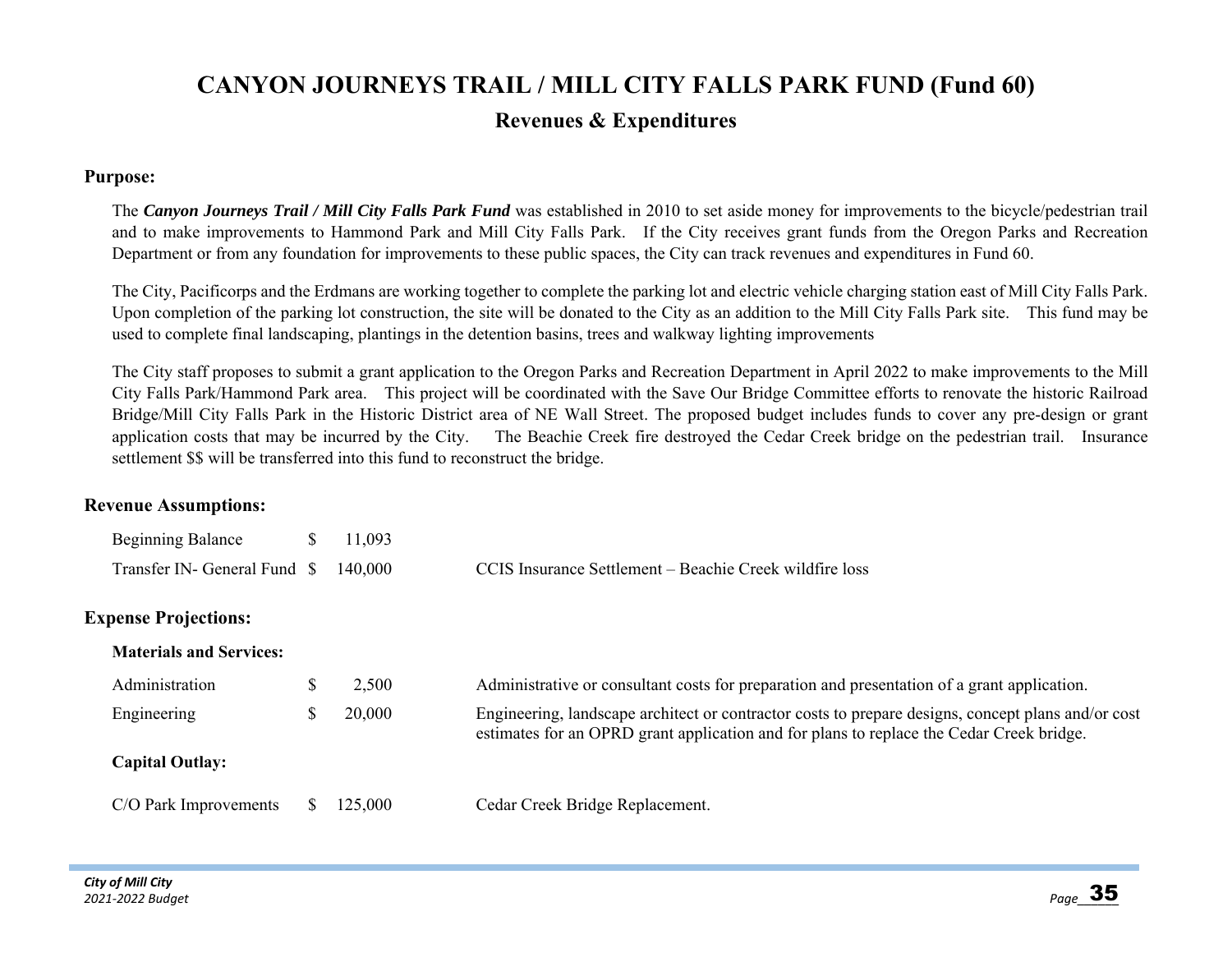#### **SPECIAL FUND**

**FORM**

#### RESOURCES AND REQUIREMENTS

#### **LB‐10**

#### **CANYON JOURNEYS TRAIL FUND (60)**

CITY OF MILL CITY

(Name of Municipal Corporation)

|                |                                           | <b>Historical Data</b>                             |                                        |                |                                   |                                                         |                   | Budget for Next Year 2021-2022       |                                        |                              |                |
|----------------|-------------------------------------------|----------------------------------------------------|----------------------------------------|----------------|-----------------------------------|---------------------------------------------------------|-------------------|--------------------------------------|----------------------------------------|------------------------------|----------------|
|                | <b>Second Preceding</b><br>Year 2018-2019 | Actual<br><b>First Preceding</b><br>Year 2019-2020 | <b>Adopted Budget</b><br>Year2020-2021 |                |                                   | <b>DESCRIPTION</b><br><b>RESOURCES AND REQUIREMENTS</b> |                   | Proposed By<br><b>Budget Officer</b> | Approved By<br><b>Budget Committee</b> | Adopted By<br>Governing Body |                |
| $\mathbf{1}$   |                                           |                                                    |                                        | 1              |                                   | <b>RESOURCES</b>                                        |                   |                                      |                                        |                              | $\mathbf{1}$   |
| $\overline{2}$ | 54,632                                    | 56,188                                             | 57,878                                 | $\overline{2}$ | Cash on hand * (cash basis),      |                                                         |                   | 11,093                               |                                        |                              | $\overline{2}$ |
| $\overline{3}$ | 1,556                                     | 1,409                                              | 434                                    | $\overline{3}$ | Interest                          |                                                         |                   | 83                                   |                                        |                              | $\overline{3}$ |
| 4              |                                           |                                                    |                                        | $\overline{4}$ | Grants - Private / Foundations    |                                                         |                   | $\overline{\phantom{a}}$             |                                        |                              | $\overline{4}$ |
| 5              |                                           |                                                    |                                        | 5              | Grants - Public / OPRD            |                                                         |                   | $\overline{\phantom{a}}$             |                                        |                              | $\overline{5}$ |
| 6              |                                           |                                                    |                                        | 6              | Transferred IN, from General Fund |                                                         |                   | 140,000                              |                                        |                              | 6              |
| $\overline{7}$ |                                           |                                                    |                                        | $\overline{7}$ | OTHER FUNDING SOURCES             |                                                         |                   |                                      |                                        |                              | $\overline{7}$ |
| 8              |                                           |                                                    |                                        | 8              |                                   |                                                         |                   |                                      |                                        |                              | 8              |
| 9              |                                           |                                                    |                                        | 9              |                                   |                                                         |                   |                                      |                                        |                              | 9              |
| 10             | 56,188                                    | 57,597                                             | 58,312                                 | 10             |                                   | Total Resources, except taxes to be levied              |                   |                                      | $\sim$                                 | Ĭ.                           | 10             |
| 11             |                                           |                                                    |                                        | 11             |                                   | Taxes estimated to be received                          |                   |                                      |                                        |                              | 11             |
| 12             |                                           |                                                    |                                        | 12             |                                   | Taxes collected in year levied                          |                   |                                      |                                        |                              | 12             |
| 13             | 56,188                                    | 57,597                                             | 58,312                                 | 13             |                                   | <b>TOTAL RESOURCES</b>                                  |                   | 151,176                              | $\overline{\phantom{a}}$               |                              | 13             |
| 14             |                                           |                                                    |                                        | 14             |                                   | <b>REQUIREMENTS **</b>                                  |                   |                                      |                                        |                              | 14             |
| 15             |                                           |                                                    |                                        | 15             | Org Unit or Prog &<br>Activity    | <b>Object Classification</b>                            | Detail            |                                      |                                        |                              | 15             |
| 16             |                                           |                                                    |                                        | 16             | <b>Public Works - Parks</b>       |                                                         |                   |                                      |                                        |                              | 16             |
| 17             | $\sim$                                    | $\overline{\phantom{a}}$                           | 5,000                                  | 17             |                                   | <b>M&amp;S</b>                                          | Administration    | 2,500                                |                                        |                              | 17             |
| 18             |                                           |                                                    | 10,000                                 | 18             |                                   |                                                         | Engineering       | 20,000                               |                                        |                              | 18             |
| 19             |                                           |                                                    | 40,000                                 | 19             |                                   | Cap Outlay                                              | Park Improvements | 125,000                              |                                        |                              | 19             |
| 20             |                                           |                                                    |                                        | 20             |                                   |                                                         |                   |                                      |                                        |                              | 20             |
| 21             |                                           |                                                    |                                        | 21             |                                   |                                                         |                   |                                      |                                        |                              | 21             |
| 22             |                                           |                                                    |                                        | 22             |                                   |                                                         |                   |                                      |                                        |                              | 22             |
| 23             |                                           |                                                    |                                        | 23             |                                   |                                                         |                   |                                      |                                        |                              | 23             |
| 24             |                                           |                                                    |                                        | 24             |                                   |                                                         |                   |                                      |                                        |                              | 24             |
| 25             |                                           |                                                    |                                        | 25             |                                   |                                                         |                   |                                      |                                        |                              | 25             |
| 26             |                                           |                                                    | 3,312                                  | 26             |                                   | Contingency                                             |                   | 3,676                                |                                        |                              | 26             |
| 27             | 56,188                                    | 57,597                                             |                                        | 27             |                                   | Ending balance (prior years)                            |                   |                                      |                                        |                              | 27             |
| 28             |                                           |                                                    |                                        | 28             |                                   | <b>RESERVED FOR FUTURE EXPENDITURES</b>                 |                   |                                      |                                        |                              | 28             |
| 29             | 56,188                                    | 57,597                                             | 58,312                                 | 29             |                                   | <b>TOTAL REQUIREMENTS</b>                               |                   |                                      | $\blacksquare$                         | $\overline{\phantom{a}}$     | 29             |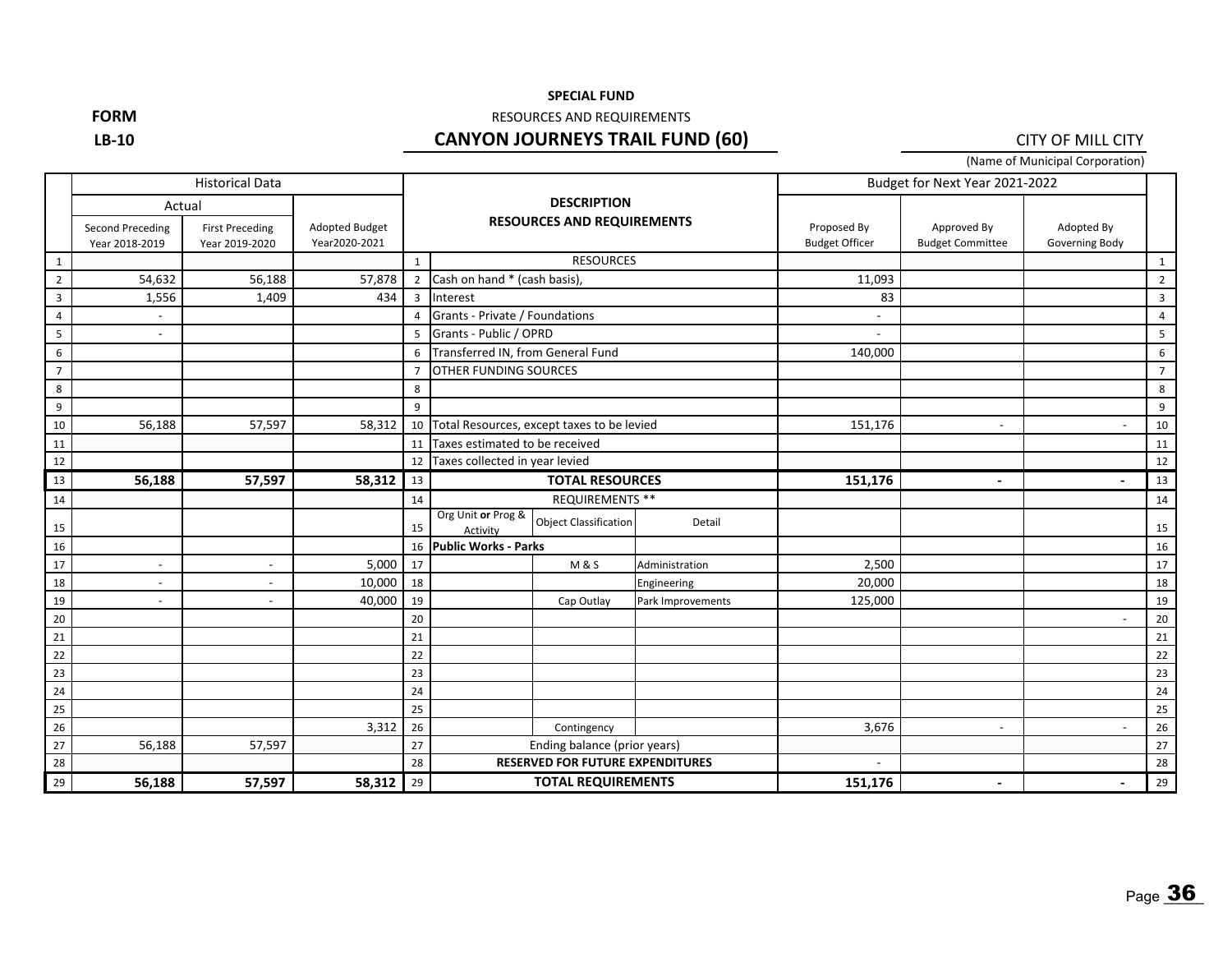## **HOUSING REHABILITATION FUND (Fund 65)**

#### **Purpose:**

The *Housing Rehabilitation Fund* was originally funded with Community Development Block Grants (CDBG) funds in 1988 and 1997 plus a small City match of \$25,000. Loans were made to 52 low-income property owners in Mill City to rehabilitation and upgrade their homes using 0% interest loans. Since 1997, the City has made an additional 13 loans with the funds that have been repaid to the City. The Community Services Consortium (CSC) based in Corvallis administers the housing rehabilitation loan program for Mill City and charges a 20% administrative charge for each loan.

The City may use loan repayments the City receives from the 1988 grant for any purpose. Loan repayments from the 1997 grant are received by the City and transferred to CSC. Loan repayments from the 1997 grant must be used for housing rehabilitation loans or other CDBG eligible expenses. The City staff has a spreadsheet that tracks all loan amounts and payments from the 1988 and 1997 grants. This Excel spreadsheet should be updated and a report provided on the Council on what funds are available for any City project and what funds must be reserved for Housing Rehab loans.

The Budget Committee and City Council have previously agreed that the City use this fund for housing rehabilitation and code enforcement. The proposed budget includes \$10,000 for Code Enforcement to cover the cost of abatement/clean-up if needed. In 2020, the City sent out 84 code enforcement warning or violation letters. Typical issues are junk vehicles, recreational vehicle storage, junk and debris and high grass letters. The City Attorney prosecuted 2 code enforcement violations in Municipal Court in 2020.

In 2012 the City Council made an interfund loan of \$125,000 from the *Housing Rehabilitation Fund* to the *General Facilities Reserve Fund* to cover costs related to construction of City Hall. The final loan payment was made in FY 2020-2021. A new \$200,000 short term loan for storm drainage improvements was made in FY 2020-2021 to finance storm drainage improvements near the Santiam Schools. The storm drainage loan, authorized by Resolution No. 854, accrues interest at a rate of 1.5% per annum. The first loan payment of \$21,687 from the General Fund is included as revenue.

#### **Policies for Use of Housing Rehabilitation Funds:**

- a. Continue Policy of Using HR Return Funds for Housing Rehabilitation Loans.
- b. Budget funds for Code Enforcement / Property Cleanup
- c. Begin annual loan repayments to the Housing Rehabilitation Fund for the \$200,000 storm drainage loan.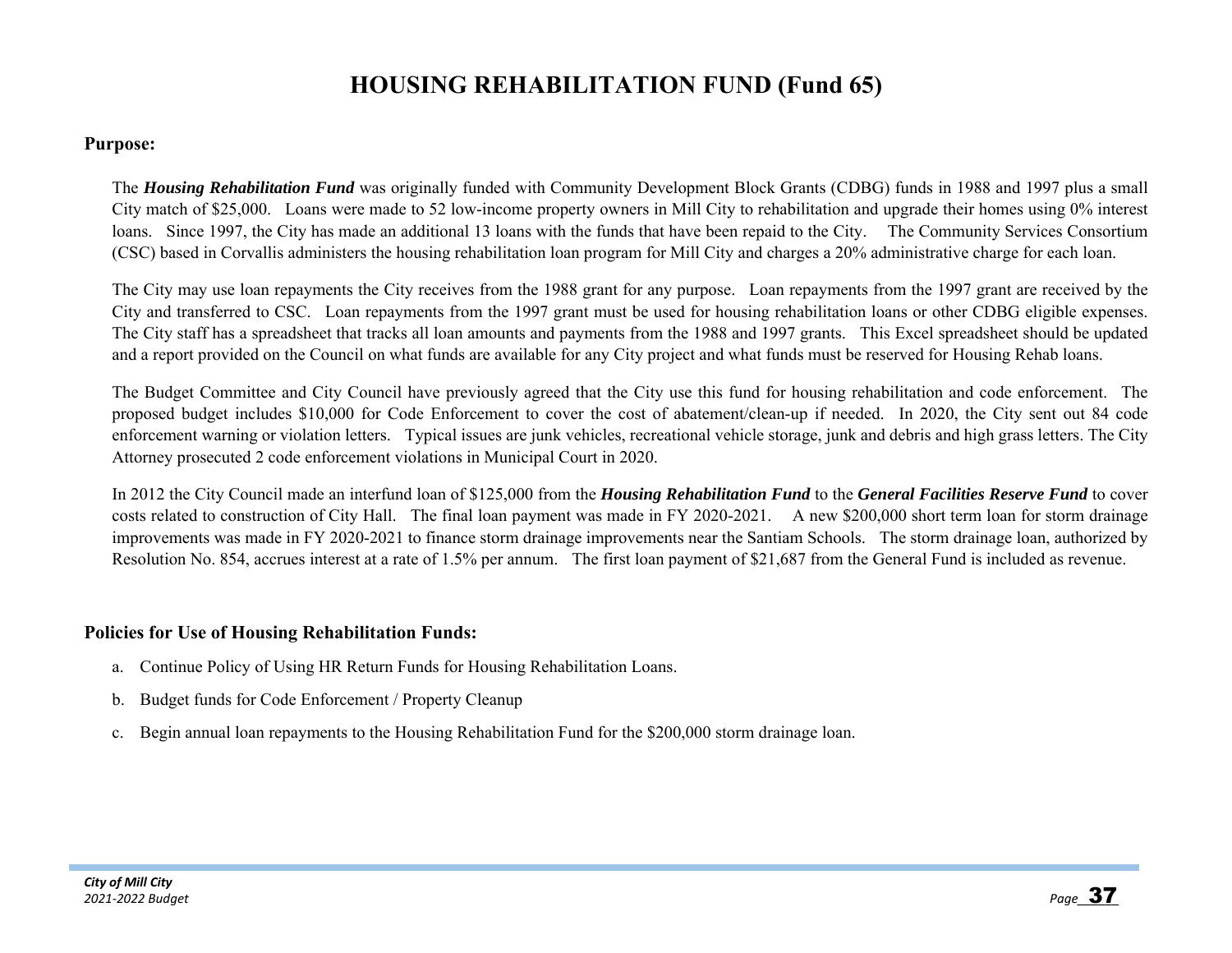# **HOUSING REHABILITATION FUND (Fund 65) Revenues & Expenditures**

### **Revenues Assumptions:**

| <b>Beginning Balance</b>      | \$<br>63,182           | A \$24,200 Housing Rehab loan repayment was made in 2019, increasing the fund balance.                                                                                                                                                                                                                                                                                                                                                                                           |
|-------------------------------|------------------------|----------------------------------------------------------------------------------------------------------------------------------------------------------------------------------------------------------------------------------------------------------------------------------------------------------------------------------------------------------------------------------------------------------------------------------------------------------------------------------|
| HR Return                     | \$<br>$\boldsymbol{0}$ | Placeholder: Any Housing Rehab Loan Payments are received in this line item.                                                                                                                                                                                                                                                                                                                                                                                                     |
| Debt Payment from GF          | \$<br>21,687           | Year 1 of 10 payments to repay Storm Drainage Loan to Fund 70-76. The City loaned \$200,000<br>to the Storm Drainage Reserve Fund 70-76 to pay for storm drainage system oversizing and<br>extensions near the Santiam Schools. The City anticipated the loan would be repaid using grant<br>funds from the State of Oregon; but this grant was cancelled by the Governor when lottery<br>revenues plummeted in 2020 & 2021. Loan repayments will be made from the General Fund. |
| <b>Expense Projections:</b>   |                        |                                                                                                                                                                                                                                                                                                                                                                                                                                                                                  |
| <b>Materials and Services</b> |                        |                                                                                                                                                                                                                                                                                                                                                                                                                                                                                  |
| Loan Administration           | \$<br>12,000           | The City contracts with the Community Services Consortium (CSC) to administer the housing<br>rehab loan program. For each loan, the City pays an average of 20% to CSC to screen and qualify<br>homeowners, solicit bids and monitor construction work.                                                                                                                                                                                                                          |
| Code Enforcement              | \$<br>10,000           | Legal, court, administrative and clean-up costs related to City enforce the City's nuisance code<br>and derelict and dangerous building code. The \$10,000 provides sufficient funds to handle one<br>large code enforcement case or many small property cleanup activities.                                                                                                                                                                                                     |
| Housing Rehab Loans           | \$<br>60,000           | The City has funds to make housing rehabilitation loans to property owners. These loans are 0%<br>interest loans to low-income property owners to make basic home repairs. The City will have<br>\$20,000 available to make HR loans.                                                                                                                                                                                                                                            |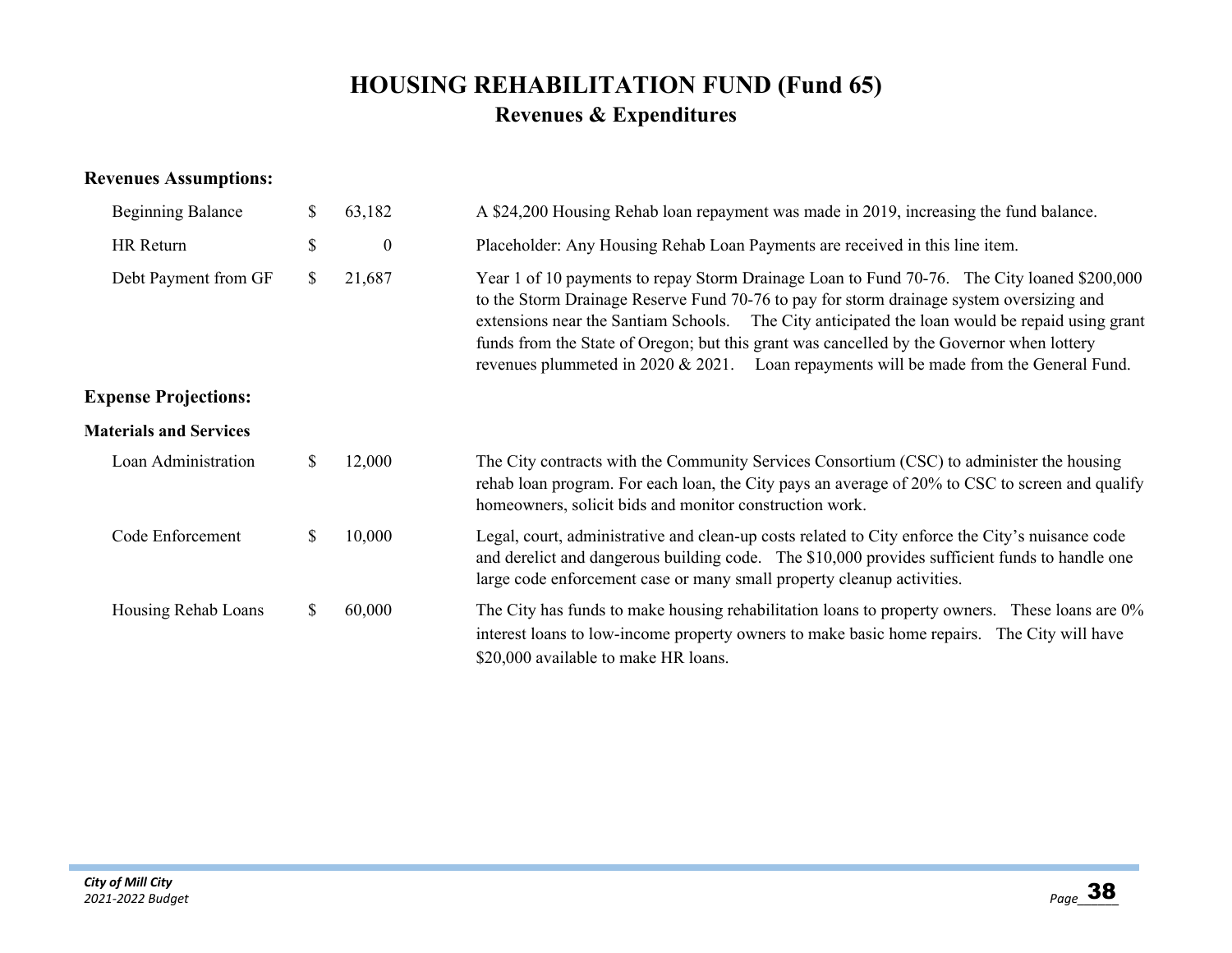#### **SPECIAL FUND**

#### **RESOURCES AND REQUIREMENTS**

**FORM**

**LB‐10**

### **HOUSING REHABILITAITION FUND (65)** CITY OF MILL CITY

|                         |                  |                        |                       |                 |                                                  | (Fund)                            |                                         |                          |                                | (Name of Municipal Corporation) |                 |
|-------------------------|------------------|------------------------|-----------------------|-----------------|--------------------------------------------------|-----------------------------------|-----------------------------------------|--------------------------|--------------------------------|---------------------------------|-----------------|
|                         |                  | <b>Historical Data</b> |                       |                 |                                                  |                                   |                                         |                          | Budget for Next Year 2021-2022 |                                 |                 |
|                         | Actual           |                        |                       |                 |                                                  | <b>DESCRIPTION</b>                |                                         |                          |                                |                                 |                 |
|                         | Second Preceding | Preceding              | <b>Adopted Budget</b> |                 |                                                  | <b>RESOURCES AND REQUIREMENTS</b> |                                         | Proposed By              | Approved By                    | Adopted By                      |                 |
|                         | Year 2018-2019   | Year 2018 - 2019       | Year 2020-2021        |                 |                                                  |                                   |                                         | <b>Budget Officer</b>    | <b>Budget Committee</b>        | Governing Body                  |                 |
| $\mathbf{1}$            |                  |                        |                       | $\mathbf{1}$    |                                                  | <b>RESOURCES</b>                  |                                         |                          |                                |                                 | $\mathbf{1}$    |
| $\overline{2}$          | 130,025          | 176,418                | 235,020               |                 | 2 Cash on hand * (cash basis)                    |                                   |                                         | 63,182                   |                                |                                 | $\overline{2}$  |
| $\overline{3}$          | 3,071            | 4,344                  | 1,762                 |                 | 3 Interest                                       |                                   |                                         | 474                      |                                |                                 | 3               |
| 4                       | 26,759           | 38,932                 |                       |                 | 4 Housing Loan Payments: HR Return to City       |                                   |                                         |                          |                                |                                 | 4               |
| 5                       |                  |                        | 1,000                 | 5               | Miscellaneous                                    |                                   |                                         | 1,000                    |                                |                                 | 5               |
| 6                       |                  |                        |                       | 6               |                                                  |                                   |                                         |                          |                                |                                 | 6               |
| $\overline{7}$          | 16,563           | 16,563                 |                       |                 | 7 Debt Serv Payment from General Fund (CH Loan)  |                                   |                                         |                          |                                |                                 | $\overline{7}$  |
| $\overline{\mathbf{8}}$ |                  |                        |                       |                 | 8 Debt Serv Payment for Storm Drainage (SD Loan) |                                   |                                         | 21,687                   |                                |                                 | 8               |
| 9                       |                  |                        |                       | 9               |                                                  |                                   |                                         |                          |                                |                                 | 9               |
| 10                      | 176,418          | 236,257                | 237,782               | 10 <sup>1</sup> | Total Resources, except taxes to be levied       |                                   |                                         | 86,343                   |                                |                                 | 10              |
| 11                      |                  |                        |                       | 11              |                                                  | Taxes estimated to be received    |                                         |                          |                                |                                 | 11              |
| 12                      |                  |                        |                       | 12              | Taxes collected in year levied                   |                                   |                                         |                          |                                |                                 | 12              |
| 13                      | 176,418          | 236,257                | 237,782               | 13              |                                                  | <b>TOTAL RESOURCES</b>            |                                         |                          |                                |                                 | 13              |
| 14                      |                  |                        |                       | 14              |                                                  | <b>REQUIREMENTS **</b>            |                                         |                          |                                |                                 | 14              |
|                         |                  |                        |                       |                 | Org Unit or                                      | Object                            | Detail                                  |                          |                                |                                 |                 |
| 15                      |                  |                        |                       | 15              | Prog & Activity                                  | Classification                    |                                         |                          |                                |                                 | 15              |
| 16                      |                  |                        |                       | 16              | <b>Public Works - Parks</b>                      |                                   |                                         |                          |                                |                                 | 16              |
| 17                      |                  |                        | 4,000                 | 17              |                                                  | <b>M&amp;S</b>                    | Administration                          | 12,000                   |                                |                                 | 17              |
| 18                      |                  | 74                     | 10,000                | 18              |                                                  |                                   | Code Enforcement                        | 10,000                   |                                |                                 | $\overline{18}$ |
| 19                      |                  |                        | 20,000                | 19              |                                                  |                                   | <b>Housing Rehab Loans</b>              | 60,000                   |                                |                                 | 19              |
| 20                      |                  |                        |                       | $\overline{20}$ |                                                  | Cap Outlay                        |                                         |                          |                                |                                 | 20              |
| 21                      |                  |                        |                       | 21              |                                                  |                                   | C/O Rehab Buildings                     | $\overline{\phantom{a}}$ |                                |                                 | $\overline{21}$ |
| 22                      |                  |                        |                       | 22              |                                                  | <b>XFER</b>                       |                                         |                          |                                |                                 | $\overline{22}$ |
| 23                      |                  |                        | 200,000               | 23              |                                                  |                                   | Loan to Storm Drainage Res Fu           | $\blacksquare$           |                                |                                 | 23              |
| 24                      |                  |                        |                       | 24              |                                                  |                                   |                                         |                          |                                |                                 | $\overline{24}$ |
| $\overline{25}$         |                  |                        |                       | 25              |                                                  |                                   |                                         |                          |                                |                                 | 25              |
| $\overline{26}$         |                  |                        |                       | 26              |                                                  |                                   |                                         |                          |                                |                                 | $\overline{26}$ |
| 27                      |                  |                        |                       | 27              |                                                  |                                   |                                         |                          |                                |                                 | 27              |
| 28                      |                  |                        |                       | 28              |                                                  |                                   |                                         |                          |                                |                                 | 28              |
| 29                      | 176,418          | 236,183                |                       | 29              |                                                  | Ending balance (prior years)      |                                         |                          |                                |                                 | 29              |
| 30                      |                  |                        | 3,782                 | $\overline{30}$ |                                                  |                                   | <b>RESERVED FOR FUTURE EXPENDITURES</b> | 4,343                    | 3,782                          | 3,782                           | 30              |
| 31                      | 176,418          | 236,257                | 237,782               | 31              |                                                  | <b>TOTAL REQUIREMENTS</b>         |                                         |                          | 3,782                          | 3,782                           | 31              |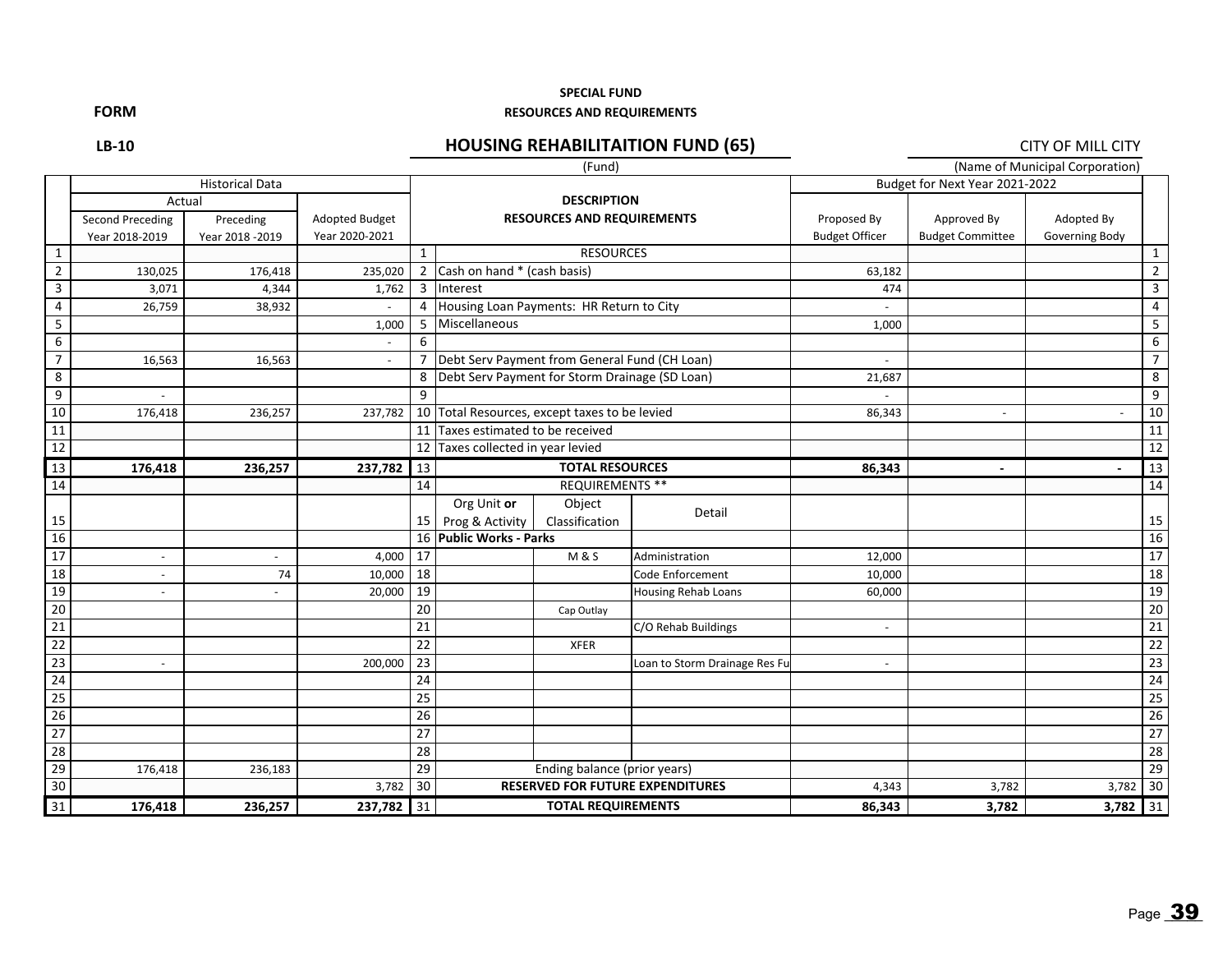# **GENERAL FACILITIES RESERVE FUND (Fund 70-71)**

Reaffirmed April 12, 2011 – Next Review 2021

#### **Purpose:**

The *General Facilities Reserve Fund* was established to finance land acquisition and capital improvements to City parks, City Hall, City properties and general government facilities. Over the past decade revenues have come from property sales, leases of City-owned properties and insurance settlements. In March 2021, the City received an \$875,000 insurance settlement for the Beachie Creek wildfire losses. \$715,000 was for the Reid House losses. In 2019 the City received the first annual disbursement from the Oregon Community Foundation Advised Fund for the Reid House. The annual distribution from OCF will be \$90,000 to \$95,000 in July 2021.

With the loss of the Reid House, the City may proceed with park and "community improvement" projects consistent with Josephine Reid's bequest to the City. The budget includes \$250,000 for park & facility improvements and sets aside \$723,000+ as an unappropriated balance for future projects. Initial discussions with the family have indicated improvements to the Mill City Falls park site are consistent with the bequest.

#### **Revenue Assumptions:**

| <b>Beginning Balance</b> | $\frac{\$}{212,307}$ |                                                                                                |
|--------------------------|----------------------|------------------------------------------------------------------------------------------------|
| Reid House Endowment     | 95,000               | Annual distribution to the City from the Reid Endowment $(a)$ the Oregon Community Foundation. |
| Insurance                | 40,000               | CCIS – Estimated Insurance Payment to reimburse City for clean up at Reid House Site           |
| Transfer IN              | \$715,000            | Transfer IN from General Fund – CCIS Insurance for Reid House fire loss.                       |

#### **Expenditure Projections:**

#### **Materials and Services:**

| Admin / Legal               | S                                                                                                   | 5,000   | Admin/Legal costs associated with use of the endowment funds or project management                                                                      |  |
|-----------------------------|-----------------------------------------------------------------------------------------------------|---------|---------------------------------------------------------------------------------------------------------------------------------------------------------|--|
| Engineering/Design          | Φ                                                                                                   | 30,000  | Mill City Falls Park design & engineering expenses using the Reid endowment funds.                                                                      |  |
| <b>Facility Maintenance</b> | Environmental and site cleanup at the Reid House site. CCIS will reimburse the City.<br>40,000<br>D |         |                                                                                                                                                         |  |
| <b>Capital Outlay:</b>      |                                                                                                     |         |                                                                                                                                                         |  |
| $C/O$ Park $& Facilities$   |                                                                                                     | 250,000 | Capital improvements. To complete projects planned for the Mill City Falls Park site, land<br>acquisition for parks and other "community improvements". |  |
| <b>Transfers:</b>           |                                                                                                     |         |                                                                                                                                                         |  |
| Xfer to General Fund        |                                                                                                     | 10,000  | Transfer to cover city costs for project management, finance, audit $\&$ insurance related costs.                                                       |  |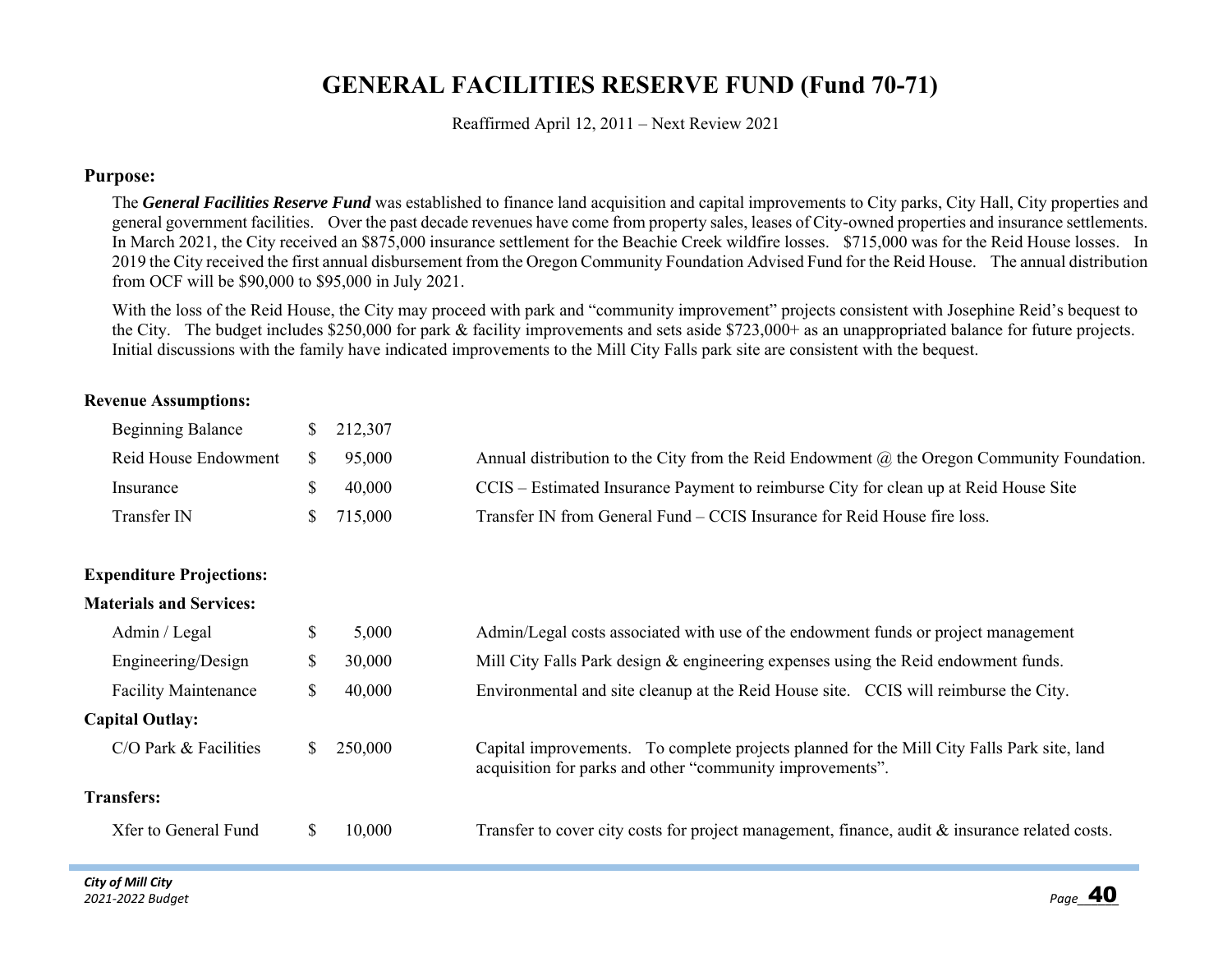The Reid House endowment funds were intended to pay for on-going maintenance of the property, design, building upgrades, internal changes to accommodate a community center use, parking, site improvements and on-going operation of the community center. The following table provides a snapshot of revenues and expenditures since the creation of the endowment and transfer of ownership of the property to the City of Mill City. As noted above, with the loss of the Reid House, the City may proceed with park and "community improvement" projects consistent with Josephine Reid's bequest to the City. The FY 2021-2022 budget includes \$250,000 for park & facility improvements and sets aside \$723,000+ as an unappropriated balance for future projects. Initial discussions with the family have indicated improvements to the Mill City Falls Park site are consistent with the bequest.

Table xx **Reid House Endowment Revenues and Expenditures (FY 2019-FY 2022)** 

| Acct#           |                                       | 2018-2019<br><b>Audit</b> | 2019-2020<br><b>Audit</b> | 2020-2021<br>June 30, 2021<br><b>Estimated</b> | 2021-2022<br><b>Proposed</b><br><b>Budget</b> | <b>Notes</b>                                                                        |  |  |  |  |  |
|-----------------|---------------------------------------|---------------------------|---------------------------|------------------------------------------------|-----------------------------------------------|-------------------------------------------------------------------------------------|--|--|--|--|--|
| <b>Revenues</b> |                                       |                           |                           |                                                |                                               |                                                                                     |  |  |  |  |  |
|                 | <b>Beginning Fund Balance</b>         | $\mathbf{0}$              | 102,568                   | 140,978                                        | 182,835                                       | Includes only Reid House share of General<br><b>Facilities Fund balances</b>        |  |  |  |  |  |
| 70-71-4015      | OCF (Reid House Endowment)            | 120,322                   | 91,842                    | 90.005                                         | 95,000                                        | Annual July Distribution to City                                                    |  |  |  |  |  |
|                 | Transfer In from General Fund         |                           |                           |                                                | 755,000                                       | CCIS Insurance – Fire Loss of Reid House                                            |  |  |  |  |  |
|                 | <b>Revenue Totals</b>                 | 120,322                   | 204,410                   | 230,983                                        | 1,032,835                                     |                                                                                     |  |  |  |  |  |
|                 | <b>Expenditures</b>                   |                           |                           |                                                |                                               |                                                                                     |  |  |  |  |  |
| 70-71-6085      | Engineering & Design                  | $\mathbf{0}$              | $\theta$                  | 7,939                                          | 30,000                                        | MC Falls Park Design                                                                |  |  |  |  |  |
| 70-71-6100      | Reid House Maintenance                | 17,754                    | 18,432                    | 5,208                                          | 40,000                                        | Bldg. and Site Maintenance & Architects. Site and<br>Environmental Cleanup in 2021. |  |  |  |  |  |
| 70-71-6160      | Administration & Legal Fees           |                           |                           |                                                | 5,000                                         | Legal Fees                                                                          |  |  |  |  |  |
| 70-71-7010      | Reid House Capital Outlay             |                           |                           |                                                | 250,000                                       | Land Acquisition, Park & Public Facility<br>Improvements                            |  |  |  |  |  |
| 70-71-8xxx      | Transfer to General Fund              |                           | 35,000                    | 35,000                                         | 10,000                                        | Transfer for Finance, Audit & Project Mgt                                           |  |  |  |  |  |
|                 | <b>Expenditure Totals</b>             | 17,754                    | 53,432                    | 48,147                                         | 335,000                                       |                                                                                     |  |  |  |  |  |
|                 | Ending Fund Balance (as of June 30th) |                           |                           |                                                |                                               |                                                                                     |  |  |  |  |  |
|                 | <b>Ending Fund Balance</b>            | 102,568                   | 140,978                   | 182,835                                        | 697,835                                       |                                                                                     |  |  |  |  |  |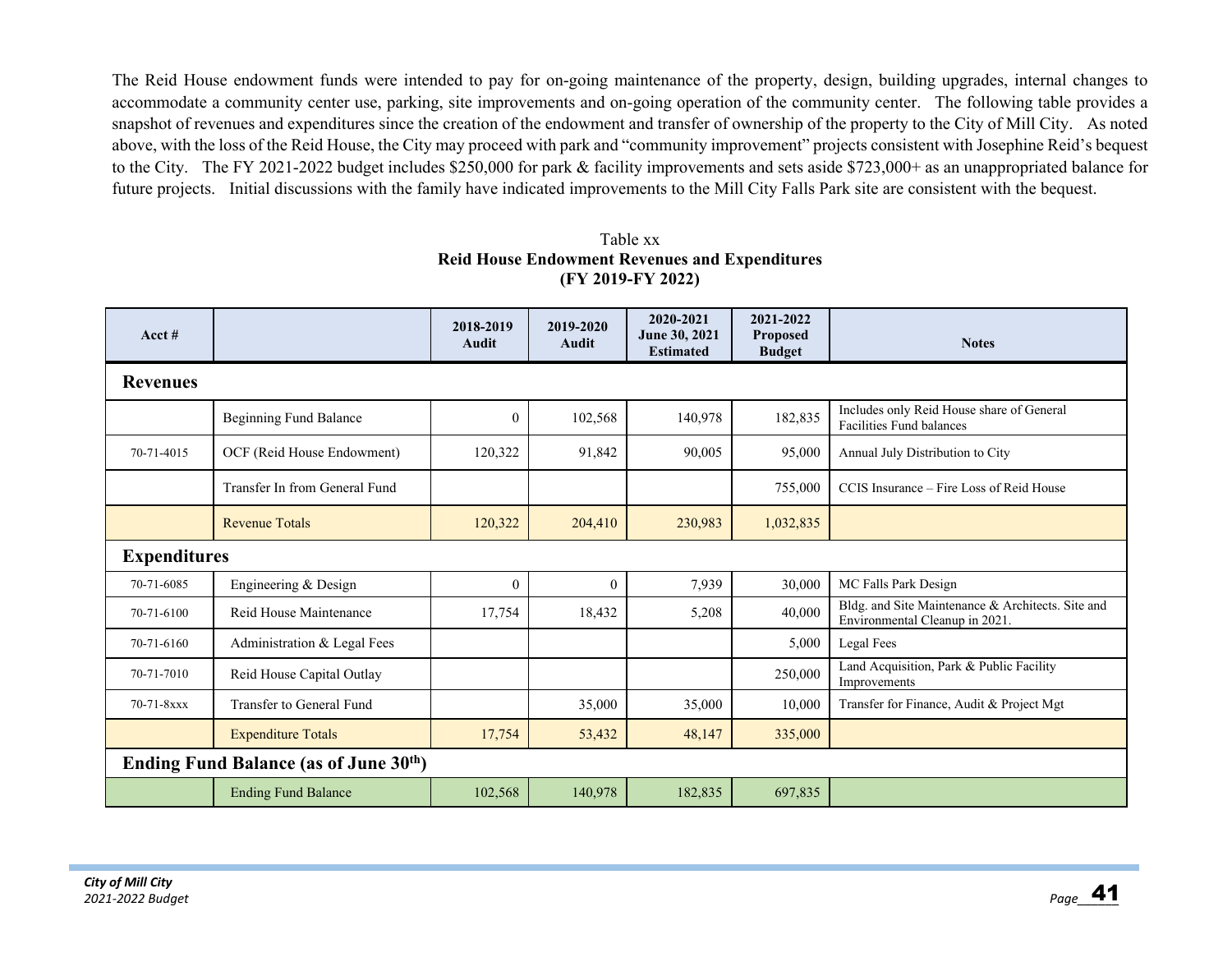**LB‐11**

This fund is authorized and established by resolution / ordinance number **RESOURCES AND REQUIREMENTS** 

\_on (date) \_\_\_\_\_\_\_\_\_\_\_\_\_ for the following specified purpose:

## **RESERVE FUND**

Year this reserve fund will be reviewed to be continued or abolished.

Date can not be more than 10 years after establishment.

Review Year: May 1, 2021

### \_\_\_\_\_\_\_\_\_\_\_\_\_\_\_\_\_\_\_\_\_\_\_\_\_\_\_\_\_\_\_\_\_\_\_\_\_\_\_\_\_\_\_\_\_\_\_\_\_\_\_\_\_\_\_\_\_\_ **GENERAL FACILITIES RESERVE FUND (70‐71)**

(Name of Municipal Corporation)

CITY OF MILL CITY

|                 |                                              | <b>Historical Data</b>                   |                                 |                 |                                            |                                                         |                                         |                                      | Budget for Next Year 2021-2022         | warne of widercipal corporation, |                         |
|-----------------|----------------------------------------------|------------------------------------------|---------------------------------|-----------------|--------------------------------------------|---------------------------------------------------------|-----------------------------------------|--------------------------------------|----------------------------------------|----------------------------------|-------------------------|
|                 | Actual<br>Second Preceding<br>Year 2018-2019 | <b>First Preceding</b><br>Year 2019-2020 | Adopted Budget<br>Year2020-2021 |                 |                                            | <b>DESCRIPTION</b><br><b>RESOURCES AND REQUIREMENTS</b> |                                         | Proposed By<br><b>Budget Officer</b> | Approved By<br><b>Budget Committee</b> | Adopted By<br>Governing Body     |                         |
| $\mathbf{1}$    |                                              |                                          |                                 | $\mathbf{1}$    |                                            | <b>RESOURCES</b>                                        |                                         |                                      |                                        |                                  | $\mathbf{1}$            |
| $\overline{2}$  | 515,542                                      | 500,389                                  | 261,669                         | 2               | Cash on hand * (cash basis)                |                                                         |                                         | 212,307                              |                                        |                                  | $\overline{2}$          |
| $\overline{3}$  | 21,716                                       | 9,664                                    | 1,963                           | $\overline{3}$  | Interest                                   |                                                         |                                         | 1,592                                |                                        |                                  | $\overline{\mathbf{3}}$ |
| 4               | 120,322                                      | 91,841                                   | 395,000                         | $\overline{4}$  | Reid House: OCF Endowment Distribution     |                                                         |                                         | 95,000                               |                                        |                                  | $\overline{4}$          |
| $5\phantom{.0}$ |                                              |                                          |                                 | 5               | Donations                                  |                                                         |                                         |                                      |                                        |                                  | $5\phantom{.0}$         |
| $\,6\,$         |                                              |                                          |                                 | 6               | Insurance                                  |                                                         |                                         | 40,000                               |                                        |                                  | 6                       |
| $\overline{7}$  |                                              |                                          |                                 |                 | Transfer IN from General Fund              |                                                         |                                         | 715,000                              |                                        |                                  | $\overline{7}$          |
| 8               |                                              |                                          |                                 | 8               |                                            |                                                         |                                         |                                      |                                        |                                  | 8                       |
| 9               | 657,580                                      | 601,894                                  | 658,632                         | 9               | Total Resources, except taxes to be levied |                                                         |                                         | 1,063,899                            |                                        |                                  | 9                       |
| 10              |                                              |                                          |                                 | 10              |                                            |                                                         |                                         |                                      |                                        |                                  | 10                      |
| $11\,$          |                                              |                                          |                                 | 11              |                                            |                                                         |                                         |                                      |                                        |                                  | 11                      |
| 12              | 657,580                                      | 601,894                                  | 658,632                         | 12              |                                            | <b>TOTAL RESOURCES</b>                                  |                                         | 1,063,899                            |                                        |                                  | 12                      |
| 13              |                                              |                                          |                                 | 13              |                                            | <b>REQUIREMENTS **</b>                                  |                                         |                                      |                                        |                                  | 13                      |
| 14              |                                              |                                          |                                 | 14              | Org. Unit or<br>Prog. & Activity           | Object<br>Classification                                | Detail                                  |                                      |                                        |                                  | 14                      |
| $15\,$          |                                              |                                          |                                 |                 | 15 Public Works - Parks                    |                                                         |                                         |                                      |                                        |                                  | 15                      |
| $16\,$          | 17,754                                       |                                          | 50,000                          | 16              |                                            | <b>M&amp;S</b>                                          | Admin / Legal                           | 5,000                                |                                        |                                  | 16                      |
| 17              | 11,642                                       | 18,432                                   | 25,000                          | 17              |                                            |                                                         | Engineering / Design                    | 30,000                               |                                        |                                  | 17                      |
| $\overline{18}$ |                                              | 52                                       | $\overline{\phantom{a}}$        | 18              |                                            |                                                         | <b>Facility Maintenance</b>             | 40,000                               |                                        |                                  | $\overline{18}$         |
| 19              |                                              |                                          | $\overline{a}$                  | 19              |                                            |                                                         | Miscellaneous                           | 5,000                                |                                        |                                  | 19                      |
| 20              |                                              |                                          |                                 | 19              |                                            | Cap Outlay                                              | C/O Park/Fac Improv                     | 250,000                              |                                        |                                  | $\overline{20}$         |
| $\overline{21}$ |                                              |                                          |                                 |                 | 20 Public Works                            |                                                         |                                         |                                      |                                        |                                  | 21                      |
| 22              | 4,470                                        | 764                                      | $\blacksquare$                  | 21              |                                            | <b>M&amp;S</b>                                          | Engineering / Legal                     | $\overline{\phantom{a}}$             |                                        |                                  | $\overline{22}$         |
| 23              |                                              |                                          |                                 | 22              |                                            | Cap Outlay                                              | <b>Land Acquisition</b>                 | $\overline{\phantom{a}}$             |                                        |                                  | $\overline{23}$         |
| 24              | 121,005                                      | 391,153                                  |                                 | $\overline{23}$ |                                            |                                                         | C/O Public Wks Shop                     | $\blacksquare$                       |                                        |                                  | 24                      |
| 25              | 2,320                                        |                                          | 525,000                         | $\overline{24}$ |                                            |                                                         | C/O Reid House                          |                                      |                                        |                                  | $\overline{25}$         |
| 26              |                                              | 35,000                                   | 35,000                          | $\overline{25}$ |                                            | <b>XFER</b>                                             | Xfer to General Fund                    | 10,000                               |                                        |                                  | 26                      |
| 27              | 500,389                                      | 156,493                                  |                                 | 27              | Ending balance (prior years)               |                                                         |                                         |                                      |                                        |                                  | 27                      |
| 28              |                                              |                                          | 23,632                          | 28              |                                            |                                                         | <b>RESERVED FOR FUTURE EXPENDITURES</b> | 723,899                              |                                        |                                  | 28                      |
| 29              | 657,580                                      | 601,894                                  | 658,632                         | 29              |                                            | <b>TOTAL REQUIREMENTS</b>                               |                                         |                                      |                                        |                                  | 29                      |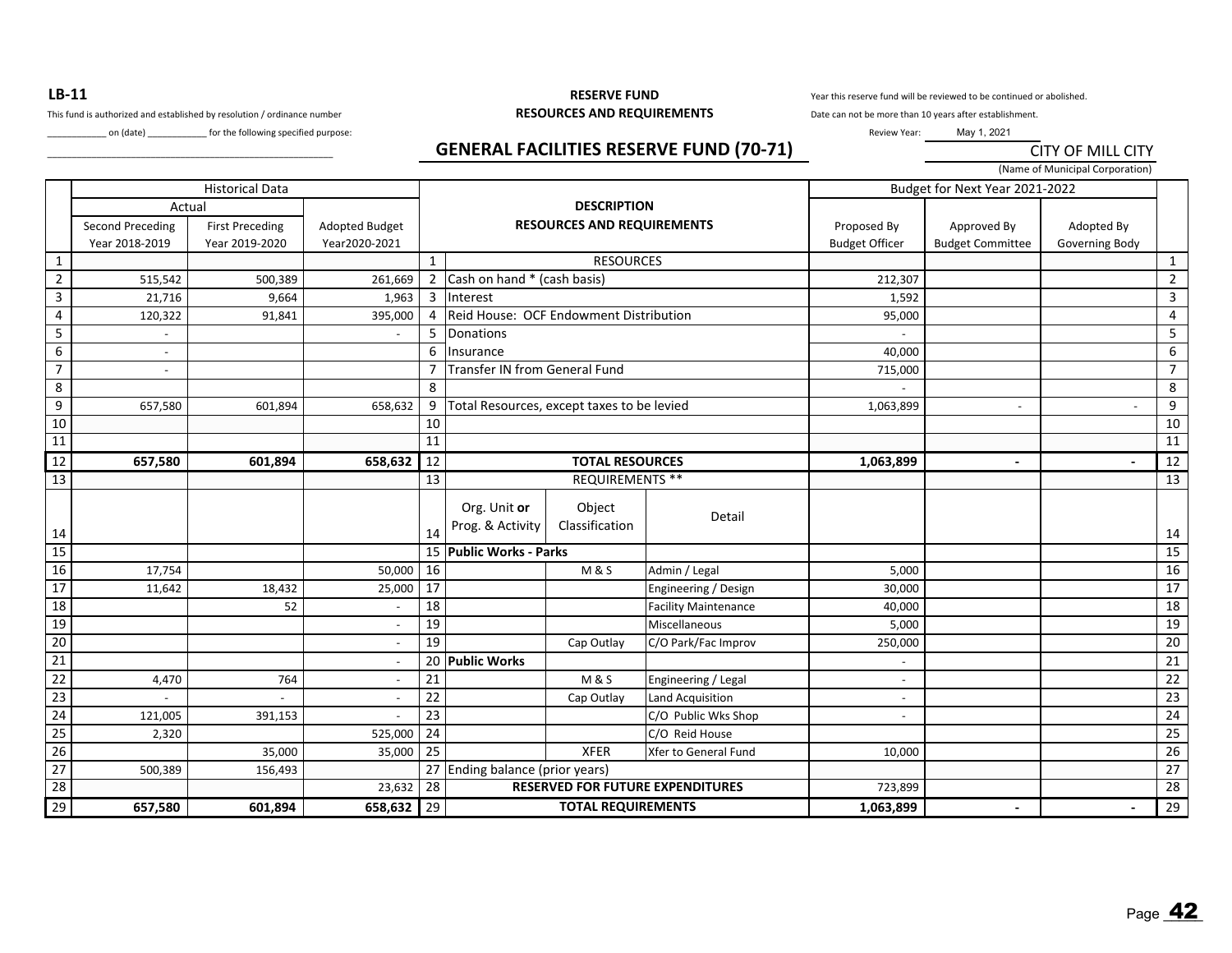# **WATER SYSTEM RESERVE FUND (Fund 70-72)**

Reaffirmed April 12, 2011 – Next Review 2021

#### **Purpose:**

#### The *Water System Reserve Fund* was established to set aside funds for capital improvements to the water system.

#### *Water SDC's and Qualified Projects*:

The City has collected \$274,600 in WATER SDC funds since 2006. Water SDC funds must be expended for either (1) debt service related to the 2003/2004 water improvement project, (2) SDC administrative costs, (3) water system master plan update, or (4) for water improvements listed in the WATER SDC resolution.

In 2019, the City approved the Freeman Meadows Subdivision in the SE part of the City. The plans include extension of 12" water main east on SW Kingwood Avenue from the City's well site to SE 6<sup>th</sup> Avenue. The replacement of the existing undersized water main with a new 12" main is SDC eligible. After it is constructed in 2021, the City will reimburse the developer for the actual cost of construction to install 700' of 12" water main.

#### *Public Works Building and Well Site Projects*

The proposed budget includes funds to fix the generator electrical connections at the Well Pump Station building. It also includes funds for the additional fencing, landscaping and trees that were required for the new public works shop building project.

#### *2021 Safe Drinking Water Loan - Water System Improvements Project*:

In 2019, the City completed a leak detection analysis of the City's water mains in order to identify locations where water is leaking from fire hydrants, water mains and services. One of the problem areas discovered in the leak testing was SW Ivy Street, which has several small diameter water lines (1", 2" and 4"). Public Works Supervisor Russ Foltz recommended a new 8" main be installed in SW Ivy Street. He also proposes the City install an automated "radio read" water meter reading system and meter all unmetered services (parks).

The City considered several options to proceed with these recommended projects and use limited funds available in the Water Reserve Fund:

- (1) Construct the SW Ivy Street water main; or
- (2) Phase in purchase and installation of a radio-read meter system; or
- (3) Apply for a Safe Drinking Water Loan from the State of Oregon to finance both projects and install additional water mains.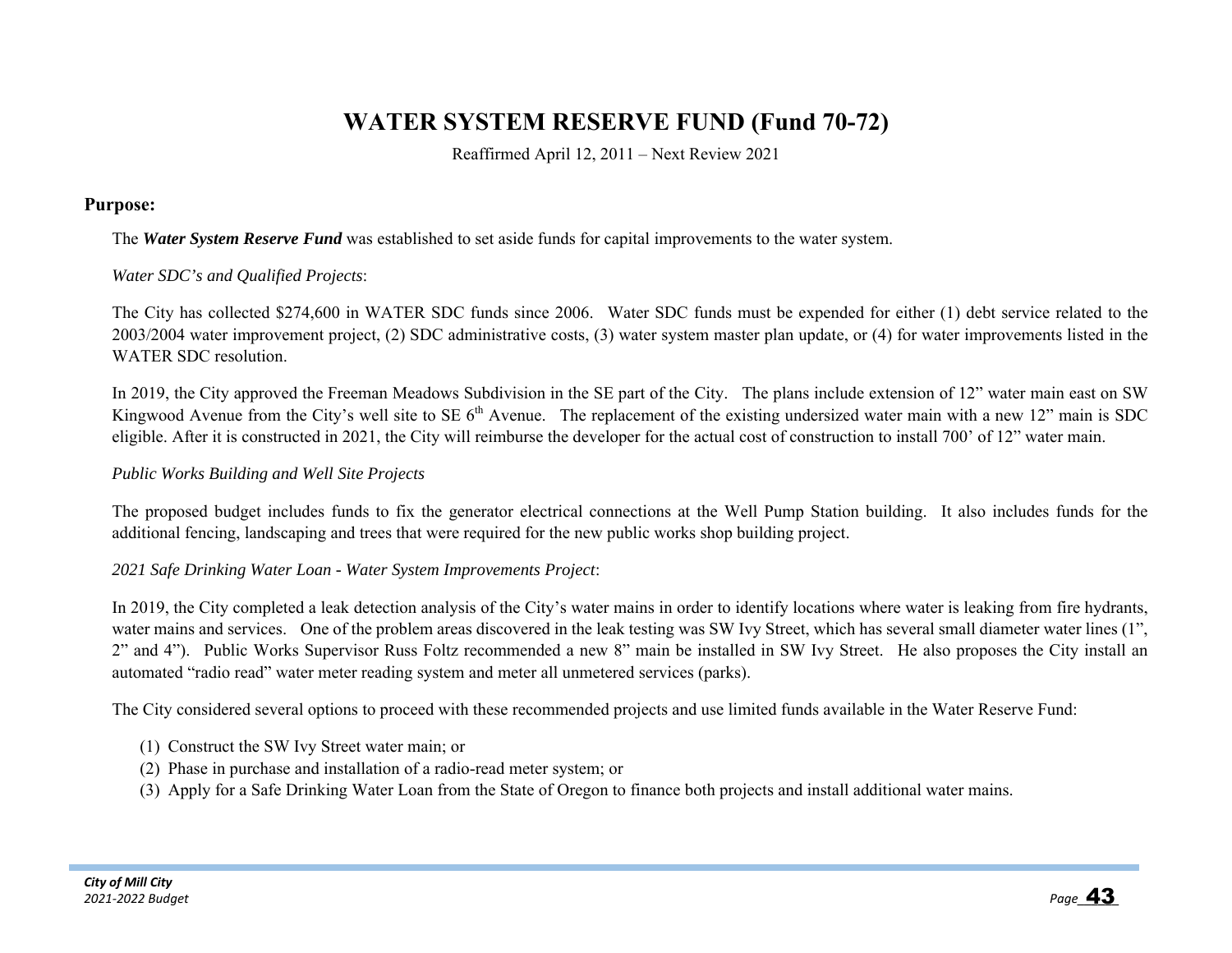## **WATER SYSTEM RESERVE FUND (Fund 70-72)**

### **Revenues**

#### *2021 Safe Drinking Water Loan - Water System Improvements Project*: (continued)

The Council applied to Business Oregon for a grant/loan from the Safe Drinking Water Revolving Loan Fund (SDWRLF). In December 2020, Mill City was awarded a \$2,536,000 million grant/loan package; the loan agreement was signed in February 2021. Table 1 summarizes the financing package awarded to the City. Table 2 lists the projects to be constructed in 2021 and 2022. Ashley Engineering is completing design for Phase 1: the SW Ivy/SW Hall street water main replacement. Bids will be solicited in April 2021 and construction will begin in Summer 2021. Phase 2 design will be completed in 2021 and construction will occur in 2022.

#### *Table 1*

#### **Mill City Water Main Improvements – Funding Sources**

| <b>Funding Sources</b>                            | Amount    |
|---------------------------------------------------|-----------|
| Business Oregon - SDWRLF                          |           |
| 30-Year Loan @ 1%                                 | 2,156,000 |
| Principal Forgiveness Loan (Grant)                | 350,000   |
| Project Mgt & Labor Standards Grant               | 30,000    |
| City of Mill City Water Reserve Fund - Cash Match | 150,000   |
|                                                   | 2,686,000 |

#### *Table 2* **Mill City Water System Improvements**

| # | Water Main Replacement         | Pipe<br><b>Size</b>                            | Length |                |
|---|--------------------------------|------------------------------------------------|--------|----------------|
| 1 | SW Ivy & SW Hall               |                                                | 8''    | 2,260          |
| 2 | $SE$ 4 <sup>th</sup>           | Fairview to Kingwood                           | 8''    | 1,300          |
| 3 | SW 8th                         | Linn Blvd to Spring                            | 8''    | 420            |
| 4 | NE 7 <sup>th</sup>             | NE Alder to Hwy 22                             | 8''    | 280            |
| 5 | SE <sub>1st</sub>              | Whitten to Kingwood                            | 8''    | 1,400          |
| 6 | <b>SE Grove</b>                | $1st$ to $4th$                                 | 8''    | 1,330          |
|   | <b>Total Water Main Length</b> |                                                | 6,990  |                |
| 7 | <b>Radio Read Water Meters</b> |                                                |        | 350-450 meters |
| 8 |                                | Well site generator electrical transfer switch |        |                |

#### **Revenue Assumptions:**

Revenues in the *Water Reserve Fund* come from transfers from the *Water Fund* and from SDC fees paid by builders.

| <b>Beginning Balance</b> | 343,863   |                                                                                                                                                                                        |
|--------------------------|-----------|----------------------------------------------------------------------------------------------------------------------------------------------------------------------------------------|
| Water SDC                | 45,000    | SDC Payments – 10 new homes $\omega$ \$4,500. Can be spent on SDC eligible projects.                                                                                                   |
| <b>SDWRLF Loan</b>       | 2,286,000 | Balance of SDWRLF loan proceeds to be received after July 1, 2021. The City will submit<br>several bills to Business Oregon for engineering and surveying costs prior to July 1, 2021. |
| Transfer IN              | 50,000    | Transfer IN from Water Fund to ensure funds are available for future projects.                                                                                                         |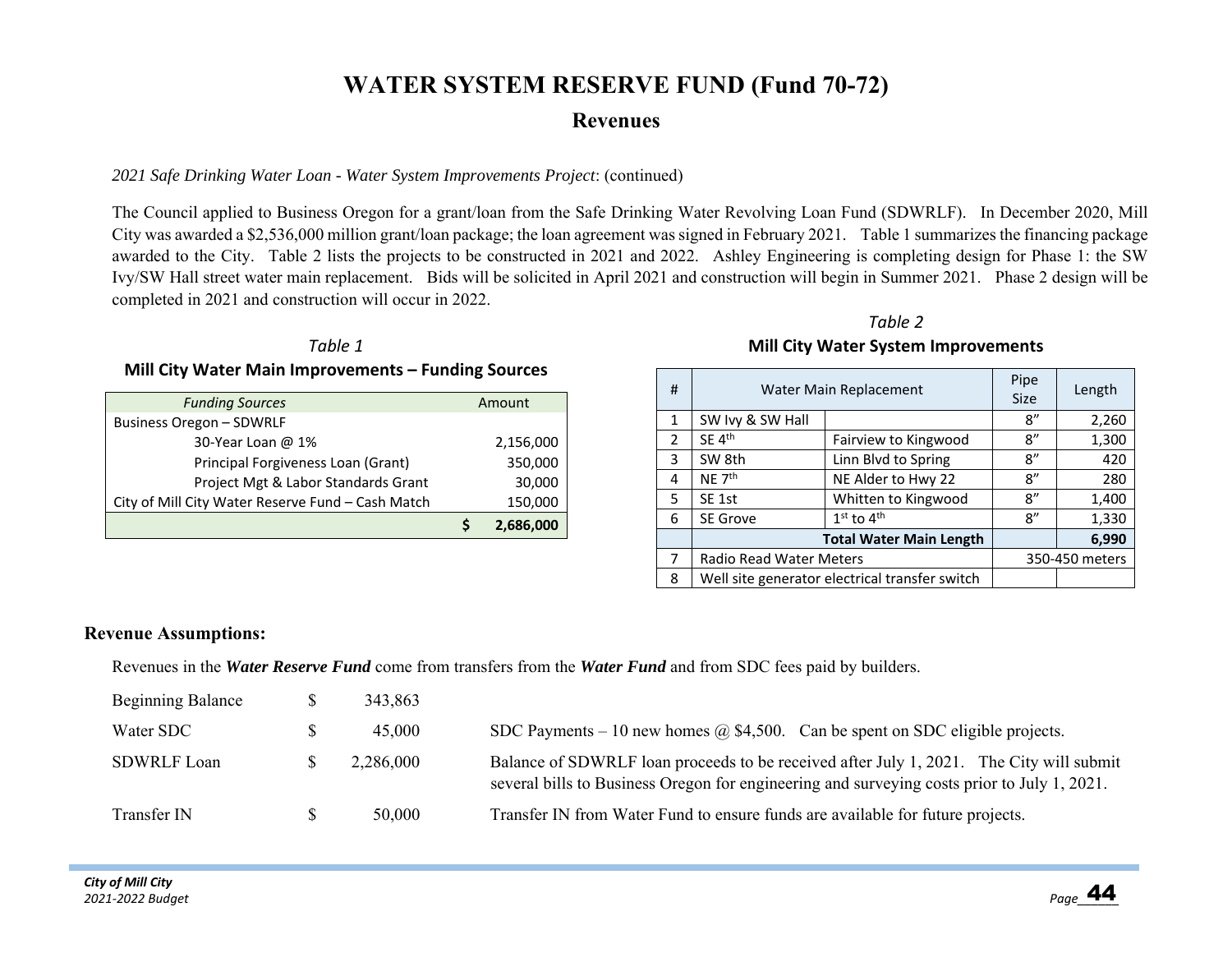# **WATER SYSTEM RESERVE FUND (Fund 70-72) Expenditures**

### **Expense Projections:**

#### **Materials and Services:**

| Administration         | 100,000<br>\$ | Administration, project management, legal, environmental, BOLI requirements, permit costs and<br>other grant/loan administrative costs for the SDWRLF projects and to coordinate the SE<br>Kingwood water main project. |                                                                               |                                                                                                                                                                                         |  |  |  |
|------------------------|---------------|-------------------------------------------------------------------------------------------------------------------------------------------------------------------------------------------------------------------------|-------------------------------------------------------------------------------|-----------------------------------------------------------------------------------------------------------------------------------------------------------------------------------------|--|--|--|
| Engineering            | 203,400<br>\$ | Balance of engineering services to design the SWDRLF water main projects.<br>Review of<br>Boatwright Engineering design of SE Kingwood water main. Project inspection services for all<br>projects.                     |                                                                               |                                                                                                                                                                                         |  |  |  |
| <b>Capital Outlay:</b> |               |                                                                                                                                                                                                                         |                                                                               |                                                                                                                                                                                         |  |  |  |
| C/O Water System       | \$2,257,000   | Water system capital improvement projects include:                                                                                                                                                                      |                                                                               |                                                                                                                                                                                         |  |  |  |
|                        |               | <b>SDWRLF Water Project</b><br>$\circ$<br>Well Improvements<br>$\circ$<br>Equipment<br>O<br>Water Lines<br>$\circ$<br>SE Kingwood Water Main<br>$\circ$                                                                 | \$1,927,000<br>20,000<br>\$<br>\$<br>20,000<br>\$<br>160,000<br>\$<br>135,000 | Water mains & radio read meters<br>Generator electrical, fencing & trees<br>Reserved for Equipment Replacement<br>Reserved for Water Line Replacement<br>SDC Reimbursement for 12" main |  |  |  |
| <b>Transfers:</b>      |               |                                                                                                                                                                                                                         |                                                                               |                                                                                                                                                                                         |  |  |  |
| Xfer to Bonded Debt    | 116,400<br>S. | 1-year debt service reserve for all required loan payments.                                                                                                                                                             |                                                                               | Under terms of the SDWRLF loan agreements (2003 & 2021), the City has agreed to set aside a                                                                                             |  |  |  |
|                        |               | 2021 SDWRLF Loan<br>$\circ$<br>2021 SDWRLF Loan<br>$\circ$<br>2006 SDWRLF Loan<br>$\circ$                                                                                                                               | \$<br>8,400<br>\$<br>77,500<br>\$<br>30,500                                   | For 2021-22 Interest Only Payment<br>1-Year Reserve<br>Amount needed in the Bonded Debt<br>Fund to reach the required \$154,993<br>1-year reserve for the 2006 loan.                    |  |  |  |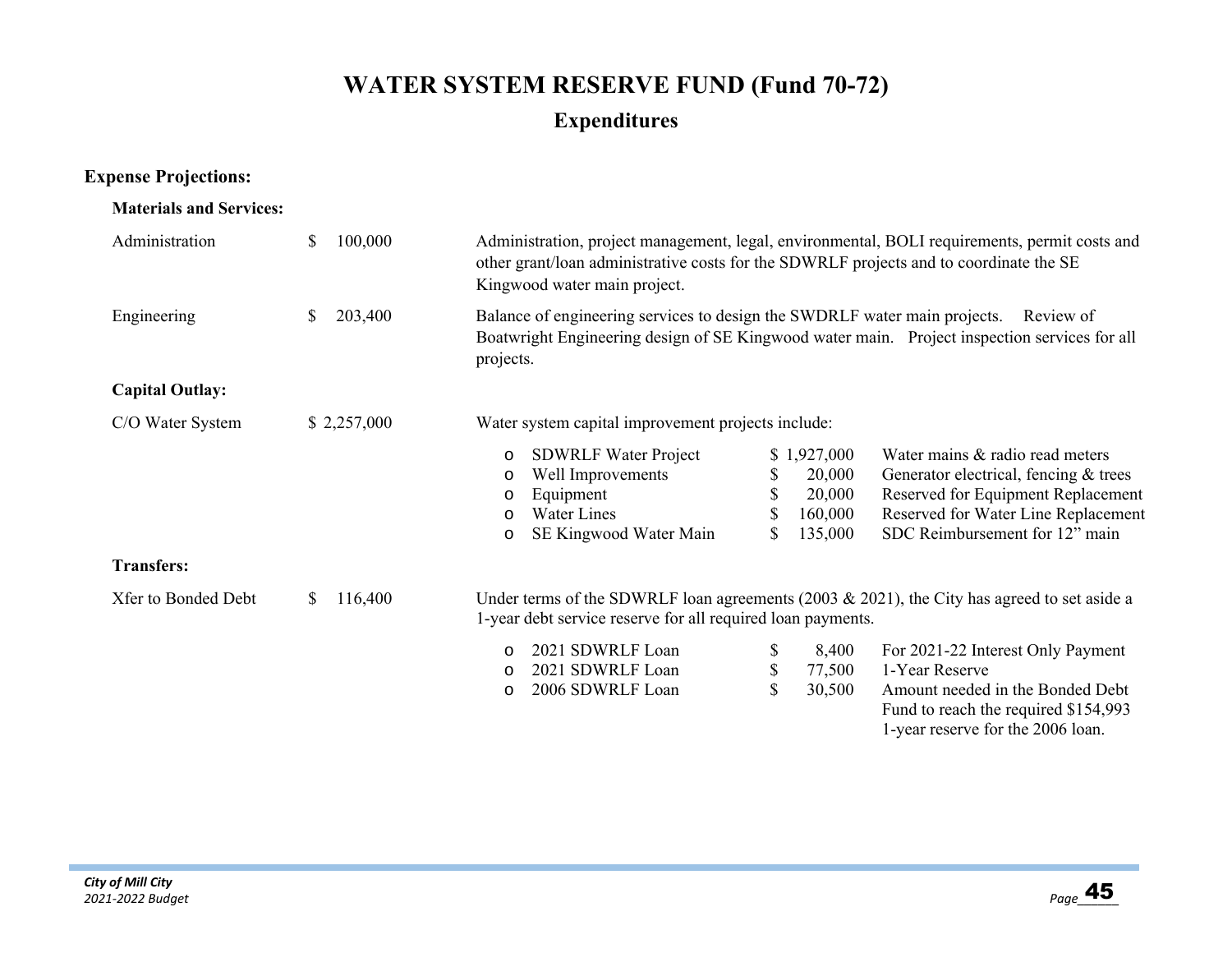**FORM LB‐11**

This fund is authorized and established by resolution / ordinance number **RESOURCES AND REQUIREMENTS**

\_\_\_\_\_\_\_\_\_\_\_\_\_\_\_\_\_\_\_\_\_\_\_\_\_\_\_\_\_\_\_\_\_\_\_\_\_\_\_\_\_\_\_\_\_\_\_\_\_\_\_\_\_\_\_\_\_\_

\_\_\_\_\_\_\_\_\_\_\_\_ on (date) \_\_\_\_\_\_\_\_\_\_\_\_ for the following specified purpose: **WATER SYSTEM RESERVE FUND (70‐72)**

# **RESERVE FUND**

Year this reserve fund will be reviewed to be continued or abolished.

CITY OF MILL CITY

Date can not be more than 10 years after establishment.

Review Year: May 1, 2021

|                 |                |                        |                |                |                                            | (Fund)                            |                                       |                       |                                | (Name of Municipal Corporation) |                 |
|-----------------|----------------|------------------------|----------------|----------------|--------------------------------------------|-----------------------------------|---------------------------------------|-----------------------|--------------------------------|---------------------------------|-----------------|
|                 |                | <b>Historical Data</b> |                |                |                                            |                                   |                                       |                       | Budget for Next Year 2021-2022 |                                 |                 |
|                 | Actual         |                        |                |                | <b>DESCRIPTION</b>                         |                                   |                                       |                       |                                |                                 |                 |
|                 |                |                        | Adopted Budget |                |                                            | <b>RESOURCES AND REQUIREMENTS</b> |                                       | Proposed By           | Approved By                    | Adopted By                      |                 |
|                 | Year 2018-2019 | Year 2019-2020         | Year2020-2021  |                |                                            |                                   |                                       | <b>Budget Officer</b> | <b>Budget Committee</b>        | Governing Body                  |                 |
| $\mathbf{1}$    |                |                        |                | $\mathbf{1}$   |                                            | <b>RESOURCES</b>                  |                                       |                       |                                |                                 | $\mathbf{1}$    |
| $\overline{2}$  | 288,408        | 313,634                | 414,248        | $\overline{2}$ | Cash on hand * (cash basis)                |                                   |                                       | 343,863               |                                |                                 | $\overline{2}$  |
| $\overline{3}$  | 7,226          | 7,979                  | 3,107          | 3              | Interest                                   |                                   |                                       | 2,579                 |                                |                                 | $\overline{3}$  |
| $\sqrt{4}$      |                |                        |                | 4              | <b>INTEREST/SDC WATER</b>                  |                                   |                                       |                       |                                |                                 | 4               |
| 5               | 18,000         | 49,500                 | 18,000         | 5              | <b>SDC WATER</b>                           |                                   |                                       | 45,000                |                                |                                 | 5               |
| 6               |                |                        |                | 6              | <b>MISCELLANEOUS</b>                       |                                   |                                       |                       |                                |                                 | 6               |
| $\overline{7}$  |                |                        |                | 7              | <b>SDWRLF Loan</b>                         |                                   |                                       | 2,286,000             |                                |                                 | $\overline{7}$  |
| 8               | $\overline{a}$ |                        |                | 8              | Transferred IN, from GENERAL FUND          |                                   |                                       |                       |                                |                                 | 8               |
| 9               |                | 68,000                 | 65,000         | 9              | Transferred IN, from WATER FUND            |                                   |                                       | 50,000                |                                |                                 | 9               |
| 10              | 313,634        | 439,113                | 500,355        | 10             | Total Resources, except taxes to be levied |                                   |                                       | 2,727,442             | $\overline{\phantom{a}}$       |                                 | 10              |
| 11              |                |                        |                | 11             | Taxes estimated to be received             |                                   |                                       |                       |                                |                                 | 11              |
| 12              |                |                        |                | 12             | Taxes collected in year levied             |                                   |                                       |                       |                                |                                 | 12              |
| 13              | 313,634        | 439,113                | 500,355        | 13             | <b>TOTAL RESOURCES</b>                     |                                   |                                       | 2,727,442             | $\blacksquare$                 |                                 | 13              |
| 14              |                |                        |                | 14             |                                            | <b>REQUIREMENTS **</b>            |                                       |                       |                                |                                 | 14              |
|                 |                |                        |                |                | Org. Unit or                               | Object                            |                                       |                       |                                |                                 |                 |
| 15              |                |                        |                |                | 15 Prog. & Activity                        | Classification                    | Detail                                |                       |                                |                                 | 15              |
| 16              |                |                        |                | 16             | <b>Public Works - Wastewater</b>           |                                   |                                       |                       |                                |                                 | 16              |
| 17              |                |                        | 2,500          | 17             |                                            | <b>M&amp;S</b>                    | Administration                        | 100,000               |                                |                                 | 17              |
| 18              |                | 5,185                  | 25,000         | 18             |                                            | <b>M&amp;S</b>                    | Engineering                           | 203,400               |                                |                                 | 18              |
| 19              |                |                        | 472,855        | 19             |                                            | Cap Outlay                        | C/O Water Syst Improvemnts            | 2,257,000             |                                |                                 | $\overline{19}$ |
| $\overline{20}$ |                |                        |                | 20             |                                            |                                   |                                       |                       |                                |                                 | $\overline{20}$ |
| 21              |                |                        |                | 21             |                                            | <b>XFER</b>                       | Xfer to Bonded Debt                   | 116,400               |                                |                                 | $\overline{21}$ |
| $\overline{22}$ |                |                        |                | 22             |                                            |                                   |                                       |                       |                                |                                 | $\overline{22}$ |
| 23              |                |                        |                | 23             |                                            |                                   |                                       |                       |                                |                                 | $\overline{23}$ |
| 24              |                |                        |                | 24             |                                            |                                   |                                       |                       |                                |                                 | $\overline{24}$ |
| $\overline{25}$ |                |                        |                | 25             |                                            |                                   |                                       |                       |                                |                                 | $\overline{25}$ |
| 26              | 313,634        | 433,928                |                | 26             | Ending balance (prior years)               |                                   |                                       |                       |                                |                                 | $\overline{26}$ |
| 27              |                |                        |                | 27             |                                            |                                   | RESERVED FOR WATER SDC ELIGIBLE PROJS | 50,642                | $\overline{\phantom{a}}$       |                                 | 27              |
| 28              | 313,634        | 439,113                | 500,355        | 28             |                                            | <b>TOTAL REQUIREMENTS</b>         |                                       | 2,727,442             | $\overline{\phantom{a}}$       | $\blacksquare$                  | 28              |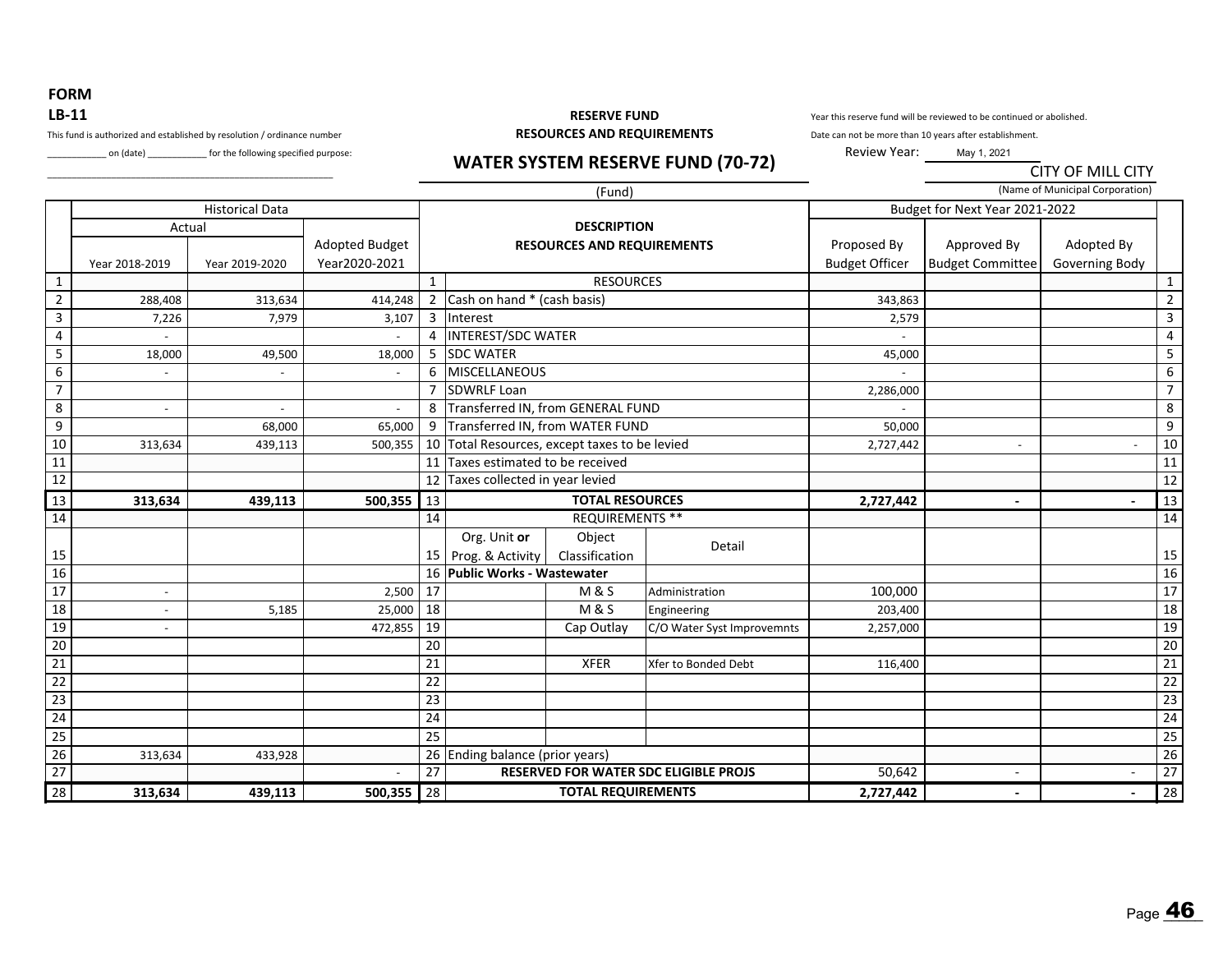# **STREET RESERVE FUND (Fund 70-73)**

Reaffirmed April 12, 2011 – Next Review 2021

#### **Purpose:**

The *Street Reserve Fund* was established to set aside money for street reconstruction or overlays. The City may design and issue contracts for street improvements or sign an agreement with either Marion County or Linn County to have the County include overlay, chip seal or maintenance projects in a larger county contract.

The public works staff has not prepared a capital improvements plan (CIP) list of priority street overlay or street improvement projects. Several projects have been discussed and financed by the City over the past five years:

| $\blacksquare$ West Broadway          | $(1^{st}$ to $5^{th})$              | <b>TIGER Grant</b> | Linn County will reconstruct W. Broadway 2021 using the TIGER Grant and Linn County<br>Road Funds. The project includes streetscape elements (trash cans, decorative lighting,<br>trees and landscaping) into the project.                                                                                  |
|---------------------------------------|-------------------------------------|--------------------|-------------------------------------------------------------------------------------------------------------------------------------------------------------------------------------------------------------------------------------------------------------------------------------------------------------|
| $\blacksquare$ NE 5 <sup>th</sup> Ave | $(Hwy 22-Cherry)$                   | ODOT-SCA Grant     | Overlay completed in 2019.                                                                                                                                                                                                                                                                                  |
| ■ SW Cedar Street                     | $(2^{nd}$ to $4^{th})$              | ODOT-SCA Grant     | Street widening, curbs, sidewalks and ADA ramps completed. The Santiam Canyon<br>School District constructed curbs, gutters, storm drainage and sidewalks on the south side<br>of the street. Final paving of the $2nd$ Street & Cedar Street intersection should be completed<br>by the end of April 2021. |
| $\bullet$ SW 2 <sup>nd</sup>          | (Broadway-Evergreen) ODOT-SCA Grant |                    | 2" AC overlay SW 2 <sup>nd</sup> (Broadway to Evergreen). Construct Summer 2021 or Spring 2022.                                                                                                                                                                                                             |
|                                       |                                     |                    |                                                                                                                                                                                                                                                                                                             |

The City will apply for another one or two SCA grants in 2021. Possible candidates are SW 4<sup>th</sup> (Broadway to Douglas); SW Cedar (1<sup>st</sup> to 2<sup>nd</sup>); SW Evergreen ( $1<sup>st</sup>$  to  $4<sup>th</sup>$ ) and SW Ivy ( $1<sup>st</sup>$  to SW Hall).

#### **Revenue Assumptions:**

| <b>Beginning Balance</b> | 239,657 |                                                                               |
|--------------------------|---------|-------------------------------------------------------------------------------|
| <b>SCA Grants</b>        | 100,000 | 2021 SCA grant reimbursement for overlay of SW $2nd$ (Broadway to Evergreen). |
| Xfer from Street Fund    | 40,000  | Annual Transfer to pay for future street improvements.                        |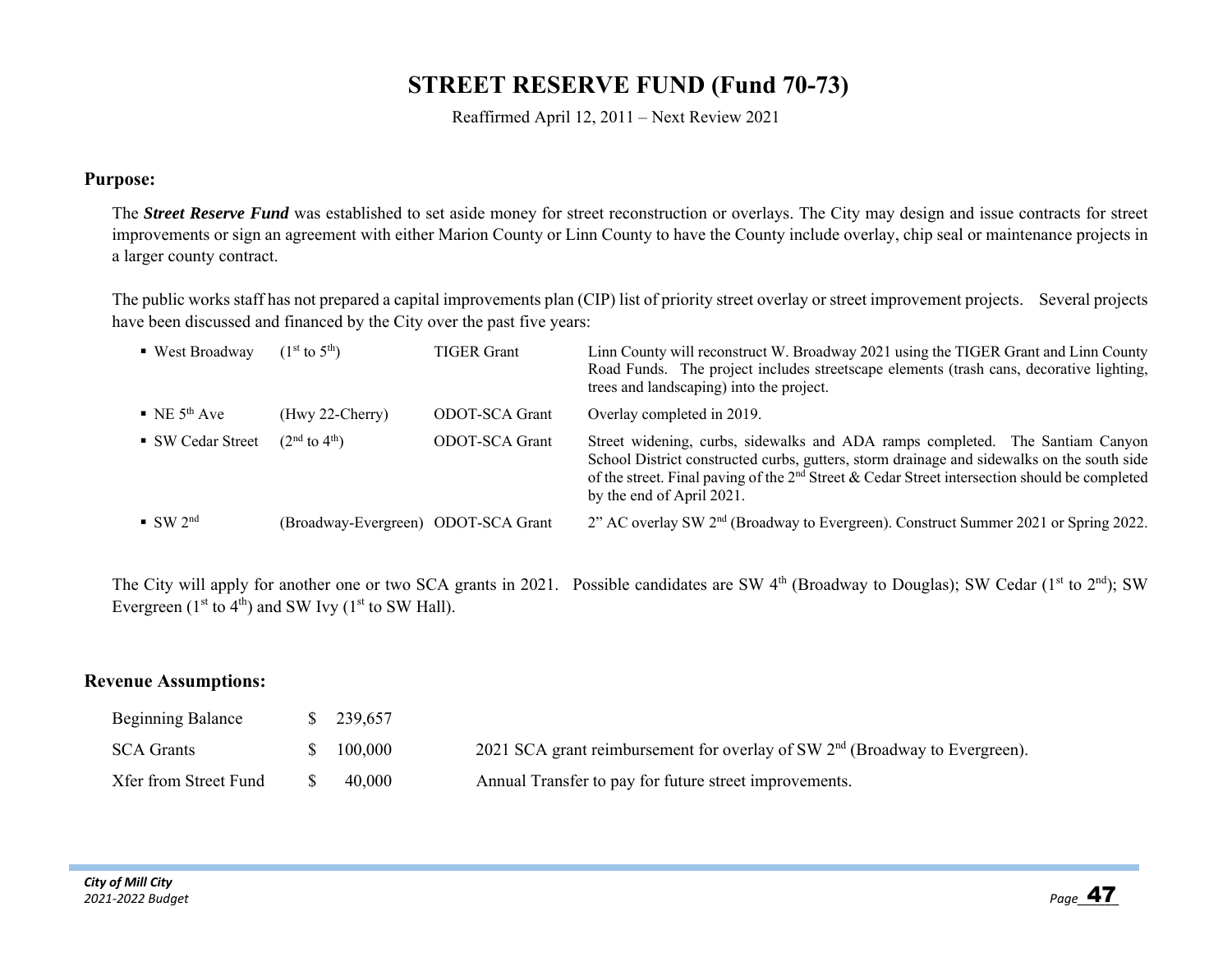# **STREET RESERVE FUND (Fund 70-73) Expenditures**

| <b>Expense Projections:</b>    |    |         |                                                                                        |  |  |  |  |  |
|--------------------------------|----|---------|----------------------------------------------------------------------------------------|--|--|--|--|--|
| <b>Materials and Services:</b> |    |         |                                                                                        |  |  |  |  |  |
| Admin & Engineering            | S. | 22,000  | Engineering/Design for Small City Allotment (SCA) grant projects and overlay projects. |  |  |  |  |  |
| <b>Capital Outlay:</b>         |    |         |                                                                                        |  |  |  |  |  |
| $C/O$ Streets                  |    | 320,000 | Street maintenance or reconstruction projects.                                         |  |  |  |  |  |
|                                |    |         | SW 2 <sup>nd</sup> Street Base Repair, AC base and 2" overlay<br>\$<br>180.000         |  |  |  |  |  |
|                                |    |         | Reserved for future projects or as a match to SCA grants.<br>\$<br>140,000             |  |  |  |  |  |
| C/O Sidewalks                  | \$ | 15,000  | Sidewalk maintenance or replacements.                                                  |  |  |  |  |  |
| <b>Transfers:</b>              |    |         |                                                                                        |  |  |  |  |  |
| Transfers OUT                  |    | 15,000  | Transfer to RR Bridge Fund (only if needed).                                           |  |  |  |  |  |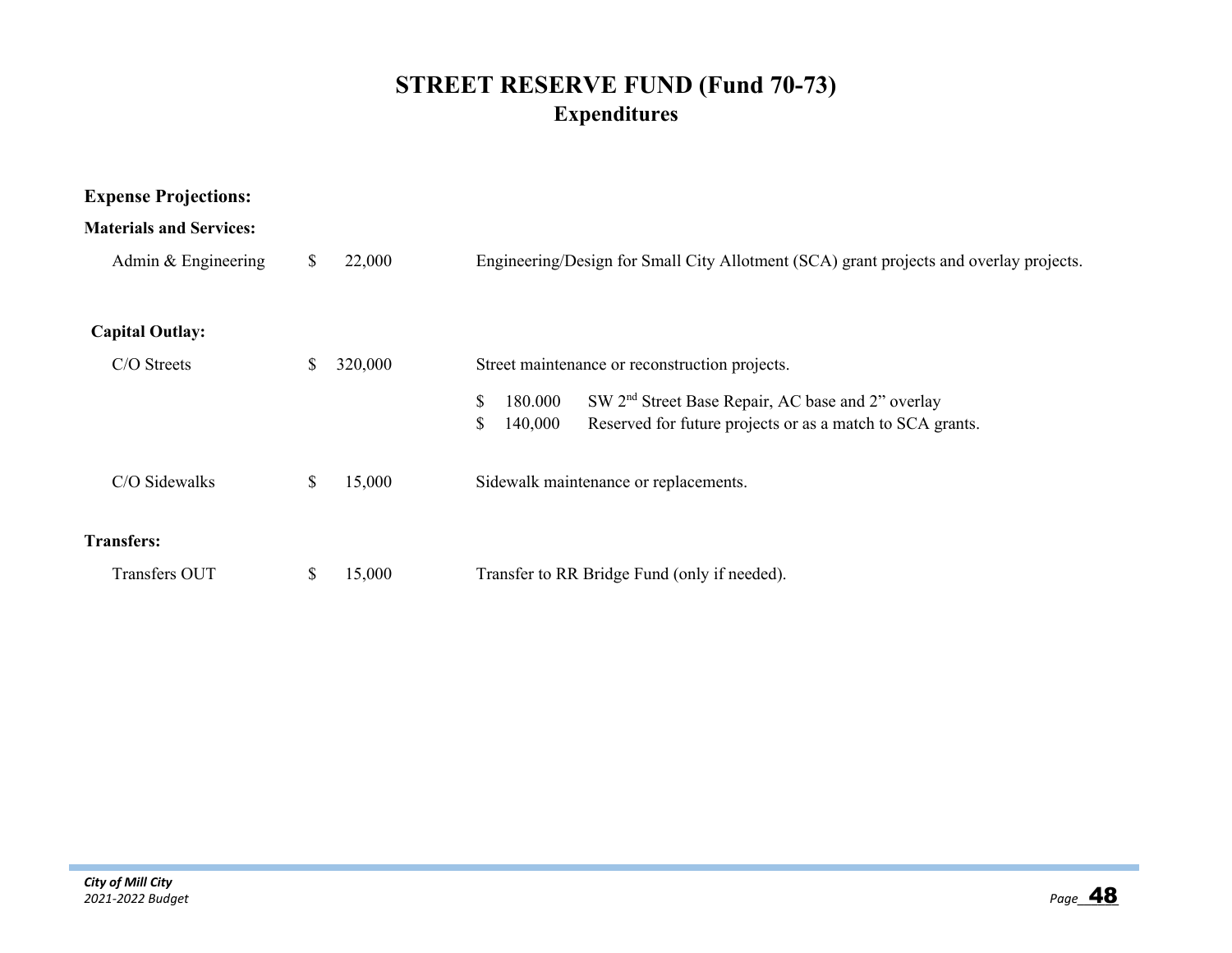**FORM** 

# **LB‐11**

\_\_\_\_\_\_\_\_\_\_\_\_\_\_\_\_\_\_\_\_\_\_\_\_\_\_\_\_\_\_\_\_\_\_\_\_\_\_\_\_\_\_\_\_\_\_\_\_\_\_\_\_\_\_\_\_\_\_

\_\_\_\_\_\_\_\_\_\_\_\_ on (date) \_\_\_\_\_\_\_\_\_\_\_\_ for the following specified purpose: **STREET RESERVE FUND (70‐73)**

#### **RESERVE FUND**This fund is authorized and established by resolution / ordinance number **RESOURCES AND REQUIREMENTS**

Year this reserve fund will be reviewed to be continued or abolished.

Date can not be more than 10 years after establishment.

Review Year: May 1, 2021

CITY OF MILL CITY

|                 |                |                        |                       |                |                                                  | (Fund)                            |                            |                                |                          | (Name of Municipal Corporation) |                 |
|-----------------|----------------|------------------------|-----------------------|----------------|--------------------------------------------------|-----------------------------------|----------------------------|--------------------------------|--------------------------|---------------------------------|-----------------|
|                 |                | <b>Historical Data</b> |                       |                |                                                  |                                   |                            | Budget for Next Year 2021-2022 |                          |                                 |                 |
|                 | Actual         |                        |                       |                |                                                  | <b>DESCRIPTION</b>                |                            |                                |                          |                                 |                 |
|                 |                |                        | <b>Adopted Budget</b> |                |                                                  | <b>RESOURCES AND REQUIREMENTS</b> |                            | Proposed By                    | Approved By              | Adopted By                      |                 |
|                 | Year 2018-2019 | Year 2019-2020         | Year 2020-2021        |                |                                                  |                                   |                            | <b>Budget Officer</b>          | <b>Budget Committee</b>  | Governing Body                  |                 |
| $\mathbf{1}$    |                |                        |                       | $\mathbf{1}$   |                                                  | <b>RESOURCES</b>                  |                            |                                |                          |                                 | $\mathbf{1}$    |
| $\overline{2}$  | 271,454        | 366,598                | 140,508               | 2              | Cash on hand * (cash basis)                      |                                   |                            | 239,657                        |                          |                                 | $\overline{2}$  |
| $\mathbf{3}$    | 5,981          | 8,214                  | 1,054                 | 3              | Interest                                         |                                   |                            | 1,797                          |                          |                                 | 3               |
| $\overline{4}$  |                |                        |                       | 4              | Previously levied taxes estimated to be received |                                   |                            |                                |                          |                                 | $\sqrt{4}$      |
| 5               |                |                        | 100,000               | 5              | ODOT - SCA Grant                                 |                                   |                            | 100,000                        |                          |                                 | 5               |
| 6               | 100,000        | 30,000                 | 30,000                | 6              | Transfer IN from STREET FUND                     |                                   |                            | 40,000                         |                          |                                 | 6               |
| $\overline{7}$  |                |                        |                       | $\overline{7}$ |                                                  |                                   |                            |                                |                          |                                 | $\overline{7}$  |
| $\,$ 8 $\,$     |                |                        |                       | 8              |                                                  |                                   |                            |                                |                          |                                 | $\,8\,$         |
| 9               |                |                        |                       | 9              |                                                  |                                   |                            |                                |                          |                                 | 9               |
| 10              | 377,435        | 404,812                | 271,562               | 10             | Total Resources, except taxes to be levied       |                                   |                            | 381,454                        |                          |                                 | 10              |
| 11              |                |                        |                       | 11             | Taxes estimated to be received                   |                                   |                            |                                |                          |                                 | 11              |
| 12              |                |                        |                       | 12             | Taxes collected in year levied                   |                                   |                            |                                |                          |                                 | 12              |
| 13              | 377,435        | 404,812                | 271,562               | 13             |                                                  | <b>TOTAL RESOURCES</b>            |                            | 381,454                        | $\overline{\phantom{a}}$ |                                 | $\overline{13}$ |
| 14              |                |                        |                       | 14             |                                                  | <b>REQUIREMENTS **</b>            |                            |                                |                          |                                 | 14              |
|                 |                |                        |                       |                | Org. Unit or                                     | Object                            |                            |                                |                          |                                 |                 |
|                 |                |                        |                       |                |                                                  | Classification                    | Detail                     |                                |                          |                                 |                 |
| 15              |                |                        |                       | 15             | Prog. & Activity                                 |                                   |                            |                                |                          |                                 | 15              |
| 16              |                |                        |                       |                | 16 Public Works - Street Improvements            |                                   |                            |                                |                          |                                 | 16              |
| 17              | 94             | 1,577                  | 2,500                 | 17             |                                                  | M&S                               | Administration             | 2,000                          |                          |                                 | 17              |
| 18              | 10,743         | 18,956                 | 22,500                | 18             |                                                  |                                   | Engineering                | 20,000                         |                          |                                 | $\overline{18}$ |
| 19              |                | 159,494                | 195,000               | 19             |                                                  | Cap Outlay                        | <b>Street Improvements</b> | 320,000                        |                          |                                 | 19              |
| $\overline{20}$ |                |                        | 15,000                | 20             |                                                  |                                   | Sidewalks / Ped Paths      | 15,000                         |                          |                                 | $\overline{20}$ |
| $\overline{21}$ |                |                        |                       | 21             |                                                  |                                   |                            |                                |                          |                                 | $\overline{21}$ |
| $\overline{22}$ |                |                        | 15,000                | 22             |                                                  | <b>XFER</b>                       | Xfer to RR Bridge Fund     | 15,000                         |                          |                                 | $\overline{22}$ |
| 23              |                |                        |                       | 23             |                                                  |                                   |                            |                                |                          |                                 | $\overline{23}$ |
| 24              |                |                        |                       | 24             |                                                  |                                   |                            |                                |                          |                                 | $\overline{24}$ |
| $\overline{25}$ | 366,598        | 224,785                |                       |                | 25 Ending balance (prior years)                  |                                   |                            |                                |                          |                                 | $\overline{25}$ |
| 26              |                |                        | 21,562                | 6              | Reserved for Future Expenditures                 |                                   |                            | 9,454                          |                          |                                 | 26              |
| $\overline{27}$ | 377,435        | 404,812                | 271,562 27            |                |                                                  | <b>TOTAL REQUIREMENTS</b>         |                            | 381,454                        |                          |                                 | $\overline{27}$ |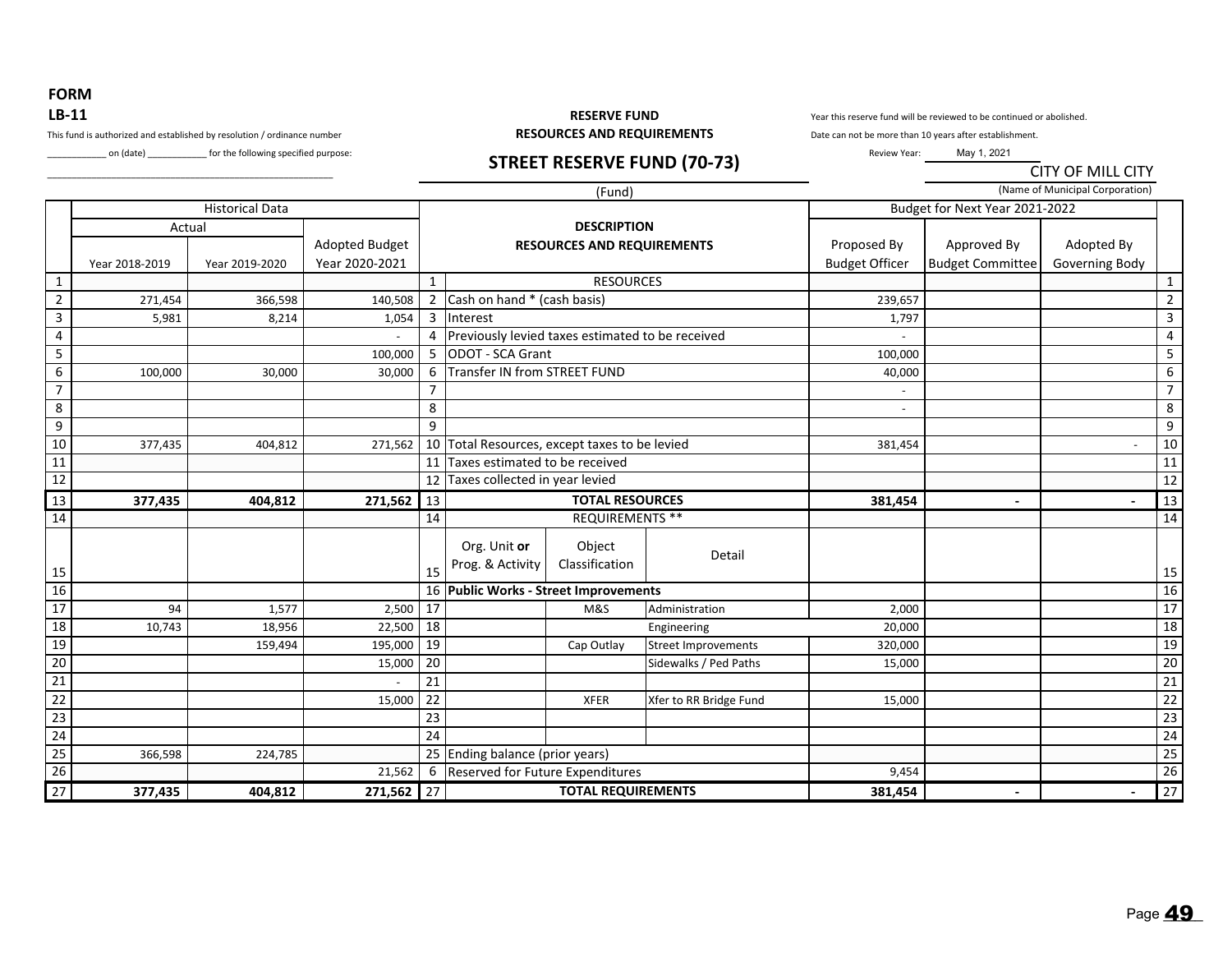# **SEWER RESERVE FUND (Fund 70-74)**

Reaffirmed June 2012 – Next Review 2021

#### **Purpose:**

The *Sewer Reserve Fund* was established to finance major capital improvements to the wastewater treatment plant and pump stations. Revenues come from SEWER SDC charges paid by builders and from transfers from the *Sewer Fund*.

#### **Transfers from the Sewer Fund**:

As noted in the *Sewer Fund* narrative, the City's loan agreements include provisions calling for the City to set aside funds for capital replacement. At minimum the City should be setting aside \$25,000 to \$50,000 per year. The Budget Committee and City Council have tried to make these transfers during each of the past 3 budget years. The proposed budget does not include any transfer to the *Sewer Reserve Fund*.

#### **Sewer Systems Development Charges**:

Systems Development Charges are fees paid by developers for their fair share of needed capital improvements. Sewer SDC's are composed of:

- (1) **"REIMBURSEMENT FEE".** A reimbursement fee is used to reimburse the City for costs incurred to over-size the existing sewer treatment and collection system. Resolution 504 states Mill City's Sewer SDCs are "reimbursement fees" for the cost of over-sizing the sewer system installed in the early 1990's. The qualified use of Sewer SDC funds is for "debt service".
- (2) **"IMPROVEMENT FEE".** An improvement fee may pay for capital improvements to over-size the sewer treatment plant, pump stations and collection system to serve new growth in the City. Eligible projects must be listed in an adopted *Wastewater System Capital Improvements Plan*. Mill City does not have an adopted CIP and therefore does not charge an "improvement fee". Until the City prepares a list of improvement projects, adopts a defensible methodology and adopts a new resolution authorizing an improvement fee that complies with the 2003 SDC regulations, the City cannot expend SDC fees for anything except debt service.

SDC funds cannot be used for annual administrative costs or for on-going operation and maintenance of the wastewater facilities. The City must use SDC funds to pay for expenditures authorized in the SDC resolution, SDC administrative costs and/or preparation of a Wastewater Facilities Plan update or Pre-Design engineering report for proposed wastewater system improvements. The only qualified use listed in Resolution 504 is for "debt service". A number of years ago, City staff contacted Paul Nolte, a legal counsel at the League of Oregon Cities, to review the SDC statutory requirements and discuss the City's resolution. Mr. Nolte concurred with the conclusion that until the City prepares a list of improvement projects, adopts a defensible methodology and adopts a new resolution authorizing an improvement fee that complies with the SDC statutes, the City can expend SDC fees for facilities planning and "debt service".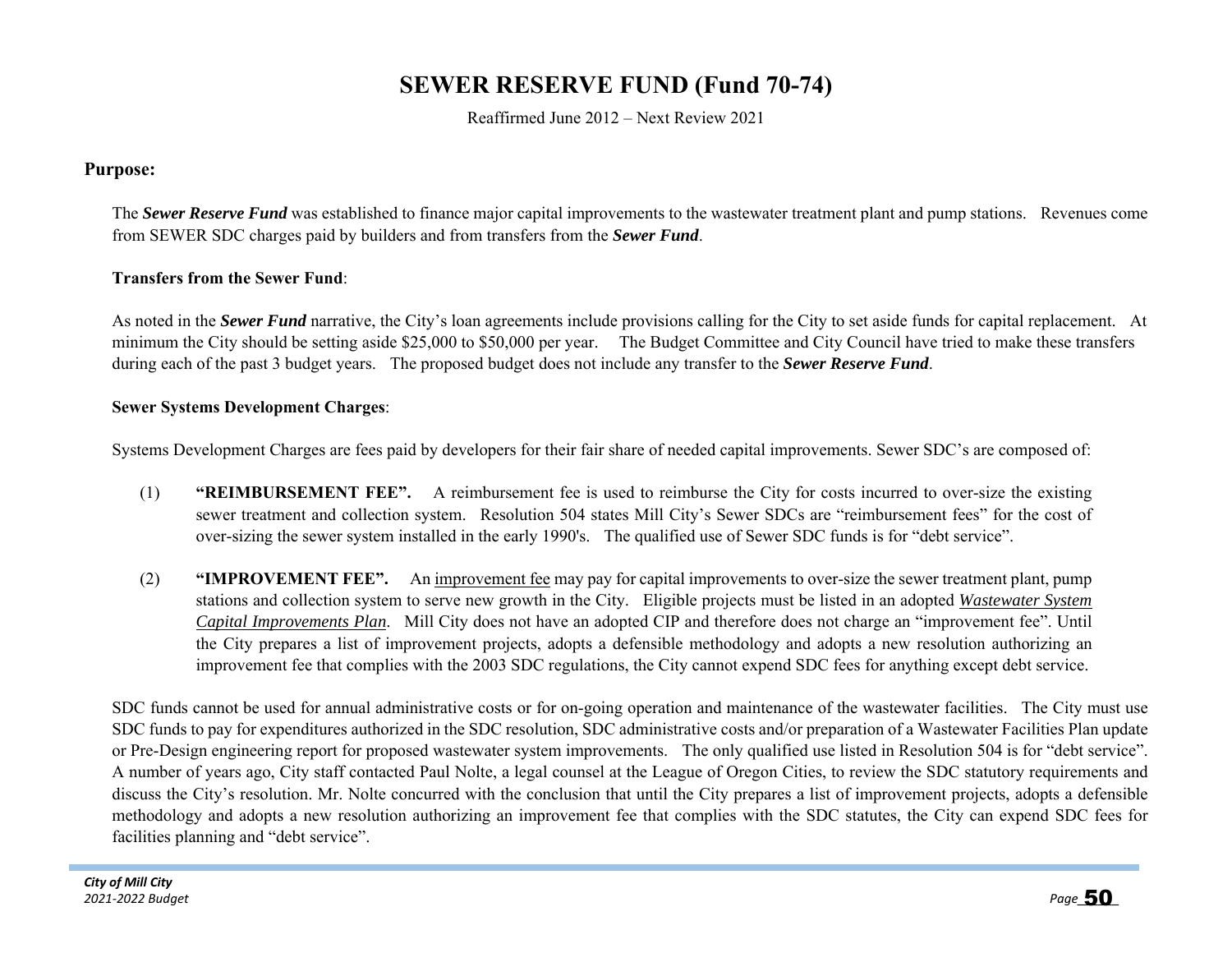# **SEWER RESERVE FUND (Fund 70-74) SDC Charges**

#### **Sewer Systems Development Charges (continued)**

| SDC Fees Paid to City                                                                        | FY 1997 to FY 2005 | 98,942   |
|----------------------------------------------------------------------------------------------|--------------------|----------|
| Transferred to <b>Bonded Debt Service Fund</b> to Pay for Debt Service before 2008.          |                    | (98.942) |
| Balance of SDC Fees owed for SDCs collected through June 30, 2005.                           |                    |          |
| SDC Fees Paid to City                                                                        | FY 2006 to FY 2020 | 148,648  |
| Transferred to <b>Bonded Debt Service Fund</b> to Pay for Debt Service                       | FY 2006 to FY 2021 | 91,086   |
| Balance of SDC Fees Collected by the City to be used for Debt Service or Facilities Planning |                    | 57,562   |

Transferring funds from the *Sewer Reserve Fund* to the *Bonded Debt Fund* complies with Resolution 504. The City transferred \$60,000 in FY 2021- 2022. The City can verify \$190,028 of the SDC fees paid to the City from 1997 to 2020 have been transferred to the *Bonded Debt Service Fund* and expended to pay for debt service. As of March 1, 2021, the City has a balance of \$57,562 in unexpended SDC funds.

#### *Wastewater Facilities Planning:*

In 2019 Marion County funded a wastewater facilities study for the North Santiam Sewer Authority that includes a chapter "*Mill City Sewer Capacity Analysi*s". The Keller Associates report concludes the Mill City wastewater treatment facility (WWTF) has reached 94% of the original design capacity (based on summer dry-weather flows]. The City needs to upgrade and expand the WWTF to handle growth over the next 5-10 years. Keller Associates so City funds will not have to be used for that project. The \$57,562 balance of the SDC funds may be used to debt service or to pay for a pre-design report for the wastewater treatment plant improvements.

The City has one capital improvement project proposed for the wastewater treatment plant. Public Works Director Russ Foltz proposes to replace the sewer drain field actuators with low-voltage controlled actuators. The actuators open/close to control flows to different areas of the drain field.

The City will continue to track SDC revenues and expenses annually. In future years, the City may transfer the prior year's SDC revenues to the *Bonded Debt Service Fund* and use that money as part of the City's annual sewer debt service payment.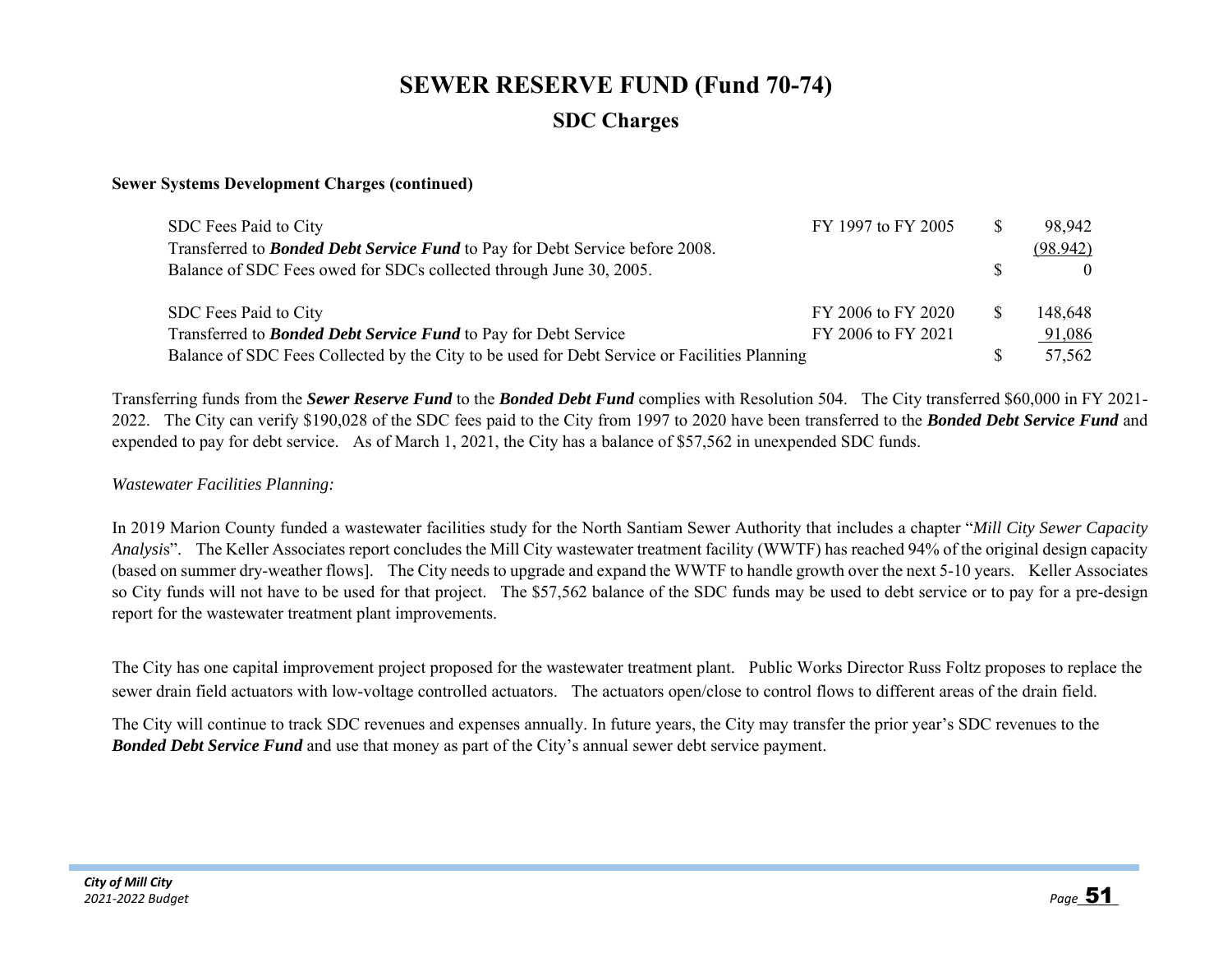# **SEWER RESERVE FUND (Fund 70-74)**

## **Revenues and Expenditures**

### **Revenue Assumptions:**

| <b>Beginning Balance</b>        |              | $\frac{141,204}{2}$ |                                                                                                                        |
|---------------------------------|--------------|---------------------|------------------------------------------------------------------------------------------------------------------------|
| Sewer SDC Charges               | $\mathbf{x}$ | 16,220              | Assumes 10 SDC payments $\omega$ \$1,622 per new single-family home.                                                   |
| Transfer $IN - General$ Fund \$ |              | 80.000              | Transfer In from General Fund for Sewer Improvements and to finance a Pre-Design Report for<br>Wastewater Improvements |

## **Expense Projections**:

#### **Materials and Services:**

| Admin / Legal          |   | 10,000  | Consultant services for grant applications and review of pre-design report findings. Legal assistance<br>if needed to respond to public comments on pre-design report. |  |  |  |
|------------------------|---|---------|------------------------------------------------------------------------------------------------------------------------------------------------------------------------|--|--|--|
| Engineering            |   | 100,000 | Pre-Design Report for WWTF improvements, including integration with North Santiam Sewer<br>Authority project and DEQ review and approvals.                             |  |  |  |
| Miscellaneous          | Ж | 5,000   | Miscellaneous expenses related to sewer system improvements.                                                                                                           |  |  |  |
| <b>Capital Outlay:</b> |   |         |                                                                                                                                                                        |  |  |  |
| C/O WWTP               |   | 70,000  | For Wastewater Treatment Plant repairs or improvements.                                                                                                                |  |  |  |
| C/O Pump Stations      |   | 20,000  | For Pump Station improvements or pump replacements.                                                                                                                    |  |  |  |

#### **Reserved for Future Expenditures:**

| Reserved Sewer | 33.483 |    | Sewer Reserves are tracked in two areas: |                                                                                                                                                                       |  |  |  |  |
|----------------|--------|----|------------------------------------------|-----------------------------------------------------------------------------------------------------------------------------------------------------------------------|--|--|--|--|
|                |        |    | \$ 33.483                                | Unrestricted funds which can be used for any sewer improvement project.                                                                                               |  |  |  |  |
|                |        | S. |                                          | SDC Reserve: Assumes the City will complete a Pre-Design Report in FY 2021-<br>2022 and assign the remaining balance of the accumulated SDC funds to this<br>project. |  |  |  |  |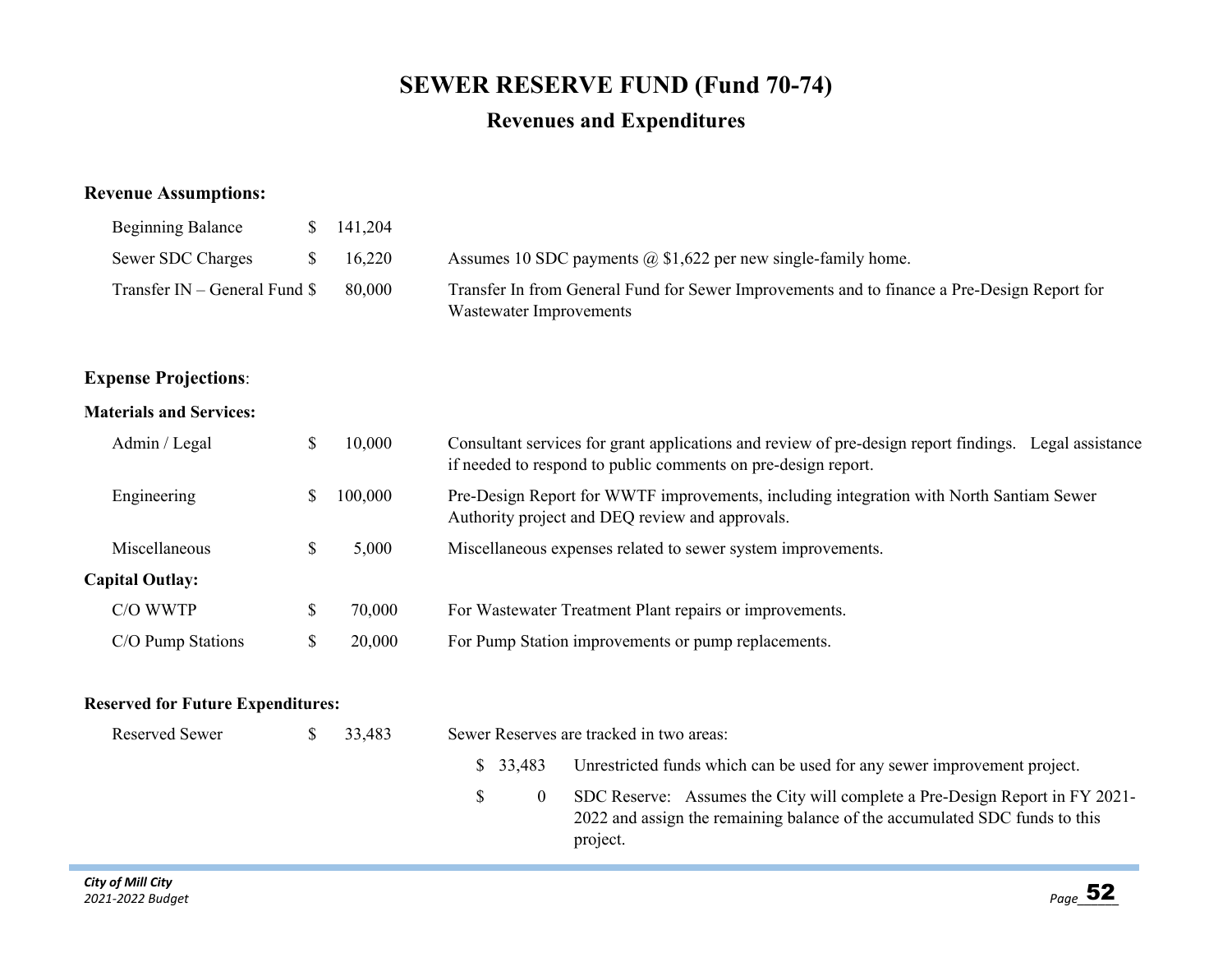**FORM** 

## **LB‐11**

\_\_\_\_\_\_\_\_\_\_\_\_\_\_\_\_\_\_\_\_\_\_\_\_\_\_\_\_\_\_\_\_\_\_\_\_\_\_\_\_\_\_\_\_\_\_\_\_\_\_\_\_\_\_\_\_\_\_

Let (date) \_\_\_\_\_\_\_\_\_\_\_\_ for the following specified purpose: **SEWER RESERVE FUND (70-74)** 

#### **RESERVE FUND**This fund is authorized and established by resolution/ordinance number **RESOURCES AND REQUIREMENTS**

Year this reserve fund will be reviewed to be continued or abolished.

Date can not be more than 10 years after establishment.

Review Year: May 1, 2021

CITY OF MILL CITY

|                 |                          |                          |                             |                 |                                                  | (Fund)                                                  |                          |                                      |                                        | (Name of Municipal Corporation) |                 |
|-----------------|--------------------------|--------------------------|-----------------------------|-----------------|--------------------------------------------------|---------------------------------------------------------|--------------------------|--------------------------------------|----------------------------------------|---------------------------------|-----------------|
|                 |                          | <b>Historical Data</b>   |                             |                 |                                                  |                                                         |                          | Budget for Next Year 2021-2022       |                                        |                                 |                 |
|                 | Actual<br>2018-2019      | 2019-2020                | Adopted Budget<br>2020-2021 |                 |                                                  | <b>DESCRIPTION</b><br><b>RESOURCES AND REQUIREMENTS</b> |                          | Proposed By<br><b>Budget Officer</b> | Approved By<br><b>Budget Committee</b> | Adopted By<br>Governing Body    |                 |
| $\mathbf{1}$    |                          |                          |                             | $\mathbf{1}$    |                                                  | <b>RESOURCES</b>                                        |                          |                                      |                                        |                                 | $\mathbf{1}$    |
| $\overline{2}$  | 145,901                  | 185,135                  | 183,250                     |                 | 2 Cash on hand * (cash basis)                    |                                                         |                          | 141,204                              |                                        |                                 | $\overline{2}$  |
| ن               | 3,797                    | 4,068                    | 1,374                       | 3               | Interest                                         |                                                         |                          | 1,059                                |                                        |                                 | 3               |
| 4               |                          |                          |                             | 4               | Previously levied taxes estimated to be received |                                                         |                          |                                      |                                        |                                 | 4               |
| 5               | 6,488                    | 34,064                   | 6,488                       | 5               | <b>SDC Sewer</b>                                 |                                                         |                          | 16,220                               |                                        |                                 | 5               |
| $\overline{6}$  | 25,000                   |                          |                             | 6               | Grants                                           |                                                         |                          |                                      |                                        |                                 | $\overline{6}$  |
| $\overline{7}$  |                          | $\overline{\phantom{a}}$ | $\overline{\phantom{a}}$    | 7               | Transfer IN from GENERAL FUND                    |                                                         |                          | 80,000                               |                                        |                                 | $\overline{7}$  |
| 8               | 20,000                   | $\overline{\phantom{a}}$ | 50,000                      | 8               | Transfer IN from SEWER FUND                      |                                                         |                          |                                      |                                        |                                 | 8               |
| $\overline{9}$  |                          |                          |                             | 9               |                                                  |                                                         |                          |                                      |                                        |                                 | $\overline{9}$  |
| 10              | 201,186                  | 223,267                  | 241,112                     | 10 <sub>l</sub> | Total Resources, except taxes to be levied       |                                                         |                          | 238,483                              | $\overline{\phantom{a}}$               |                                 | 10              |
| $\overline{11}$ |                          |                          |                             | 11              | Taxes estimated to be received                   |                                                         |                          |                                      |                                        |                                 | 11              |
| 12              |                          |                          |                             | 12              | Taxes collected in year levied                   |                                                         |                          |                                      |                                        |                                 | 12              |
| 13              | 201,186                  | 223,267                  | 241,112                     | 13              |                                                  | <b>TOTAL RESOURCES</b>                                  |                          | 238,483                              | $\overline{\phantom{a}}$               |                                 | 13              |
| 14              |                          |                          |                             | 14              | <b>REQUIREMENTS **</b>                           |                                                         |                          |                                      |                                        |                                 | 14              |
| 15              |                          |                          |                             | 15              | Org. Unit or<br>Prog. & Activity                 | Object<br>Classification                                | Detail                   |                                      |                                        |                                 | 15              |
| 16              |                          |                          |                             |                 | 16 Public Works - Wastewater                     |                                                         |                          |                                      | $\overline{\phantom{a}}$               |                                 | 16              |
| $\overline{17}$ | $\overline{\phantom{a}}$ | $\overline{\phantom{a}}$ | 2,500                       | 17              |                                                  | <b>M&amp;S</b>                                          | Administration           | 10,000                               |                                        |                                 | $\overline{17}$ |
| 18              | $\overline{\phantom{a}}$ | 16,202                   | 10,000                      | 18              |                                                  | <b>M&amp;S</b>                                          | Engineering              | 100,000                              |                                        |                                 | $\overline{18}$ |
| 19              |                          | 325                      | 3,504                       | 19              |                                                  | <b>M&amp;S</b>                                          | <b>Miscellaneous</b>     | 5,000                                |                                        |                                 | 19              |
| 20              |                          | 30,500                   | 50,000                      | 20              |                                                  | Cap Outlay                                              | <b>WWTF Improvements</b> | 70,000                               |                                        |                                 | $\overline{20}$ |
| $\overline{21}$ | 16,051                   |                          | 20,000                      | 21              |                                                  | C/O                                                     | <b>Pump Station</b>      | 20,000                               |                                        |                                 | $\overline{21}$ |
| $\overline{22}$ |                          |                          | 60,000                      | 22              |                                                  | <b>XFER</b>                                             | Xfer to Bonded Debt      |                                      |                                        |                                 | $\overline{22}$ |
| 23              |                          |                          |                             | 23              |                                                  |                                                         |                          |                                      |                                        |                                 | $\overline{23}$ |
| 24              |                          |                          |                             | 24              |                                                  |                                                         |                          |                                      |                                        |                                 | 24              |
| $\overline{25}$ |                          |                          |                             | 25              |                                                  |                                                         |                          |                                      |                                        |                                 | $\overline{25}$ |
| 26              | 185,135                  | 176,240                  |                             |                 | 26 Ending balance (prior years)                  |                                                         |                          |                                      |                                        |                                 | 26              |
| 27              |                          |                          | 95,108                      | $\overline{27}$ | <b>RESERVED FOR FUTURE EXPENDITURES</b>          |                                                         | 33,483                   |                                      |                                        | 27                              |                 |
| 28              | 201,186                  | 223,267                  | $241,112$ 28                |                 | <b>TOTAL REQUIREMENTS</b>                        |                                                         |                          | 238,483                              |                                        |                                 | $\overline{28}$ |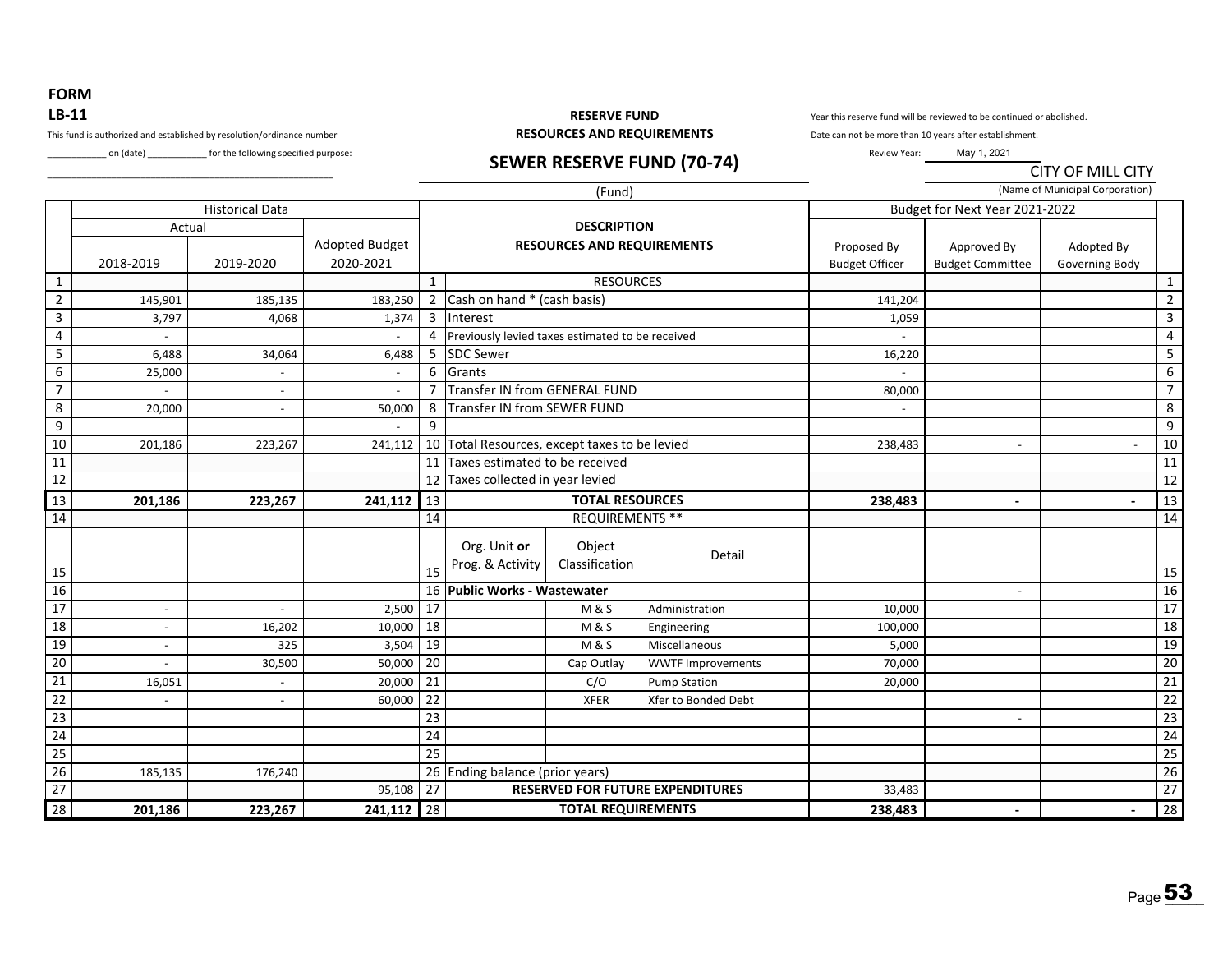# **EQUIPMENT RESERVE FUND (Fund 70-75)**

Reaffirmed May of 2014 – Next Review 2024

#### **Purpose of Fund**:

The *Equipment Reserve Fund* is used to pay for equipment for any department of the City such as public works vehicles, mowers, generators, pump replacements and other pieces of equipment which have a life span of 5 years or more. The *Equipment Reserve Fund* can also be used to pay for capital replacement costs for equipment in public buildings including computer servers, hardware and software upgrades, HVAC systems and security systems. In prior years, the City has used the *Equipment Reserve Fund* to purchase:

- Vehicles: Dump Truck, utility truck, pickups. 0 Public Works Equipment: Backhoe attachments, sweeper replacement parts • Office Equipment: Photocopier
- **Sources of Funding**:

 The *Equipment Reserve Fund* is funded by small annual transfers from the *General Fund*, *Water Fund*, *Sewer Fund* and *Street Fund*. When the *Equipment Reserve Fund* was established in the early 2000's the City staff recommended the Budget Committee & Council do annual transfers. Annual transfers were made through 2009 and then stopped. In FY 2018-2019, the Budget Committee and City Council agreed to an annual transfer program. In the last two years, the City has transferred \$100,000 into the *Equipment Reserve Fund.* The proposed budget includes \$45,000 in transfers; \$15,000 from the Street Fund and \$10,000 from each remaining fund.

#### **Vehicle and Equipment Replacement Schedule:**

In order to plan for the long-term replacement of major pieces of equipment, the City should develop a "Vehicle & Equipment Replacement Schedule". Once prepared, the City Council can review it during a work session and develop a strategy for the long-term financing of these items.

- $\bullet$  Vehicle List: Vehicle Name, Type & Model, Year, Existing Condition, Replacement Cycle # of Years, Original Cost, Future Replacement Cost, Replacement Year, Amount to be set aside each year by Fund
- $\bullet$ Equipment List: Building Location, Same as above.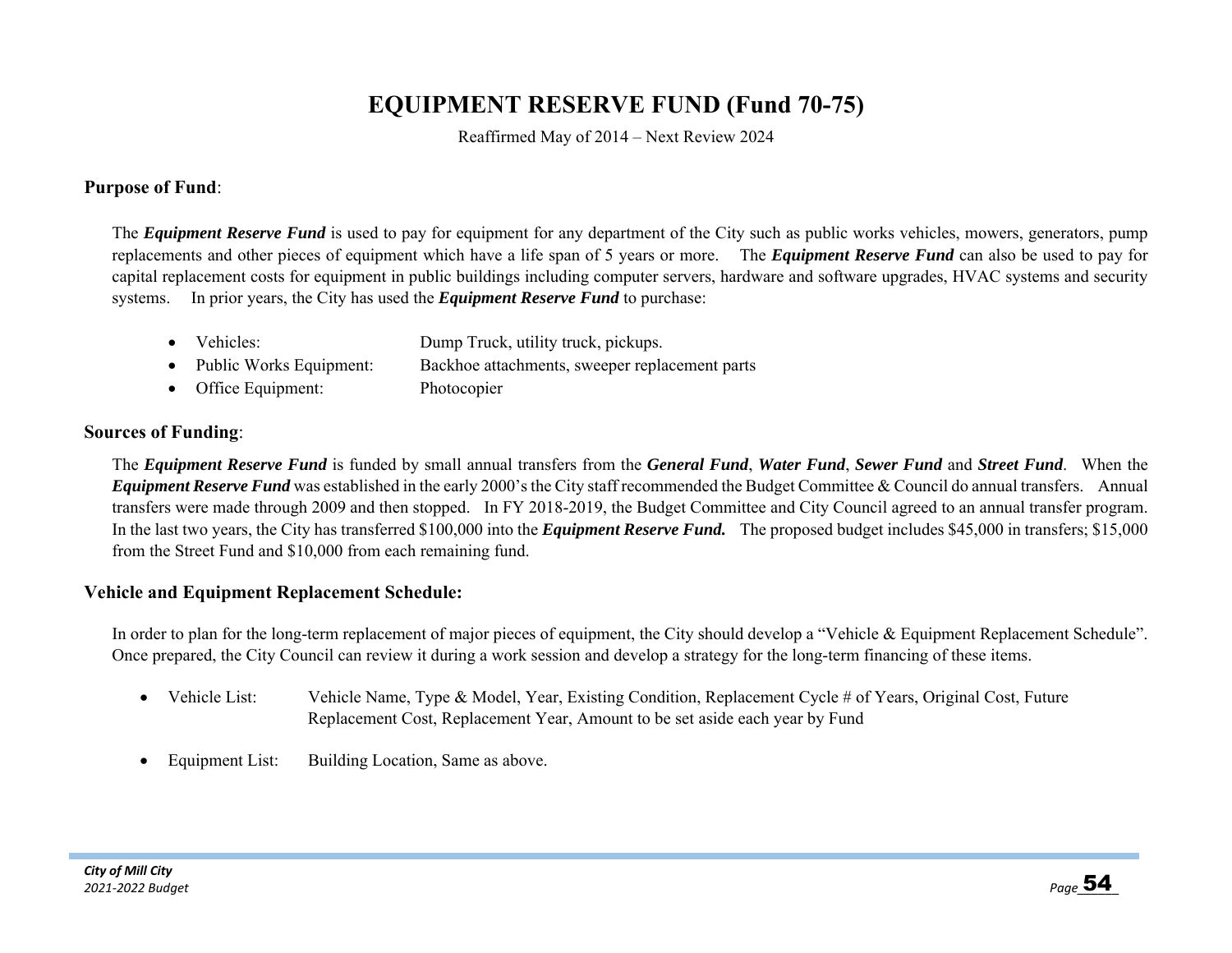# **EQUIPMENT RESERVE FUND (Fund 70-75)**

# **Revenues and Expenditures**

## **Revenue Assumptions:**

| <b>Beginning Balance</b>        | S. | 149,550 |                                                                                                                                                                                                                                                            |
|---------------------------------|----|---------|------------------------------------------------------------------------------------------------------------------------------------------------------------------------------------------------------------------------------------------------------------|
| Transfers IN                    | \$ | 45,000  | Transfers from the General Fund, Water Fund, Sewer Fund and Street Fund.                                                                                                                                                                                   |
| <b>Expenditure Projections:</b> |    |         |                                                                                                                                                                                                                                                            |
| <b>Capital Outlay:</b>          |    |         |                                                                                                                                                                                                                                                            |
| C/O Equipment: Other            | \$ | 30,000  | Other Equipment & Capital Replacement. This line item may be used for major equipment or<br>facility maintenance items (HVAC, roof, copier, computer server, etc.) to City Hall, Parks<br>Restrooms or any other building or facility.                     |
|                                 |    |         | City Hall proposes to create an archiving system to copy/preserve/archive important City records.<br>The records management system will be established to comply with the Oregon Secretary of<br>State's public records management/retention requirements. |
| C/O Vehicles & Equip: PW        | S. | 130,000 | Vehicle Replacement and Public Works Equipment. The City purchased two new pickup trucks<br>in 2020 and a small tractor/mower in 2019. No vehicle purchases are proposed in FY 2021-<br>2022.                                                              |
|                                 |    |         | This line item can be used to purchase other public works equipment for use by the City in all<br>public works areas, at the PW Shops, water plant or sewer plant.                                                                                         |
| <b>Unappropriated Reserves:</b> |    |         |                                                                                                                                                                                                                                                            |
| Unappropriated                  | S  | 35,672  | Reserved for future year vehicle and equipment replacement.                                                                                                                                                                                                |
|                                 |    |         |                                                                                                                                                                                                                                                            |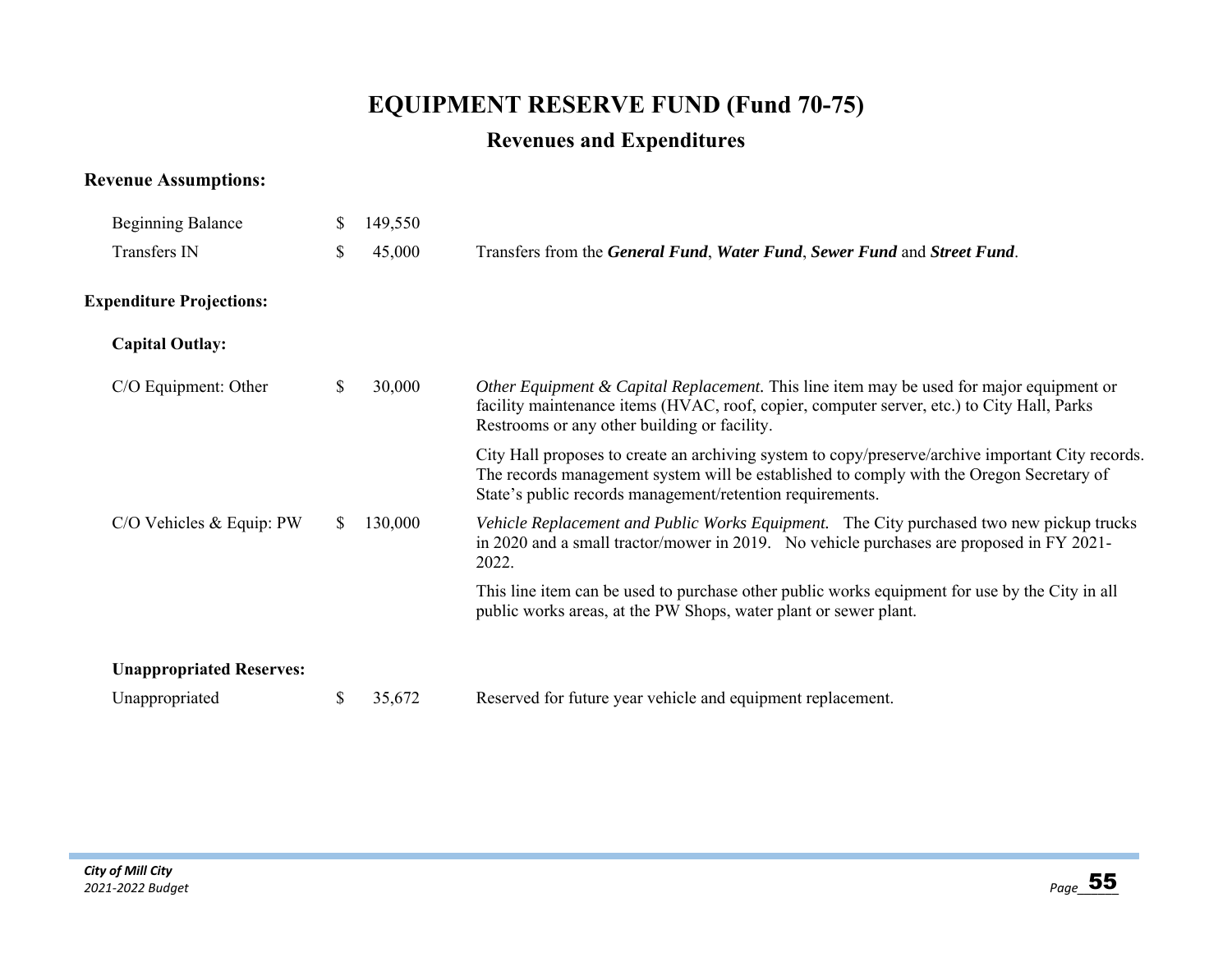## **FORM LB‐11**

#### This fund is authorized and established by resolution / ordinance number

on (date) \_\_\_\_\_\_\_\_\_\_\_\_ for the following specified purpose:

#### **RESERVE FUND RESOURCES AND REQUIREMENTS**

Year this reserve fund will be reviewed to be continued or abolished.

Date can not be more than 10 years after establishment.

Review Year: May 1, 2024

## **EQUIPMENT RESERVE FUND (70‐75)**

|                         |                |                                                    |                                         |                |                                                         |                                    |                                  |                                      |                                        | <b>CITY OF MILL CITY</b>        |                       |
|-------------------------|----------------|----------------------------------------------------|-----------------------------------------|----------------|---------------------------------------------------------|------------------------------------|----------------------------------|--------------------------------------|----------------------------------------|---------------------------------|-----------------------|
|                         |                |                                                    |                                         |                |                                                         | (Fund)                             |                                  |                                      |                                        | (Name of Municipal Corporation) |                       |
|                         |                | <b>Historical Data</b>                             |                                         |                |                                                         |                                    |                                  | Budget for Next Year 2021-2022       |                                        |                                 |                       |
|                         | Year 2018-2019 | Actual<br><b>First Preceding</b><br>Year 2019-2020 | <b>Adopted Budget</b><br>Year 2020-2021 |                | <b>DESCRIPTION</b><br><b>RESOURCES AND REQUIREMENTS</b> |                                    |                                  | Proposed By<br><b>Budget Officer</b> | Approved By<br><b>Budget Committee</b> | Adopted By<br>Governing Body    |                       |
| $\mathbf{1}$            |                |                                                    |                                         | $\mathbf{1}$   |                                                         | <b>RESOURCES</b>                   |                                  |                                      |                                        |                                 | $\mathbf{1}$          |
| $\overline{2}$          | 88,465         | 107,316                                            | 156,380                                 | 2              | Cash on hand * (cash basis)                             |                                    |                                  | 149,550                              |                                        |                                 | $\overline{2}$        |
| $\overline{\mathbf{3}}$ |                |                                                    |                                         | $\overline{3}$ | <b>MISCELLANEOUS</b>                                    |                                    |                                  |                                      |                                        |                                 | $\overline{3}$        |
| $\overline{4}$          | 553            | 2,745                                              | 1,173                                   | $\overline{4}$ | <b>INTEREST</b>                                         |                                    |                                  | 1,122                                |                                        |                                 | $\overline{4}$        |
| 5                       |                |                                                    |                                         | 5              | <b>SALE OF EQUIPMENT</b>                                |                                    |                                  |                                      |                                        |                                 | 5                     |
| 6                       | 10,000         | 10,000                                             | 10,000                                  | 6              | <b>Transfer IN from GENERAL FUND</b>                    |                                    |                                  | 10,000                               |                                        |                                 | 6                     |
| $\overline{7}$          | 20,000         | 20,000                                             | 15,000                                  |                | Transfer IN, from STREET FUND                           |                                    |                                  | 15,000                               |                                        |                                 | $\overline{7}$        |
| 8                       | 10,000         | 10,000                                             | 10,000                                  | 8              | <b>Transfer IN from WATER FUND</b>                      |                                    |                                  | 10,000<br>10,000                     |                                        |                                 | 8                     |
| 9                       | 10,000         | 10,000                                             | 10,000                                  | 9              |                                                         | <b>Transfer IN from SEWER FUND</b> |                                  |                                      |                                        |                                 | 9                     |
| 10                      | 139,018        | 160,061                                            | 202,553                                 | 10             | Total Resources, except taxes to be levied              |                                    |                                  |                                      |                                        | $\overline{\phantom{a}}$        | 10                    |
| 11                      |                |                                                    |                                         | 11             | Taxes estimated to be received                          |                                    |                                  |                                      |                                        |                                 | 11                    |
| 12                      |                |                                                    |                                         | 12             | Taxes collected in year levied                          |                                    |                                  |                                      |                                        | 12                              |                       |
| 13                      | 139,018        | 160,061                                            | 202,553                                 | 13             | <b>TOTAL RESOURCES</b>                                  |                                    | 195,672                          | $\blacksquare$                       | $\blacksquare$                         | 13                              |                       |
| 14                      |                |                                                    |                                         | 14             | <b>REQUIREMENTS **</b>                                  |                                    |                                  |                                      |                                        | 14                              |                       |
| 15                      |                |                                                    |                                         | 15             | Org. Unit or Prog. &<br>Activity                        | <b>Object Classification</b>       | Detail                           |                                      |                                        |                                 | 15                    |
| 16                      |                |                                                    |                                         | 16             | <b>Public Works</b>                                     |                                    |                                  |                                      |                                        |                                 | 16                    |
| 17                      | 31,702         |                                                    | 80,000                                  | 17             |                                                         | Cap Outlay                         | C/O Equipment:Other              | 30,000                               |                                        |                                 | 17                    |
| 18                      |                | 3,338                                              | 50,000                                  | 18             |                                                         |                                    | C/O Vehicles/Equipmt: Public Wks | 130,000                              |                                        |                                 | 18                    |
| 19                      |                |                                                    |                                         | 19             |                                                         |                                    |                                  |                                      |                                        |                                 | 19                    |
| 20                      |                |                                                    |                                         | 20             |                                                         |                                    |                                  |                                      |                                        |                                 | 2c                    |
| 21                      |                |                                                    |                                         | 21             |                                                         |                                    |                                  |                                      |                                        |                                 | 21                    |
| 22                      |                |                                                    |                                         | 22             |                                                         |                                    |                                  |                                      |                                        |                                 | 22                    |
| 23                      |                |                                                    |                                         | 23             |                                                         |                                    |                                  |                                      |                                        |                                 | 23                    |
| 24                      |                |                                                    |                                         | 24             |                                                         |                                    |                                  |                                      |                                        |                                 | 24                    |
| 25                      |                |                                                    |                                         | 25             |                                                         |                                    |                                  |                                      |                                        |                                 | 25                    |
| 26                      |                |                                                    |                                         | 26             |                                                         |                                    |                                  |                                      |                                        |                                 | 26                    |
| 27                      |                |                                                    |                                         | 27             |                                                         |                                    |                                  |                                      |                                        |                                 | 27                    |
| 28                      |                |                                                    |                                         | 28             |                                                         |                                    |                                  |                                      |                                        |                                 | 28                    |
| 29                      | 107,316        | 156,723                                            |                                         | 29             | Ending balance (prior years)                            |                                    |                                  |                                      |                                        |                                 | 29                    |
| 30                      |                |                                                    | 72,553                                  | 30             | <b>UNAPPROPRIATED ENDING FUND BALANCE</b>               |                                    |                                  | 35,672                               |                                        |                                 | 30                    |
| 31                      | 139,018        | 160,061                                            | 202,553                                 | 31             |                                                         | <b>TOTAL REQUIREMENTS</b>          |                                  | 195,672                              |                                        | $\blacksquare$                  | $\vert$ <sub>31</sub> |

\*The balance of cash, cash equivalents and investments in the fund at the beginning of the budget year

150-504-011 (Rev 10-16)

\*\*List requirements by organizational unit or program, activity, object classification, then expenditure detail. If the requirement is "not allocated", then list by object classification and expenditure detail.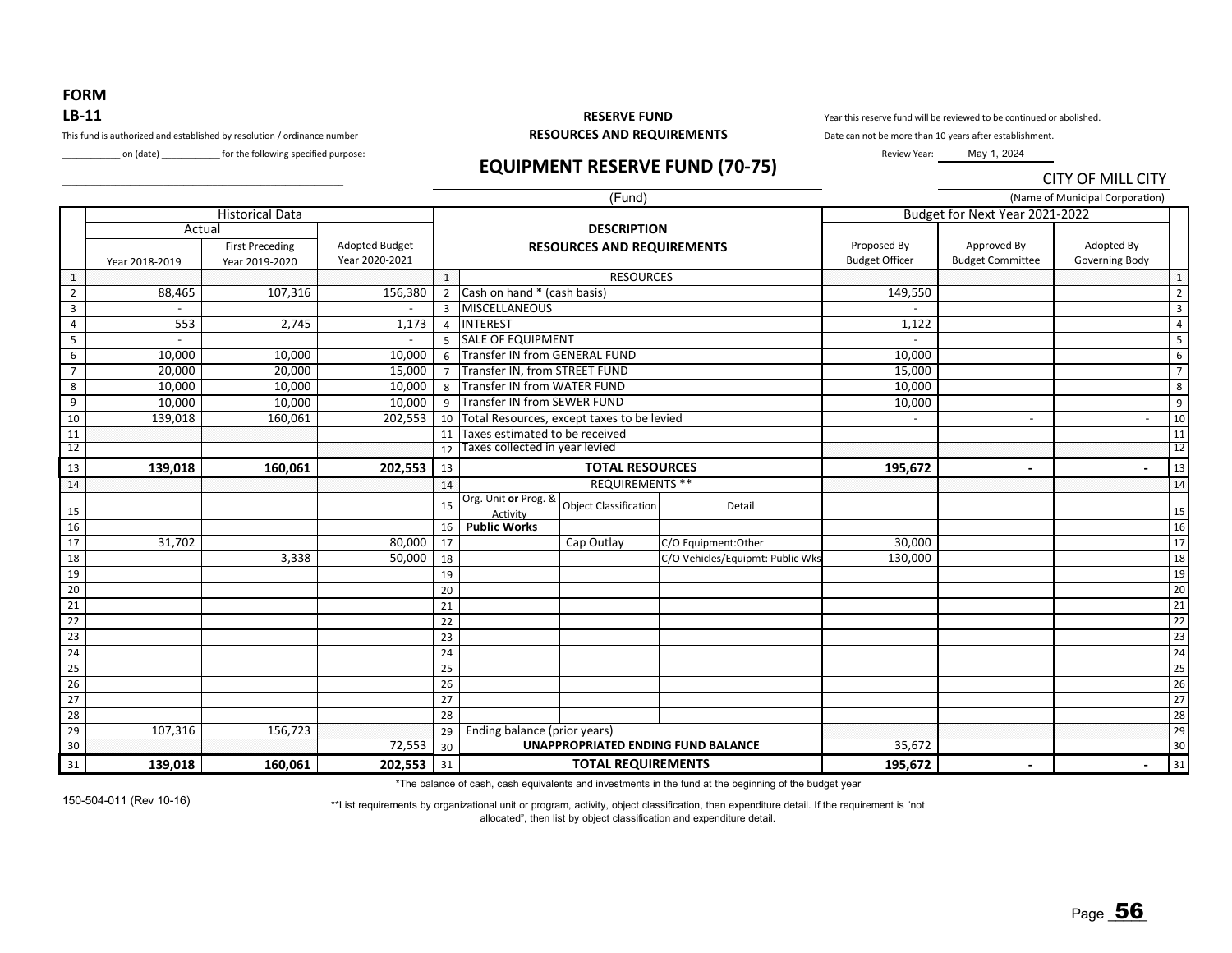# **STORM DRAINAGE RESERVE FUND (Fund 70-76)**

Created in May, 2021 – Next Review 2030 **Revenues and Expenditures** 

#### **Purpose:**

The *Storm Drainage Reserve Fund* was a new fund in FY 2020-2021. The *Storm Drainage Reserve Fund* was created to receive and expend funds for storm drainage system improvements. In 2019, the Oregon Legislature approved a \$1.88 million grant to the City of Mill City for storm drainage improvements. The Infrastructure Finance Authority (IFA) of Business Oregon intends to sell bonds in April 2021 and then provide grant funds to the City of Mill City. Due to the COVID 19 recession and steep decline in lottery revenues, Governor Brown rescinded most lottery funded grant awards, including Mill City's. The City is working with Senator Girod in an effort to reinstate a portion of the grant award in this year's state budget.

In order to coordinate storm drainage and street improvement projects with the Santiam Canyon School District's improvements in 2020, the City borrowed \$200,000 @ 1.5% interest from the Housing Rehabilitation Fund (Fund 65) to pay for the design and construction in 2021. The loan must be repaid over a 10-year term. Under the development agreement between the Santiam Canyon School District and the City of Mill City, the City will reimburse the District for the City's share of the school area storm drainage improvements prior to June 30, 2021. Total costs will be \$164,000+/.

The proposed budget includes \$50,000 for storm drainage improvements at Kimmel Park. As part of the Freeman Meadows Subdivision, the City required the developer to oversize the storm sewers and detention basin at Kimmel Park to serve a large area than just the subdivision. Boatwright Engineering is preparing final engineering plans and will generate a cost estimate for a development agreement.

#### **Revenue Assumptions:**

| Beginning Balance               |   | 50,387 |                                                                                             |
|---------------------------------|---|--------|---------------------------------------------------------------------------------------------|
| Xfer from General Fund          | S | 20,000 | Transfer IN from the General Fund.                                                          |
| <b>Expenditure Projections:</b> |   |        |                                                                                             |
| <b>Materials and Services:</b>  |   |        |                                                                                             |
| Administration                  | S | 1,265  | Planning consultant services for City-requested storm drainage improvements.                |
| Engineering/Design              | S | 4,500  | Engineering expenses for review of storm drainage plans for the Kimmel Park drainage basin. |
| <b>Capital Outlay:</b>          |   |        |                                                                                             |
| C/O Storm Drainage              |   | 65,000 | City share of Kimmel Park storm sewer and detention facility.                               |
|                                 |   |        |                                                                                             |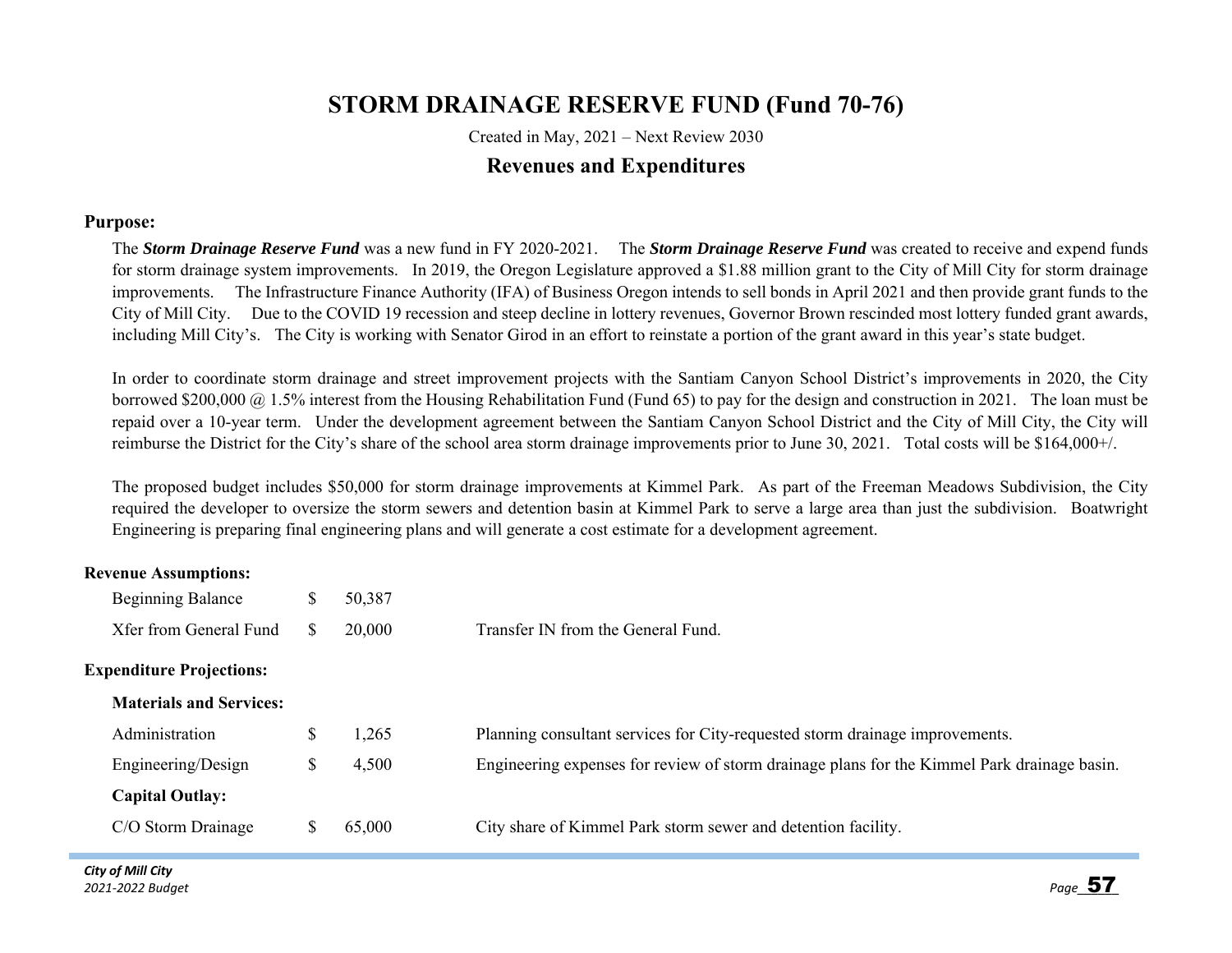**FORM LB‐11**

#### **RESERVE FUND**

Year this reserve fund will be reviewed to be continued or abolished.

Date can not be more than 10 years after establishment. Review Year: May 1, 2030

This fund is authorized and established by resolution / ordinance number RESOURCES AND REQUIREMENTS

\_\_\_\_\_\_\_\_\_\_\_\_\_\_\_\_\_\_\_\_\_\_\_\_\_\_\_\_\_\_\_\_\_\_\_\_\_\_\_\_\_\_\_\_\_\_\_\_\_\_\_\_\_\_\_\_\_\_

Lien (date) \_\_\_\_\_\_\_\_\_\_\_\_\_ for the following specified purpose: **STORM DRAINAGE FUND (70-76)** 

CITY OF MILL CITY

|                         |                  |                        |                          |                    |                                                       | (Fund)           |                               |                                      |                                        | (Name of Municipal Corporation) |                         |
|-------------------------|------------------|------------------------|--------------------------|--------------------|-------------------------------------------------------|------------------|-------------------------------|--------------------------------------|----------------------------------------|---------------------------------|-------------------------|
|                         |                  | <b>Historical Data</b> |                          |                    |                                                       |                  |                               | Budget for Next Year 2021-2022       |                                        |                                 |                         |
|                         | Actual           |                        |                          | <b>DESCRIPTION</b> |                                                       |                  |                               |                                      |                                        |                                 |                         |
|                         | Second Preceding | <b>First Preceding</b> | <b>Adopted Budget</b>    |                    | <b>RESOURCES AND REQUIREMENTS</b>                     |                  |                               | Proposed By<br><b>Budget Officer</b> | Approved By<br><b>Budget Committee</b> | Adopted By                      |                         |
|                         | Year 2018-2019   | Year 2019-2020         | This Year 2020-2021      |                    |                                                       |                  |                               |                                      |                                        | Governing Body                  |                         |
| 1                       |                  |                        |                          | 1                  |                                                       | <b>RESOURCES</b> |                               |                                      |                                        |                                 | 1                       |
| $\overline{2}$          |                  |                        |                          | $\overline{2}$     | Cash on hand * (cash basis)                           |                  |                               | 50,387                               |                                        |                                 | $\overline{2}$          |
| $\overline{\mathbf{3}}$ |                  |                        |                          | $\overline{3}$     | Interest                                              |                  |                               | 378                                  |                                        |                                 | $\overline{\mathbf{3}}$ |
| $\overline{4}$          |                  |                        |                          | $\overline{a}$     | Previously levied taxes estimated to be received      |                  |                               |                                      |                                        |                                 | $\overline{4}$          |
| 5                       |                  |                        |                          | 5                  | Grants                                                |                  |                               | $\overline{\phantom{a}}$             |                                        |                                 | 5                       |
| 6                       |                  |                        | $\blacksquare$           | 6                  | Transfer IN, from GENERAL FUND                        |                  |                               | 20,000                               |                                        |                                 | 6                       |
| $\overline{7}$          |                  |                        | 200,000                  | $\overline{7}$     | Transfer IN, from HOUSING REHAB                       |                  |                               |                                      |                                        |                                 | $\overline{7}$          |
| 8                       |                  |                        |                          | 8                  |                                                       |                  |                               |                                      |                                        |                                 | 8                       |
| 9                       |                  |                        |                          | 9                  |                                                       |                  |                               |                                      |                                        |                                 | 9                       |
| 10                      |                  |                        | $\overline{\phantom{a}}$ | 10                 | Total Resources, except taxes to be levied            |                  |                               | 70,765                               |                                        |                                 | 10                      |
| 11                      |                  |                        |                          | 11                 | Taxes estimated to be received                        |                  |                               |                                      |                                        |                                 | 11                      |
| $\overline{12}$         |                  |                        |                          | 12                 | Taxes collected in year levied                        |                  |                               |                                      |                                        |                                 | 12                      |
| 13                      |                  |                        |                          | 13                 | <b>TOTAL RESOURCES</b>                                |                  |                               | 70,765                               | $\blacksquare$                         |                                 | 13                      |
| 14                      |                  |                        |                          | 14                 |                                                       |                  | <b>REQUIREMENTS **</b>        |                                      |                                        |                                 | 14                      |
|                         |                  |                        |                          |                    | Org. Unit or Prog. &<br><b>Object Classification</b>  |                  | Detail                        |                                      |                                        |                                 |                         |
| 15<br>16                |                  |                        |                          | 15<br>16           | Activity<br><b>Public Works - Street Improvements</b> |                  |                               |                                      |                                        |                                 | 15<br>16                |
| 17                      |                  |                        | 5,000                    | 17                 | M&S                                                   |                  | Administration                | 1,265                                |                                        |                                 | 17                      |
| 18                      |                  |                        | 35,000                   | 18                 |                                                       |                  | Engineering                   | 4,500                                |                                        |                                 | 18                      |
| 19                      |                  |                        | 160,000                  | 19                 | Cap Outlay                                            |                  | C/O Storm Drainage Facilities | 65,000                               |                                        |                                 | 19                      |
| 20                      |                  |                        |                          | 20                 |                                                       |                  |                               |                                      |                                        |                                 | 20                      |
| 21                      |                  |                        | $\overline{\phantom{a}}$ | 21                 |                                                       |                  |                               |                                      |                                        |                                 | 21                      |
| 22                      |                  |                        |                          | 22                 |                                                       |                  |                               |                                      |                                        |                                 | 22                      |
| 23                      |                  |                        |                          | 23                 |                                                       |                  |                               |                                      |                                        |                                 | 23                      |
|                         |                  |                        |                          | 24                 |                                                       |                  |                               |                                      |                                        |                                 |                         |
| 24                      |                  |                        |                          | 25                 |                                                       |                  |                               |                                      |                                        |                                 | 24                      |
| 25<br>26                |                  |                        |                          | 26                 |                                                       |                  |                               |                                      |                                        |                                 | 25<br>26                |
| 27                      |                  |                        | $\sim$                   | 27                 | Ending balance (prior years)                          |                  |                               |                                      |                                        |                                 | $\overline{27}$         |
|                         |                  |                        |                          |                    | Reserved for Future Expenditures                      |                  |                               |                                      |                                        |                                 |                         |
| 28                      |                  |                        | 200,000                  | 28                 | <b>TOTAL REQUIREMENTS</b>                             |                  |                               | 70,765                               | $\overline{\phantom{0}}$               |                                 | 28                      |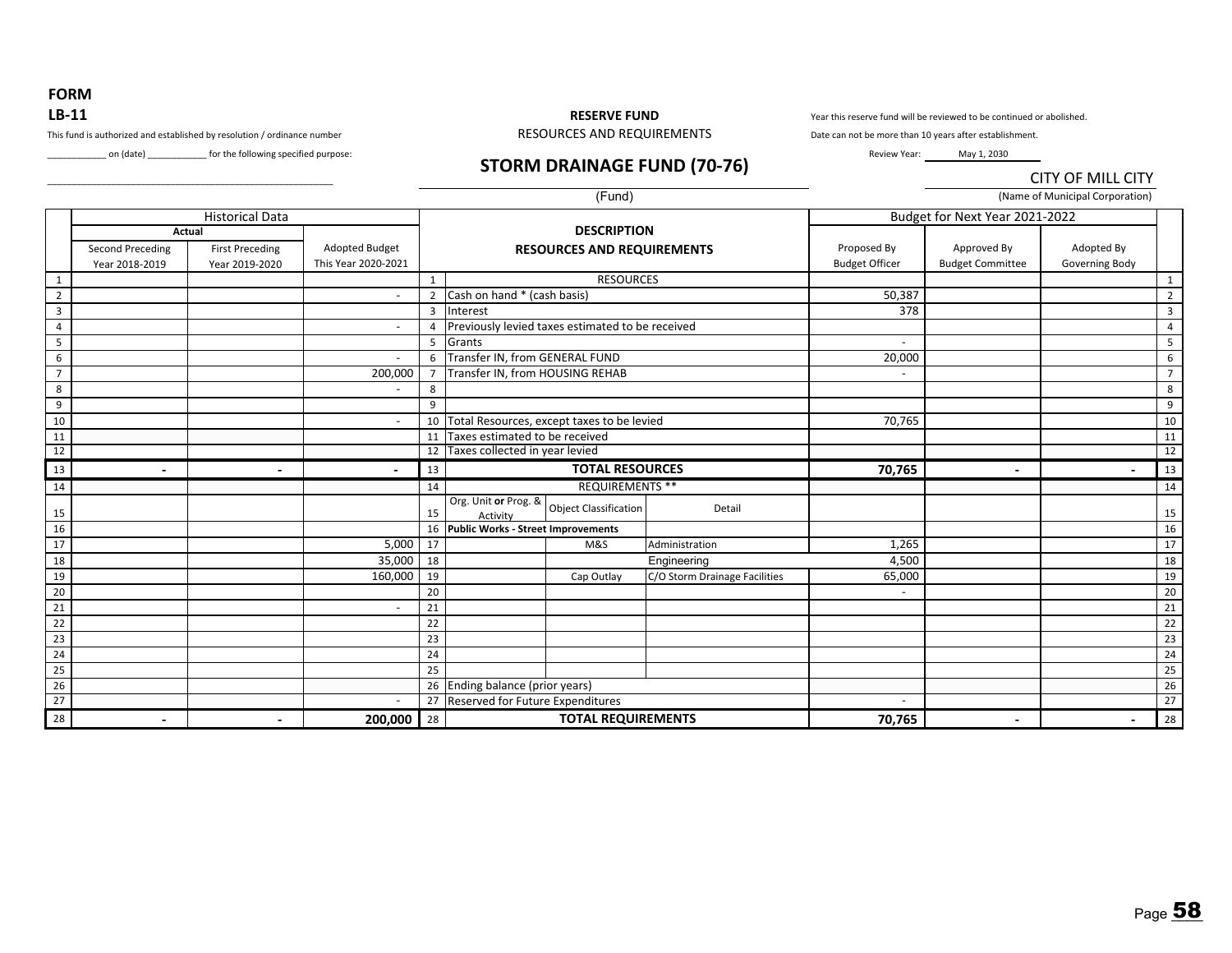### **BONDED DEBT SERVICE FUND (Fund 80)**

#### **Purpose:**

The *Bonded Debt Service Fund* is used to make annual loan payments on outstanding water and sewer bond issues.

In 2017 the City refinanced the 40-year 1993 FmHA (5.0%) and the 25-year 2010 OBDD (4.62%) loans for the Sewer System. The Sewer Refinancing Bonds payment schedule started in FY 2017-2018. The new payment schedule enables the City to retire the sewer bonds in 2031, 5 years earlier than originally scheduled with an interest savings of \$200,000+.

#### **Loan Balances at End of Fiscal Year – June 30, 2021:**

- $\geq 2006$  OECDD Water Bond  $\qquad \quad \text{\$} \quad 2,148,978$
- 2017 Sewer Loan \$ 1,561,488

#### **Revenue Assumptions**

| <b>Beginning Balance</b>   | 127,050  |                                                                                                                                                               |  |  |  |  |
|----------------------------|----------|---------------------------------------------------------------------------------------------------------------------------------------------------------------|--|--|--|--|
| Xfer from Water Fund       | 155,000  | Annual transfer for 2006 SDWF loan payment to Oregon Business Development (OBDD).                                                                             |  |  |  |  |
| Xfer from Water Reserve \$ | 116,400  | Transfer to an \$8,400 interest payment for the 2021 SDWRLF Loan and ensure City has 1-year<br>reserve for both the 2006 OECDD Loan and the 2021 SDWRLF Loan. |  |  |  |  |
| Xfer from Sewer Fund       | 163,000  | Annual transfer for 2017 Sewer Refinancing Bond payment. Annual payments are \$163,077.                                                                       |  |  |  |  |
| Xfer from Sewer Reserve \$ | $\theta$ | No transfer proposed for FY 2021-2022. [See Sewer Reserve Fund narrative for a detailed<br>explanation].                                                      |  |  |  |  |

| Payment<br>Date | <b>Principal</b> | <b>Interest</b> | <b>Fiscal Year</b><br><b>Total</b> |
|-----------------|------------------|-----------------|------------------------------------|
| 12/15/2020      | 118,606          | 22,972          |                                    |
| 6/15/2021       |                  | 21,459          | 163,077                            |
| 12/15/2021      | 121,632          | 22,972          |                                    |
| 6/15/2022       |                  | 21,459          | 163,077                            |

*Sewer Refinancing Payment Schedule*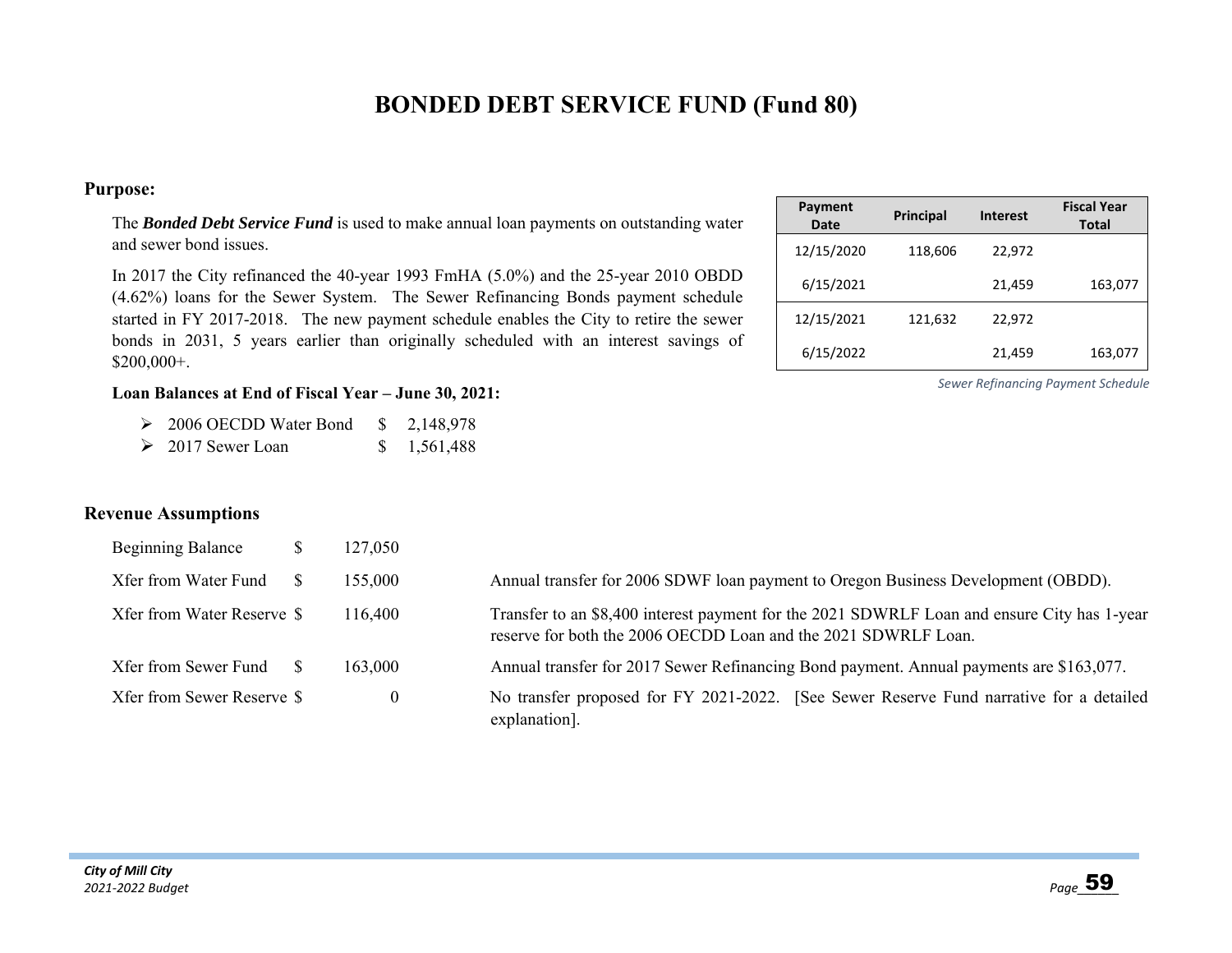## **BONDED DEBT SERVICE FUND (Fund 80)**

### **Expense Projections:**

#### **Bonded Debt Payments:**

#### *Principal Payments*

| Water Bonds (OECDD 2006)      | \$133,503              |                   | Principal Payment: 2006 SDWF Water Loan. Final payment in 2036.                 |
|-------------------------------|------------------------|-------------------|---------------------------------------------------------------------------------|
| Sewer Refinancing Bond        | \$124,733              |                   | Principal Payment: 2017 Sewer Refinancing Bond Payment.                         |
|                               |                        |                   |                                                                                 |
| <b>Interest Payments</b>      |                        |                   |                                                                                 |
| Water Bonds (OECDD 2006)      | \$21,490               | Interest Payment: | 2006 Safe Drinking Water Fund (SDWRLF) Water Loan at 1% interest.               |
| Water Bonds (BusOR 2021)      | 8,400<br>S.            | Interest Payment: | 2021 Safe Drinking Water Fund (SDWRLF) Water Loan at 1% interest                |
| Sewer Refinancing Bond (2017) | <sup>S</sup><br>39.818 |                   | Interest Payments: 2017 Sewer Refinancing Bond Payments. Final payment in 2031. |

#### **Unappropriated:**

| Unappropriated | \$234,506 | Reserves. The City is required by the two Safe Drinking Water Loans to have a minimum debt     |
|----------------|-----------|------------------------------------------------------------------------------------------------|
|                |           | coverage reserve of 1-year principal payments. These reserves will provide a reserve of 1-year |
|                |           | principal and interest payments on the two water loans.                                        |
|                |           | 2005 SDWRLF Reserve (1 year P & I payment)<br>$\circ$ \$154.993                                |
|                |           | 2021 SDWRLF Reserve (1 year P & I payment)<br>o \$ 77,500                                      |
|                |           | <b>Unallocated Reserve</b><br>2.013<br>$\circ$ S                                               |
|                |           | o Recommended additional reserve -- $$163,077 = 1$ year Sewer P & I Payments.                  |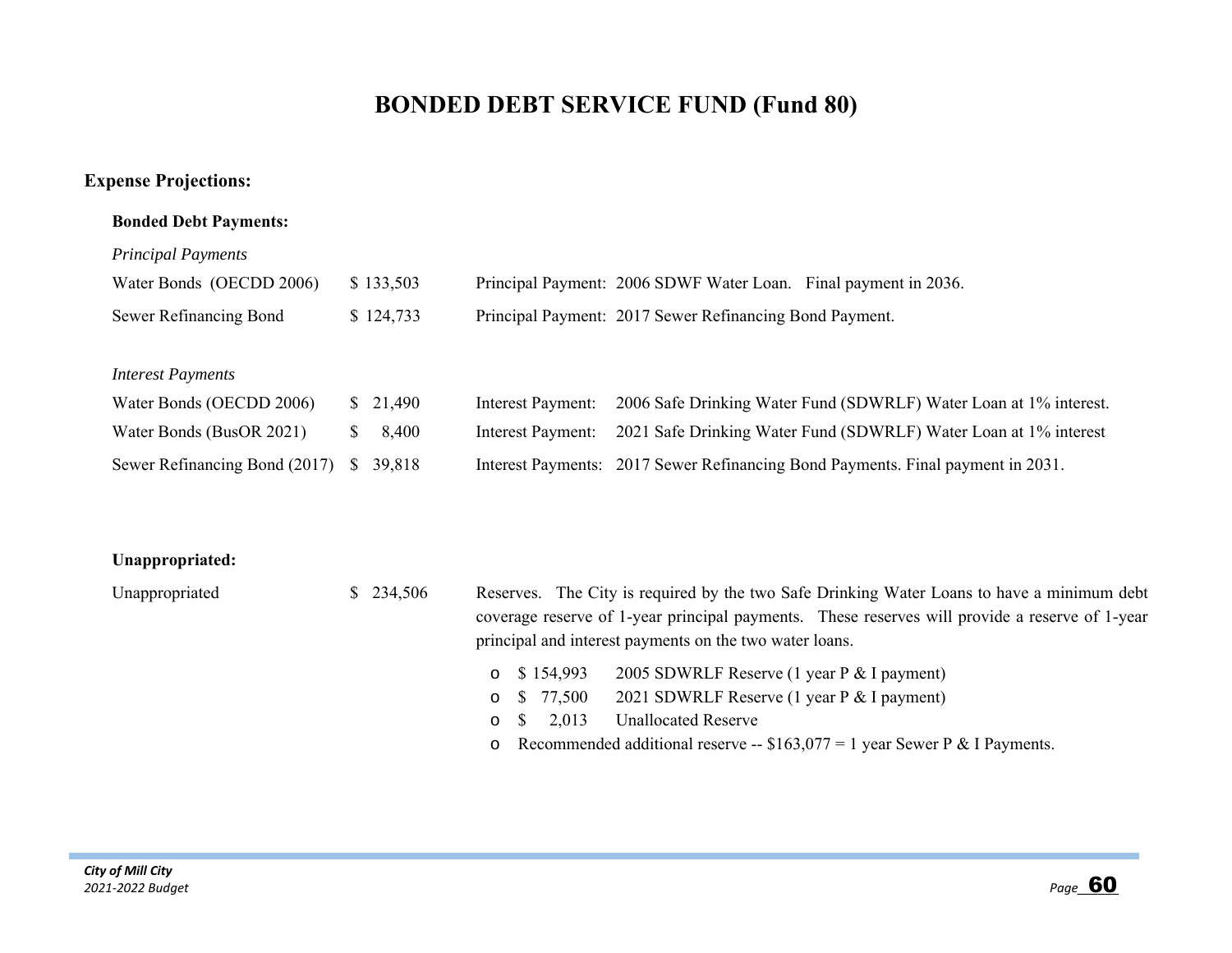**Bond Debt Payments are for:**

**BONDED DEBT RESOURCES AND REQUIREMENTS**

**LB‐35**

**FORM**

### **BONDED DEBT SERVICE FUND (80)**

(Fund)

General Obligation Bonds

#### CITY OF MILL CITY

(Name of Municipal Corporation)

|                         | <b>Historical Data</b>                    |                                                    |                                              |                                                                                                                                                                                                                                                                                                                                                                                                                                                                                                                                                                                                                                                                                                                                                                                                                                                                                                                                                                                                                                                                                                                                                                                                                                                                                                                                                                                                                                                                      |                                |      | Budget for Next Year 2021-2022       |                                        |                              |                         |  |
|-------------------------|-------------------------------------------|----------------------------------------------------|----------------------------------------------|----------------------------------------------------------------------------------------------------------------------------------------------------------------------------------------------------------------------------------------------------------------------------------------------------------------------------------------------------------------------------------------------------------------------------------------------------------------------------------------------------------------------------------------------------------------------------------------------------------------------------------------------------------------------------------------------------------------------------------------------------------------------------------------------------------------------------------------------------------------------------------------------------------------------------------------------------------------------------------------------------------------------------------------------------------------------------------------------------------------------------------------------------------------------------------------------------------------------------------------------------------------------------------------------------------------------------------------------------------------------------------------------------------------------------------------------------------------------|--------------------------------|------|--------------------------------------|----------------------------------------|------------------------------|-------------------------|--|
|                         | <b>Second Preceding</b><br>Year 2018-2019 | Actual<br><b>First Preceding</b><br>Year 2019-2020 | <b>Adopted Budget</b><br>This Year 2020-2021 |                                                                                                                                                                                                                                                                                                                                                                                                                                                                                                                                                                                                                                                                                                                                                                                                                                                                                                                                                                                                                                                                                                                                                                                                                                                                                                                                                                                                                                                                      |                                |      | Proposed By<br><b>Budget Officer</b> | Approved By<br><b>Budget Committee</b> | Adopted By<br>Governing Body |                         |  |
| 1                       |                                           |                                                    |                                              | $\mathbf{1}$                                                                                                                                                                                                                                                                                                                                                                                                                                                                                                                                                                                                                                                                                                                                                                                                                                                                                                                                                                                                                                                                                                                                                                                                                                                                                                                                                                                                                                                         |                                |      |                                      |                                        |                              | $\mathbf{1}$            |  |
| $\overline{2}$          | 134,792                                   | 135,030                                            | 135,996                                      |                                                                                                                                                                                                                                                                                                                                                                                                                                                                                                                                                                                                                                                                                                                                                                                                                                                                                                                                                                                                                                                                                                                                                                                                                                                                                                                                                                                                                                                                      |                                |      | 127,050                              |                                        |                              | $\overline{2}$          |  |
| $\overline{\mathbf{3}}$ |                                           |                                                    |                                              |                                                                                                                                                                                                                                                                                                                                                                                                                                                                                                                                                                                                                                                                                                                                                                                                                                                                                                                                                                                                                                                                                                                                                                                                                                                                                                                                                                                                                                                                      |                                |      | $\Omega$                             |                                        |                              | $\overline{\mathbf{3}}$ |  |
| $\overline{4}$          | 3,307                                     | 3,392                                              | 1,020                                        |                                                                                                                                                                                                                                                                                                                                                                                                                                                                                                                                                                                                                                                                                                                                                                                                                                                                                                                                                                                                                                                                                                                                                                                                                                                                                                                                                                                                                                                                      |                                |      | 1,000                                |                                        |                              | $\overline{4}$          |  |
| 5                       | 155,000                                   | 155,000                                            | 155,000                                      |                                                                                                                                                                                                                                                                                                                                                                                                                                                                                                                                                                                                                                                                                                                                                                                                                                                                                                                                                                                                                                                                                                                                                                                                                                                                                                                                                                                                                                                                      |                                |      | 155,000                              |                                        |                              | 5                       |  |
| 5                       |                                           |                                                    |                                              |                                                                                                                                                                                                                                                                                                                                                                                                                                                                                                                                                                                                                                                                                                                                                                                                                                                                                                                                                                                                                                                                                                                                                                                                                                                                                                                                                                                                                                                                      |                                |      | 116,400                              |                                        |                              | $\overline{5}$          |  |
| 6                       | 160,000                                   | 160,000                                            | 95,000                                       |                                                                                                                                                                                                                                                                                                                                                                                                                                                                                                                                                                                                                                                                                                                                                                                                                                                                                                                                                                                                                                                                                                                                                                                                                                                                                                                                                                                                                                                                      |                                |      | 163,000                              |                                        |                              | 6                       |  |
| $\overline{7}$          | $\mathbf 0$                               | $\mathbf 0$                                        | 60,000                                       |                                                                                                                                                                                                                                                                                                                                                                                                                                                                                                                                                                                                                                                                                                                                                                                                                                                                                                                                                                                                                                                                                                                                                                                                                                                                                                                                                                                                                                                                      |                                |      | $\mathbf 0$                          |                                        |                              | 7 <sup>7</sup>          |  |
| 8                       | 453,099                                   | 453,422                                            | 447,016                                      |                                                                                                                                                                                                                                                                                                                                                                                                                                                                                                                                                                                                                                                                                                                                                                                                                                                                                                                                                                                                                                                                                                                                                                                                                                                                                                                                                                                                                                                                      |                                |      | 562,450                              |                                        |                              | 8                       |  |
| 9                       |                                           |                                                    |                                              |                                                                                                                                                                                                                                                                                                                                                                                                                                                                                                                                                                                                                                                                                                                                                                                                                                                                                                                                                                                                                                                                                                                                                                                                                                                                                                                                                                                                                                                                      |                                |      |                                      |                                        |                              | $\overline{9}$          |  |
| 10                      |                                           |                                                    |                                              |                                                                                                                                                                                                                                                                                                                                                                                                                                                                                                                                                                                                                                                                                                                                                                                                                                                                                                                                                                                                                                                                                                                                                                                                                                                                                                                                                                                                                                                                      |                                |      |                                      |                                        |                              | 10                      |  |
| 11                      | 453,099                                   | 453,422                                            | 447,016                                      | 11                                                                                                                                                                                                                                                                                                                                                                                                                                                                                                                                                                                                                                                                                                                                                                                                                                                                                                                                                                                                                                                                                                                                                                                                                                                                                                                                                                                                                                                                   |                                |      | 562,450                              | 0                                      | 0                            | 11                      |  |
|                         |                                           |                                                    |                                              | <b>DESCRIPTION OF</b><br><b>RESOURCES AND REQUIREMENTS</b><br><b>Resources</b><br>2 Beginning Cash on Hand (Cash Basis)<br><b>Previously Levied Taxes to be Received</b><br>3<br>Interest<br>$\overline{4}$<br>Transferred from WATER FUND<br>5<br>Transferred from WATER RESERVE FUND<br>5<br><b>Transferred from SEWER FUND</b><br>6<br>Transferred from SEWER RESERVE FUND<br>$\overline{7}$<br>Total Resources, except taxes to be levied<br>8<br>Taxes Estimated to be Received *<br>9<br>Taxes Collected in Year Levied<br>10<br><b>TOTAL RESOURCES</b><br><b>Requirements</b><br><b>Bond Principal Payments</b><br><b>Budgeted Payment Date</b><br><b>Bond Issue</b><br>12<br>Water - OECDD 2006<br>1-Dec<br>13<br>Water - Bus OR IFA - 2021<br>1-Dec<br>14<br>15<br>Sewer - REFI 2017<br>1-Dec<br>16<br>17<br>18<br><b>Total Principal</b><br><b>Bond Interest Payments</b><br><b>Bond Issue</b><br><b>Budgeted Payment Date</b><br>19<br>20 Water - OECDD 2006<br>1-Dec<br>Water - Bus OR IFA - 2021<br>$1-Dec$<br>21<br>23 Sewer - REFI 2017<br>1-Dec 2021<br>Sewer - REFI 2017<br>15-JUNE 2022<br>24<br>25<br><b>Total Interest</b><br>Unappropriated Balance for Following Year By<br><b>Bond Issue</b><br>Projected Payment Date<br>26<br>Water-OECDD 2006<br>1-Dec 2022<br>27<br>Water - Bus OR IFA - 2021<br>1-Dec 2022<br>28<br>Unappropriated-Unassigned<br>29<br>Ending balance (prior years)<br>30<br>31 Total Unappropriated Ending Fund Balance |                                |      |                                      |                                        |                              |                         |  |
| 12                      |                                           |                                                    |                                              |                                                                                                                                                                                                                                                                                                                                                                                                                                                                                                                                                                                                                                                                                                                                                                                                                                                                                                                                                                                                                                                                                                                                                                                                                                                                                                                                                                                                                                                                      |                                |      |                                      |                                        |                              | 12                      |  |
| 13                      | 129,576                                   | 130,872                                            | 132,181                                      |                                                                                                                                                                                                                                                                                                                                                                                                                                                                                                                                                                                                                                                                                                                                                                                                                                                                                                                                                                                                                                                                                                                                                                                                                                                                                                                                                                                                                                                                      |                                |      | 133,503                              |                                        | 0                            | 13                      |  |
| 14                      |                                           |                                                    |                                              |                                                                                                                                                                                                                                                                                                                                                                                                                                                                                                                                                                                                                                                                                                                                                                                                                                                                                                                                                                                                                                                                                                                                                                                                                                                                                                                                                                                                                                                                      |                                |      | $\Omega$                             |                                        |                              | 14                      |  |
| 15                      |                                           |                                                    |                                              |                                                                                                                                                                                                                                                                                                                                                                                                                                                                                                                                                                                                                                                                                                                                                                                                                                                                                                                                                                                                                                                                                                                                                                                                                                                                                                                                                                                                                                                                      |                                |      |                                      |                                        |                              | 15                      |  |
| 16                      | 115,658                                   | 118,606                                            | 121,632                                      |                                                                                                                                                                                                                                                                                                                                                                                                                                                                                                                                                                                                                                                                                                                                                                                                                                                                                                                                                                                                                                                                                                                                                                                                                                                                                                                                                                                                                                                                      |                                |      | 124,733                              |                                        |                              | 16                      |  |
| 17                      |                                           |                                                    |                                              |                                                                                                                                                                                                                                                                                                                                                                                                                                                                                                                                                                                                                                                                                                                                                                                                                                                                                                                                                                                                                                                                                                                                                                                                                                                                                                                                                                                                                                                                      |                                |      |                                      |                                        |                              | 17                      |  |
| 18                      | 245,234                                   | 249,478                                            | 253,813                                      |                                                                                                                                                                                                                                                                                                                                                                                                                                                                                                                                                                                                                                                                                                                                                                                                                                                                                                                                                                                                                                                                                                                                                                                                                                                                                                                                                                                                                                                                      |                                |      | 258,236                              | $\overline{\mathfrak{o}}$              | $\overline{\mathbf{0}}$      | 18                      |  |
|                         |                                           |                                                    |                                              |                                                                                                                                                                                                                                                                                                                                                                                                                                                                                                                                                                                                                                                                                                                                                                                                                                                                                                                                                                                                                                                                                                                                                                                                                                                                                                                                                                                                                                                                      |                                |      |                                      |                                        |                              |                         |  |
| 19                      |                                           |                                                    |                                              |                                                                                                                                                                                                                                                                                                                                                                                                                                                                                                                                                                                                                                                                                                                                                                                                                                                                                                                                                                                                                                                                                                                                                                                                                                                                                                                                                                                                                                                                      |                                |      |                                      |                                        |                              | 19                      |  |
| 20                      | 25,416                                    | 24,120                                             | 22,812                                       |                                                                                                                                                                                                                                                                                                                                                                                                                                                                                                                                                                                                                                                                                                                                                                                                                                                                                                                                                                                                                                                                                                                                                                                                                                                                                                                                                                                                                                                                      |                                |      | 21,490                               |                                        |                              | 20                      |  |
| 21                      |                                           |                                                    |                                              |                                                                                                                                                                                                                                                                                                                                                                                                                                                                                                                                                                                                                                                                                                                                                                                                                                                                                                                                                                                                                                                                                                                                                                                                                                                                                                                                                                                                                                                                      |                                |      | 8,400                                |                                        |                              | 21                      |  |
| 22                      |                                           |                                                    |                                              |                                                                                                                                                                                                                                                                                                                                                                                                                                                                                                                                                                                                                                                                                                                                                                                                                                                                                                                                                                                                                                                                                                                                                                                                                                                                                                                                                                                                                                                                      |                                |      |                                      |                                        |                              | $22\,$                  |  |
| 23                      | 47,419                                    | 44,432                                             | 42,920                                       |                                                                                                                                                                                                                                                                                                                                                                                                                                                                                                                                                                                                                                                                                                                                                                                                                                                                                                                                                                                                                                                                                                                                                                                                                                                                                                                                                                                                                                                                      |                                |      | 39,818                               |                                        |                              | 23                      |  |
| 24                      |                                           |                                                    |                                              |                                                                                                                                                                                                                                                                                                                                                                                                                                                                                                                                                                                                                                                                                                                                                                                                                                                                                                                                                                                                                                                                                                                                                                                                                                                                                                                                                                                                                                                                      |                                |      |                                      |                                        |                              | $\overline{24}$         |  |
| 25                      | 72,835                                    | 68,552                                             | 65,732                                       |                                                                                                                                                                                                                                                                                                                                                                                                                                                                                                                                                                                                                                                                                                                                                                                                                                                                                                                                                                                                                                                                                                                                                                                                                                                                                                                                                                                                                                                                      |                                |      | 69,708                               | $\overline{\mathfrak{o}}$              |                              | 25                      |  |
|                         |                                           |                                                    |                                              |                                                                                                                                                                                                                                                                                                                                                                                                                                                                                                                                                                                                                                                                                                                                                                                                                                                                                                                                                                                                                                                                                                                                                                                                                                                                                                                                                                                                                                                                      |                                |      |                                      |                                        |                              |                         |  |
| 26                      |                                           |                                                    |                                              |                                                                                                                                                                                                                                                                                                                                                                                                                                                                                                                                                                                                                                                                                                                                                                                                                                                                                                                                                                                                                                                                                                                                                                                                                                                                                                                                                                                                                                                                      |                                |      |                                      |                                        |                              | 26                      |  |
| 27                      |                                           |                                                    | $\mathbf 0$                                  |                                                                                                                                                                                                                                                                                                                                                                                                                                                                                                                                                                                                                                                                                                                                                                                                                                                                                                                                                                                                                                                                                                                                                                                                                                                                                                                                                                                                                                                                      |                                |      | 154,993                              | 0                                      | 0                            | $\overline{27}$         |  |
| 28                      |                                           |                                                    | 0                                            |                                                                                                                                                                                                                                                                                                                                                                                                                                                                                                                                                                                                                                                                                                                                                                                                                                                                                                                                                                                                                                                                                                                                                                                                                                                                                                                                                                                                                                                                      |                                |      | 77,500                               | $\overline{0}$                         | $\overline{0}$               | $\overline{28}$         |  |
| $\overline{29}$         |                                           |                                                    |                                              |                                                                                                                                                                                                                                                                                                                                                                                                                                                                                                                                                                                                                                                                                                                                                                                                                                                                                                                                                                                                                                                                                                                                                                                                                                                                                                                                                                                                                                                                      |                                |      | 2,013                                | 0                                      | 0                            | $\overline{29}$         |  |
| 30                      | 135,030                                   | $\mathbf 0$                                        |                                              |                                                                                                                                                                                                                                                                                                                                                                                                                                                                                                                                                                                                                                                                                                                                                                                                                                                                                                                                                                                                                                                                                                                                                                                                                                                                                                                                                                                                                                                                      |                                |      |                                      |                                        |                              | 30                      |  |
| 31                      |                                           |                                                    | 127,471                                      |                                                                                                                                                                                                                                                                                                                                                                                                                                                                                                                                                                                                                                                                                                                                                                                                                                                                                                                                                                                                                                                                                                                                                                                                                                                                                                                                                                                                                                                                      |                                |      | 233,506                              | $\mathbf 0$                            | $\mathbf{0}$                 | 31                      |  |
| 32                      |                                           |                                                    |                                              | 32                                                                                                                                                                                                                                                                                                                                                                                                                                                                                                                                                                                                                                                                                                                                                                                                                                                                                                                                                                                                                                                                                                                                                                                                                                                                                                                                                                                                                                                                   | Loan Repayment to              | Fund |                                      |                                        |                              | 32                      |  |
| 33                      |                                           |                                                    |                                              | 33                                                                                                                                                                                                                                                                                                                                                                                                                                                                                                                                                                                                                                                                                                                                                                                                                                                                                                                                                                                                                                                                                                                                                                                                                                                                                                                                                                                                                                                                   | <b>Tax Credit Bond Reserve</b> |      |                                      |                                        |                              | 33                      |  |
| 34                      | 453,099                                   | 318,030                                            | 319,545                                      | 34                                                                                                                                                                                                                                                                                                                                                                                                                                                                                                                                                                                                                                                                                                                                                                                                                                                                                                                                                                                                                                                                                                                                                                                                                                                                                                                                                                                                                                                                   | <b>TOTAL REQUIREMENTS</b>      |      | 562,450                              | 0                                      | 0                            | 34                      |  |